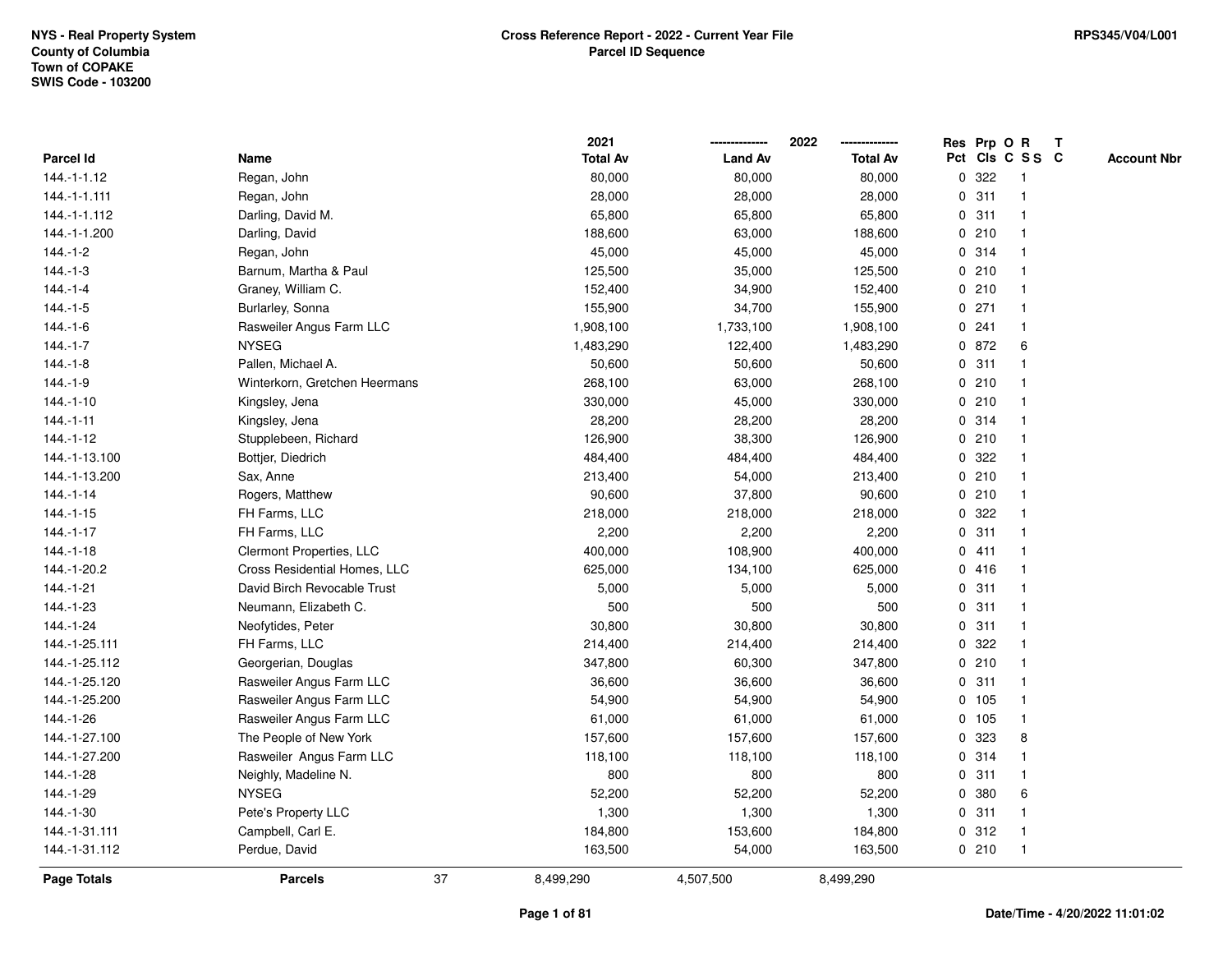|                 |                                     | 2021            |                | 2022            | Res Prp O R |         |                 | $\mathbf{T}$ |                    |
|-----------------|-------------------------------------|-----------------|----------------|-----------------|-------------|---------|-----------------|--------------|--------------------|
| Parcel Id       | Name                                | <b>Total Av</b> | <b>Land Av</b> | <b>Total Av</b> |             |         | Pct Cls C S S C |              | <b>Account Nbr</b> |
| 144.-1-31.120   | <b>Taconic Hills Central School</b> | 372,200         | 199,400        | 372,200         | 0           | 682     | 8               |              |                    |
| 144.-1-31.200   | Vossler, Kimberly Ann               | 186,800         | 45,900         | 186,800         |             | 0210    |                 |              |                    |
| 144.-1-32       | <b>Taconic Hills Central</b>        | 41,835,700      | 435,200        | 41,835,700      |             | 0 612   | 8               |              |                    |
| 144.-1-33       | Rasweiler Angus Farm LLC            | 381,000         | 381,000        | 381,000         |             | 0, 105  | -1              |              |                    |
| 144.-1-34       | Rasweiler Angus Farm LLC            | 2,340,500       | 2,045,500      | 2,340,500       |             | $0$ 113 | $\mathbf{1}$    |              |                    |
| 144.-1-35       | North Copake Cemetery               | 32,400          | 32,400         | 32,400          |             | 0 695   | 8               |              |                    |
| 144.-1-36       | Pucci, Robert / Elizabet N.         | 459,700         | 140,500        | 459,700         |             | 0.240   |                 |              |                    |
| 144.-1-37       | <b>Taconic Hills Central School</b> | 109,400         | 109,400        | 109,400         |             | 0 314   | 8               |              |                    |
| 144.-1-38       | Campbell, Carl E.                   | 52,500          | 52,500         | 52,500          |             | 0.314   |                 |              |                    |
| 144.-1-39       | Campbell, Carl E.                   | 54,000          | 54,000         | 54,000          | 0           | 314     |                 |              |                    |
| 144.-1-40       | SL Empire Solar II LLC              | 411,800         | 45,000         | 116,970         | 0           | 331     | -1              |              |                    |
| $144.4 - 1 - 1$ | Stark, Jean-Marc                    | 183,400         | 45,000         | 183,400         |             | 0210    | $\mathbf 1$     |              |                    |
| 144.4-1-2       | Letourneau, Anna M.                 | 86,300          | 30,800         | 86,300          |             | 0210    |                 |              |                    |
| 144.4-1-3       | Fitzgerald, Jennifer                | 124,200         | 28,800         | 160,000         |             | 0210    |                 |              |                    |
| $144.4 - 1 - 4$ | Bannon, Brian                       | 280,000         | 58,400         | 280,000         |             | 0 464   |                 |              |                    |
| 144.4-1-5       | GRJH, Inc                           | 90,400          | 154,200        | 900,500         | 0           | 486     |                 |              |                    |
| 144.4-1-6       | Craryville United Methodist, Church | 250,000         | 50,000         | 250,000         | 0           | 620     | 8               |              |                    |
| 144.4-1-7       | Methodist Parsonage                 | 158,400         | 30,000         | 158,400         | 0           | 210     | -1              |              |                    |
| 144.4-1-9       | <b>Homestead Market LLC</b>         | 655,000         | 62,700         | 655,000         | $\mathbf 0$ | 483     |                 |              |                    |
| 144.4-1-10      | Klee, Manfred                       | 138,100         | 35,000         | 138,100         |             | 0210    |                 |              |                    |
| 144.4-1-11      | Ameristore Inc.                     | 350,000         | 56,000         | 350,000         |             | 0486    |                 |              |                    |
| 144.4-1-12      | HudsonValley Table of Contents, LLC | 245,000         | 60,000         | 245,000         |             | 0422    |                 |              |                    |
| 144.4-1-13      | Dykeman, Robert W.                  | 261,000         | 36,000         | 261,000         |             | 0210    |                 |              |                    |
| 144.4-1-14.200  | Heffernan, Timothy                  | 1,300           | 1,300          | 1,300           | 0           | 311     | $\mathbf{1}$    |              |                    |
| 144.4-1-15      | Skuggevig, Karl                     | 250,000         | 56,700         | 250,000         |             | 0210    | -1              |              |                    |
| 144.4-1-16      | Boice, John L. Jr.                  | 132,700         | 30,600         | 132,700         |             | 0210    | $\mathbf 1$     |              |                    |
| 144.4-1-17      | Carl, Clayton L.                    | 263,700         | 28,600         | 263,700         |             | 0.220   |                 |              |                    |
| 144.4-1-18      | Mc Cormick, Thomas Martin           | 146,200         | 30,800         | 146,200         |             | 0210    |                 |              |                    |
| 144.4-1-19      | Heffernan, Timothy                  | 128,300         | 29,500         | 128,300         |             | 0210    |                 |              |                    |
| 144.4-1-20      | Darling, Roberta-Lindig             | 275,000         | 54,400         | 275,000         | 0           | 425     |                 |              |                    |
| 144.4-1-21      | EB5 LLC                             | 190,000         | 49,400         | 190,000         |             | 0411    | -1              |              |                    |
| 144.4-1-22      | Daprile, John F.                    | 4,200           | 4,200          | 4,200           |             | 0.311   | -1              |              |                    |
| 144.4-1-23      | Benansky, Charles J.                | 67,200          | 51,300         | 67,200          |             | 0270    |                 |              |                    |
| 144.4-1-24      | Flight of Swallows LLC              | 245,000         | 119,600        | 245,000         |             | 0.280   |                 |              |                    |
| 144.4-1-25      | Letourneau, Wayne B.                | 65,000          | 55,200         | 65,000          |             | 0 483   |                 |              |                    |
| 144.4-1-26      | Costigan, William T. Jr             | 153,900         | 33,700         | 153,900         |             | 0210    | $\mathbf 1$     |              |                    |
| 144.4-1-27      | Grayson, Robert J.                  | 181,800         | 27,800         | 181,800         |             | 0210    | $\mathbf 1$     |              |                    |
| Page Totals     | 37<br><b>Parcels</b>                | 51,162,100      | 4,760,800      | 51,713,170      |             |         |                 |              |                    |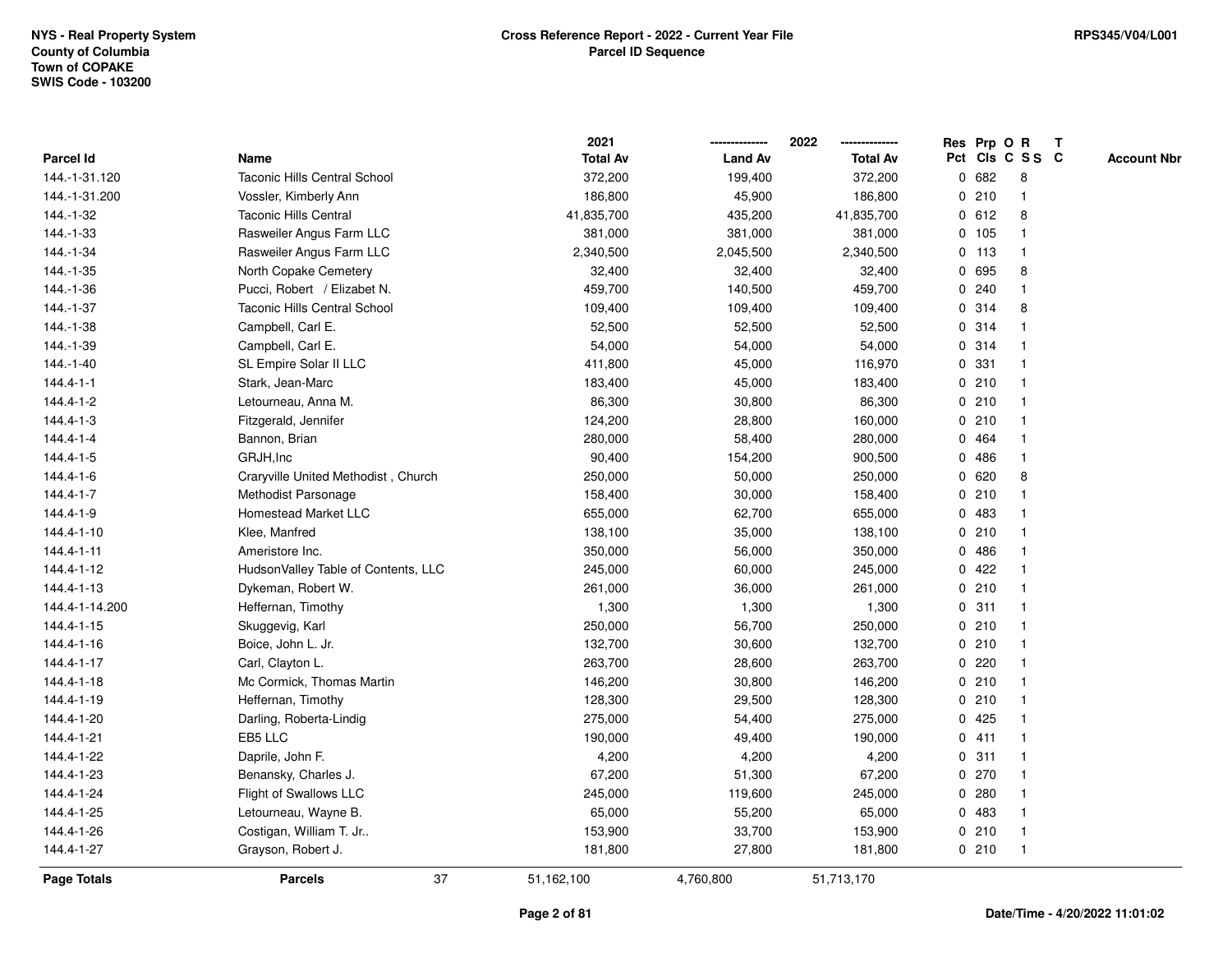|                 |                                  |    | 2021            |                | 2022            |             |       | Res Prp O R     | T |                    |
|-----------------|----------------------------------|----|-----------------|----------------|-----------------|-------------|-------|-----------------|---|--------------------|
| Parcel Id       | Name                             |    | <b>Total Av</b> | <b>Land Av</b> | <b>Total Av</b> |             |       | Pct Cls C S S C |   | <b>Account Nbr</b> |
| 144.4-1-28      | Osinskie, Bonnie                 |    | 180,600         | 34,300         | 180,600         |             | 0210  | -1              |   |                    |
| 144.4-1-29      | Dingee, Ronda                    |    | 245,500         | 32,800         | 245,500         | 0           | 283   | $\mathbf 1$     |   |                    |
| 144.4-1-30      | Conover, Justin                  |    | 91,700          | 29,200         | 91,700          |             | 0210  | $\mathbf 1$     |   |                    |
| 144.4-1-31      | Conover, Justin                  |    | 1,400           | 1,400          | 1,400           |             | 0.311 |                 |   |                    |
| 144.4-1-32      | Conover, Justin                  |    | 143,900         | 30,400         | 143,900         |             | 0210  |                 |   |                    |
| 144.4-1-33      | Craryville Fire Co. Inc.         |    | 945,000         | 50,600         | 945,000         |             | 0 662 | 8               |   |                    |
| 144.4-1-34      | Rasweiler Angus Farm LLC         |    | 32,600          | 32,600         | 32,600          |             | 0.311 |                 |   |                    |
| 144.4-1-35      | Golding, John                    |    | 245,900         | 49,500         | 245,900         | 0           | 210   | $\overline{1}$  |   |                    |
| $145.-1-1$      | Melville, Hillary                |    | 201,500         | 75,000         | 201,500         |             | 0210  |                 |   |                    |
| 145.-1-2.100    | Maljanian, Mark H.               |    | 442,200         | 236,400        | 442,200         |             | 0.240 | 1               |   |                    |
| 145.-1-2.200    | Pugliese, Richard J.             |    | 310,000         | 119,200        | 310,000         |             | 0.240 |                 |   |                    |
| 145.-1-3.110    | Fado, Joel                       |    | 278,300         | 278,300        | 278,300         |             | 0.322 |                 |   |                    |
| 145.-1-3.120    | Cozart, Jack C.                  |    | 226,200         | 117,000        | 226,200         |             | 0210  |                 |   |                    |
| 145.-1-3.200    | Valentino, George Jr.            |    | 203,000         | 50,600         | 203,000         |             | 0210  |                 |   |                    |
| $145.-1-4$      | Simon-Ebughu, Kechipetronilla M. |    | 69,500          | 69,500         | 69,500          | $\mathbf 0$ | 311   |                 |   |                    |
| 145.-1-5.100    | Zazzera, Edward                  |    | 2,000           | 2,000          | 2,000           | $\mathbf 0$ | 311   | $\overline{1}$  |   |                    |
| 145.-1-5.200    | Klein, Jean                      |    | 27,600          | 27,600         | 27,600          |             | 0.311 | $\mathbf{1}$    |   |                    |
| $145.-1-7$      | Fado, Letitia                    |    | 774,800         | 626,000        | 774,800         |             | 0.240 |                 |   |                    |
| $145.-1-8$      | LHF, LLC                         |    | 384,500         | 384,500        | 384,500         |             | 0.322 |                 |   |                    |
| $145.-1-9$      | LHF,LLC                          |    | 110,000         | 110,000        | 110,000         |             | 0.311 |                 |   |                    |
| $145.-1-10$     | National Audubon Society         |    | 574,500         | 574,500        | 574,500         |             | 0 910 | 8               |   |                    |
| $145.-1-11$     | National Audubon Soc Inc         |    | 331,900         | 331,900        | 331,900         | 0           | 910   | 8               |   |                    |
| 145.-1-13.2     | Dean, Howard                     |    | 58,000          | 58,000         | 58,000          | 0           | 311   | -1              |   |                    |
| 145.-1-13.11    | Whalen, Darren                   |    | 184,400         | 54,000         | 184,400         |             | 0210  | $\mathbf{1}$    |   |                    |
| 145.-1-13.121   | Cleale, Lewis                    |    | 135,000         | 135,000        | 135,000         |             | 0 322 |                 |   |                    |
| 145.-1-13.122   | Desloge, Rosemary                |    | 166,600         | 166,600        | 166,600         |             | 0 322 |                 |   |                    |
| 145.-1-14.110   | New York State                   |    | 54,700          | 54,700         | 54,700          |             | 0.311 | 8               |   |                    |
| 145.-1-14.120   | New York State                   |    | 184,100         | 184,100        | 184,100         | 0           | 311   | 8               |   |                    |
| 145.-1-14.200   | Hilliard, John C.                |    | 436,900         | 105,500        | 436,900         |             | 0210  |                 |   |                    |
| $145.-1-15$     | Olsen, Kirk                      |    | 304,500         | 139,500        | 304,500         | 0           | 240   |                 |   |                    |
| 145.-1-16       | Melchlor, Dale                   |    | 92,200          | 55,800         | 92,200          | 0           | 260   | $\mathbf 1$     |   |                    |
| $145.-1-17$     | 52 Primrose, LLC                 |    | 70,000          | 120,000        | 1,650,000       |             | 0210  | $\mathbf 1$     |   |                    |
| $145.4 - 1 - 1$ | Hillsdale Ice LLC                |    | 1,000           | 1,000          | 1,000           |             | 0.311 |                 |   |                    |
| 145.4-1-2       | Hillsdale Ice LLC                |    | 700             | 700            | 700             |             | 0.311 |                 |   |                    |
| $145.4 - 1 - 3$ | Hillsdale Ice LLC                |    | 33,500          | 33,500         | 33,500          |             | 0.311 | 1               |   |                    |
| 145.4-1-4       | Heath, Susan A.                  |    | 167,300         | 29,600         | 167,300         |             | 0210  | -1              |   |                    |
| 145.4-1-5       | Bloomfield, Warren               |    | 179,000         | 30,800         | 179,000         |             | 0210  | $\overline{1}$  |   |                    |
| Page Totals     | <b>Parcels</b>                   | 37 | 7,890,500       | 4,432,100      | 9,470,500       |             |       |                 |   |                    |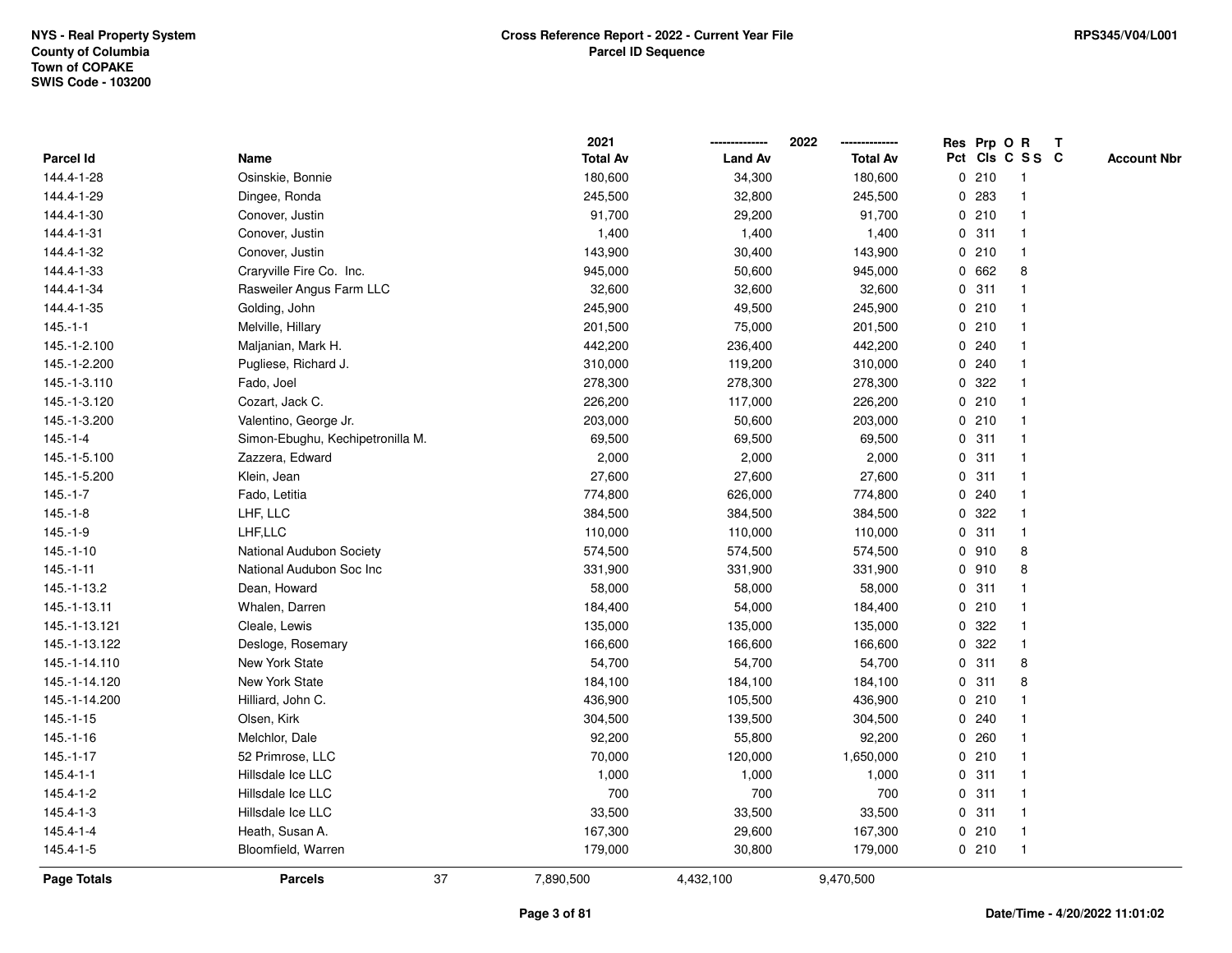|                    |                                | 2021            |                | 2022<br>-------------- |   |       | Res Prp O R     | T |                    |
|--------------------|--------------------------------|-----------------|----------------|------------------------|---|-------|-----------------|---|--------------------|
| <b>Parcel Id</b>   | Name                           | <b>Total Av</b> | <b>Land Av</b> | <b>Total Av</b>        |   |       | Pct Cls C S S C |   | <b>Account Nbr</b> |
| 145.4-1-6          | Bock, Heidi K.                 | 156,000         | 29,600         | 156,000                |   | 0210  | -1              |   |                    |
| $145.4 - 1 - 7$    | Bock, Kathryn D.               | 110,100         | 31,100         | 110,100                |   | 0210  |                 |   |                    |
| 145.4-1-8          | Traver, Vencent D. Jr.         | 352,100         | 40,500         | 352,100                |   | 0210  |                 |   |                    |
| 145.4-1-9          | Foster, Timothy I.             | 285,000         | 80,200         | 285,000                |   | 0.281 | $\mathbf 1$     |   |                    |
| 145.4-1-10.110     | Wilson, George K.              | 237,800         | 100,800        | 237,800                |   | 0210  | 1               |   |                    |
| 145.4-1-10.120     | Meglio, Allison A.             | 263,200         | 70,200         | 263,200                |   | 0210  | $\mathbf 1$     |   |                    |
| 145.4-1-10.200     | Brehm, George R. Jr            | 29,900          | 29,900         | 29,900                 |   | 0.311 | $\mathbf 1$     |   |                    |
| 145.4-1-11         | Clegg, Frank R.                | 225,500         | 40,500         | 225,500                |   | 0210  | 1               |   |                    |
| 145.4-1-12         | Baron, Bethany                 | 222,500         | 37,800         | 222,500                |   | 0210  |                 |   |                    |
| 145.4-1-13         | Atwood, Alyson E.              | 46,100          | 46,100         | 46,100                 |   | 0.311 | $\mathbf 1$     |   |                    |
| 145.4-1-14         | Edelman, Mark C.               | 195,500         | 34,400         | 210,500                |   | 0210  | $\mathbf{1}$    |   |                    |
| 145.4-1-15         | Melville, Hillary              | 214,300         | 33,500         | 214,300                |   | 0215  | $\mathbf{1}$    |   |                    |
| 145.4-1-16         | Meenagh, Gerard B.             | 200,400         | 35,900         | 200,400                |   | 0210  | 1               |   |                    |
| 145.4-1-17         | Piser, Jacob                   | 272,800         | 31,400         | 272,800                |   | 0210  | $\mathbf 1$     |   |                    |
| 145.4-1-18         | Wilner, Warren                 | 313,700         | 63,000         | 313,700                |   | 0210  |                 |   |                    |
| 145.4-1-19         | Kenton Hogan, Kimberly         | 164,500         | 29,500         | 164,500                |   | 0210  |                 |   |                    |
| 145.4-1-20         | Kenton Hogan, Kimberly         | 44,300          | 44,300         | 44,300                 |   | 0.311 | $\mathbf 1$     |   |                    |
| 145.4-1-21         | 59 Anthony St. Apartments, LLC | 550,000         | 60,900         | 550,000                | 0 | 411   | $\mathbf{1}$    |   |                    |
| 145.4-1-22         | Bennett, Dusty                 | 1,600           | 1,600          | 3,600                  |   | 0.312 | $\mathbf{1}$    |   |                    |
| 145.4-1-23         | Warnke, Anthony                | 2,900           | 2,900          | 2,900                  |   | 0.311 | 1               |   |                    |
| 145.4-1-25         | Hillsdale Ice LLC              | 27,400          | 27,400         | 27,400                 |   | 0.311 | 1               |   |                    |
| 145.4-1-26         | New York State                 | 3,300           | 3,300          | 3,300                  |   | 0.311 | 8               |   |                    |
| 146.-1-1.111       | Klebanow, Jack                 | 64,800          | 64,800         | 64,800                 |   | 0.311 | -1              |   |                    |
| 146.-1-1.200       | Draves, James K.               | 547,700         | 87,800         | 547,700                |   | 0210  | $\mathbf{1}$    |   |                    |
| $146.-1-3$         | Woods, Levi                    | 65,500          | 32,000         | 57,000                 |   | 0210  | $\mathbf{1}$    |   |                    |
| $146.-1-4$         | Herrington, Edmond B.          | 331,600         | 331,600        | 331,600                |   | 0.311 | $\mathbf 1$     |   |                    |
| $146.-1-5$         | Herrington, Edmond L.          | 205,000         | 205,000        | 205,000                |   | 0.311 | -1              |   |                    |
| $146.-1-6$         | Bacigalupi, Robert F.          | 1,202,200       | 246,000        | 1,202,200              |   | 0.240 | 1               |   |                    |
| 146.-1-7.110       | Catamount Ski Resort, LLC      | 133,400         | 133,400        | 133,400                |   | 0.311 |                 |   |                    |
| 146.-1-7.121       | Tomlinson, Adam                | 51,100          | 51,100         | 51,100                 |   | 0.311 | $\mathbf 1$     |   |                    |
| 146.-1-7.122       | Battipaglia, Dina              | 1,400           | 1,400          | 1,400                  | 0 | 311   | $\mathbf{1}$    |   |                    |
| 146.-1-7.200       | Catamount Ski Resort, LLC      | 385,400         | 135,500        | 385,400                |   | 0415  | 1               |   |                    |
| $146.-1-9$         | Guise, Balducci Darlene        | 650,000         | 191,100        | 650,000                |   | 0.241 | $\mathbf 1$     |   |                    |
| 146.-1-10          | Tietz, Daniel E.               | 110,500         | 110,500        | 110,500                |   | 0.311 | -1              |   |                    |
| $146.-1-11$        | Van Alphen, John               | 312,600         | 82,500         | 312,600                |   | 0210  |                 |   |                    |
| $146.3 - 1 - 1$    | Kanin, Bruce                   | 1,900           | 1,900          | 1,900                  |   | 0.311 | $\mathbf{1}$    |   |                    |
| 146.3-1-2          | Closson, Jerold F.             | 103,700         | 30,700         | 103,700                |   | 0210  | $\mathbf 1$     |   |                    |
| <b>Page Totals</b> | <b>Parcels</b>                 | 37<br>8,085,700 | 2,580,100      | 8,094,200              |   |       |                 |   |                    |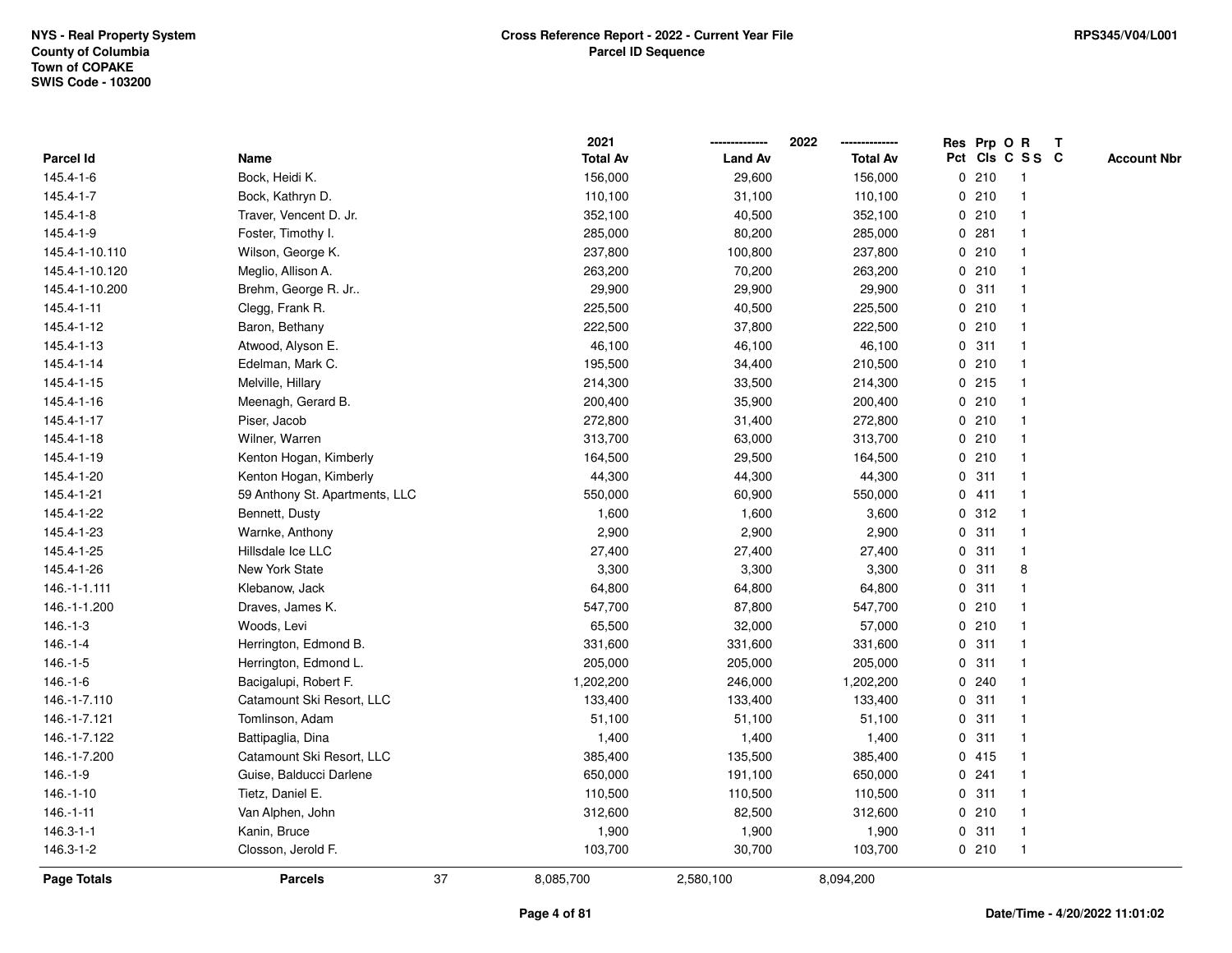|                    |                                      | 2021            |                | 2022            |             |        | Res Prp O R     | T |                    |
|--------------------|--------------------------------------|-----------------|----------------|-----------------|-------------|--------|-----------------|---|--------------------|
| Parcel Id          | Name                                 | <b>Total Av</b> | <b>Land Av</b> | <b>Total Av</b> |             |        | Pct Cls C S S C |   | <b>Account Nbr</b> |
| 146.3-1-3          | Connors, Fado Judeanne               | 4,300           | 4,300          | 4,300           |             | 0.311  | $\mathbf{1}$    |   |                    |
| 146.3-1-4          | Michael, Christopher                 | 166,800         | 46,800         | 166,800         |             | 0210   | -1              |   |                    |
| 146.3-1-5          | Dorval, Paul J.                      | 173,700         | 36,000         | 173,700         |             | 0210   |                 |   |                    |
| 146.3-1-6          | Kruger, Conrad                       | 162,500         | 38,700         | 162,500         |             | 0210   |                 |   |                    |
| 146.3-1-8          | Edelman, Larry T.                    | 5,700           | 5,700          | 5,700           |             | 0.311  |                 |   |                    |
| 146.3-1-9.111      | Brown Living Trust, Catherine Nelson | 732,800         | 117,900        | 732,800         |             | 0.240  |                 |   |                    |
| 146.3-1-9.112      | Brown Living Trust, Catherine Nelson | 42,300          | 38,900         | 42,300          |             | 0.312  |                 |   |                    |
| 146.3-1-9.120      | Anderson, Mark                       | 239,000         | 63,000         | 239,000         |             | 0210   | $\overline{1}$  |   |                    |
| 146.3-1-9.200      | Sands, Larry                         | 290,100         | 57,600         | 290,100         |             | 0210   | $\overline{1}$  |   |                    |
| 146.3-1-10         | Miramontez, Richard A.               | 264,900         | 36,900         | 264,900         |             | 0215   |                 |   |                    |
| 146.3-1-11         | Ahmr Inc                             | 105,000         | 61,500         | 105,000         |             | 0 484  |                 |   |                    |
| 146.3-1-12         | Wheeler, Tait                        | 277,600         | 32,300         | 277,600         |             | 0210   |                 |   |                    |
| 146.3-1-13         | Balleau, Justin M.                   | 160,700         | 38,700         | 160,700         |             | 0210   |                 |   |                    |
| 146.3-1-14         | Mitchell, Russell                    | 194,800         | 33,600         | 194,800         |             | 0210   |                 |   |                    |
| 146.3-1-15         | Hotton, Tanya                        | 111,700         | 36,300         | 111,700         |             | 0210   | -1              |   |                    |
| 146.3-1-16         | Gherardi, John                       | 329,300         | 108,000        | 329,300         |             | 0210   | $\overline{1}$  |   |                    |
| 146.3-1-17         | Gardner, James W.                    | 283,600         | 36,000         | 283,600         |             | 0210   |                 |   |                    |
| 146.3-1-18         | Briggs, Robert Sr.                   | 183,500         | 40,500         | 183,500         |             | 0210   |                 |   |                    |
| 146.3-1-19         | Doran, Catherine                     | 150,000         | 49,400         | 150,000         |             | 50 483 |                 |   |                    |
| 146.3-1-20         | Doran, Catherine                     | 175,100         | 30,400         | 175,100         |             | 0210   |                 |   |                    |
| 146.3-1-21         | Walton, James P.                     | 48,400          | 36,000         | 48,400          |             | 0210   |                 |   |                    |
| 146.3-1-22         | Stalker, Donald K.                   | 164,600         | 40,600         | 164,600         |             | 0210   | -1              |   |                    |
| 146.3-1-23         | Grossi, William                      | 170,900         | 32,800         | 170,900         |             | 0210   |                 |   |                    |
| 146.3-1-25         | McClurg, Thomas V.                   | 207,800         | 36,900         | 207,800         |             | 0210   | $\mathbf{1}$    |   |                    |
| 146.3-1-26         | New York State                       | 30,600          | 30,600         | 30,600          |             | 0.311  | 8               |   |                    |
| 146.3-1-27         | Blevins, James G.                    | 153,900         | 47,700         | 153,900         |             | 0210   |                 |   |                    |
| 146.3-1-28         | Edelman, Larry T.                    | 800             | 800            | 800             |             | 0 310  |                 |   |                    |
| $155.-1-1$         | Catonic Holdings LLC                 | 445,000         | 445,000        | 445,000         | 0           | 322    |                 |   |                    |
| $155.-1-2$         | Rasweiler Angus Farm LLC             | 1,574,800       | 1,334,800      | 1,574,800       | $\mathbf 0$ | 113    | $\overline{1}$  |   |                    |
| $155.-1-3$         | Collins, Jon                         | 164,100         | 36,900         | 164,100         | 0           | 210    | $\overline{1}$  |   |                    |
| 155.-1-4.2         | Mezzetta, Franco                     | 234,200         | 234,200        | 234,200         |             | 0 322  |                 |   |                    |
| 155.-1-4.12        | Mezzetta, Franco                     | 1,187,400       | 226,100        | 1,187,400       |             | 0.241  |                 |   |                    |
| 155.-1-4.111       | Mezzetta, Franco                     | 436,300         | 436,300        | 436,300         |             | 0 322  |                 |   |                    |
| 155.-1-4.112       | Clark, Marc T.                       | 285,900         | 83,400         | 285,900         |             | 0210   |                 |   |                    |
| $155.-1-5$         | Rasweiler Angus Farm LLC             | 117,500         | 117,500        | 117,500         |             | 0 105  | -1              |   |                    |
| $155.-1-6$         | McCabe, Brian J.                     | 571,800         | 252,000        | 571,800         |             | 0417   | -1              |   |                    |
| $155.-1-7$         | Crepeau, Robert                      | 228,200         | 115,700        | 228,200         |             | 0210   | $\mathbf{1}$    |   |                    |
| <b>Page Totals</b> | 37<br><b>Parcels</b>                 | 10,075,600      | 4,419,800      | 10,075,600      |             |        |                 |   |                    |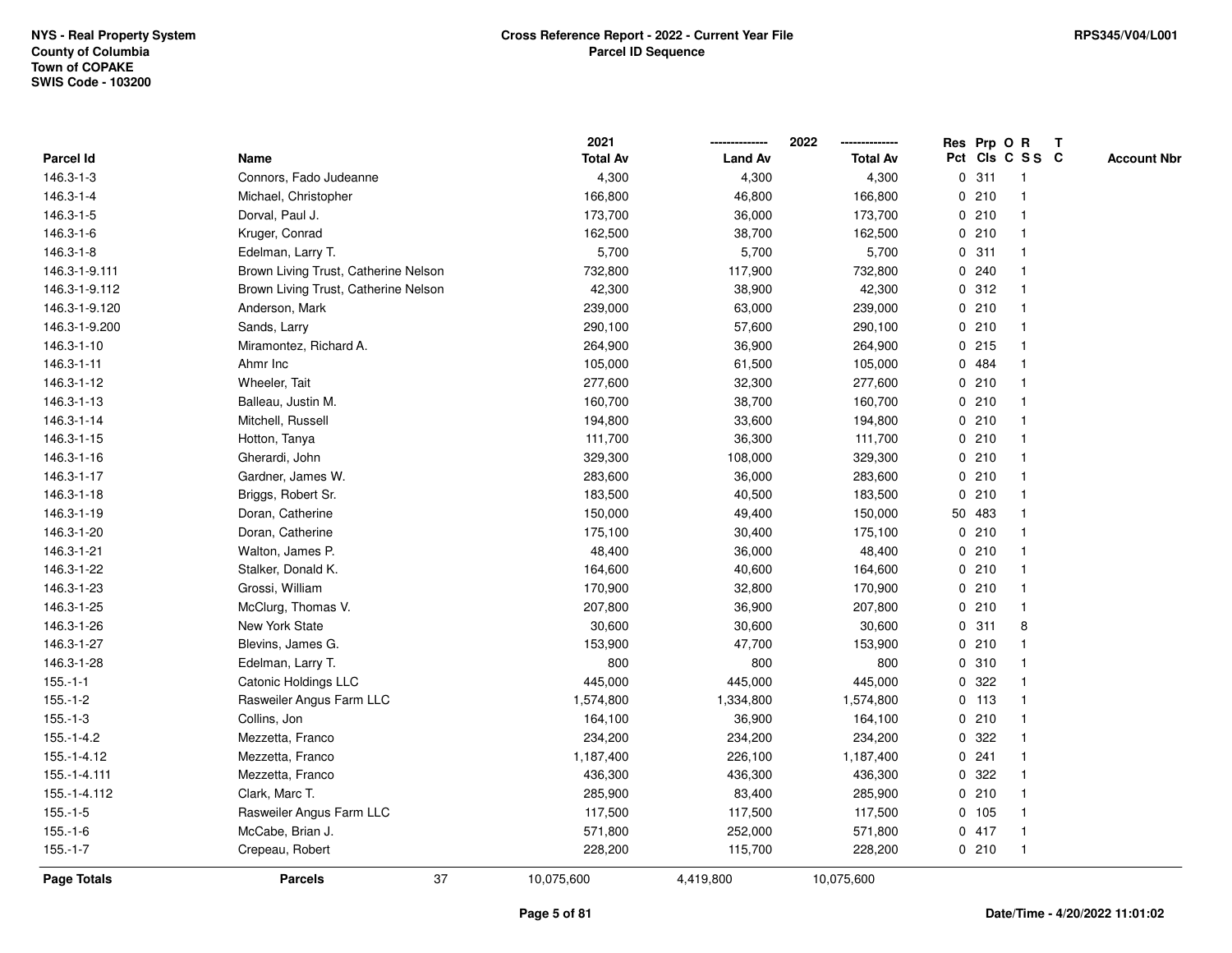|               |                                 |    | 2021            |                | 2022            |              |       | Res Prp O R     | Т |                    |
|---------------|---------------------------------|----|-----------------|----------------|-----------------|--------------|-------|-----------------|---|--------------------|
| Parcel Id     | Name                            |    | <b>Total Av</b> | <b>Land Av</b> | <b>Total Av</b> |              |       | Pct Cls C S S C |   | <b>Account Nbr</b> |
| $155.-1-8.1$  | Stern, Catherine                |    | 110,200         | 29,900         | 110,200         |              | 0210  | -1              |   |                    |
| $155.-1-8.2$  | Stern, Catherine                |    | 29,000          | 29,000         | 29,000          | 0            | 311   | $\mathbf 1$     |   |                    |
| $155.-1-9$    | Proul, Josephine                |    | 95,600          | 36,000         | 95,600          |              | 0210  | $\mathbf 1$     |   |                    |
| $155.-1-10$   | Moore, Jeremy                   |    | 189,500         | 36,000         | 189,500         |              | 0210  |                 |   |                    |
| $155.-1-11$   | Campbell, Carl                  |    | 58,400          | 36,000         | 58,400          |              | 0270  |                 |   |                    |
| $155.-1-12$   | Green, Geoffrey H.              |    | 168,000         | 36,000         | 168,000         |              | 0210  |                 |   |                    |
| $155.-1-13$   | Busch, Michael                  |    | 188,600         | 36,000         | 188,600         |              | 0210  |                 |   |                    |
| $155.-1-14$   | Grahn, James                    |    | 177,000         | 36,000         | 177,000         |              | 0210  | $\mathbf{1}$    |   |                    |
| $155.-1-15$   | Hall, David J.                  |    | 144,200         | 37,800         | 150,000         |              | 0210  | -1              |   |                    |
| $155.-1-16$   | Steadman, Zara                  |    | 189,700         | 36,500         | 202,000         |              | 0210  | $\mathbf 1$     |   |                    |
| $155.-1-17$   | Leonard, William J. III.        |    | 112,600         | 35,300         | 112,600         |              | 0210  |                 |   |                    |
| $155.-1-18$   | Reidy, Thomas                   |    | 250,000         | 38,500         | 250,000         |              | 0210  |                 |   |                    |
| $155.-1-19$   | Mac Donald, Gerald A.           |    | 272,100         | 52,200         | 272,100         |              | 0210  |                 |   |                    |
| 155.-1-20     | Hornsby, Richard G.             |    | 196,000         | 39,600         | 196,000         |              | 0210  |                 |   |                    |
| $155.-1-21$   | Shepherd, Thomas                |    | 310,100         | 42,300         | 310,100         | $\mathbf 0$  | 210   |                 |   |                    |
| 155.-1-22     | Burlarley, Sophia               |    | 203,800         | 38,700         | 203,800         |              | 0210  | $\overline{1}$  |   |                    |
| $155.-1-23$   | Booth, Timothy Arthur           |    | 339,200         | 108,000        | 339,200         |              | 0210  | $\mathbf{1}$    |   |                    |
| 155.-1-25     | Clegg, Frank                    |    | 46,200          | 46,200         | 46,200          |              | 0.311 |                 |   |                    |
| 155.-1-26.111 | Rousseau, Paul                  |    | 301,700         | 81,000         | 301,700         |              | 0210  |                 |   |                    |
| 155.-1-26.112 | Shelstad, Merlin J.             |    | 257,200         | 61,500         | 257,200         |              | 0210  |                 |   |                    |
| 155.-1-26.120 | Parzuchowski, Paul J.           |    | 315,200         | 58,500         | 315,200         |              | 0210  |                 |   |                    |
| 155.-1-27     | Fernandez, Sonia                |    | 2,343,400       | 1,074,100      | 2,343,400       | 0            | 240   |                 |   |                    |
| $155.-1-28$   | Mauri, Ross A.                  |    | 170,000         | 170,000        | 170,000         | 0            | 322   |                 |   |                    |
| 155.-1-29.110 | Cohen, Joshua                   |    | 564,600         | 72,300         | 590,000         | $\mathbf{0}$ | 210   | -1              |   |                    |
| 155.-1-29.120 | Reagan, Jeffrey                 |    | 265,300         | 66,800         | 265,300         |              | 0210  |                 |   |                    |
| 155.-1-29.200 | Gilbert, Michael                |    | 242,200         | 66,600         | 242,200         |              | 0210  |                 |   |                    |
| 155.-1-30     | Taylor, John R.                 |    | 1,747,000       | 625,000        | 1,747,000       |              | 0.240 |                 |   |                    |
| 155.-1-31     | Cose & Vix Essex St, LLC        |    | 82,100          | 82,100         | 82,100          | 0            | 311   |                 |   |                    |
| 155.-1-32.111 | Fried, Michael J.               |    | 760,000         | 282,000        | 760,000         | 0            | 210   |                 |   |                    |
| 155.-1-32.112 | EZ Group LLC                    |    | 60,500          | 60,500         | 60,500          | 0            | 311   | 1               |   |                    |
| 155.-1-32.120 | Associates J M F                |    | 298,500         | 41,400         | 298,500         | 0            | 210   | -1              |   |                    |
| 155.-1-32.200 | Viereckl-Prast, Britta          |    | 458,600         | 54,100         | 458,600         |              | 0210  | $\mathbf 1$     |   |                    |
| $155.-1-35$   | Schilder, Marc                  |    | 47,000          | 47,000         | 47,000          |              | 0.311 |                 |   |                    |
| 155.-1-42     | Schafler, Marc                  |    | 57,200          | 26,600         | 57,200          |              | 0210  |                 |   |                    |
| $155.-1-43$   | <b>Catmast Development Corp</b> |    | 241,700         | 241,700        | 241,700         |              | 0.322 |                 |   |                    |
| $155.-1-44$   | Boomer, Timothy                 |    | 356,400         | 296,100        | 356,400         | 0            | 240   |                 |   |                    |
| $155.-1-45$   | Boomer, Timothy M.              |    | 437,000         | 306,000        | 437,000         |              | 0.240 | $\overline{1}$  |   |                    |
| Page Totals   | <b>Parcels</b>                  | 37 | 12,085,800      | 4,463,300      | 12,129,300      |              |       |                 |   |                    |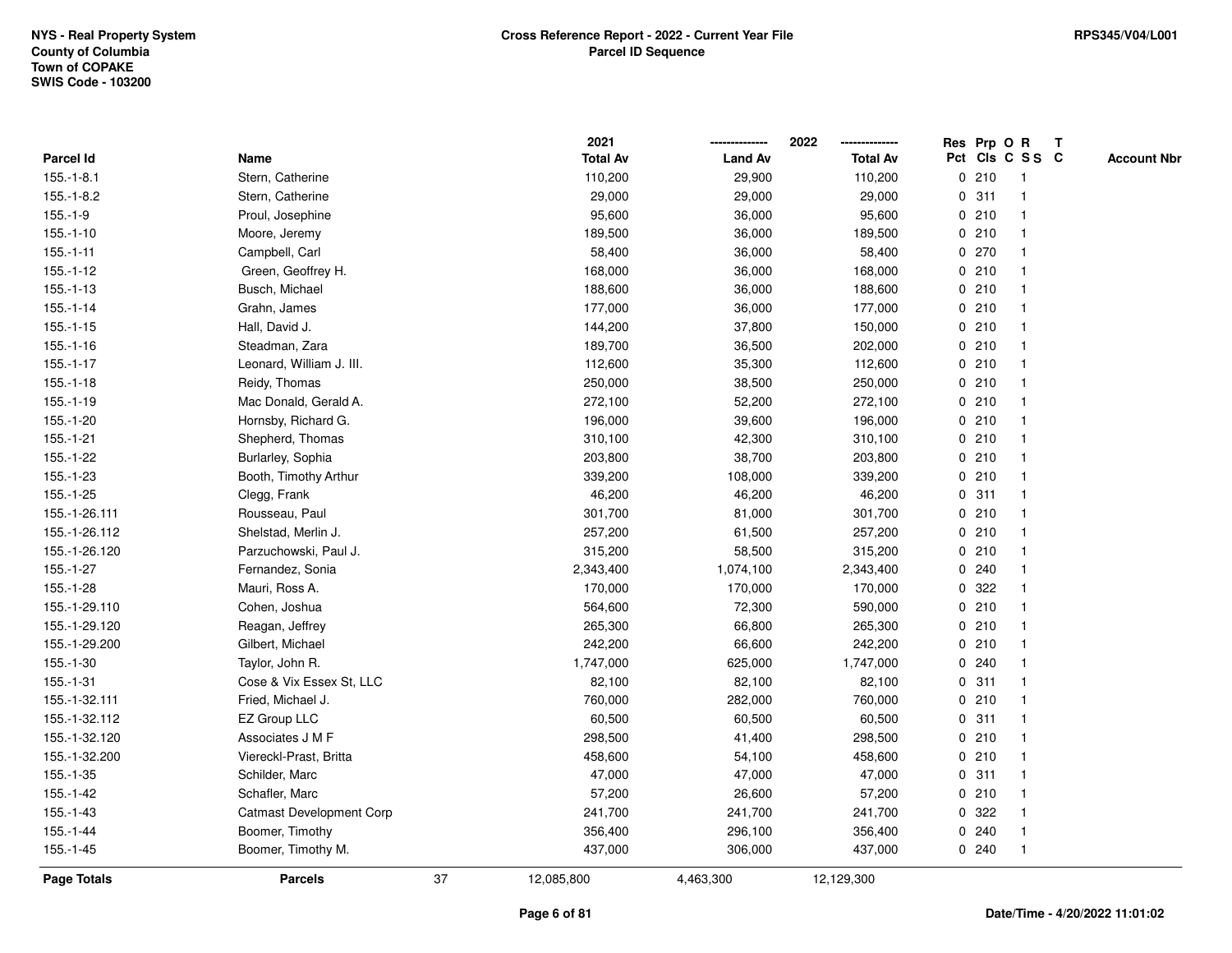|               |                                 |    | 2021            |                | 2022            |             |       | Res Prp O R             | T |                    |
|---------------|---------------------------------|----|-----------------|----------------|-----------------|-------------|-------|-------------------------|---|--------------------|
| Parcel Id     | Name                            |    | <b>Total Av</b> | <b>Land Av</b> | <b>Total Av</b> |             |       | Pct Cls C S S C         |   | <b>Account Nbr</b> |
| 155.-1-46     | Carden, James                   |    | 69,500          | 69,500         | 69,500          | 0           | 314   | $\mathbf{1}$            |   |                    |
| 155.-1-47     | Gaudio, Vincent                 |    | 331,400         | 203,300        | 331,400         | 0           | 240   |                         |   |                    |
| 155.-1-48.1   | Nielsen, Edward A.              |    | 330,000         | 164,900        | 330,000         |             | 0.240 | -1                      |   |                    |
| 155.-1-48.2   | Rintoul, Danielle D.            |    | 245,000         | 54,000         | 245,000         |             | 0210  |                         |   |                    |
| 155.-1-49     | Milkowski, Slawomir A.          |    | 398,600         | 51,300         | 398,600         |             | 0.220 |                         |   |                    |
| $155.-1-50$   | Christiana, Bud                 |    | 129,000         | 37,800         | 129,000         |             | 0210  |                         |   |                    |
| $155.-1-51$   | Crosby, Jenifer                 |    | 127,100         | 39,200         | 127,100         |             | 0210  |                         |   |                    |
| 155.-1-53     | Newcomb, William L.             |    | 95,000          | 36,000         | 95,000          | 0           | 210   |                         |   |                    |
| $155.-1-54$   | Mcgee, Edward                   |    | 146,300         | 30,000         | 146,300         |             | 0210  | -1                      |   |                    |
| $155.-1-55$   | Crepeau, Phillip J.             |    | 219,200         | 36,900         | 219,200         |             | 0210  | $\mathbf{1}$            |   |                    |
| 155.-1-56.111 | Nolan, William F.               |    | 391,700         | 391,700        | 391,700         |             | 0.322 |                         |   |                    |
| 155.-1-56.112 | Roskar, Rayon                   |    | 449,000         | 59,400         | 449,000         |             | 0210  |                         |   |                    |
| 155.-1-56.120 | Main Farm LLC                   |    | 595,600         | 595,600        | 595,600         |             | 0 105 |                         |   |                    |
| 155.-1-56.200 | Boomer, Timothy                 |    | 442,600         | 442,600        | 442,600         |             | 0 322 |                         |   |                    |
| 155.-1-57     | Garewal, Karan                  |    | 109,900         | 30,000         | 109,900         | $\mathbf 0$ | 210   |                         |   |                    |
| 155.-1-58     | Piser, John H.                  |    | 122,700         | 34,300         | 122,700         | $\mathbf 0$ | 210   | $\overline{\mathbf{1}}$ |   |                    |
| 155.-1-59     | Crepeau, Gerard M.              |    | 194,600         | 31,800         | 194,600         | $\mathbf 0$ | 210   | $\mathbf{1}$            |   |                    |
| 155.-1-60     | Kaufman, Madeleine              |    | 76,800          | 43,200         | 76,800          |             | 0210  |                         |   |                    |
| $155.-1-61$   | Straw, Anna M.                  |    | 85,200          | 29,500         | 85,200          |             | 0210  |                         |   |                    |
| 155.-1-62.11  | Crepeau, Azucena                |    | 203,300         | 105,800        | 203,300         |             | 0210  |                         |   |                    |
| 155.-1-62.12  | Benansky, Heath C.              |    | 56,900          | 56,900         | 56,900          |             | 0.311 |                         |   |                    |
| 155.-1-62.200 | Crepeau, Gerard M.              |    | 47,000          | 47,000         | 47,000          |             | 0.311 |                         |   |                    |
| 155.-1-63     | Saltman, David                  |    | 125,500         | 37,400         | 125,500         |             | 0210  | -1                      |   |                    |
| 155.-1-64.11  | Murphy, William                 |    | 132,800         | 54,000         | 132,800         | $\mathbf 0$ | 210   | $\overline{\mathbf{1}}$ |   |                    |
| 155.-1-64.121 | Nielsen, Edward A.              |    | 447,000         | 447,000        | 447,000         |             | 0 322 |                         |   |                    |
| 155.-1-64.122 | Dier, Kevin E.                  |    | 530,000         | 88,300         | 530,000         |             | 0210  |                         |   |                    |
| 155.-1-64.212 | George, Anthony D.              |    | 286,200         | 54,000         | 286,200         |             | 0210  |                         |   |                    |
| 155.-1-64.220 | Grevstad, Ryan C.               |    | 285,300         | 54,000         | 285,300         |             | 0210  |                         |   |                    |
| 155.-1-66     | Maljanian, Mark H.              |    | 375,000         | 375,000        | 375,000         | 0           | 322   |                         |   |                    |
| 155.-1-70     | Feeney, Mary C.                 |    | 51,500          | 51,500         | 51,500          | 0           | 311   | -1                      |   |                    |
| 155.-1-71     | Schiff, Amy                     |    | 282,200         | 88,200         | 282,200         | 0           | 210   | -1                      |   |                    |
| 155.-1-73     | Hankin, Richard                 |    | 540,000         | 63,700         | 540,000         |             | 0210  | $\mathbf 1$             |   |                    |
| $155.-1-75$   | Wilson, Alban                   |    | 831,700         | 114,300        | 831,700         |             | 0210  |                         |   |                    |
| $155.-2-1$    | <b>Casmast Development Corp</b> |    | 81,800          | 81,800         | 81,800          |             | 0 314 |                         |   |                    |
| $155.-2-2$    | <b>Catmast Development Corp</b> |    | 81,100          | 81,100         | 81,100          |             | 0 314 |                         |   |                    |
| $155.-2-3$    | <b>Castmast Deleopment Corp</b> |    | 81,500          | 81,500         | 81,500          |             | 0.311 | -1                      |   |                    |
| $155.-2-4$    | <b>Catmast Development Corp</b> |    | 81,100          | 81,100         | 81,100          |             | 0.314 | $\mathbf{1}$            |   |                    |
| Page Totals   | <b>Parcels</b>                  | 37 | 9,079,100       | 4,343,600      | 9,079,100       |             |       |                         |   |                    |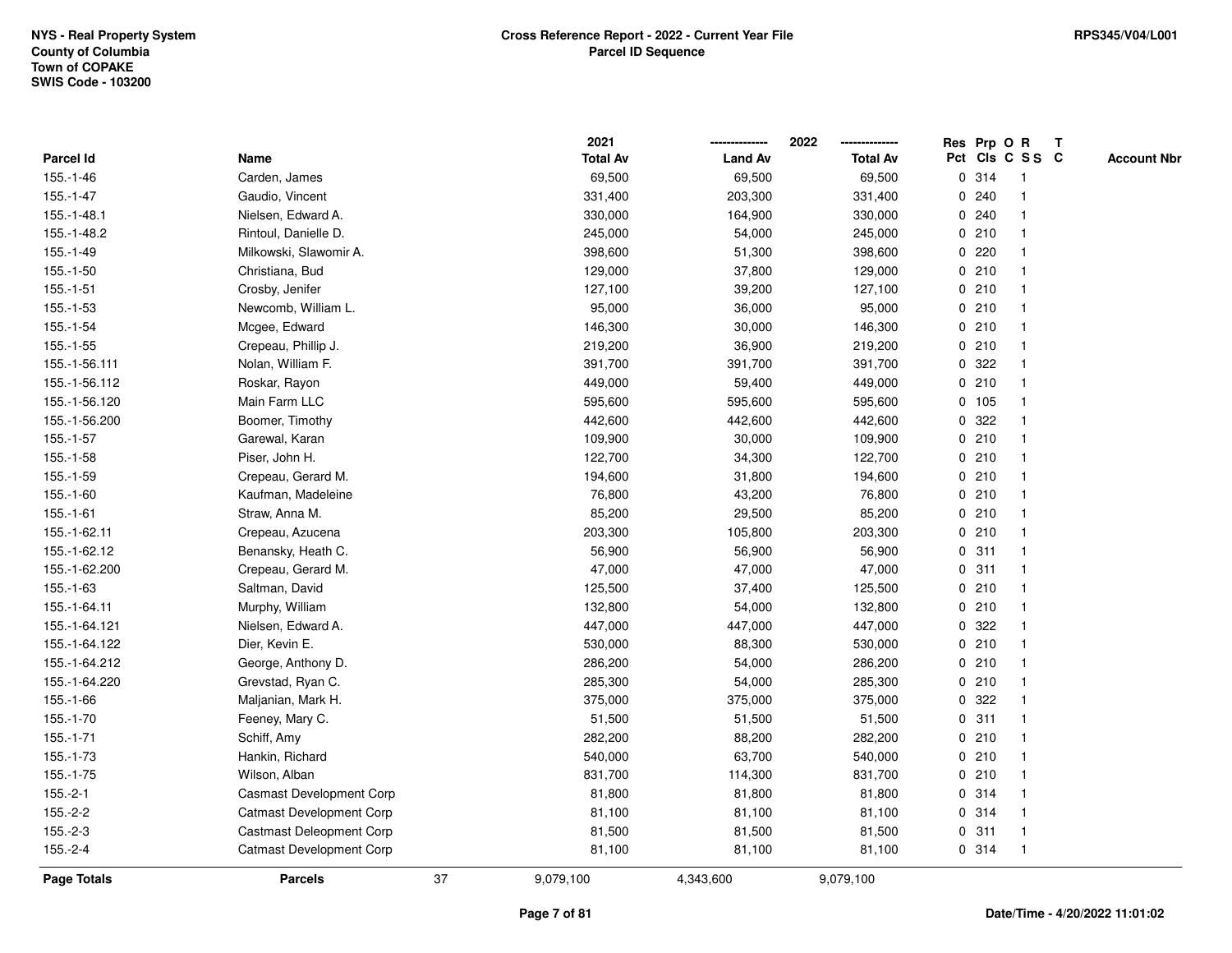|                    |                                 |    | 2021            |                | 2022            | Res Prp O R |                         | Т |                    |
|--------------------|---------------------------------|----|-----------------|----------------|-----------------|-------------|-------------------------|---|--------------------|
| Parcel Id          | Name                            |    | <b>Total Av</b> | <b>Land Av</b> | <b>Total Av</b> |             | Pct Cls C S S C         |   | <b>Account Nbr</b> |
| $155.-2-5$         | <b>Catmast Development Corp</b> |    | 97,200          | 97,200         | 97,200          | 0.314       | $\mathbf{1}$            |   |                    |
| $155.-2-6$         | <b>Catmast Development Corp</b> |    | 81,200          | 81,200         | 81,200          | 0.314       | -1                      |   |                    |
| $155.-2-7$         | <b>Catmast Development Corp</b> |    | 65,800          | 65,800         | 65,800          | 0.314       | -1                      |   |                    |
| $155.-2-8$         | <b>Catmast Development Corp</b> |    | 57,500          | 57,500         | 57,500          | 0.314       |                         |   |                    |
| 155.-2-9           | <b>Catmast Development Corp</b> |    | 55,400          | 55,400         | 55,400          | 0.314       |                         |   |                    |
| 155.-2-10          | <b>Catmast Development Corp</b> |    | 58,900          | 58,900         | 58,900          | 0.314       |                         |   |                    |
| $155.-2-11$        | <b>Catmast Development Corp</b> |    | 103,900         | 103,900        | 103,900         | 0.314       |                         |   |                    |
| 155.-2-12          | <b>Catmast Development Corp</b> |    | 85,100          | 85,100         | 85,100          | 0.311       | -1                      |   |                    |
| 155.-2-13          | Kiefer, Joseph G.               |    | 96,300          | 96,300         | 96,300          | 0.311       | -1                      |   |                    |
| 155.-2-14          | Mevo, Victor                    |    | 376,500         | 41,000         | 376,500         | 0210        | -1                      |   |                    |
| 155.-2-15          | Mauri, Ross                     |    | 77,900          | 77,900         | 77,900          | 0.311       |                         |   |                    |
| 155.-2-16          | <b>Catmast Development Corp</b> |    | 56,300          | 56,300         | 56,300          | 0.311       |                         |   |                    |
| 155.13-1-1         | Walsh, Alfred                   |    | 43,400          | 43,400         | 43,400          | 0.311       |                         |   |                    |
| 155.13-1-2         | Taylor, John                    |    | 14,400          | 14,400         | 14,400          | 0.311       | -1                      |   |                    |
| 155.13-1-3         | Miller, Erin Murphy             |    | 306,500         | 41,700         | 306,500         | 0210        | $\mathbf{1}$            |   |                    |
| 155.13-1-4         | Dietter, Michael                |    | 184,100         | 47,300         | 184,100         | 0210        | $\mathbf 1$             |   |                    |
| 155.13-1-6         | Blady, Renee                    |    | 224,000         | 71,300         | 224,000         | 0210        | -1                      |   |                    |
| 155.13-1-8         | Hill, Kevin Michael             |    | 260,200         | 48,200         | 260,200         | 0210        |                         |   |                    |
| 155.13-1-9         | Rock, Ronald                    |    | 450,000         | 47,900         | 450,000         | 0210        |                         |   |                    |
| 155.13-1-10        | Taylor, John R.                 |    | 72,000          | 72,000         | 72,000          | 0.311       |                         |   |                    |
| 155.13-1-12        | Schmidt, Raymond                |    | 170,500         | 46,700         | 170,500         | 0210        |                         |   |                    |
| 155.13-1-13        | Lopez, Noe                      |    | 180,700         | 46,500         | 180,700         | 0210        | $\overline{\mathbf{1}}$ |   |                    |
| 155.13-1-14        | Shassol, Jody                   |    | 144,000         | 47,000         | 144,000         | 0210        | -1                      |   |                    |
| 155.13-1-15.100    | Ellien, Edward                  |    | 218,500         | 65,000         | 218,500         | 0210        | $\mathbf 1$             |   |                    |
| 155.13-1-15.200    | Edick, Tessa                    |    | 218,000         | 65,900         | 218,000         | 0210        | -1                      |   |                    |
| 155.13-1-16        | Schilder, Marc A.               |    | 175,000         | 71,300         | 175,000         | 0210        |                         |   |                    |
| 155.13-1-17        | Schilder, Marc D.               |    | 258,700         | 73,800         | 258,700         | 0210        |                         |   |                    |
| 155.13-1-21        | Cohen, Rolando                  |    | 607,100         | 168,500        | 607,100         | 0 210 W 1   |                         |   |                    |
| 155.13-1-23        | Minoff, Jason                   |    | 386,900         | 150,900        | 386,900         | 0 210 W 1   |                         |   |                    |
| 155.13-1-24        | Ernsberger, John                |    | 288,900         | 171,600        | 288,900         | 0 210 W 1   |                         |   |                    |
| 155.13-1-25        | Steiner, Ellen                  |    | 305,800         | 157,200        | 305,800         | 0 210 W 1   |                         |   |                    |
| 155.13-1-26        | Scharf, Edward L.               |    | 313,500         | 154,500        | 313,500         | 0 210 W 1   |                         |   |                    |
| 155.13-1-28        | Davis, Ellis Gray               |    | 483,600         | 162,600        | 483,600         | 0 210 W 1   |                         |   |                    |
| 155.14-1-1         | Bauer, Michael J.               |    | 2,400           | 2,400          | 2,400           | 0.311       | -1                      |   |                    |
| 155.14-1-2         | Gellert, Phillip                |    | 3,100           | 3,100          | 3,100           | 0.311       | $\mathbf 1$             |   |                    |
| 155.14-1-3         | Cottini, Lido                   |    | 1,200           | 1,200          | 1,200           | 0.311       | $\mathbf{1}$            |   |                    |
| 155.17-1-1         | Simon, Seymour                  |    | 57,000          | 57,000         | 57,000          | 0.311       | $\mathbf{1}$            |   |                    |
| <b>Page Totals</b> | <b>Parcels</b>                  | 37 | 6,581,500       | 2,707,900      | 6,581,500       |             |                         |   |                    |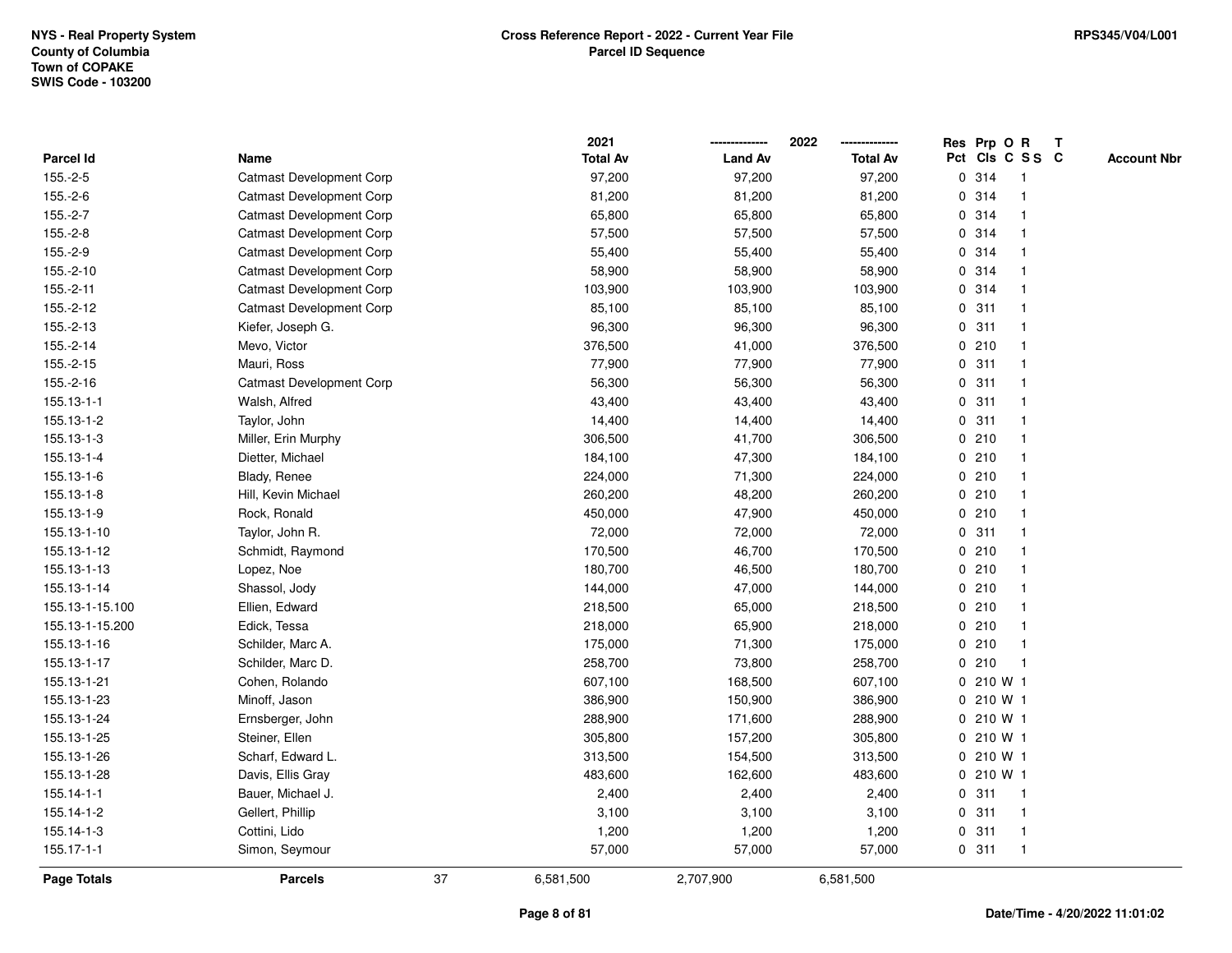|                    |                       |    | 2021            |                | 2022            |   | Res Prp O R |                 | T |                    |
|--------------------|-----------------------|----|-----------------|----------------|-----------------|---|-------------|-----------------|---|--------------------|
| Parcel Id          | Name                  |    | <b>Total Av</b> | <b>Land Av</b> | <b>Total Av</b> |   |             | Pct Cls C S S C |   | <b>Account Nbr</b> |
| 155.17-1-2         | Profeta, Gregory      |    | 285,500         | 62,100         | 285,500         |   | 0210        | $\mathbf{1}$    |   |                    |
| 155.17-1-3         | Simon, Seymour        |    | 800,000         | 74,500         | 800,000         | 0 | 210         | $\overline{1}$  |   |                    |
| 155.17-1-4         | Galbraith, Robert     |    | 178,200         | 44,900         | 178,200         |   | 0210        | $\mathbf{1}$    |   |                    |
| 155.17-1-5         | EZ Group LLC          |    | 51,300          | 44,800         | 51,300          |   | 0.312       |                 |   |                    |
| 155.17-1-6.2       | <b>RFM Partners</b>   |    | 112,500         | 59,800         | 112,500         |   | 0.312       |                 |   |                    |
| 155.17-1-6.11      | <b>RFM Partners</b>   |    | 136,800         | 136,800        | 136,800         |   | 0.311       |                 |   |                    |
| 155.17-1-6.12      | <b>RFM Partners</b>   |    | 112,500         | 65,100         | 112,500         |   | 0.312       |                 |   |                    |
| 155.17-1-7         | Copake Lake Golf LLC  |    | 607,900         | 63,200         | 607,900         | 0 | 210         | $\overline{1}$  |   |                    |
| 155.17-1-8         | Moy, Janet            |    | 276,200         | 73,100         | 276,200         | 0 | 210         | $\mathbf{1}$    |   |                    |
| 155.17-1-9.1       | Franchini, Indrani    |    | 698,000         | 800,000        | 4,000,000       |   | 0210 W1     |                 |   |                    |
| 155.18-1-1.100     | Sprague, Wayne A.     |    | 978,700         | 101,600        | 978,700         |   | 0 210 W 1   |                 |   |                    |
| 155.18-1-1.200     | Joehnk, Birger        |    | 200,000         | 185,000        | 200,000         |   | 0.260       |                 |   |                    |
| 155.18-1-2         | Chioditti, Michael    |    | 279,300         | 68,000         | 279,300         |   | 0210        |                 |   |                    |
| 155.18-1-3         | Bento, Katherine      |    | 256,700         | 34,600         | 256,700         |   | 0210        | -1              |   |                    |
| 155.18-1-4         | Stypulkowski, Randee  |    | 448,600         | 82,800         | 448,600         |   | 0210        |                 |   |                    |
| 155.18-1-5         | Ryan, James M.        |    | 272,500         | 36,000         | 272,500         |   | 0210        | $\overline{1}$  |   |                    |
| 155.18-1-6         | Ryan, James M.        |    | 225,000         | 38,000         | 260,000         |   | 0210        | $\overline{1}$  |   |                    |
| 155.18-1-8         | Peluso, John          |    | 418,000         | 38,500         | 438,000         |   | 0210        |                 |   |                    |
| 155.18-1-9         | Homyak, John          |    | 2,300           | 2,300          | 2,300           |   | 0.311       |                 |   |                    |
| 155.18-1-10        | Homyak, John J.       |    | 2,100           | 2,100          | 2,100           |   | 0.311       |                 |   |                    |
| 155.18-1-11        | Pittelli, Samuel      |    | 5,100           | 2,100          | 5,100           |   | 0.312       |                 |   |                    |
| 155.18-1-12        | Pittelli, Samuel      |    | 179,800         | 34,600         | 179,800         |   | 0210        |                 |   |                    |
| 155.18-1-13        | Otero, Alejandro      |    | 272,300         | 42,000         | 272,300         |   | 0210        | $\overline{1}$  |   |                    |
| 155.18-1-14        | Fischgrund, Robert    |    | 30,600          | 3,400          | 30,600          |   | 0.312       | $\overline{1}$  |   |                    |
| 155.18-1-15        | Fischgrund, Robert    |    | 292,700         | 37,100         | 292,700         |   | 0210        |                 |   |                    |
| 155.18-1-17        | Metjahic, Izet        |    | 389,200         | 38,400         | 389,200         |   | 0210        |                 |   |                    |
| 155.18-1-19        | Metjajic, Sefket      |    | 184,900         | 34,400         | 184,900         |   | 0210        |                 |   |                    |
| 155.18-1-21        | Gelman, Lynn          |    | 219,100         | 38,400         | 219,100         |   | 0210        |                 |   |                    |
| 155.18-1-22        | Gelman, Lynn          |    | 2,100           | 2,100          | 2,100           |   | 0.311       |                 |   |                    |
| 155.18-1-23        | Gelman, Mitchell      |    | 2,600           | 2,600          | 2,600           | 0 | 311         | -1              |   |                    |
| 155.18-1-24        | Stolle, Frederick W.  |    | 171,900         | 36,400         | 171,900         |   | 0210        | $\overline{1}$  |   |                    |
| 155.18-1-25        | Stolle, Frederick W.  |    | 2,100           | 2,100          | 2,100           |   | 0.311       | -1              |   |                    |
| 155.18-1-26        | Considine, Maureen A. |    | 130,000         | 37,500         | 130,000         |   | 0210        |                 |   |                    |
| 155.18-1-27        | Considine, Maureen A. |    | 4,900           | 2,100          | 4,900           |   | 0.312       |                 |   |                    |
| 155.18-1-28        | Cummings, Mark        |    | 192,400         | 38,400         | 192,400         |   | 0210        |                 |   |                    |
| 155.18-1-29        | Defiores, Lorie E.    |    | 136,300         | 38,400         | 136,300         |   | 0210        | -1              |   |                    |
| 155.18-1-30        | Baird, Carl R.        |    | 176,500         | 39,300         | 176,500         |   | 0210        | $\mathbf{1}$    |   |                    |
| <b>Page Totals</b> | <b>Parcels</b>        | 37 | 8,734,600       | 2,442,500      | 12,091,600      |   |             |                 |   |                    |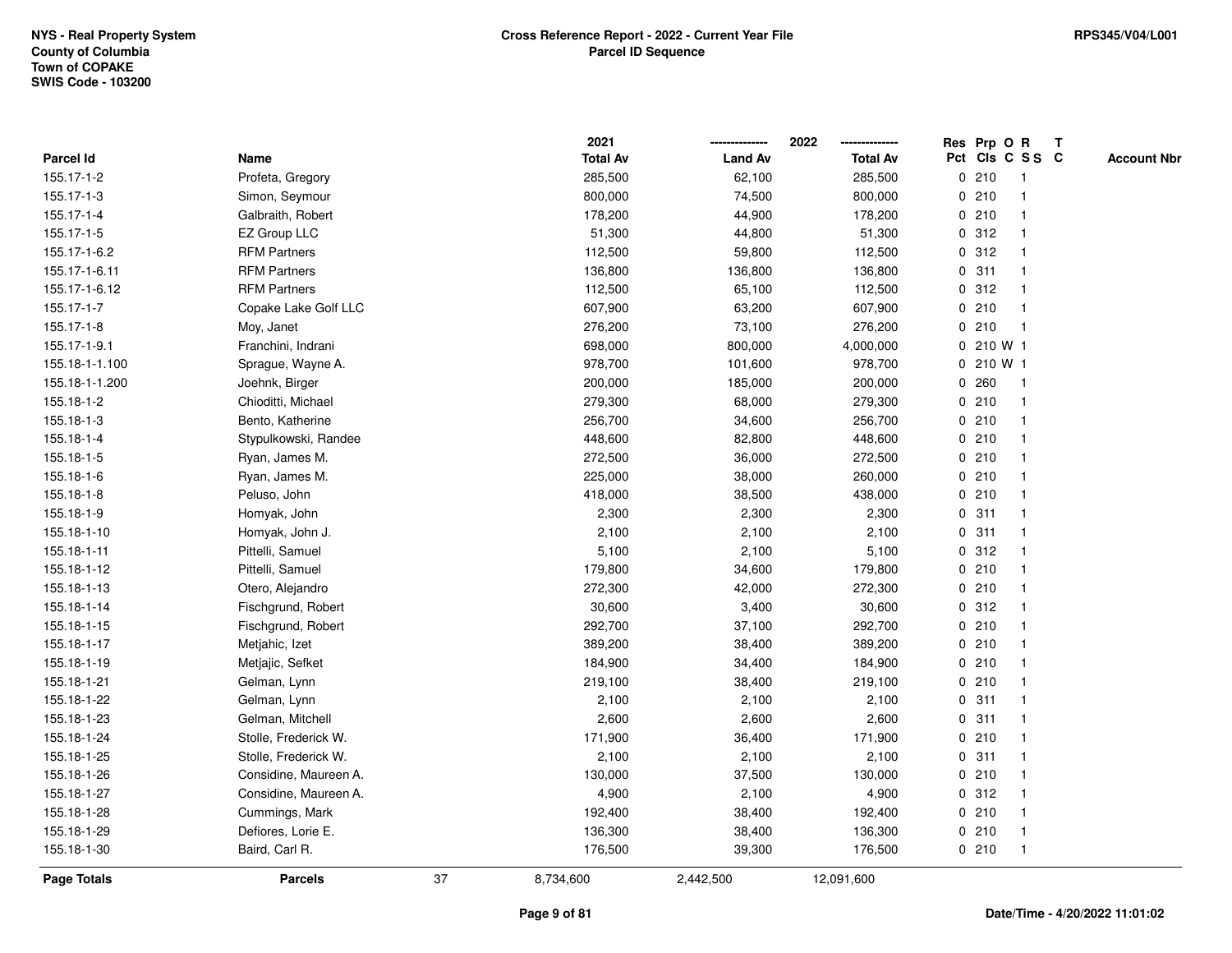|                    |                             |    | 2021            |                | 2022            | Res Prp O R |           |                 | $\mathbf{T}$ |                    |
|--------------------|-----------------------------|----|-----------------|----------------|-----------------|-------------|-----------|-----------------|--------------|--------------------|
| Parcel Id          | Name                        |    | <b>Total Av</b> | <b>Land Av</b> | <b>Total Av</b> |             |           | Pct Cls C S S C |              | <b>Account Nbr</b> |
| 155.18-1-32.100    | Dabrowski, Joseph           |    | 214,400         | 38,400         | 214,400         |             | 0210      |                 |              |                    |
| 155.18-1-32.200    | Giambalvo, Timothy          |    | 245,000         | 38,400         | 245,000         | 0           | 220       |                 |              |                    |
| 155.18-1-34        | Dousharm, David             |    | 173,100         | 34,600         | 173,100         |             | 0210      | -1              |              |                    |
| 155.18-1-35        | Shadic, Michael J.          |    | 4,100           | 38,400         | 598,900         | $\mathbf 0$ | 210       | $\mathbf{1}$    |              |                    |
| 155.18-1-36        | Eckstein, John F. IV.       |    | 92,700          | 92,700         | 92,700          | 0           | 311       | $\mathbf{1}$    |              |                    |
| 155.18-1-37        | Eckstein, John F. IV.       |    | 1,197,700       | 101,900        | 1,197,700       |             | 0210      | -1              |              |                    |
| 155.18-1-38.100    | Freed, Madeline             |    | 632,500         | 133,600        | 632,500         |             | 0 210 W 1 |                 |              |                    |
| 155.18-1-38.200    | Legere, John                |    | 646,700         | 75,000         | 646,700         |             | 0210      | -1              |              |                    |
| 155.18-1-39        | Kuester, Edwin W. Jr.       |    | 455,100         | 122,400        | 455,100         |             | 0 210 W 1 |                 |              |                    |
| 155.18-1-40        | ERE Marina LLC              |    | 625,000         | 215,500        | 625,000         |             | 0 210 W 1 |                 |              |                    |
| 155.18-1-41        | LeBrecht, Lindsay E.        |    | 639,000         | 151,400        | 639,000         |             | 0 283 W 1 |                 |              |                    |
| 155.18-1-43        | Mroz, Richard               |    | 3,300           | 3,300          | 3,300           |             | 0.311     | $\mathbf{1}$    |              |                    |
| 155.18-1-44        | Mroz, Richard               |    | 154,600         | 39,600         | 154,600         |             | 0210      | -1              |              |                    |
| 155.18-1-45        | Bradway, Michael            |    | 189,800         | 37,900         | 189,800         |             | 0210      |                 |              |                    |
| 155.18-1-46        | Johnson, Louis N. Jr.       |    | 165,100         | 36,600         | 165,100         |             | 0210      |                 |              |                    |
| 155.18-1-47        | Gryner, Alexander           |    | 296,400         | 38,700         | 296,400         |             | 0210      | -1              |              |                    |
| 155.18-1-48        | Wallace, Beatrice A.        |    | 2,300           | 2,300          | 2,300           | $\mathbf 0$ | 311       | -1              |              |                    |
| 155.18-1-49        | Wallace, Beatrice A.        |    | 63,400          | 35,300         | 63,400          | 0           | 270       | -1              |              |                    |
| 155.18-1-50        | Zerbo, Salvatore Jr.        |    | 126,200         | 43,000         | 126,200         |             | 0210      | $\mathbf{1}$    |              |                    |
| 155.18-1-51        | Zimmerman, Ilise            |    | 166,100         | 43,200         | 166,100         |             | 0210      |                 |              |                    |
| 155.18-1-52        | ABCD Homes, Inc.            |    | 5,700           | 3,400          | 5,700           |             | 0.312     |                 |              |                    |
| 155.18-1-53        | Marchionne, Stephanie M.    |    | 144,700         | 32,600         | 144,700         |             | 0210      |                 |              |                    |
| 155.18-1-54        | Marchionne, Stephanie M.    |    | 1,600           | 1,600          | 1,600           |             | 0.311     | -1              |              |                    |
| 155.18-1-55        | Spampinato, Gregory W.      |    | 251,800         | 37,400         | 251,800         | $\mathbf 0$ | 210       | $\mathbf{1}$    |              |                    |
| 155.18-1-57        | Spampinato, William         |    | 457,100         | 197,200        | 457,100         | 0           | 281 W 1   |                 |              |                    |
| 155.18-1-58        | Squires, Richard K.         |    | 318,700         | 66,400         | 318,700         |             | 0210      | $\mathbf 1$     |              |                    |
| 155.18-1-59        | Graffia, Henrietta          |    | 55,100          | 32,800         | 55,100          |             | 0 270     |                 |              |                    |
| 155.18-1-60        | Kahn, Judith L.             |    | 2,500           | 2,500          | 2,500           |             | 0.311     |                 |              |                    |
| 155.18-1-61        | Tamburro, David             |    | 83,300          | 32,800         | 83,300          |             | 0.260     |                 |              |                    |
| 155.18-1-63        | Stickles, Tracy B.          |    | 200,600         | 36,400         | 200,600         |             | 0210      | -1              |              |                    |
| 155.18-1-64        | <b>Stewart Family Trust</b> |    | 149,000         | 32,400         | 149,000         |             | 0210      | -1              |              |                    |
| 155.18-1-65        | Coviello, Richard           |    | 157,900         | 35,200         | 157,900         |             | 0210      | $\mathbf 1$     |              |                    |
| 155.18-1-66        | Dougherty, Erin             |    | 143,000         | 33,200         | 143,000         |             | 0210      |                 |              |                    |
| 155.18-1-67        | Kahn, Judith L.             |    | 2,900           | 2,900          | 2,900           |             | 0.311     |                 |              |                    |
| 155.18-1-68        | Szulborski, Christine       |    | 900             | 900            | 900             |             | 0.311     |                 |              |                    |
| 155.18-1-69        | Szulborski, Christine       |    | 500             | 500            | 500             |             | 0.311     | $\mathbf{1}$    |              |                    |
| 155.18-1-70        | Jacobson, Marian Sue        |    | 159,500         | 39,200         | 159,500         |             | 0210      | $\mathbf{1}$    |              |                    |
| <b>Page Totals</b> | <b>Parcels</b>              | 37 | 8,227,300       | 1,909,600      | 8,822,100       |             |           |                 |              |                    |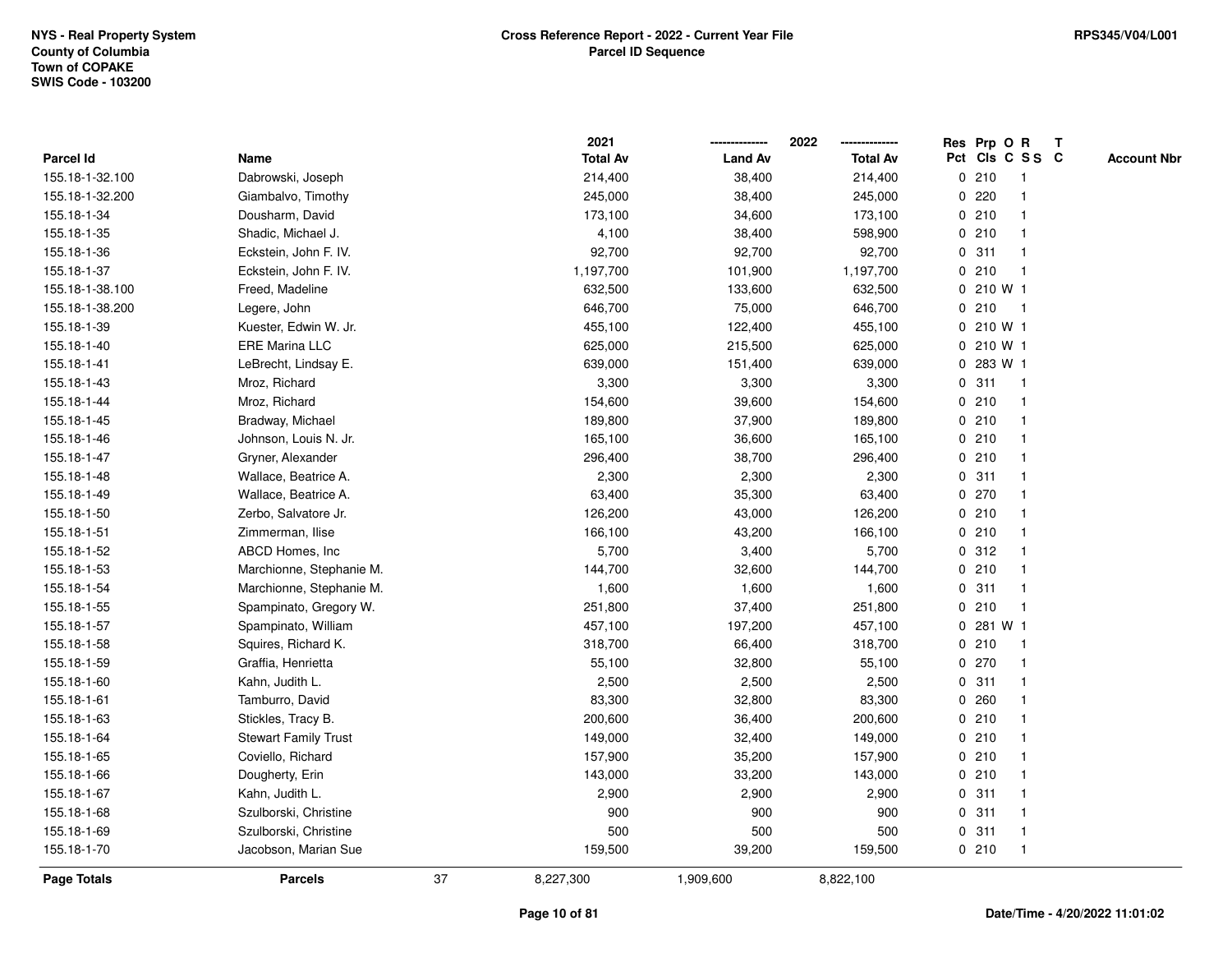|                    |                                 |    | 2021            |                | 2022            |             | Res Prp O R |                         | T |                    |
|--------------------|---------------------------------|----|-----------------|----------------|-----------------|-------------|-------------|-------------------------|---|--------------------|
| Parcel Id          | Name                            |    | <b>Total Av</b> | <b>Land Av</b> | <b>Total Av</b> |             |             | Pct Cls C S S C         |   | <b>Account Nbr</b> |
| 155.18-1-71        | Varon, Rose Elaine              |    | 526,100         | 72,800         | 526,100         |             | 0210        | -1                      |   |                    |
| 155.18-1-72        | Metjahic, Skender               |    | 2,100           | 2,100          | 2,100           |             | 0.311       |                         |   |                    |
| 155.18-1-73.100    | <b>Catmast Development Corp</b> |    | 63,900          | 63,900         | 63,900          |             | 0.311       |                         |   |                    |
| 155.18-1-73.200    | Catmast Development Corp.       |    | 42,500          | 42,500         | 42,500          |             | 0.311       |                         |   |                    |
| 155.18-1-75        | Metjahic, Skender               |    | 261,200         | 34,600         | 261,200         |             | 0210        |                         |   |                    |
| 155.18-1-76        | Haas, Mindy B.                  |    | 55,700          | 55,700         | 55,700          |             | 0.311       | $\overline{\mathbf{1}}$ |   |                    |
| 155.18-1-77        | Sinisi, Wieslawa                |    | 48,600          | 48,600         | 48,600          | 0           | 311         | $\mathbf{1}$            |   |                    |
| 155.18-1-78        | Catmast Development Corp.       |    | 151,800         | 151,800        | 151,800         | 0           | 311 W 1     |                         |   |                    |
| 155.18-2-1         | Porter, Michael                 |    | 3,200           | 3,200          | 3,200           | 0           | 311         | $\mathbf 1$             |   |                    |
| 155.18-2-2         | Porter, Michael                 |    | 139,900         | 32,400         | 250,000         |             | 0.260       | -1                      |   |                    |
| 155.18-2-3         | Webster, Barbara                |    | 142,200         | 39,000         | 142,200         |             | 0210        |                         |   |                    |
| 155.18-2-4         | Montalto, John J.               |    | 138,200         | 25,600         | 138,200         |             | 0210        |                         |   |                    |
| 155.18-2-5         | Buccelli, Regina J.             |    | 103,500         | 38,500         | 103,500         |             | 0210        |                         |   |                    |
| 155.18-2-6         | Buccelli, Regina J.             |    | 1,500           | 1,500          | 1,500           |             | 0.311       | -1                      |   |                    |
| 155.18-2-7         | Koulos, James E.                |    | 26,000          | 21,000         | 26,000          | $\mathbf 0$ | 270         | $\mathbf{1}$            |   |                    |
| 155.18-2-8         | Carlucci, Vernanzo              |    | 1,500           | 1,500          | 1,500           | 0           | 311         | -1                      |   |                    |
| 155.18-2-9         | Keeler, Thomas J. Jr.           |    | 1,400           | 1,400          | 1,400           |             | 0.311       | -1                      |   |                    |
| 155.18-2-10        | Keeler, Thomas J. Jr.           |    | 144,900         | 32,600         | 144,900         |             | 0210        |                         |   |                    |
| 155.18-2-11        | Koprowski, Marah R.             |    | 163,000         | 32,000         | 163,000         |             | 0210        |                         |   |                    |
| 155.18-2-12        | Koprowski, Marah R.             |    | 22,000          | 2,300          | 22,000          |             | 0.312       |                         |   |                    |
| 155.18-2-13        | Carroll, Richard                |    | 161,000         | 33,400         | 140,000         |             | 0210        |                         |   |                    |
| 155.18-2-14        | Carroll, Richard                |    | 1,000           | 1,000          | 1,000           | $\mathbf 0$ | 311         | $\overline{\mathbf{1}}$ |   |                    |
| 155.18-2-15        | Liebold, Robert                 |    | 116,700         | 33,400         | 116,700         | 0           | 260         | -1                      |   |                    |
| 155.18-2-16        | Tamburrino, Brian               |    | 175,000         | 36,400         | 175,000         |             | 0210        | $\mathbf 1$             |   |                    |
| 155.18-2-17        | Schlichting, Karen              |    | 120,100         | 34,400         | 120,100         |             | 0210        |                         |   |                    |
| 155.18-2-19        | Straface, Rickey J.             |    | 74,300          | 32,200         | 74,300          |             | 0210        |                         |   |                    |
| 155.18-2-20        | Thorn, Kelly                    |    | 104,300         | 33,000         | 104,300         |             | 0210        |                         |   |                    |
| 155.18-2-26        | Fado, Joel                      |    | 142,500         | 39,200         | 142,500         |             | 0210        |                         |   |                    |
| 155.18-2-32        | Family Works Holding Inc.       |    | 198,800         | 48,300         | 198,800         |             | 0210        |                         |   |                    |
| 155.18-2-33        | Baty, Marion                    |    | 249,100         | 53,400         | 249,100         |             | 0210        | -1                      |   |                    |
| 155.18-2-37        | Menshenfriend, Gwen             |    | 2,100           | 2,100          | 2,100           |             | 0.311       |                         |   |                    |
| 155.18-2-38        | Menshenfriend, Gwen             |    | 2,100           | 2,100          | 2,100           |             | 0.311       | -1                      |   |                    |
| 155.18-2-39        | Nearman, Nancy                  |    | 1,400           | 1,400          | 1,400           |             | 0.311       |                         |   |                    |
| 155.18-2-40        | Tripp, Allen Ellsworth          |    | 122,500         | 45,200         | 122,500         |             | 0210        |                         |   |                    |
| 155.18-2-43        | Morales, Jose                   |    | 230,000         | 34,000         | 230,000         |             | 0210        |                         |   |                    |
| 155.18-2-44        | Piekarska, Jolanta              |    | 204,200         | 39,600         | 204,200         |             | 0210        | $\mathbf 1$             |   |                    |
| 155.18-2-46        | D'amour, Richard                |    | 2,300           | 2,300          | 2,300           |             | 0.311       | $\mathbf{1}$            |   |                    |
| <b>Page Totals</b> | <b>Parcels</b>                  | 37 | 3,946,600       | 1,174,400      | 4,035,700       |             |             |                         |   |                    |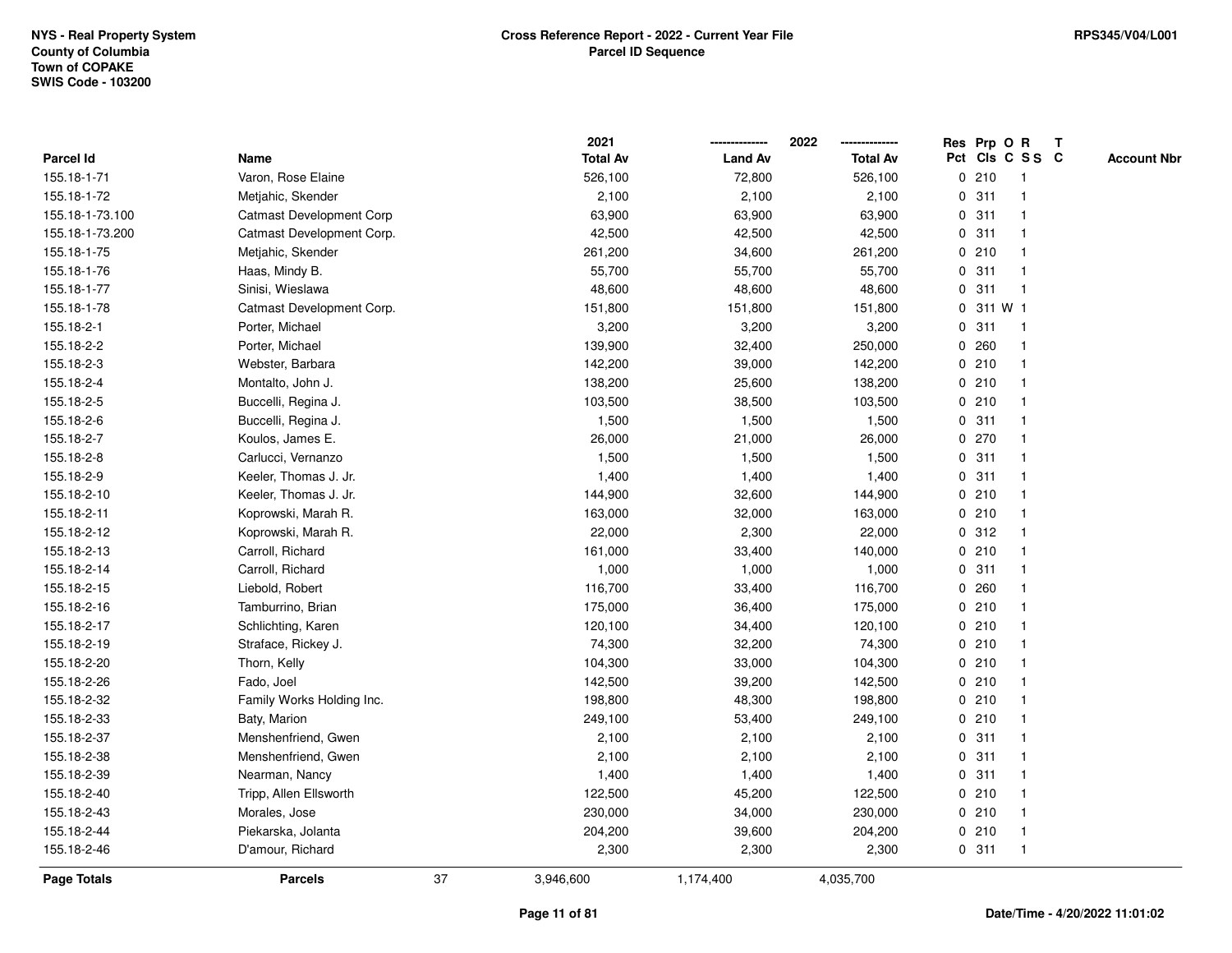|                    |                         |    | 2021            |                | 2022            |   |       | Res Prp O R     | T |                    |
|--------------------|-------------------------|----|-----------------|----------------|-----------------|---|-------|-----------------|---|--------------------|
| Parcel Id          | Name                    |    | <b>Total Av</b> | <b>Land Av</b> | <b>Total Av</b> |   |       | Pct Cls C S S C |   | <b>Account Nbr</b> |
| 155.18-2-47        | D'amour, Richard        |    | 2,200           | 2,200          | 2,200           | 0 | 311   | $\mathbf{1}$    |   |                    |
| 155.18-2-48        | D Amour Richard         |    | 145,500         | 34,800         | 145,500         |   | 0210  |                 |   |                    |
| 155.18-2-49        | Santucci, Andrew        |    | 135,000         | 32,400         | 135,000         |   | 0210  | $\mathbf 1$     |   |                    |
| 155.18-2-50        | Halstead, Peter         |    | 1,100           | 1,100          | 1,100           |   | 0.311 |                 |   |                    |
| 155.18-2-51        | Orlando, Gerard         |    | 138,100         | 36,800         | 138,100         |   | 0210  |                 |   |                    |
| 155.18-2-53        | Kabata, Richard         |    | 193,900         | 36,800         | 193,900         |   | 0210  |                 |   |                    |
| 155.18-2-55        | Kabata, Patricia A.     |    | 2,700           | 2,700          | 2,700           |   | 0.311 |                 |   |                    |
| 155.18-2-56        | Sinisi, Wieslawa        |    | 145,300         | 34,200         | 145,300         | 0 | 210   |                 |   |                    |
| 155.18-2-57        | Bufano, Joyce           |    | 158,800         | 35,300         | 158,800         |   | 0210  |                 |   |                    |
| 155.18-2-58        | Parsons, David A.       |    | 62,000          | 32,400         | 62,000          |   | 0 270 |                 |   |                    |
| 155.18-2-59        | Rosman, Eli             |    | 238,700         | 35,800         | 238,700         |   | 0210  |                 |   |                    |
| 155.18-2-60.100    | Rindler, Jeffrey        |    | 1,100           | 1,100          | 1,100           |   | 0.311 |                 |   |                    |
| 155.18-2-60.200    | Rice, Allison           |    | 132,300         | 35,800         | 132,300         |   | 0210  |                 |   |                    |
| 155.18-2-61        | Rindler, Barbara        |    | 201,700         | 33,600         | 201,700         |   | 0210  |                 |   |                    |
| 155.18-2-62        | Rindler, Barbara        |    | 3,400           | 3,400          | 3,400           | 0 | 311   | $\mathbf 1$     |   |                    |
| 155.18-2-65        | Sinisi, Dominick        |    | 151,100         | 43,300         | 151,100         |   | 0210  |                 |   |                    |
| 155.18-2-67        | Willoughby, David       |    | 146,700         | 32,400         | 146,700         |   | 0.260 |                 |   |                    |
| 155.18-2-70        | Barber, Peggy           |    | 125,300         | 28,800         | 125,300         |   | 0.260 |                 |   |                    |
| 155.18-2-71        | Chamberlin, Christopher |    | 123,000         | 32,400         | 123,000         |   | 0210  |                 |   |                    |
| 155.18-2-73        | Hoffman, George         |    | 212,000         | 35,800         | 212,000         |   | 0210  |                 |   |                    |
| 155.18-2-75.1      | Mierzejewski, Jacek     |    | 814,000         | 106,600        | 814,000         |   | 0210  |                 |   |                    |
| 155.18-2-75.2      | Kabata, Richard         |    | 281,900         | 104,600        | 281,900         | 0 | 312   |                 |   |                    |
| 155.19-1-1         | Klimczyk, Adam          |    | 3,200           | 3,200          | 3,200           |   | 0.311 |                 |   |                    |
| 155.19-1-2         | Ragno, Joseph J.        |    | 1,100           | 1,100          | 1,100           |   | 0.311 |                 |   |                    |
| 155.19-1-3         | Ragno, Joseph J.        |    | 250,700         | 43,800         | 250,700         |   | 0210  |                 |   |                    |
| 155.19-1-4         | Tooley, Edward          |    | 109,600         | 37,100         | 109,600         |   | 0210  |                 |   |                    |
| 155.19-1-7.5       | Nolan, William P. Jr.   |    | 245,000         | 51,600         | 245,000         |   | 0210  |                 |   |                    |
| 155.19-1-8         | Brown, Ann              |    | 265,000         | 48,500         | 265,000         |   | 0210  |                 |   |                    |
| 155.19-1-9         | Chickery, Steven D.     |    | 46,000          | 46,000         | 46,000          | 0 | 311   |                 |   |                    |
| 155.19-1-11        | Gellert, Phillip        |    | 1,200           | 1,200          | 1,200           | 0 | 311   | $\mathbf 1$     |   |                    |
| 155.19-1-13.100    | Lagronegro, Leonard     |    | 43,800          | 43,800         | 43,800          |   | 0.311 | $\mathbf 1$     |   |                    |
| 155.19-1-17        | Nielsen, Edward         |    | 285,300         | 46,500         | 285,300         |   | 0210  |                 |   |                    |
| 155.19-1-18        | Pyrzynski, Ireneusz     |    | 159,800         | 38,200         | 159,800         |   | 0210  |                 |   |                    |
| 155.19-1-19        | Zacarolli, Lisa         |    | 158,900         | 36,800         | 158,900         |   | 0210  |                 |   |                    |
| 155.19-1-20        | Zacarolli, Lisa         |    | 1,100           | 1,100          | 1,100           |   | 0.314 | $\mathbf{1}$    |   |                    |
| 155.19-1-21        | Clough, Helen           |    | 172,800         | 34,600         | 172,800         | 0 | 210   | $\mathbf{1}$    |   |                    |
| 155.19-1-23        | Concra, Joyce           |    | 40,600          | 40,600         | 40,600          |   | 0.311 | $\overline{1}$  |   |                    |
| <b>Page Totals</b> | <b>Parcels</b>          | 37 | 5,199,900       | 1,216,400      | 5,199,900       |   |       |                 |   |                    |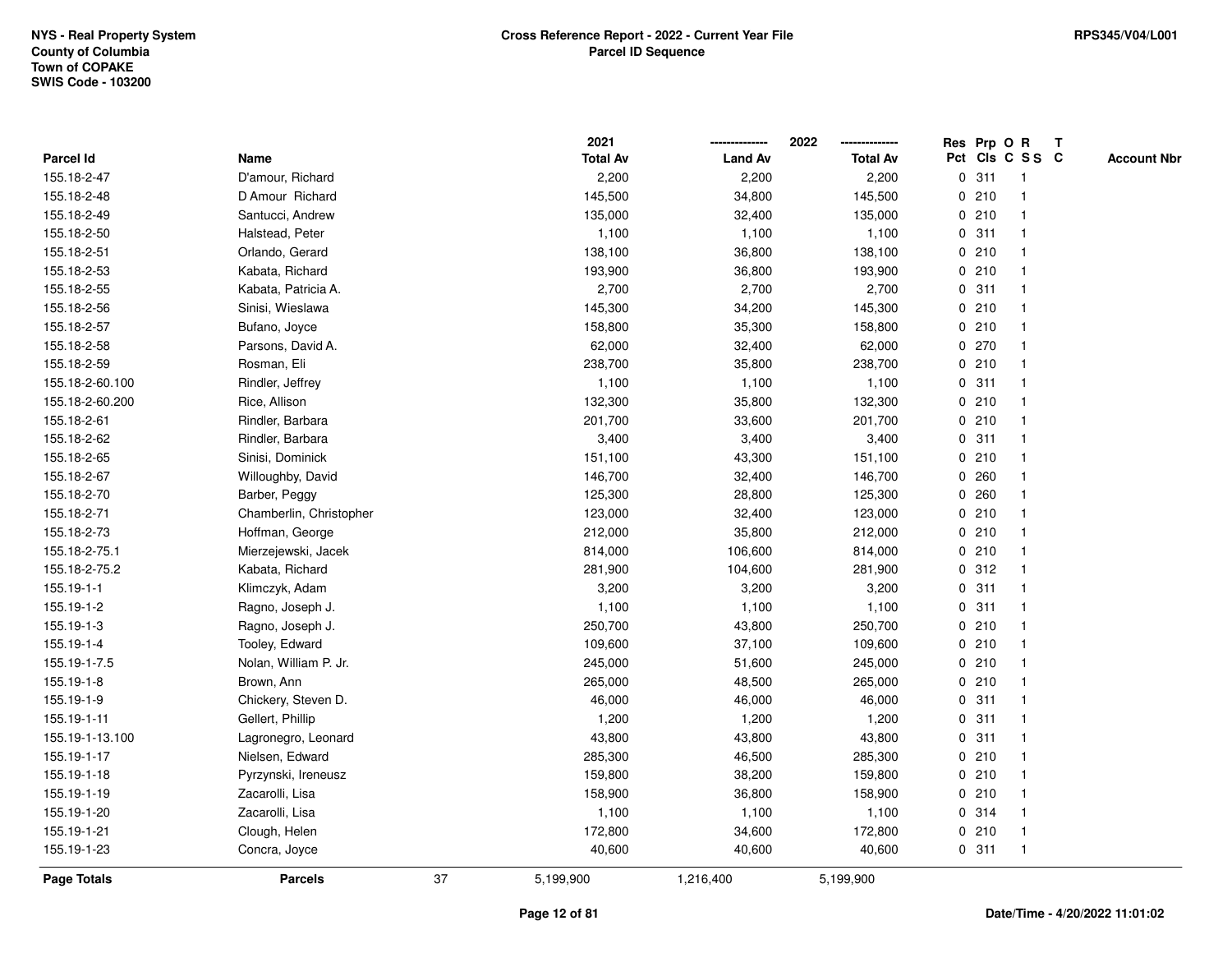|                    |                           |    | 2021            |                | 2022<br>--------------- |   | Res Prp O R |                         | T |                    |
|--------------------|---------------------------|----|-----------------|----------------|-------------------------|---|-------------|-------------------------|---|--------------------|
| Parcel Id          | Name                      |    | <b>Total Av</b> | <b>Land Av</b> | <b>Total Av</b>         |   |             | Pct Cls C S S C         |   | <b>Account Nbr</b> |
| 155.19-1-24        | Jennings, Joyce Concra    |    | 55,500          | 35,800         | 55,500                  | 0 | 270         | $\overline{\mathbf{1}}$ |   |                    |
| 155.19-1-25        | Concra, Joyce             |    | 52,700          | 35,600         | 52,700                  |   | 0270        | $\overline{1}$          |   |                    |
| 155.19-1-26        | Tuznik, Marian            |    | 185,400         | 45,700         | 185,400                 |   | 0210        | $\mathbf{1}$            |   |                    |
| 155.19-1-28        | Paine, Daniel M.          |    | 143,800         | 32,200         | 143,800                 |   | 0210        | -1                      |   |                    |
| 155.19-1-29        | Mateer, Alexander G.      |    | 156,400         | 32,200         | 156,400                 |   | 0210        |                         |   |                    |
| 155.19-1-30.100    | Crowley, Alan             |    | 180,000         | 35,500         | 180,000                 |   | 0210        |                         |   |                    |
| 155.19-1-30.200    | Crowley, Alan             |    | 42,800          | 42,800         | 42,800                  |   | 0.311       | $\mathbf{1}$            |   |                    |
| 155.19-1-31        | Zerbo, Salvatore Jr.      |    | 137,400         | 34,600         | 137,400                 | 0 | 210         | $\overline{1}$          |   |                    |
| 155.19-1-32        | Hannon, David             |    | 188,800         | 35,500         | 188,800                 |   | 0210        | $\overline{1}$          |   |                    |
| 155.19-1-34        | Chandler, Wendell H.      |    | 68,600          | 36,400         | 68,600                  |   | 0270        | $\mathbf{1}$            |   |                    |
| 155.19-1-35        | Porter, Monique           |    | 2,100           | 2,100          | 2,100                   |   | 0.311       | 1                       |   |                    |
| 155.19-1-36        | Porter, Monique           |    | 87,700          | 36,300         | 87,700                  |   | 0210        |                         |   |                    |
| 155.19-1-37        | Griffin, David A.         |    | 85,900          | 34,600         | 85,900                  |   | 0210        |                         |   |                    |
| 155.19-1-39        | Thompson, Sheri           |    | 95,000          | 33,400         | 95,000                  |   | 0210        | 1                       |   |                    |
| 155.19-1-40        | Thompson, Sheri           |    | 1,000           | 1,000          | 1,000                   |   | 0.311       | $\overline{1}$          |   |                    |
| 155.19-1-41        | Catmast Dev Corp          |    | 2,600           | 2,600          | 2,600                   |   | 0.311       | $\overline{1}$          |   |                    |
| 155.19-1-42        | Quijada, Claudio          |    | 219,000         | 33,400         | 219,000                 |   | 0210        | $\mathbf{1}$            |   |                    |
| 155.19-1-44        | Stodolski, Ann            |    | 208,100         | 34,400         | 208,100                 |   | 0210        | 1                       |   |                    |
| 155.19-1-45        | Quijava, Claudio          |    | 2,100           | 2,100          | 2,100                   |   | 0.311       |                         |   |                    |
| 155.19-1-46        | Quijava, Claudio          |    | 1,000           | 1,000          | 1,000                   |   | 0.311       |                         |   |                    |
| 155.19-1-47        | Robinson, Helaine Cheryl  |    | 153,700         | 36,600         | 153,700                 |   | 0210        | -1                      |   |                    |
| 155.19-1-48        | Tommaso, Gaspare J.       |    | 225,200         | 34,600         | 225,200                 |   | 0210        | -1                      |   |                    |
| 155.19-1-49        | Tommaso, Gaspare J.       |    | 4,100           | 4,100          | 4,100                   |   | 0.311       | $\overline{1}$          |   |                    |
| 155.19-1-50        | Mieczkowska, Magdalena    |    | 1,000           | 1,000          | 1,000                   | 0 | 311         | $\overline{1}$          |   |                    |
| 155.19-1-51        | Mieczkowska, Magdalena    |    | 206,500         | 32,200         | 206,500                 |   | 0210        | -1                      |   |                    |
| 155.19-1-52        | Mieczkowska, Magdalena    |    | 2,300           | 2,300          | 2,300                   |   | 0.311       | -1                      |   |                    |
| 155.19-1-53        | Mieczkowska, Magdalena    |    | 48,600          | 48,600         | 48,600                  |   | 0.311       |                         |   |                    |
| 155.19-1-54        | Crowley, Alan             |    | 3,200           | 3,200          | 3,200                   |   | 0.311       | 1                       |   |                    |
| 155.19-1-55        | Mcdowell, Timothy E.      |    | 167,700         | 69,600         | 167,700                 |   | 0210        | $\overline{\mathbf{1}}$ |   |                    |
| 155.19-1-56        | Meszaros, John            |    | 49,500          | 49,500         | 49,500                  |   | 0.311       | $\overline{1}$          |   |                    |
| 155.19-1-57        | Meszaros, John            |    | 70,900          | 70,900         | 70,900                  |   | 0.311       | $\overline{1}$          |   |                    |
| 155.19-1-58        | Meszaros, John            |    | 52,400          | 52,400         | 52,400                  |   | 0.311       | $\mathbf 1$             |   |                    |
| 155.19-1-60        | Catmast Dev.Corp          |    | 2,200           | 2,200          | 2,200                   |   | 0.311       | 1                       |   |                    |
| 155.19-1-61        | Catmast Development Corp. |    | 280,000         | 280,000        | 280,000                 |   | 0.322       |                         |   |                    |
| 156.-1-1.100       | Fado, Joel                |    | 511,400         | 511,400        | 511,400                 |   | 0.311       | $\mathbf{1}$            |   |                    |
| 156.-1-1.210       | Decker, Scott             |    | 57,400          | 57,400         | 57,400                  |   | 0.311       | $\overline{1}$          |   |                    |
| 156.-1-1.220       | Kuntz, William L. II.     |    | 432,500         | 99,900         | 432,500                 |   | 0210        | $\overline{1}$          |   |                    |
| <b>Page Totals</b> | <b>Parcels</b>            | 37 | 4,184,500       | 1,903,100      | 4,184,500               |   |             |                         |   |                    |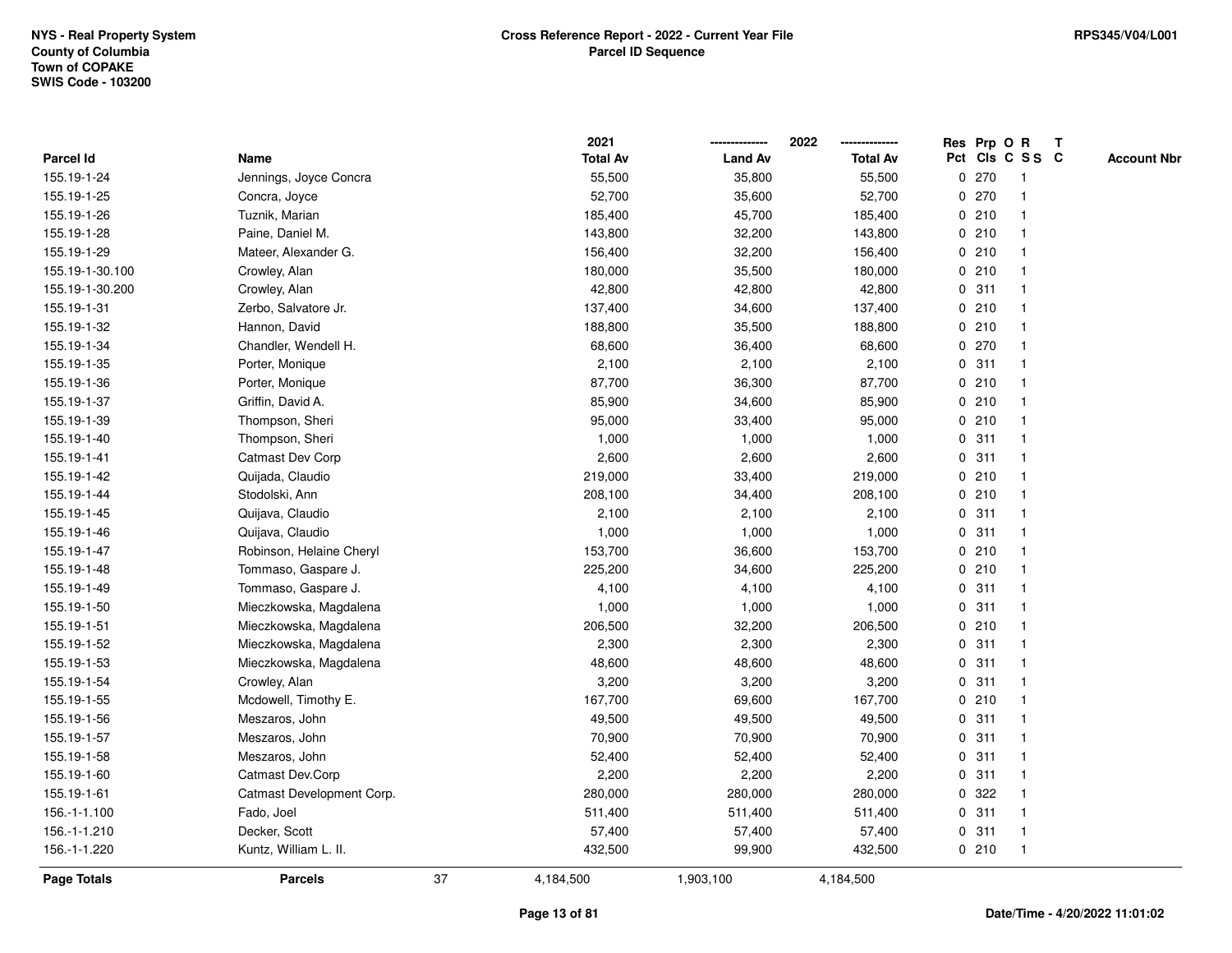|                    |                          |    | 2021            |                | 2022            |             |       | Res Prp O R             | Т |                    |
|--------------------|--------------------------|----|-----------------|----------------|-----------------|-------------|-------|-------------------------|---|--------------------|
| Parcel Id          | Name                     |    | <b>Total Av</b> | <b>Land Av</b> | <b>Total Av</b> |             |       | Pct Cls C S S C         |   | <b>Account Nbr</b> |
| $156.-1-2$         | Melagrano, Jeffrey D.    |    | 150,000         | 150,000        | 150,000         |             | 0.311 | $\mathbf{1}$            |   |                    |
| $156.-1-3$         | Saperstein, Charles      |    | 176,300         | 37,500         | 176,300         |             | 0210  | -1                      |   |                    |
| $156.-1-4$         | Hoyt, Donald             |    | 120,100         | 45,000         | 120,100         |             | 0210  | $\mathbf{1}$            |   |                    |
| $156.-1-5$         | Miller, Tammy S.         |    | 126,000         | 39,600         | 126,000         |             | 0.260 |                         |   |                    |
| $156.-1-6$         | Miller, Tammy            |    | 28,500          | 28,500         | 28,500          |             | 0.311 |                         |   |                    |
| $156.-1-7$         | Ferratto, Brian J.       |    | 31,700          | 31,700         | 31,700          |             | 0.314 |                         |   |                    |
| $156.-1-8$         | Estrella, Kristel        |    | 225,000         | 45,000         | 280,000         |             | 0210  |                         |   |                    |
| $156.-1-9$         | Sander, Karen V.         |    | 318,700         | 220,900        | 318,700         |             | 0.240 |                         |   |                    |
| $156.-1-10$        | Decker, Joshua           |    | 157,100         | 144,000        | 157,100         |             | 0210  | -1                      |   |                    |
| $156.-1-11$        | Buley, Peter             |    | 66,000          | 49,000         | 66,000          |             | 0210  | $\mathbf{1}$            |   |                    |
| $156.-1-12$        | Newman, Michael          |    | 182,700         | 121,500        | 182,700         |             | 0.260 | -1                      |   |                    |
| $156.-1-13$        | Bletterman, Bernard      |    | 258,100         | 45,900         | 258,100         |             | 0210  |                         |   |                    |
| $156.-1-14$        | Moerman, David Leo       |    | 343,300         | 123,300        | 343,300         |             | 0.240 |                         |   |                    |
| $156.-1-15$        | National Audubon Society |    | 869,800         | 869,800        | 869,800         |             | 0.322 | 8                       |   |                    |
| $156.-1-16$        | National Audubon Society |    | 342,500         | 342,500        | 342,500         | 0           | 910   | 8                       |   |                    |
| $156.-1-17$        | Nelson, Brandt           |    | 204,800         | 204,800        | 204,800         | 0           | 322   |                         |   |                    |
| 156.-1-18.100      | Ferrato, Brian L.        |    | 118,000         | 118,000        | 118,000         | $\mathbf 0$ | 322   |                         |   |                    |
| 156.-1-18.200      | Ketz, Gerard E.          |    | 110,000         | 110,000        | 110,000         |             | 0.311 |                         |   |                    |
| 156.-1-19          | Ketz, Gerard E.          |    | 520,500         | 153,000        | 520,500         |             | 0.240 |                         |   |                    |
| 156.-1-20          | Sullivan, Brian J.       |    | 325,300         | 32,000         | 325,300         |             | 0210  |                         |   |                    |
| 156.-1-21          | Ferratto, Brian L.       |    | 407,500         | 51,300         | 407,500         |             | 0210  | $\overline{\mathbf{1}}$ |   |                    |
| 156.-1-22          | Marshall, Kenneth P.     |    | 158,700         | 31,700         | 158,700         |             | 0210  |                         |   |                    |
| 156.-1-23          | Schaniel, Richard        |    | 115,600         | 30,100         | 115,600         |             | 0210  | $\mathbf{1}$            |   |                    |
| 156.-1-24          | Berniker, Michael        |    | 327,400         | 39,500         | 327,400         |             | 0210  | $\mathbf 1$             |   |                    |
| 156.-1-26          | Ruscher, Leigh           |    | 134,400         | 35,300         | 134,400         |             | 0210  | -1                      |   |                    |
| 156.-1-27          | Ruscher, Leigh           |    | 28,800          | 28,800         | 28,800          |             | 0.311 |                         |   |                    |
| 156.-1-28          | Hagley, Kenneth P.       |    | 89,500          | 35,000         | 89,500          |             | 0270  |                         |   |                    |
| 156.-1-29          | Miller, Ruthellen        |    | 168,600         | 38,700         | 168,600         |             | 0210  | $\overline{\mathbf{1}}$ |   |                    |
| 156.-1-30          | Hallenbeck, Samantha     |    | 190,000         | 43,100         | 190,000         |             | 0210  | $\overline{\mathbf{1}}$ |   |                    |
| 156.-1-32          | McNamee, James Jr        |    | 54,700          | 29,900         | 54,700          | $\mathbf 0$ | 260   | -1                      |   |                    |
| 156.-1-33.3        | Freedman, Stuart         |    | 985,000         | 128,700        | 985,000         |             | 0.240 | -1                      |   |                    |
| 156.-1-33.4        | Cohen, Scot E.           |    | 93,100          | 100,100        | 650,100         |             | 0210  | -1                      |   |                    |
| 156.-1-33.111      | Nelson, Brandt           |    | 731,200         | 428,000        | 731,200         |             | 0.241 |                         |   |                    |
| 156.-1-33.210      | Minton, Stuart Jr.       |    | 77,400          | 77,400         | 77,400          |             | 0.311 |                         |   |                    |
| 156.-1-33.220      | Andersen, Mia            |    | 629,500         | 217,000        | 629,500         |             | 0.281 | $\mathbf 1$             |   |                    |
| 156.-1-34          | Paduano, Armando         |    | 127,300         | 61,200         | 127,300         |             | 0270  | $\mathbf{1}$            |   |                    |
| 156.-1-35.3        | Pitts, Bradley           |    | 555,000         | 325,000        | 555,000         |             | 0.241 | $\mathbf{1}$            |   |                    |
| <b>Page Totals</b> | <b>Parcels</b>           | 37 | 9,548,100       | 4,612,800      | 10,160,100      |             |       |                         |   |                    |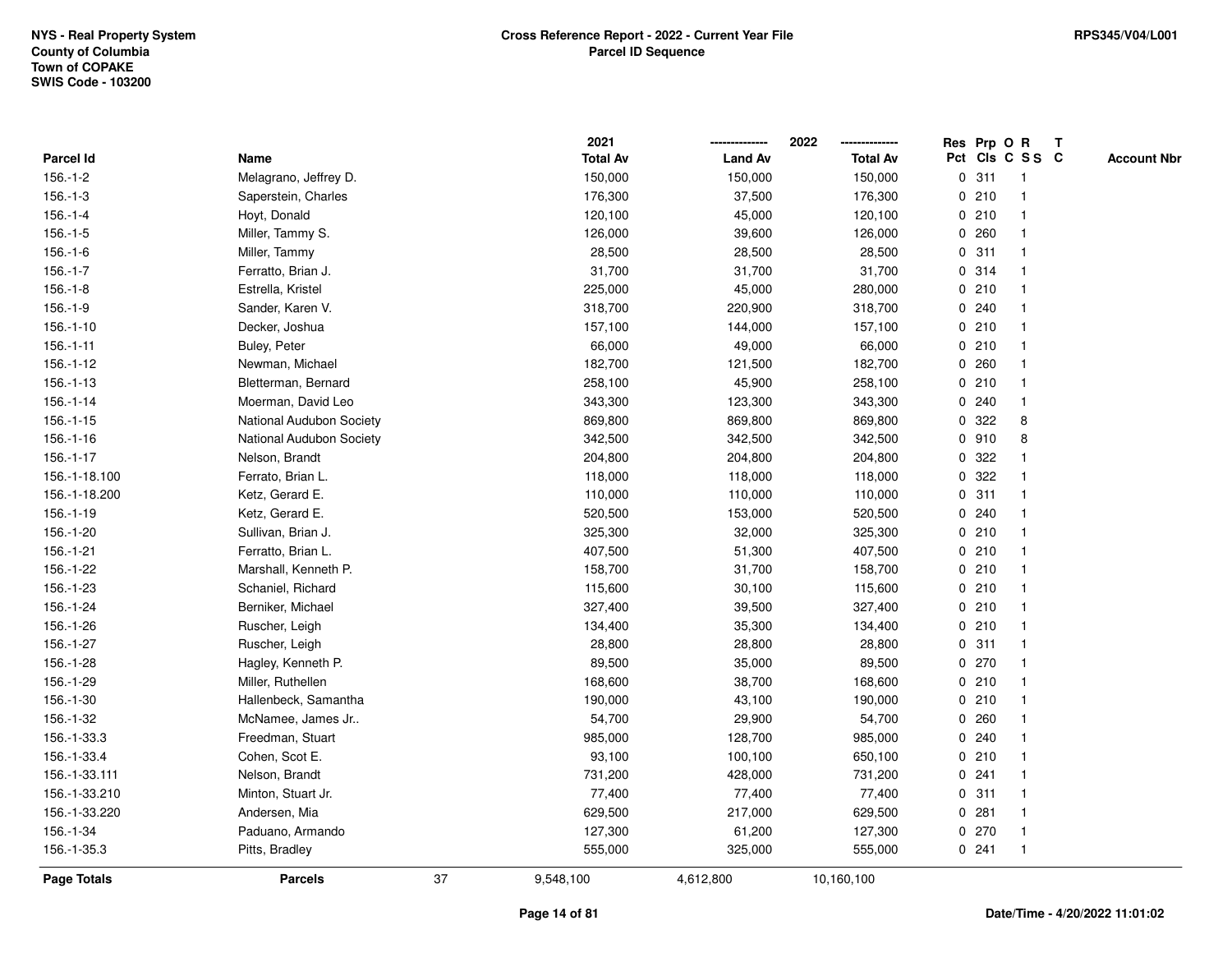|                    |                              |    | 2021            |                | 2022            |         | Res Prp O R             | $\mathbf{T}$ |                    |
|--------------------|------------------------------|----|-----------------|----------------|-----------------|---------|-------------------------|--------------|--------------------|
| Parcel Id          | Name                         |    | <b>Total Av</b> | <b>Land Av</b> | <b>Total Av</b> |         | Pct Cls C S S C         |              | <b>Account Nbr</b> |
| 156.-1-35.4        | Pitts, Bradley M.            |    | 152,400         | 56,400         | 152,400         | 0210    | -1                      |              |                    |
| 156.-1-35.120      | <b>Zouros Family Limited</b> |    | 698,900         | 284,500        | 698,900         | 0.241   |                         |              |                    |
| 156.-1-35.200      | Zouros Family Limited        |    | 374,900         | 348,800        | 374,900         | 0.241   | -1                      |              |                    |
| 156.-1-37.3        | Freedman, Stuart             |    | 1,905,415       | 828,915        | 1,905,415       | 0.240   | $\mathbf{1}$            |              |                    |
| 156.-1-38          | Letterman, Hannah            |    | 161,400         | 36,000         | 161,400         | 0210    | $\mathbf{1}$            |              |                    |
| 156.-1-39          | Sullivan, Brian J.           |    | 40,700          | 40,700         | 40,700          | 0.311   | -1                      |              |                    |
| 156.-1-40          | Dellea, Paul                 |    | 289,100         | 90,900         | 289,100         | 0210    | -1                      |              |                    |
| $156.-2-1$         | National Audubon Society     |    | 162,000         | 162,000        | 162,000         | 0.910   | 8                       |              |                    |
| 156.-2-2           | National Audubon Society     |    | 554,900         | 554,900        | 554,900         | 0.910   | 8                       |              |                    |
| 156.-2-3           | National Audubon Society     |    | 194,000         | 194,000        | 194,000         | 0.322   | 8                       |              |                    |
| 156.-2-4.100       | Winsor, Richard              |    | 755,000         | 160,000        | 755,000         | 0.241   | -1                      |              |                    |
| 156.-2-4.200       | Anderson, Colan              |    | 373,700         | 373,700        | 373,700         | 0.322   | -1                      |              |                    |
| 156.-2-5           | Spragis, Samuel Jr.          |    | 259,300         | 36,000         | 259,300         | 0210    | $\mathbf 1$             |              |                    |
| 156.-2-6           | Ackert, Kimberly A.          |    | 130,900         | 38,700         | 130,900         | 0210    | -1                      |              |                    |
| 156.-2-7           | National Audubon Society     |    | 237,500         | 237,500        | 237,500         | 0.910   | 8                       |              |                    |
| 156.-2-8           | Herr, Claudia                |    | 287,700         | 29,400         | 287,700         | 0210    | -1                      |              |                    |
| 156.-2-9           | Trimmer, Christian           |    | 258,000         | 30,500         | 258,000         | 0210    | $\mathbf{1}$            |              |                    |
| 156.-2-10          | National Audubon Society     |    | 119,700         | 119,700        | 119,700         | $0$ 911 | 8                       |              |                    |
| 156.-2-11          | Cady, John                   |    | 380,700         | 138,800        | 380,700         | 0.281   | $\mathbf 1$             |              |                    |
| 156.-2-13          | Hecker, Lawrence P.          |    | 217,100         | 37,800         | 217,100         | 0210    |                         |              |                    |
| 156.-2-14          | Hecker, Lawrence P.          |    | 29,000          | 29,000         | 29,000          | 0.311   |                         |              |                    |
| 156.-2-15          | Dodd, Robert T. Jr.          |    | 270,000         | 34,700         | 270,000         | 0210    |                         |              |                    |
| 156.-2-16          | Hennessy, Thomas A.          |    | 299,900         | 35,800         | 299,900         | 0210    | $\mathbf{1}$            |              |                    |
| 156.-2-17          | Mayer, Barry D.              |    | 385,600         | 34,300         | 385,600         | 0210    | $\mathbf{1}$            |              |                    |
| 156.-2-18          | Mayer, Barry D.              |    | 47,700          | 28,800         | 47,700          | 0.312   | $\mathbf 1$             |              |                    |
| 156.-2-19          | Saavedra, Nancy C.           |    | 180,000         | 36,900         | 180,000         | 0210    | -1                      |              |                    |
| 156.-2-20          | <b>Heller Family Trust</b>   |    | 165,900         | 37,900         | 165,900         | 0210    |                         |              |                    |
| 156.-2-21          | Shadic, Randall W.           |    | 186,900         | 48,600         | 186,900         | 0210    |                         |              |                    |
| 156.-2-22.100      | Mason, Joshua                |    | 205,000         | 38,300         | 205,000         | 0210    | $\overline{\mathbf{1}}$ |              |                    |
| 156.-2-22.200      | Roberts, Mary Ann            |    | 139,200         | 38,700         | 139,200         | 0210    | -1                      |              |                    |
| 156.-2-23.100      | Jennings, Michael            |    | 270,000         | 41,600         | 270,000         | 0210    | $\mathbf{1}$            |              |                    |
| 156.-2-23.200      | Saavedra, Manuel             |    | 36,300          | 36,300         | 36,300          | 0.314   | $\mathbf 1$             |              |                    |
| 156.-2-24          | Brennan, James F.            |    | 230,400         | 55,200         | 230,400         | 0210    | -1                      |              |                    |
| 156.-2-26          | Tripp, Jennifer L.           |    | 168,000         | 33,800         | 168,000         | 0210    |                         |              |                    |
| 156.-2-27.110      | McIntee, Jocelyn A.          |    | 27,700          | 27,700         | 27,700          | 0.311   |                         |              |                    |
| 156.-2-27.120      | McIntee, Jocelyn A.          |    | 257,400         | 32,500         | 257,400         | 0210    | $\mathbf{1}$            |              |                    |
| 156.-2-27.200      | Kilmer, Joseph M.            |    | 226,200         | 35,000         | 226,200         | 0210    | $\mathbf{1}$            |              |                    |
| <b>Page Totals</b> | <b>Parcels</b>               | 37 | 10,678,515      | 4,424,315      | 10,678,515      |         |                         |              |                    |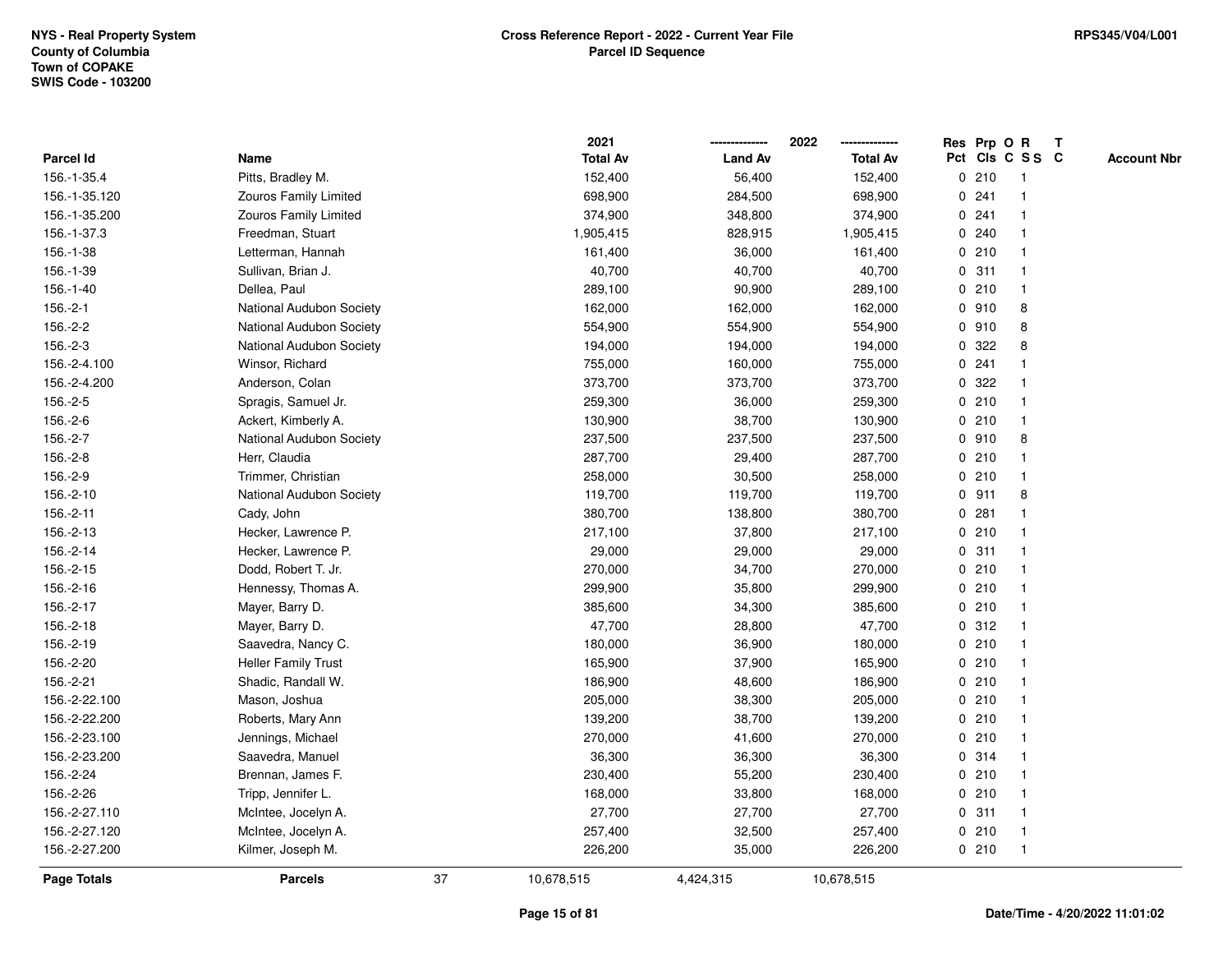|                    |                                 | 2021            |                | 2022            |             |       | Res Prp O R     | T |                    |
|--------------------|---------------------------------|-----------------|----------------|-----------------|-------------|-------|-----------------|---|--------------------|
| Parcel Id          | Name                            | <b>Total Av</b> | <b>Land Av</b> | <b>Total Av</b> |             |       | Pct Cls C S S C |   | <b>Account Nbr</b> |
| 156.-2-28          | Rotondaro, Stephen D.           | 159,000         | 60,300         | 159,000         |             | 0210  | $\mathbf{1}$    |   |                    |
| 156.-2-29          | Pells, David                    | 166,600         | 42,300         | 166,600         | 0           | 210   | $\mathbf{1}$    |   |                    |
| 156.-2-30          | Conry, Annamae                  | 148,000         | 35,000         | 148,000         |             | 0210  | 1               |   |                    |
| 156.-2-31          | Beneke, George J.               | 331,200         | 32,500         | 331,200         |             | 0210  | $\mathbf{1}$    |   |                    |
| 156.-2-32          | Delphia, Catherine              | 316,500         | 162,000        | 316,500         |             | 0.240 |                 |   |                    |
| 156.-2-33          | National Audubon Society        | 86,400          | 86,400         | 86,400          |             | 0.910 | 8               |   |                    |
| 156.-2-35.100      | Raabe Estate, Victor            | 306,700         | 306,700        | 306,700         | $\mathbf 0$ | 322   | $\mathbf{1}$    |   |                    |
| 156.-2-36          | <b>National Audubon Society</b> | 109,800         | 109,800        | 109,800         |             | 0.910 | 8               |   |                    |
| 156.-2-37          | National Audubon Society        | 813,900         | 569,400        | 813,900         | 0           | 281   | 8               |   |                    |
| 156.-2-38          | Shag Bark Farm Inc              | 448,300         | 438,300        | 448,300         |             | 0.260 | $\mathbf{1}$    |   |                    |
| 156.-2-39          | National Audubon Society        | 183,000         | 183,000        | 183,000         |             | 0.910 | 8               |   |                    |
| 156.-2-40          | National Audubon Society        | 437,000         | 437,000        | 437,000         |             | 0.910 | 8               |   |                    |
| 156.-2-41          | <b>National Audubon Society</b> | 551,000         | 551,000        | 551,000         | 0           | 322   | 8               |   |                    |
| 156.-2-42          | Tuttle, Ross                    | 389,700         | 54,000         | 478,000         | 0           | 210   | $\mathbf{1}$    |   |                    |
| 156.-2-43          | Ascher, Kate                    | 808,000         | 114,600        | 808,000         | $\mathbf 0$ | 210   | $\mathbf{1}$    |   |                    |
| 156.-2-44          | Mercado, Emilio                 | 243,600         | 121,500        | 243,600         |             | 0.240 | $\mathbf 1$     |   |                    |
| 156.-2-45          | Ross, Jody                      | 216,400         | 63,900         | 216,400         |             | 0210  | $\mathbf{1}$    |   |                    |
| 156.-2-46          | Miller, Eric                    | 217,200         | 36,900         | 217,200         |             | 0210  |                 |   |                    |
| 156.-2-47          | Roberts, Joan                   | 133,700         | 35,300         | 133,700         |             | 0210  |                 |   |                    |
| 156.-2-48          | Pollack, Marjorie               | 610,300         | 151,900        | 610,300         |             | 0.240 | $\mathbf{1}$    |   |                    |
| 156.-2-49          | Coletto, Anthony                | 202,300         | 37,800         | 202,300         | 0           | 210   | $\mathbf{1}$    |   |                    |
| 156.-2-50          | Amer, Kevin                     | 97,900          | 32,600         | 97,900          |             | 0210  | $\mathbf{1}$    |   |                    |
| 156.-2-51          | LJ Realty Trust                 | 267,900         | 45,000         | 267,900         |             | 0210  | $\mathbf{1}$    |   |                    |
| 156.-2-52          | Sander, Virginia                | 307,100         | 45,000         | 307,100         |             | 0210  | -1              |   |                    |
| 156.-2-53          | Irwin, Todd                     | 270,900         | 36,000         | 270,900         |             | 0210  |                 |   |                    |
| 156.-2-54          | Stang, Frances G.               | 245,700         | 36,900         | 245,700         |             | 0210  |                 |   |                    |
| 156.-2-55          | Sander, Virginia                | 354,400         | 354,400        | 354,400         | 0           | 322   | $\mathbf{1}$    |   |                    |
| 156.-2-56.111      | High Rock Six, LLC              | 298,600         | 291,400        | 298,600         | 0           | 312   | $\mathbf{1}$    |   |                    |
| 156.-2-56.112      | Russo, Angelo                   | 47,000          | 47,000         | 47,000          | 0           | 311   | $\mathbf{1}$    |   |                    |
| 156.-2-56.200      | Piser, Jacob C.                 | 303,400         | 72,000         | 303,400         |             | 0210  | $\mathbf{1}$    |   |                    |
| 156.-2-57          | Shag Bark Farm Inc              | 75,800          | 75,800         | 75,800          |             | 0.311 | $\mathbf 1$     |   |                    |
| 156.-2-58          | Rheinstrom Hill Community Inc   | 95,200          | 46,800         | 95,200          |             | 0.260 | 8               |   |                    |
| 156.-2-59          | Anderson, Colan                 | 176,000         | 176,000        | 176,000         | 0           | 322   |                 |   |                    |
| 156.-2-60          | Sproule, John J.                | 320,000         | 63,000         | 320,000         |             | 0210  | $\overline{1}$  |   |                    |
| 156.-2-61          | Raskin Rev Trust, John E.       | 673,700         | 84,600         | 790,000         |             | 0210  | $\mathbf{1}$    |   |                    |
| 156.-2-62          | Zaccagno, Teresa                | 166,200         | 166,200        | 166,200         | $\mathbf 0$ | 322   | $\mathbf{1}$    |   |                    |
| 156.-2-63          | Dimattio, Francesca A.          | 967,300         | 175,800        | 967,300         |             | 0.240 | $\mathbf{1}$    |   |                    |
| <b>Page Totals</b> | 37<br><b>Parcels</b>            | 11,545,700      | 5,378,100      | 11,750,300      |             |       |                 |   |                    |
|                    |                                 |                 |                |                 |             |       |                 |   |                    |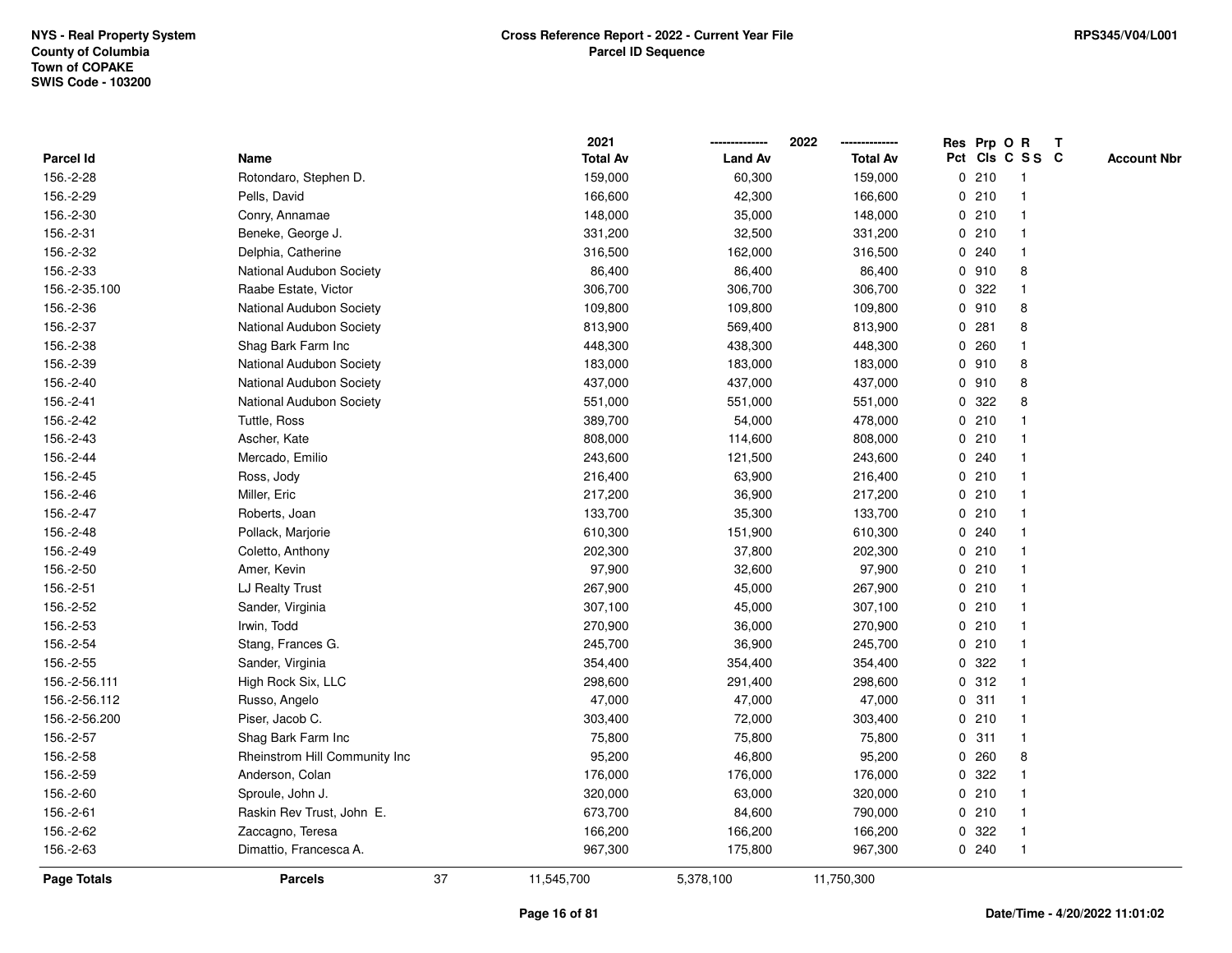|                 |                              |    | 2021            |                | 2022<br>-------------- |   | Res Prp O R |                 | Т |                    |
|-----------------|------------------------------|----|-----------------|----------------|------------------------|---|-------------|-----------------|---|--------------------|
| Parcel Id       | Name                         |    | <b>Total Av</b> | <b>Land Av</b> | <b>Total Av</b>        |   |             | Pct Cls C S S C |   | <b>Account Nbr</b> |
| 156.-2-64       | Paterson, Timothy / Pamela   |    | 1,100,200       | 242,500        | 1,100,200              | 0 | 280         | $\mathbf{1}$    |   |                    |
| 156.-2-65       | Underhill Farm LLC           |    | 752,000         | 752,000        | 752,000                |   | 0 105       | $\overline{1}$  |   |                    |
| $157 - 1 - 1$   | New York State               |    | 1,231,200       | 731,200        | 1,231,200              |   | 0.241       | 8               |   |                    |
| $157.-1-2$      | New, Eric J.                 |    | 260,700         | 43,500         | 260,700                |   | 0210        |                 |   |                    |
| $157.-1-3$      | Mikkola, Eeva                |    | 187,300         | 48,900         | 187,300                |   | 0210        |                 |   |                    |
| $157 - 1 - 4.1$ | Gardner, James S.            |    | 115,100         | 63,500         | 390,000                |   | 0210        |                 |   |                    |
| 157.-1-5.2      | Mitchell, Heather L.         |    | 292,500         | 86,000         | 292,500                |   | 0210        | $\mathbf{1}$    |   |                    |
| 157.-1-5.12     | Yonderview LLC               |    | 1,800,000       | 196,300        | 1,800,000              | 0 | 240         | -1              |   |                    |
| 157.-1-5.111    | Vijoba Realty Co. LLC        |    | 1,210,800       | 1,096,800      | 1,210,800              |   | 0.241       | $\mathbf{1}$    |   |                    |
| 157.-1-5.112    | <b>Yonderview LLC</b>        |    | 63,000          | 63,000         | 63,000                 |   | 0.311       | $\mathbf{1}$    |   |                    |
| $157.-1-6$      | McCutchan, William A.        |    | 900,600         | 367,700        | 900,600                |   | 0.281       |                 |   |                    |
| 157.-1-7.111    | Beaumont, Richard            |    | 145,900         | 145,900        | 145,900                |   | 0.314       |                 |   |                    |
| 157.-1-7.112    | McCutchan, William A.        |    | 202,800         | 202,800        | 202,800                |   | 0.322       |                 |   |                    |
| 157.-1-7.120    | Webster, Timothy D.          |    | 152,600         | 152,600        | 152,600                |   | 0.322       |                 |   |                    |
| 157.-1-7.200    | Hoffman, Laurel              |    | 579,000         | 293,400        | 579,000                | 0 | 240         | 1               |   |                    |
| $157 - 1 - 8$   | Cantor, Kevin                |    | 392,900         | 201,000        | 392,900                | 0 | 240         | -1              |   |                    |
| $157.-1-9$      | Ingmire, Keith J.            |    | 109,700         | 46,000         | 109,700                |   | 0210        | $\mathbf{1}$    |   |                    |
| 157.-1-10.100   | Columbia Highlands, LLC      |    | 360,000         | 88,800         | 360,000                |   | 50 415      | 1               |   |                    |
| 157.-1-10.200   | 19 Nicolson Owner, LLC       |    | 900,000         | 93,600         | 900,000                |   | 0415        |                 |   |                    |
| $157.-1-11.1-1$ | Catamount Ski Resort, LLC    |    | 325,000         | 60,000         | 325,000                |   | 0 837       |                 |   |                    |
| 157.-1-11.110   | Catamount Ski Resort, LLC    |    | 1,235,200       | 763,300        | 1,250,200              |   | 0, 551      |                 |   |                    |
| 157.-1-11.120   | Catamount Ski Resort, LLC    |    | 140,400         | 140,400        | 140,400                | 0 | 330         | $\overline{1}$  |   |                    |
| 157.-1-11.200   | Parmalee, Christine          |    | 85,000          | 81,400         | 85,000                 |   | 0.312       | $\overline{1}$  |   |                    |
| 157.-1-12       | Falkowski, Paul              |    | 361,800         | 171,300        | 361,800                |   | 0.240       | $\mathbf 1$     |   |                    |
| 157.-1-13.120   | Neff, Zama                   |    | 525,000         | 137,100        | 525,000                |   | 0210        |                 |   |                    |
| 157.-1-13.200   | Fair, Albert                 |    | 487,000         | 203,300        | 499,000                |   | 0.240       |                 |   |                    |
| $157 - 1 - 14$  | Nyhan, Nicholas              |    | 453,400         | 135,400        | 453,400                |   | 0210        |                 |   |                    |
| 157.-1-15       | Meranus Living Trust, Harvey |    | 582,700         | 140,700        | 582,700                |   | 0210        | 1               |   |                    |
| 157.-1-16       | SHAK 1 LLC                   |    | 450,000         | 111,000        | 450,000                |   | 0210        | $\mathbf 1$     |   |                    |
| $157 - 1 - 17$  | Von Ancken, William C.       |    | 253,200         | 92,100         | 253,200                |   | 0210        | $\mathbf{1}$    |   |                    |
| $157 - 1 - 18$  | Diamond, Fay                 |    | 143,200         | 48,600         | 143,200                |   | 0210        | $\mathbf{1}$    |   |                    |
| 157.-1-19       | Von Ancken, William C.       |    | 163,900         | 92,100         | 163,900                |   | 0210        | 1               |   |                    |
| 157.-1-20       | Von Ancken, William C.       |    | 342,900         | 95,700         | 342,900                |   | 0210        |                 |   |                    |
| $157.-1-21$     | Jennings, Richard            |    | 166,000         | 77,700         | 166,000                |   | 0210        |                 |   |                    |
| 157.-1-22       | Chicaiza, Ivan               |    | 453,600         | 102,000        | 453,600                |   | 0210        | $\mathbf{1}$    |   |                    |
| 157.-1-23.100   | Trimble, Joseph              |    | 139,000         | 78,200         | 139,000                |   | 0210        | $\overline{1}$  |   |                    |
| 157.-1-23.200   | Beebe, Robert W. Jr.         |    | 183,200         | 75,100         | 183,200                |   | 0210        | $\overline{1}$  |   |                    |
| Page Totals     | <b>Parcels</b>               | 37 | 17,246,800      | 7,520,900      | 17,548,700             |   |             |                 |   |                    |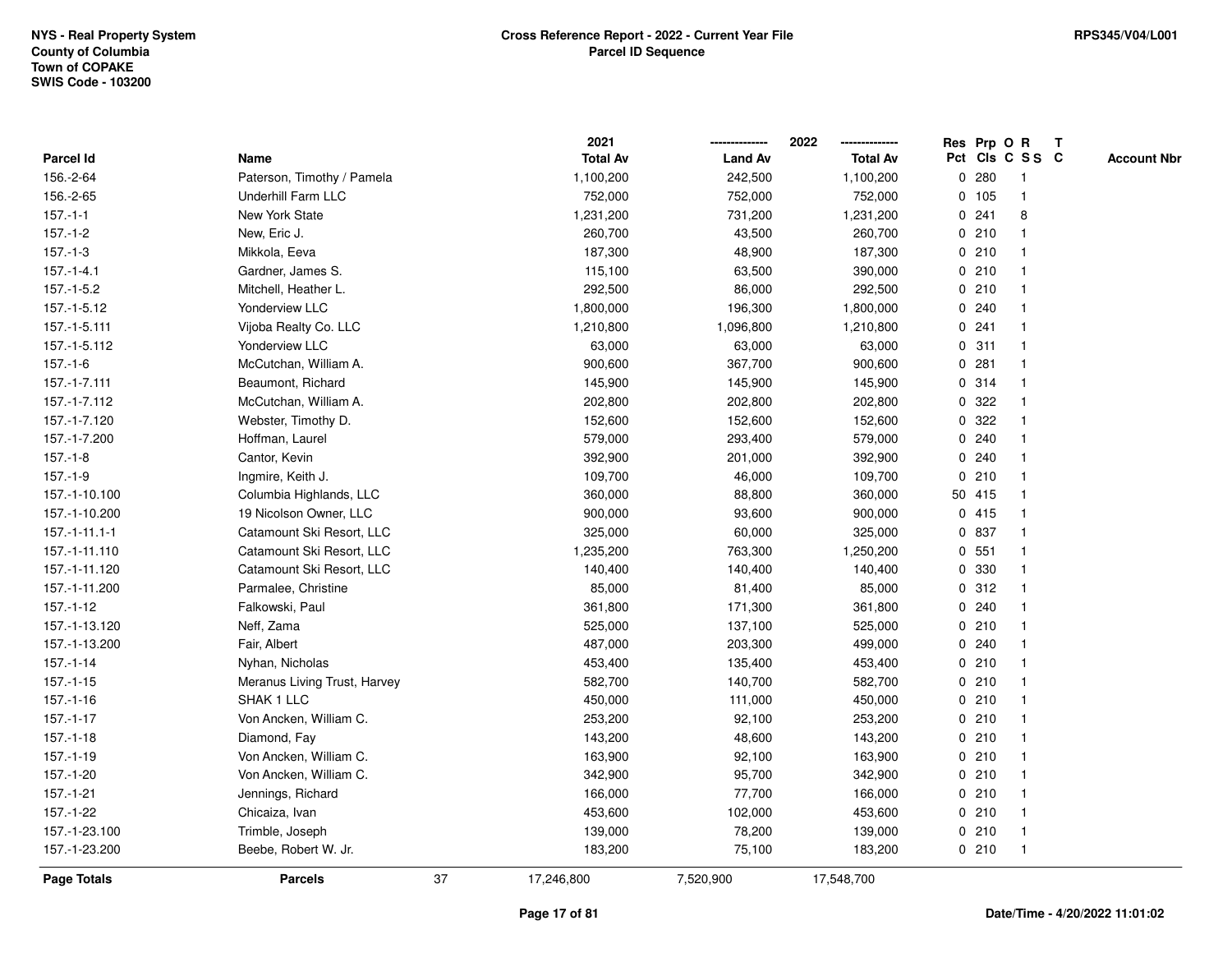|                    |                              |    | 2021            |                | 2022            |   | Res Prp O R |                 | T |                    |
|--------------------|------------------------------|----|-----------------|----------------|-----------------|---|-------------|-----------------|---|--------------------|
| Parcel Id          | Name                         |    | <b>Total Av</b> | <b>Land Av</b> | <b>Total Av</b> |   |             | Pct Cls C S S C |   | <b>Account Nbr</b> |
| 157.-1-24          | Decker, Craig                |    | 172,400         | 79,500         | 172,400         |   | 0210        | $\mathbf{1}$    |   |                    |
| 157.-1-25          | Markland Columbia LLC        |    | 750,000         | 322,400        | 750,000         |   | 0 465       | $\mathbf{1}$    |   |                    |
| 157.-1-26.12       | Roeliff Jansen Comm Library  |    | 1,300,000       | 132,300        | 1,300,000       |   | 0 611       | 8               |   |                    |
| 157.-1-26.112      | New York State               |    | 61,500          | 61,500         | 61,500          |   | 0.311       | 8               |   |                    |
| 157.-1-26.200      | Wheeler, Katherine           |    | 152,400         | 119,800        | 152,400         |   | 0.312       |                 |   |                    |
| 157.-1-28.12       | FJHC LLC                     |    | 650,000         | 79,100         | 650,000         |   | 0480        |                 |   |                    |
| 157.-1-28.110      | Mah LLC                      |    | 550,000         | 71,600         | 550,000         |   | 0 433       | $\mathbf{1}$    |   |                    |
| 157.-1-28.200      | Valentino, Shirley           |    | 465,000         | 80,600         | 465,000         |   | 0482        | $\mathbf{1}$    |   |                    |
| 157.-1-29          | Valentino, George JR         |    | 76,300          | 76,300         | 76,300          | 0 | 311         | $\mathbf{1}$    |   |                    |
| 157.-1-32.200      | Town Of Copake               |    | 930,000         | 149,600        | 930,000         |   | 0 651       | 8               |   |                    |
| 157.-1-33.111      | Nyman, Jacob C.              |    | 432,600         | 93,000         | 432,600         |   | 0210        | $\mathbf 1$     |   |                    |
| 157.-1-33.112      | Tschudi, Herbert             |    | 408,700         | 148,900        | 408,700         |   | 0210        | 1               |   |                    |
| 157.-1-33.120      | Walker, Edgar G.             |    | 350,500         | 145,200        | 350,500         |   | 0210        |                 |   |                    |
| 157.-1-33.200      | Butensky, Cynthia M.         |    | 908,900         | 154,200        | 908,900         |   | 0210        | $\mathbf 1$     |   |                    |
| 157.-1-34          | Baim, Richard Scott          |    | 175,000         | 84,000         | 175,000         |   | 0210        | $\mathbf{1}$    |   |                    |
| $157 - 1 - 35$     | Balga, Frances               |    | 79,100          | 79,100         | 79,100          |   | 0.311       | $\mathbf{1}$    |   |                    |
| 157.-1-36          | Fourth of TWT P. W. Troutman |    | 880,000         | 270,000        | 880,000         |   | 0.280       | $\mathbf{1}$    |   |                    |
| 157.-1-37          | Troutman, Gretchen A.        |    | 97,000          | 97,000         | 97,000          |   | 0.311       | $\mathbf{1}$    |   |                    |
| 157.-1-38          | Steficek, Gary R.            |    | 1,300,000       | 192,000        | 1,300,000       |   | 0.240       | $\mathbf{1}$    |   |                    |
| 157.-1-39          | Blancato, Richard T.         |    | 460,000         | 102,100        | 460,000         |   | 0210        |                 |   |                    |
| 157.-1-40.1        | Budd, Jeffrey                |    | 125,000         | 58,800         | 125,000         |   | 0 433       | $\mathbf{1}$    |   |                    |
| 157.-1-42          | Proper, Todd                 |    | 213,200         | 64,800         | 213,200         |   | 0210        | $\mathbf{1}$    |   |                    |
| $157 - 1 - 43$     | Yazzo, Frank Jr.             |    | 160,400         | 51,000         | 160,400         |   | 0210        | $\mathbf{1}$    |   |                    |
| $157 - 1 - 44$     | Roberts, Wayne               |    | 248,000         | 95,300         | 248,000         |   | 0210        | $\mathbf{1}$    |   |                    |
| $157 - 1 - 45$     | Peck, Charles                |    | 119,200         | 75,000         | 119,200         |   | 0210        | $\mathbf 1$     |   |                    |
| 157.-1-46          | Murphy, Tricia M.            |    | 102,400         | 43,800         | 102,400         |   | 0210        | $\mathbf 1$     |   |                    |
| 157.-1-47          | Beck, Gary                   |    | 207,500         | 45,700         | 207,500         |   | 0210        | $\mathbf 1$     |   |                    |
| $157.-1-48$        | Miller, Brian                |    | 81,000          | 79,500         | 81,000          |   | 0210        | $\mathbf{1}$    |   |                    |
| 157.-1-49          | Lemer, Matthew               |    | 162,000         | 192,000        | 1,892,000       |   | 0210        | $\mathbf{1}$    |   |                    |
| $157.-1-50$        | New York State               |    | 56,300          | 56,300         | 56,300          | 0 | 311         | 8               |   |                    |
| 157.-1-51          | Briggs, Robert E. Jr.        |    | 342,200         | 84,000         | 342,200         |   | 0210        | $\mathbf{1}$    |   |                    |
| 157.-1-52          | Perrino, Keith               |    | 400,000         | 101,000        | 400,000         |   | 50 210      | $\mathbf{1}$    |   |                    |
| 157.-1-53.3        | Main Farm LLC                |    | 2,414,900       | 1,597,700      | 2,414,900       |   | $0$ 112     | $\mathbf 1$     |   |                    |
| 157.-1-53.4        | Main Farm LLC                |    | 147,000         | 147,000        | 147,000         |   | 0, 105      |                 |   |                    |
| 157.-1-53.112      | Deruzzio, Michael Jr.        |    | 297,000         | 93,000         | 297,000         |   | 0210        | $\mathbf{1}$    |   |                    |
| 157.-1-53.120      | Strobino, Edward             |    | 221,100         | 80,000         | 221,100         |   | 0210        | $\mathbf{1}$    |   |                    |
| 157.-1-53.200      | Miller, Richard              |    | 267,000         | 68,000         | 267,000         |   | 0210        | $\mathbf{1}$    |   |                    |
| <b>Page Totals</b> | <b>Parcels</b>               | 37 | 15,763,600      | 5,471,100      | 17,493,600      |   |             |                 |   |                    |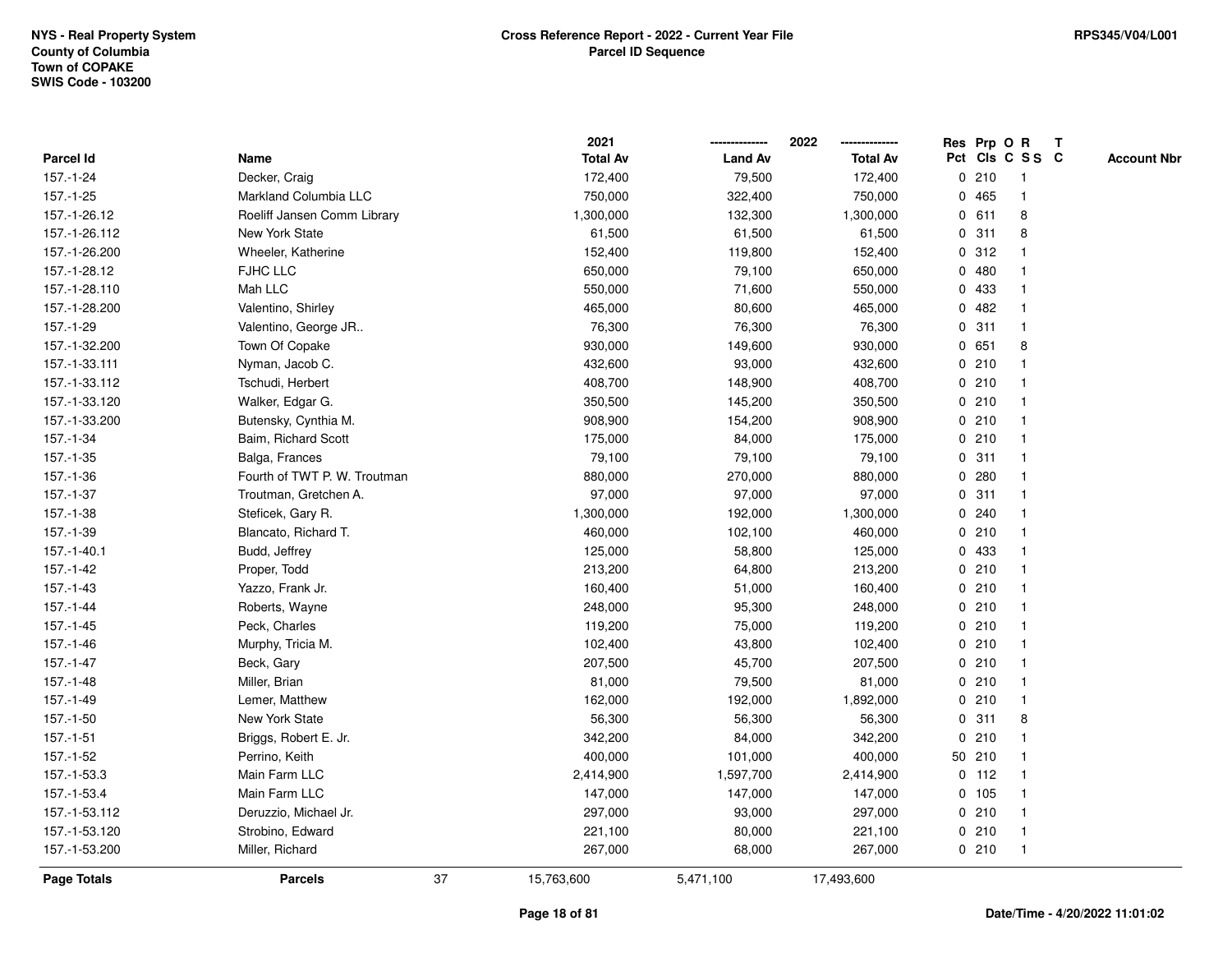|                    |                                        | 2021            |                | 2022            |             |        | Res Prp O R     | $\mathbf{T}$ |                    |
|--------------------|----------------------------------------|-----------------|----------------|-----------------|-------------|--------|-----------------|--------------|--------------------|
| Parcel Id          | Name                                   | <b>Total Av</b> | <b>Land Av</b> | <b>Total Av</b> |             |        | Pct Cls C S S C |              | <b>Account Nbr</b> |
| 157.-1-54          | Marsh, Diana E.                        | 37,900          | 17,100         | 37,900          |             | 0.312  | -1              |              |                    |
| 157.-1-55.110      | Galvan, Manuel                         | 235,600         | 83,100         | 235,600         |             | 0210   |                 |              |                    |
| 157.-1-55.121      | Reinken, Ronald W.                     | 286,000         | 95,300         | 286,000         |             | 0210   | -1              |              |                    |
| 157.-1-55.122      | Gurin, David                           | 310,300         | 94,400         | 310,300         |             | 0210   | $\mathbf{1}$    |              |                    |
| 157.-1-55.200      | White, Robert                          | 224,900         | 93,000         | 224,900         |             | 0210   | $\mathbf{1}$    |              |                    |
| 157.-1-56.100      | Troutman, Gretchen A.                  | 331,000         | 331,000        | 331,000         |             | 0.322  |                 |              |                    |
| 157.-1-57.100      | Bone, Ian W.                           | 362,600         | 208,200        | 362,600         |             | 0.240  |                 |              |                    |
| 157.-1-57.200      | Boubour, John L.                       | 286,500         | 120,900        | 286,500         |             | 0210   |                 |              |                    |
| 157.-1-58          | Fourth of LWT P.W. Troutman            | 101,100         | 101,100        | 101,100         |             | 0.311  | -1              |              |                    |
| 157.-1-59          | Butensky, Cynthia M.                   | 149,100         | 149,100        | 149,100         |             | 0.311  |                 |              |                    |
| $157.-1-60$        | Rutkowski, Lawrence                    | 625,000         | 150,600        | 625,000         |             | 0210   | $\mathbf{1}$    |              |                    |
| $157.-1-61$        | Kaplan, Matthew                        | 633,100         | 151,900        | 633,100         |             | 0210   | $\mathbf{1}$    |              |                    |
| 157.-1-62          | Batista, Ravi K.                       | 1,239,000       | 156,600        | 1,239,000       |             | 0.240  | -1              |              |                    |
| 157.-1-63          | Steficek, Gary R.                      | 90,700          | 90,700         | 90,700          |             | 0.311  |                 |              |                    |
| 157.-1-64          | Levesque Living Trust 2022, Michael D. | 259,200         | 78,400         | 280,000         |             | 0210   |                 |              |                    |
| 157.-1-69          | Stewart, Gordon B.                     | 417,100         | 144,500        | 417,100         |             | 90 281 |                 |              |                    |
| 157.-1-70          | Klosk, Steven M.                       | 1,800,000       | 292,800        | 1,800,000       | $\mathbf 0$ | 281    |                 |              |                    |
| 157.-1-72          | Hurel, Marc                            | 726,000         | 93,400         | 726,000         | 0           | 210    | -1              |              |                    |
| 157.-1-73          | Schultz, Abby R.                       | 657,000         | 109,000        | 657,000         |             | 0210   | $\mathbf 1$     |              |                    |
| $157.-1-74$        | Edelson, James I.                      | 1,092,000       | 151,100        | 1,092,000       |             | 0210   |                 |              |                    |
| $157 - 1 - 75$     | Lappert, Stephen F.                    | 568,500         | 118,200        | 568,500         |             | 0210   |                 |              |                    |
| 157.-1-76          | Gardina, Michelle                      | 377,200         | 114,000        | 377,200         |             | 0210   |                 |              |                    |
| 157.-1-77          | Murphy, Damian C.                      | 360,000         | 132,700        | 360,000         |             | 0210   | -1              |              |                    |
| $157.-1-78$        | Solomon, Amit                          | 237,200         | 237,200        | 237,200         | $\mathbf 0$ | 322    | $\mathbf{1}$    |              |                    |
| 157.-1-79          | Wolf, Richard T.                       | 478,400         | 166,400        | 478,400         |             | 0.240  | $\mathbf 1$     |              |                    |
| 157.-1-80          | Solomon, Amit                          | 130,200         | 130,200        | 130,200         |             | 0.311  | -1              |              |                    |
| $157.-1-81$        | Weinberg, Stephen                      | 525,000         | 121,000        | 525,000         |             | 0210   |                 |              |                    |
| 157.-1-82          | Mousserone, Francis                    | 353,000         | 116,000        | 353,000         |             | 0210   |                 |              |                    |
| 157.-1-83          | Solomon, Amit                          | 1,236,600       | 262,600        | 1,236,600       |             | 0.281  |                 |              |                    |
| 157.-1-84          | Prizer, Robert                         | 494,300         | 160,600        | 494,300         |             | 0.241  |                 |              |                    |
| 157.-1-85          | Campbell, Thomas A.                    | 719,500         | 159,100        | 719,500         |             | 0210   | $\mathbf{1}$    |              |                    |
| 157.-1-86          | Brucculeri, Denis                      | 301,200         | 112,900        | 301,200         |             | 0210   | -1              |              |                    |
| $157.-1-87$        | Dias, Lisamarie                        | 107,600         | 107,600        | 107,600         |             | 0.311  |                 |              |                    |
| 157.-1-88          | Silverstein, Michael L.                | 532,400         | 135,400        | 532,400         |             | 0210   |                 |              |                    |
| 157.-1-89          | Schoeman, Paul                         | 671,000         | 133,500        | 671,000         |             | 0210   |                 |              |                    |
| 157.-1-90          | Rappaport, Doreen                      | 505,000         | 142,100        | 505,000         |             | 0210   | $\mathbf{1}$    |              |                    |
| 157.-1-91          | Main Farm, LLC                         | 295,800         | 93,000         | 295,800         |             | 0210   | $\mathbf{1}$    |              |                    |
| <b>Page Totals</b> | 37<br><b>Parcels</b>                   | 17,757,000      | 5,154,700      | 17,777,800      |             |        |                 |              |                    |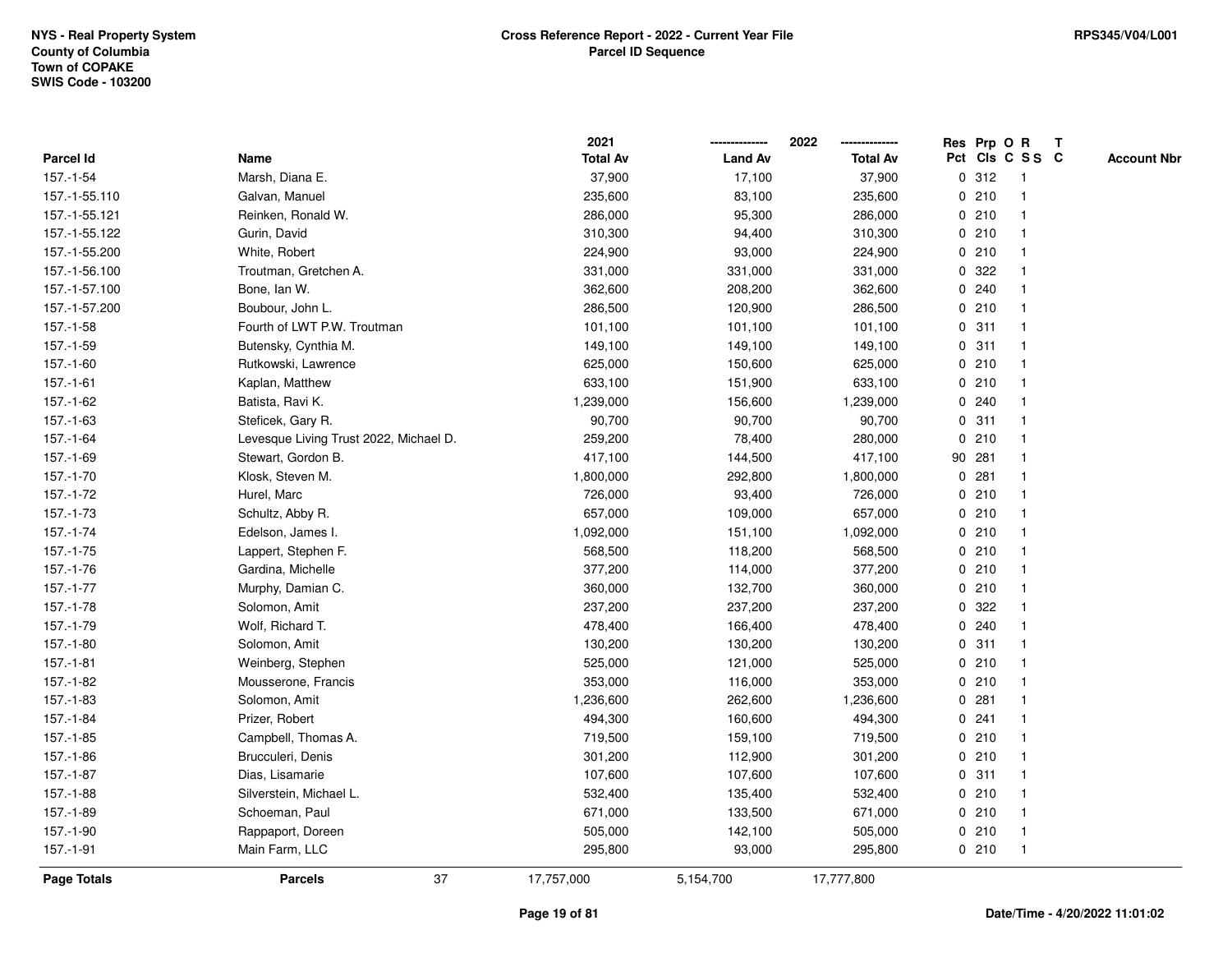|               |                                     | 2021            |                | 2022            | Res Prp O R<br>$\mathbf{T}$           |
|---------------|-------------------------------------|-----------------|----------------|-----------------|---------------------------------------|
| Parcel Id     | Name                                | <b>Total Av</b> | <b>Land Av</b> | <b>Total Av</b> | Pct Cls C S S C<br><b>Account Nbr</b> |
| 157.-1-92     | Ferreira, Abilio                    | 456,800         | 94,800         | 456,800         | 0210<br>1                             |
| 157.-1-94     | Sassoon, Raymond                    | 145,900         | 145,900        | 145,900         | 0.311                                 |
| 157.-1-95     | Sassoon, Raymond                    | 647,300         | 150,900        | 647,300         | 0210<br>1                             |
| 157.-1-96     | <b>New York State</b>               | 677,700         | 677,700        | 677,700         | 323<br>8<br>0                         |
| 157.-1-97     | <b>High View Farm Homeowners</b>    | 10,400          | 10,400         | 10,400          | 0 692<br>$\mathbf 1$                  |
| 157.-1-98     | Cerutti, Steven                     | 375,000         | 112,800        | 375,000         | 0210<br>$\mathbf 1$                   |
| 157.-1-99.1   | Perrino, Keith                      | 31,000          | 12,000         | 31,000          | 0 331<br>$\mathbf 1$                  |
| 157.-1-99.2   | Harlem Valley Rail Trail            | 40,800          | 40,800         | 40,800          | 0.311<br>8                            |
| $157.-2-1$    | Baird, Clement James                | 182,400         | 93,000         | 182,400         | 0210<br>-1                            |
| $157.-2-2$    | Burlarley, Joseph R.                | 223,000         | 93,000         | 223,000         | 0210<br>$\mathbf{1}$                  |
| $157.-2-3$    | Burdick, Kendall                    | 440,000         | 93,000         | 440,000         | 0210<br>$\mathbf{1}$                  |
| $157.-2-4$    | Thies, Thomas H.                    | 436,600         | 72,000         | 436,600         | 0210<br>$\mathbf{1}$                  |
| 157.-2-5      | <b>J&amp;J Twin Oak LLC</b>         | 809,000         | 809,000        | 809,000         | 0 105<br>-1                           |
| $157.-2-6$    | Main Farm LLC                       | 683,300         | 370,200        | 683,300         | 0.241                                 |
| $157.-2-7$    | Copake Valley Real Estate LLC       | 995,000         | 150,300        | 995,000         | 0 447                                 |
| $157.-2-8$    | J & J Twin Oak, LLC                 | 39,000          | 39,000         | 39,000          | 0 320<br>$\mathbf 1$                  |
| 157.-2-9      | J & J Twin Oak, LLC                 | 194,900         | 194,900        | 194,900         | 311<br>0<br>$\mathbf{1}$              |
| 157.-2-10     | J & J Twin Oak, LLC                 | 330,000         | 68,000         | 330,000         | 210<br>0<br>$\mathbf{1}$              |
| 165.-1-1.120  | Connors, Kerriann                   | 1,100,000       | 555,200        | 1,100,000       | 0 210 W 1                             |
| 165.-1-1.212  | Konsker, Mitchell                   | 1,732,000       | 598,400        | 1,732,000       | 0 210 W 1                             |
| 165.-1-1.220  | Gips, Philip                        | 1,235,000       | 750,900        | 1,235,000       | 0 210 W 1                             |
| $165.-1-2$    | Braunstein Rev Trust, Barbara Shey  | 356,000         | 356,000        | 356,000         | 0 311 W 1                             |
| $165.-1-3.1$  | Salkin, Bruce J.                    | 97,000          | 97,000         | 97,000          | 0.311<br>$\mathbf{1}$                 |
| $165.-1-3.2$  | Tsai, Maggie                        | 440,000         | 107,400        | 440,000         | 0210<br>$\mathbf{1}$                  |
| $165.-1-4$    | Braunstein Rev Trust, Barbara Shey  | 75,000          | 75,000         | 75,000          | 311 W 1<br>0                          |
| $165.-1-5$    | Braunstein Rev Trust, Barbara Shey  | 155,500         | 96,300         | 155,500         | 0.312<br>$\mathbf{1}$                 |
| $165.-1-6$    | Braunstein Rev Trust, Barbara Shey  | 760,000         | 760,000        | 760,000         | 0 322 W 1                             |
| 165.-1-7.100  | Braunstein Rev. Trust, Barbara Shey | 15,000          | 15,000         | 15,000          | 0.311<br>1                            |
| 165.-1-7.200  | Herman, Brian J.                    | 48,900          | 48,900         | 48,900          | 0.311<br>$\mathbf{1}$                 |
| $165.-1-8$    | Herman, Brian J.                    | 9,000           | 9,000          | 9,000           | 0.311<br>1                            |
| $165.-1-9$    | Thomas, Hillarie L.                 | 61,400          | 61,400         | 61,400          | 0.311<br>$\mathbf{1}$                 |
| 165.-1-10.3   | Whiteford, William Jr.              | 54,100          | 54,100         | 54,100          | 0.311<br>1                            |
| 165.-1-10.4   | Schuster, Nathan                    | 86,000          | 36,000         | 86,000          | 0210<br>$\mathbf 1$                   |
| $165.-1-11$   | Thomas, Hillarie Lynne              | 1,000           | 1,000          | 1,000           | 0.311                                 |
| $165.-1-12$   | Anderson, Jennifer                  | 237,700         | 55,800         | 237,700         | 0210<br>-1                            |
| $165.-1-13$   | Herman, Brian J.                    | 715,000         | 80,100         | 715,000         | 0210<br>$\mathbf{1}$                  |
| 165.-1-14.110 | West End Project LLC                | 106,900         | 101,900        | 106,900         | 0.312<br>$\mathbf{1}$                 |
| Page Totals   | 37<br><b>Parcels</b>                | 14,003,600      | 7,087,100      | 14,003,600      |                                       |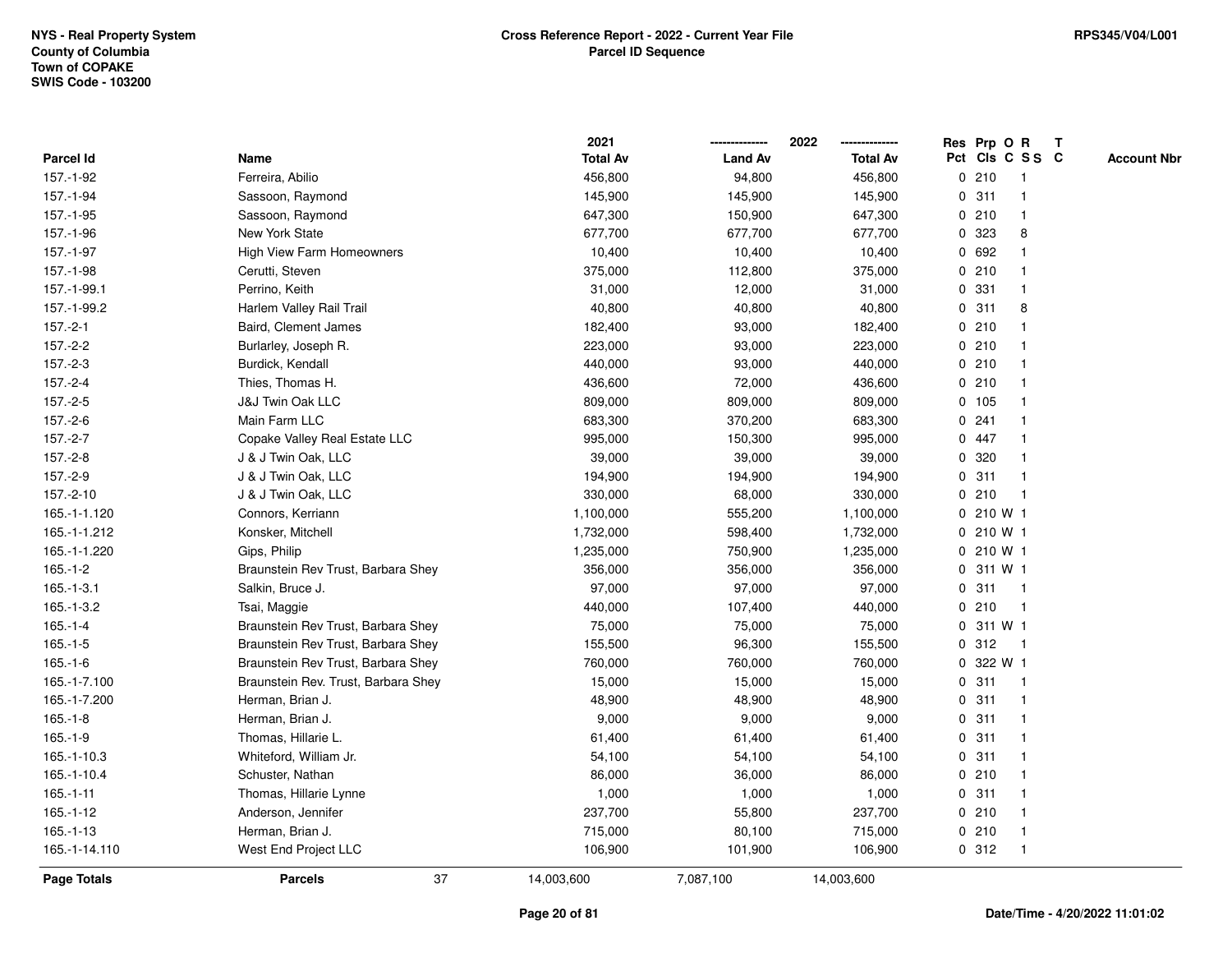|                    |                                          | 2021            |                | 2022            | Res Prp O R     |           |                | T |                    |
|--------------------|------------------------------------------|-----------------|----------------|-----------------|-----------------|-----------|----------------|---|--------------------|
| <b>Parcel Id</b>   | Name                                     | <b>Total Av</b> | <b>Land Av</b> | <b>Total Av</b> | Pct Cls C S S C |           |                |   | <b>Account Nbr</b> |
| 165.-1-14.120      | Herman, Brian J.                         | 21,200          | 21,200         | 21,200          | 0.311           |           | $\mathbf{1}$   |   |                    |
| 165.-1-14.200      | Acquista, Angela                         | 183,000         | 63,900         | 183,000         | 0210            |           | -1             |   |                    |
| $165.-1-15$        | DiMaria, Calogero                        | 445,700         | 332,100        | 445,700         | 0.240           |           | $\mathbf 1$    |   |                    |
| $165.-1-16$        | Greco, Patrick                           | 161,300         | 52,200         | 161,300         | 0210            |           |                |   |                    |
| 165.-1-17.100      | Saltz, Michael                           | 239,900         | 54,400         | 239,900         | 0210            |           |                |   |                    |
| 165.-1-17.200      | Ross, Barry                              | 557,200         | 371,000        | 557,200         | 0.240           |           |                |   |                    |
| $165.-1-18.1$      | Patino, Michael K.                       | 170,000         | 170,000        | 170,000         | 0.311           |           | -1             |   |                    |
| 165.-1-18.2        | Dundas, Jennifer                         | 152,100         | 63,000         | 152,100         | 0210            |           | $\overline{1}$ |   |                    |
| $165.-1-19$        | Mckenna, Kevin                           | 311,100         | 36,000         | 311,100         | 0210            |           | -1             |   |                    |
| 165.-1-20          | Baldwin, Anthony R.                      | 145,700         | 45,900         | 145,700         | 0210            |           | $\mathbf 1$    |   |                    |
| $165.-1-21$        | Russello, Salvatore R.                   | 168,800         | 58,500         | 168,800         | 0210            |           | -1             |   |                    |
| 165.-1-22          | Nero, James P.                           | 389,100         | 54,000         | 389,100         | 0210            |           |                |   |                    |
| 165.-1-23.111      | Burns, Robert William Sr.                | 115,000         | 107,200        | 340,000         | 0210            |           |                |   |                    |
| 165.-1-23.112      | Salkin, Bruce J.                         | 404,400         | 183,000        | 404,400         | 0.240           |           |                |   |                    |
| 165.-1-23.120      | Meszaros, John H.                        | 89,300          | 89,300         | 89,300          | 0               | 311       | -1             |   |                    |
| 165.-1-23.200      | Walt"s Dairy LLC                         | 370,600         | 370,600        | 370,600         | $\mathbf 0$     | 322       | $\mathbf{1}$   |   |                    |
| 165.-1-24          | Mirj Corp                                | 475,900         | 186,000        | 475,900         |                 | 0 210 W 1 |                |   |                    |
| 165.-1-25          | Reed, Peter Revocable T S.               | 268,600         | 268,600        | 268,600         | 0.311           |           | $\mathbf 1$    |   |                    |
| 165.-1-26          | Casa Kitnick LLC                         | 168,800         | 168,800        | 168,800         | 0 322           |           |                |   |                    |
| 165.-1-27.211      | Grossi, Michael                          | 5,200           | 5,200          | 5,200           | 0.311           |           |                |   |                    |
| 165.-1-27.212      | Lazarus Trust, Jeffrey                   | 187,700         | 187,700        | 187,700         | 0 322           |           | $\overline{1}$ |   |                    |
| 165.-1-27.221      | 377 Sky Farm LLC                         | 518,700         | 90,600         | 518,700         | 0210            |           |                |   |                    |
| 165.-1-27.222      | Sky Farm Road LLC                        | 575,000         | 110,300        | 575,000         | 0210            |           | $\mathbf{1}$   |   |                    |
| 165.-1-28.100      | A Great Pear, LLC                        | 247,500         | 247,500        | 247,500         | 0.322           |           |                |   |                    |
| 165.-1-28.200      | Heimbach, Jerry                          | 325,000         | 68,900         | 325,000         | 0210            |           | -1             |   |                    |
| 165.-1-29          | <b>Catmast Development Corp</b>          | 480,400         | 480,400        | 480,400         | 0.322           |           |                |   |                    |
| 165.-1-30          | Smith, David G.                          | 183,300         | 66,600         | 183,300         | 0210            |           |                |   |                    |
| 165.-1-31.12       | Nielsen, Properties                      | 839,700         | 729,300        | 839,700         | 0.241           |           | -1             |   |                    |
| 165.-1-31.111      | Haldane, Conall                          | 219,500         | 83,200         | 219,500         | 0220            |           | $\overline{1}$ |   |                    |
| 165.-1-31.112      | Golaszewski, Wieslaw                     | 129,600         | 129,600        | 129,600         | 0               | 322       | -1             |   |                    |
| 165.-1-31.200      | Consolidated Communications, of New York | 106,300         | 44,700         | 106,300         | 0 831           |           | 6              |   |                    |
| 165.-1-32.111      | Golaszewski, Wieslaw                     | 369,700         | 79,100         | 369,700         | 0210            |           | -1             |   |                    |
| 165.-1-32.112      | Catmast Dev Corp                         | 100             | 100            | 100             | 0.311           |           |                |   |                    |
| 165.-1-32.120      | Levy, Howard                             | 650,000         | 124,500        | 650,000         | 0210            |           |                |   |                    |
| 165.-1-32.200      | Ackerman, Barbara                        | 380,000         | 111,400        | 380,000         | 0210            |           | $\mathbf 1$    |   |                    |
| 165.-1-33          | Firth, Valerie                           | 319,100         | 75,900         | 319,100         | 0210            |           | $\mathbf 1$    |   |                    |
| 165.-1-34          | Firth, Robert J.                         | 344,800         | 129,900        | 344,800         | 0210            |           | $\mathbf{1}$   |   |                    |
| <b>Page Totals</b> | 37<br><b>Parcels</b>                     | 10,719,300      | 5,460,600      | 10,944,300      |                 |           |                |   |                    |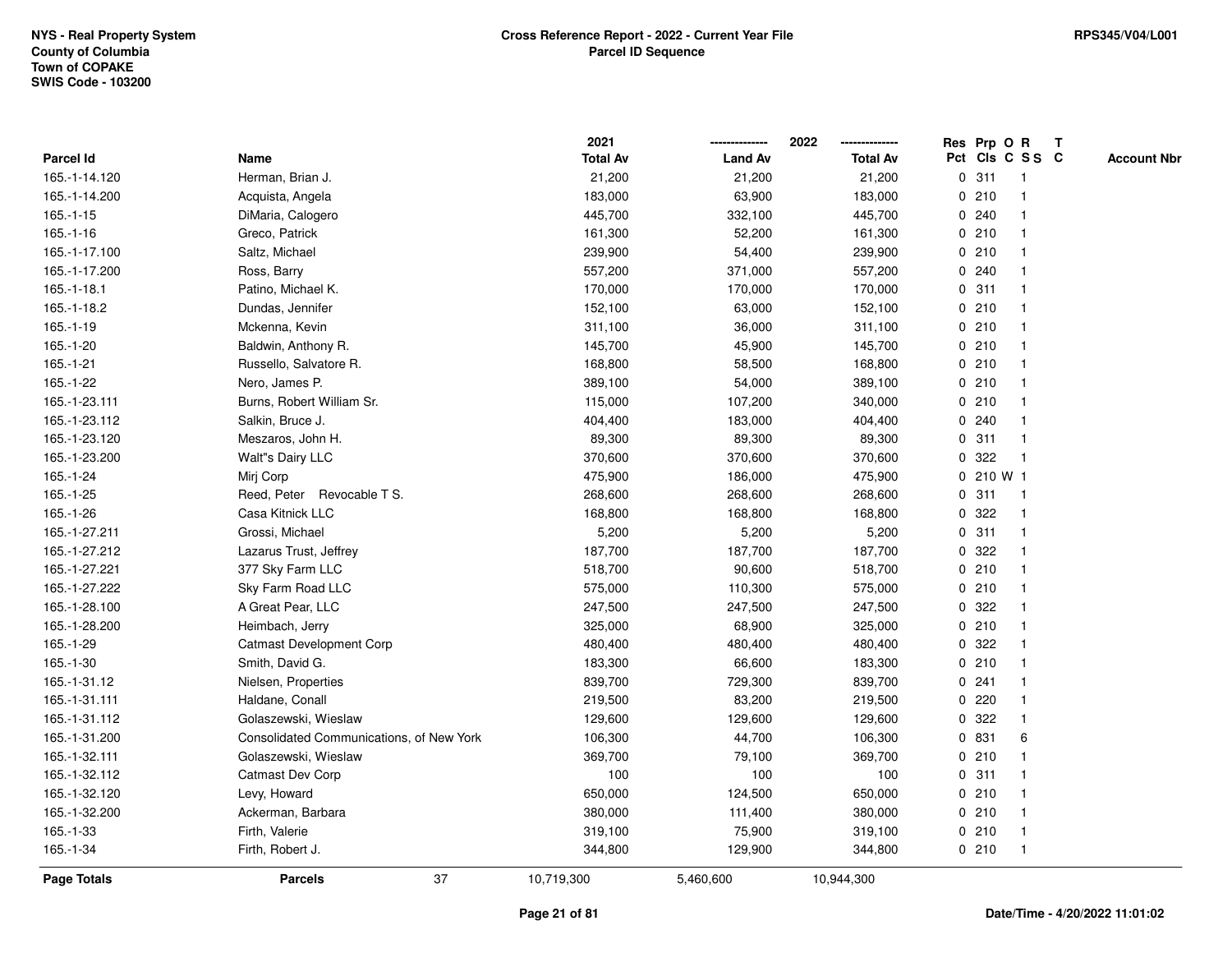|               |                          |    | 2021            |                | 2022            |             | Res Prp O R |                 | T |                    |
|---------------|--------------------------|----|-----------------|----------------|-----------------|-------------|-------------|-----------------|---|--------------------|
| Parcel Id     | Name                     |    | <b>Total Av</b> | <b>Land Av</b> | <b>Total Av</b> |             |             | Pct Cls C S S C |   | <b>Account Nbr</b> |
| 165.-1-35     | Firth, James Jr.         |    | 265,500         | 138,900        | 265,500         | 0           | 210         | $\mathbf{1}$    |   |                    |
| 165.-1-36     | 969 Center Hill LLC      |    | 2,970,700       | 802,100        | 2,970,700       | 0           | 281         | -1              |   |                    |
| 165.-1-37     | Barham, Leonard          |    | 326,700         | 102,000        | 326,700         |             | 0210        | -1              |   |                    |
| 165.-1-38     | Becker, Robert B.        |    | 181,000         | 148,800        | 181,000         |             | 0210        |                 |   |                    |
| 165.-1-39.22  | Baassiri, Mustapha       |    | 1,290,000       | 108,700        | 1,290,000       |             | 0210        |                 |   |                    |
| 165.-1-39.100 | Lani Hale LLC            |    | 1,396,600       | 518,700        | 1,396,600       |             | 0.281       |                 |   |                    |
| 165.-1-39.211 | Coluzzi, Catherine       |    | 2,607,500       | 630,700        | 2,607,500       |             | $0$ 117     | -1              |   |                    |
| 165.-1-39.212 | Shadic, Matthew          |    | 188,400         | 188,400        | 188,400         | 0           | 322         |                 |   |                    |
| 165.-1-40.111 | Becker, Robert           |    | 1,088,900       | 704,300        | 1,088,900       |             | $0$ 117     | $\mathbf{1}$    |   |                    |
| 165.-1-40.120 | Wood, Gro Viul           |    | 112,300         | 112,300        | 112,300         |             | 0.311       | $\mathbf{1}$    |   |                    |
| 165.-1-40.200 | Cason, Jason             |    | 525,500         | 261,600        | 525,500         |             | 0.240       | -1              |   |                    |
| 165.-1-41     | The Birches At Copake Lk |    | 138,500         | 114,700        | 138,500         |             | 0 312 W 1   |                 |   |                    |
| 165.-1-42     | Copake Lake Homeowners   |    | 38,000          | 38,000         | 38,000          |             | 0 311 W 1   |                 |   |                    |
| 165.-1-43     | Epstein, Kenneth R.      |    | 112,700         | 112,700        | 112,700         |             | 0 311 W 1   |                 |   |                    |
| 165.-1-44.111 | Ferratto, Brian J.       |    | 60,500          | 60,500         | 60,500          | 0           | 311         | $\overline{1}$  |   |                    |
| 165.-1-44.112 | Epstein, Kenneth R.      |    | 721,700         | 186,900        | 721,700         | 0           | 210 W 1     |                 |   |                    |
| 165.-1-44.120 | Racioppi, Jennifer       |    | 402,200         | 87,200         | 402,200         |             | 0210        | $\mathbf{1}$    |   |                    |
| 165.-1-44.200 | Bernstein, Stanley       |    | 525,000         | 81,400         | 525,000         |             | 0210        |                 |   |                    |
| $165.-1-45$   | Theodorou, Alexandros    |    | 608,300         | 111,000        | 608,300         |             | 0210        |                 |   |                    |
| 165.-1-46     | Meister, Robert          |    | 770,500         | 221,400        | 770,500         |             | 0.240       |                 |   |                    |
| 165.-1-47     | Cuttler, Matthew         |    | 423,800         | 124,800        | 423,800         |             | 0210        |                 |   |                    |
| $165.-1-48$   | 350 Sky Farm Rd, LLC     |    | 751,500         | 148,600        | 751,500         |             | 0210        |                 |   |                    |
| 165.-1-49     | Graham, Maryjane         |    | 297,400         | 93,000         | 297,400         |             | 0210        | -1              |   |                    |
| 165.-1-50     | Lolai, Deborah D.        |    | 591,100         | 93,300         | 591,100         | $\mathbf 0$ | 210         | $\mathbf{1}$    |   |                    |
| 165.-1-51     | Berk, Cheryl             |    | 551,500         | 93,300         | 551,500         |             | 0210        |                 |   |                    |
| 165.-1-52     | Cooper, Arthur           |    | 593,600         | 95,300         | 593,600         |             | 0210        |                 |   |                    |
| 165.-1-53     | Sherman, Douglas         |    | 481,100         | 94,400         | 481,100         |             | 0210        |                 |   |                    |
| 165.-1-54     | Guttilla, Peggy Ann      |    | 477,100         | 93,900         | 477,100         |             | 0210        |                 |   |                    |
| 165.-1-55     | Scali, Thomas            |    | 438,000         | 93,000         | 438,000         |             | 0210        |                 |   |                    |
| 165.-1-56     | Pollak, David W.         |    | 471,900         | 93,000         | 471,900         | 0           | 210         |                 |   |                    |
| 165.-1-57     | Bogaty, Paul             |    | 493,400         | 94,400         | 493,400         |             | 0210        | -1              |   |                    |
| 165.-1-58     | Gutkin, Donna            |    | 472,300         | 94,200         | 472,300         |             | 0210        | $\mathbf 1$     |   |                    |
| 165.-1-59     | Senk, Linda              |    | 505,000         | 94,400         | 505,000         |             | 0210        |                 |   |                    |
| 165.-1-60     | Scibilia, Jonathan M.    |    | 1,191,500       | 123,600        | 1,191,500       |             | 0210        |                 |   |                    |
| $165.-1-61$   | Murphy, Thomas           |    | 449,900         | 142,900        | 449,900         |             | 0.240       |                 |   |                    |
| 165.-1-62     | Goldstein, Mark A.       |    | 515,200         | 95,200         | 515,200         |             | 0210        | -1              |   |                    |
| 165.-1-63     | Kajeme Associates LLC    |    | 477,900         | 95,200         | 477,900         |             | 0210        | $\mathbf{1}$    |   |                    |
| Page Totals   | <b>Parcels</b>           | 37 | 23,512,700      | 6,492,800      | 23,512,700      |             |             |                 |   |                    |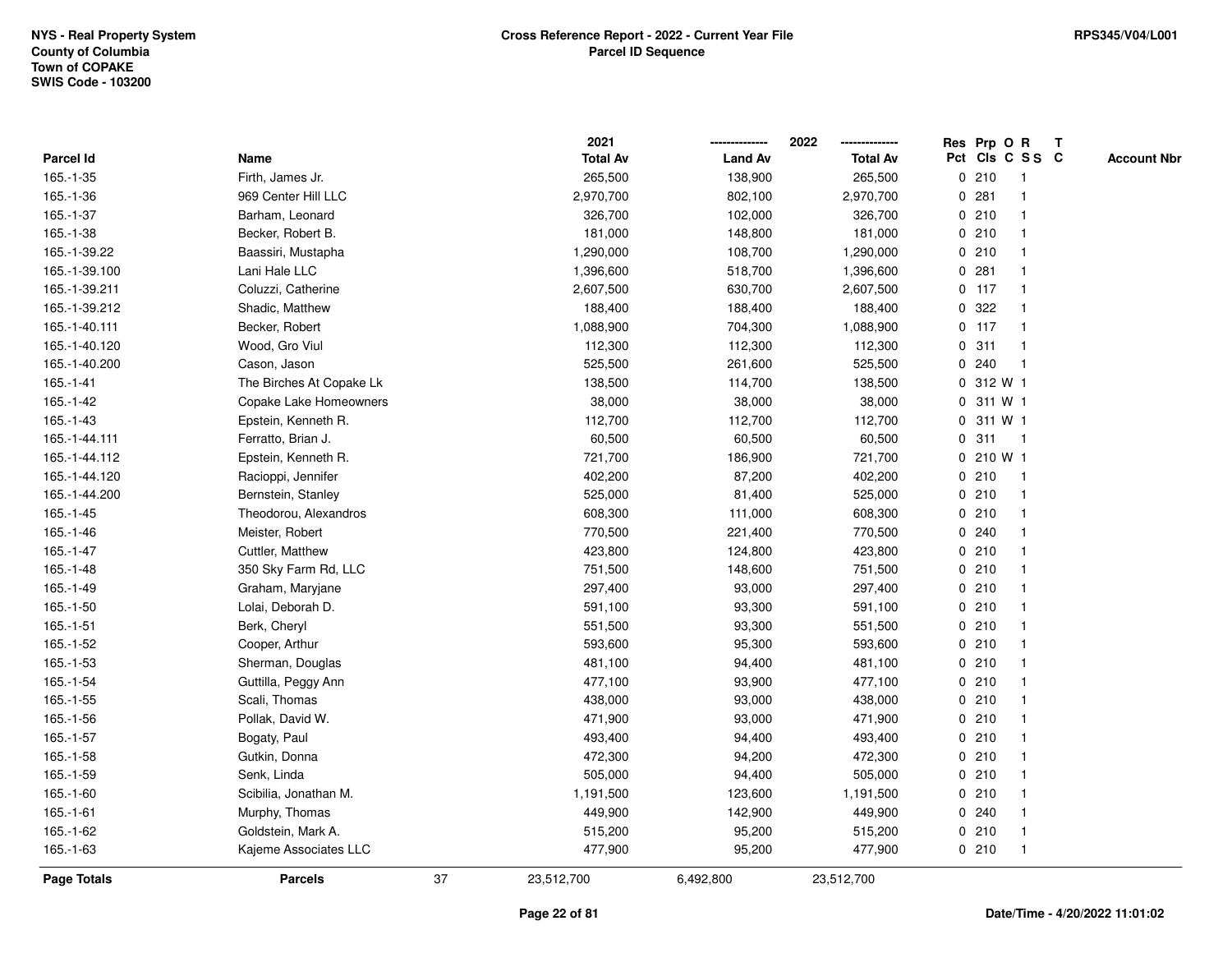|               |                               |    | 2021            |                | 2022            |   | Res Prp O R     |                         | Т |                    |
|---------------|-------------------------------|----|-----------------|----------------|-----------------|---|-----------------|-------------------------|---|--------------------|
| Parcel Id     | Name                          |    | <b>Total Av</b> | <b>Land Av</b> | <b>Total Av</b> |   | Pct Cls C S S C |                         |   | <b>Account Nbr</b> |
| 165.-1-64     | Weisholtz, Steven             |    | 89,700          | 89,700         | 89,700          | 0 | 311             | $\mathbf{1}$            |   |                    |
| $165.-1-65$   | Weisholtz, Steven             |    | 403,400         | 96,700         | 403,400         | 0 | 210             | -1                      |   |                    |
| 165.-1-66     | Levine, David J.              |    | 499,900         | 94,500         | 499,900         |   | 0210            | $\mathbf 1$             |   |                    |
| 165.-1-67     | Lazarus, Jeffrey T.           |    | 396,800         | 96,500         | 396,800         |   | 0210            |                         |   |                    |
| 165.-1-68     | Piekarska, Jolanto            |    | 91,500          | 91,500         | 91,500          |   | 0.311           |                         |   |                    |
| 165.-1-69     | Resnik, Richard M.            |    | 341,300         | 94,600         | 341,300         |   | 0210            |                         |   |                    |
| 165.-1-70     | Archer, William J.            |    | 411,900         | 101,100        | 411,900         |   | 0210            |                         |   |                    |
| 165.-1-71     | Pelkey, Sr., Douglas E.       |    | 248,200         | 93,200         | 248,200         |   | 0210            | $\overline{\mathbf{1}}$ |   |                    |
| 165.-1-72     | Pelkey, Douglas Jr.           |    | 233,100         | 94,000         | 233,100         |   | 0210            | $\mathbf{1}$            |   |                    |
| 165.-1-73     | Santoro, Mario                |    | 462,700         | 230,400        | 462,700         |   | 0 210 W 1       |                         |   |                    |
| 165.-1-74     | <b>Scarlato Family Trust</b>  |    | 1,065,200       | 577,600        | 1,065,200       |   | 0 210 W 1       |                         |   |                    |
| 165.-1-75     | Mauri, Ross A.                |    | 2,300,000       | 580,800        | 2,300,000       |   | 0 210 W 1       |                         |   |                    |
| 165.-1-76     | <b>HVH Hospitality LLC</b>    |    | 870,800         | 94,700         | 870,800         |   | 0210            |                         |   |                    |
| 165.-1-77     | Rachlin Properties, LLC       |    | 88,700          | 88,700         | 88,700          |   | 0.311           | -1                      |   |                    |
| 165.-1-78     | Rachlin, Ivy                  |    | 775,100         | 93,100         | 775,100         |   | 0210            | -1                      |   |                    |
| 165.-1-79     | Wentworth, Paige A.           |    | 470,000         | 96,600         | 470,000         |   | 0210            | -1                      |   |                    |
| $165.-1-80$   | Hunter, Daniel F.             |    | 852,000         | 93,900         | 852,000         |   | 0210            | -1                      |   |                    |
| 165.-1-81     | Sklar, Steven J.              |    | 545,000         | 93,200         | 545,000         |   | 0210            |                         |   |                    |
| 165.-1-82     | Greene, Steven                |    | 498,900         | 100,300        | 498,900         |   | 0210            |                         |   |                    |
| 165.-1-83     | Ingber, Matthew D.            |    | 898,100         | 93,200         | 898,100         |   | 0210            |                         |   |                    |
| 165.-1-84     | Cavaliero, Sherri G.          |    | 594,800         | 95,100         | 594,800         |   | 0210            |                         |   |                    |
| 165.-1-85     | Blank, Anita                  |    | 568,600         | 98,000         | 568,600         |   | 0210            |                         |   |                    |
| 165.-1-86     | Corcoran, Patrick             |    | 436,700         | 94,700         | 436,700         |   | 0210            | -1                      |   |                    |
| 165.-1-87     | Dubler, Bradly                |    | 330,500         | 94,400         | 360,000         |   | 0210            | $\mathbf 1$             |   |                    |
| 165.-1-88     | Haberman, Michael             |    | 1,014,100       | 97,100         | 1,059,000       |   | 0210            |                         |   |                    |
| 165.-1-89     | Stromberg, Andrew M.          |    | 522,300         | 110,100        | 522,300         |   | 0210            |                         |   |                    |
| 165.-1-90     | Napolitano, Anthony M.        |    | 540,600         | 93,000         | 540,600         |   | 0210            |                         |   |                    |
| 165.-1-91     | Napolitano, Anthony           |    | 88,500          | 88,500         | 88,500          |   | 0.311           |                         |   |                    |
| 165.-1-92     | Bird, Charles                 |    | 657,900         | 138,000        | 657,900         |   | 0210            | -1                      |   |                    |
| 165.-1-93     | <b>Chernick Family Trust</b>  |    | 616,100         | 97,200         | 616,100         | 0 | 210             | $\mathbf{1}$            |   |                    |
| 165.-1-94     | Leyva, Ismael                 |    | 1,198,400       | 550,400        | 1,198,400       |   | 0 210 W 1       |                         |   |                    |
| 165.-1-95     | Kaplan, Mark E.               |    | 1,263,000       | 560,000        | 1,263,000       |   | 0 210 W 1       |                         |   |                    |
| 165.-1-96     | Chickery, Steven J.           |    | 1,142,600       | 550,400        | 1,142,600       |   | 0 210 W 1       |                         |   |                    |
| 165.-1-97     | Roberts, John                 |    | 744,100         | 550,400        | 744,100         |   | 0 312 W 1       |                         |   |                    |
| 165.-1-98     | Chickery, Steven              |    | 780,000         | 550,400        | 780,000         |   | 0 210 W 1       |                         |   |                    |
| 165.-1-99.100 | Urban Irr Trust, Jonathan C.  |    | 600,000         | 600,000        | 600,000         |   | 0 311 W 1       |                         |   |                    |
| 165.-1-99.200 | Urban Irr. Trust, Jonathan C. |    | 1,050,000       | 600,200        | 1,050,000       |   | 0 210 W 1       |                         |   |                    |
| Page Totals   | <b>Parcels</b>                | 37 | 23,690,500      | 7,962,200      | 23,764,900      |   |                 |                         |   |                    |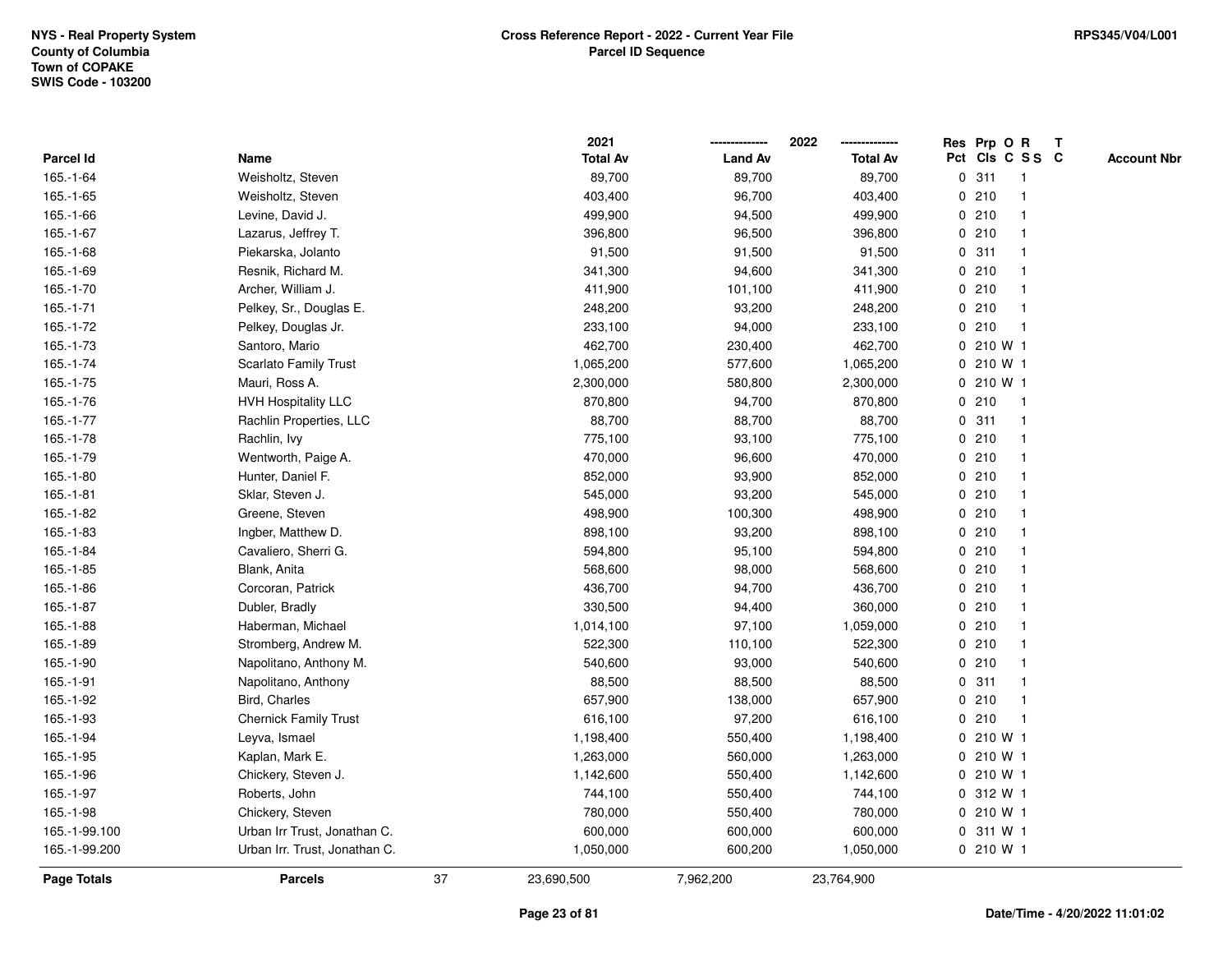|                 |                                          | 2021            |                | 2022            | Res Prp O R<br>T                      |
|-----------------|------------------------------------------|-----------------|----------------|-----------------|---------------------------------------|
| Parcel Id       | Name                                     | <b>Total Av</b> | <b>Land Av</b> | <b>Total Av</b> | Pct Cls C S S C<br><b>Account Nbr</b> |
| $165.-2-1$      | Copake Lake Golf LLC                     | 1,700,000       | 750,000        | 1,700,000       | 0 552 W 1                             |
| $165.-2-2$      | Urban, Jon C.                            | 735,000         | 451,400        | 735,000         | 210<br>0<br>$\mathbf 1$               |
| $165.-2-3$      | Denu, Paul                               | 1,237,700       | 96,500         | 1,237,700       | 0210<br>$\mathbf{1}$                  |
| 165.-2-4        | Copake Lake Golf LLC                     | 62,500          | 44,900         | 62,500          | 0 331                                 |
| $165.-2-5$      | Matusow, Hope                            | 223,600         | 223,600        | 223,600         | 0.311                                 |
| 165.-2-6        | CRZ Holdings, LLC                        | 118,300         | 118,300        | 118,300         | 0.311                                 |
| $165.5 - 1 - 1$ | Nachbar, Benjamin                        | 984,000         | 600,100        | 984,000         | 0 210 W 1                             |
| 165.5-1-2       | Wagner, James                            | 545,000         | 278,000        | 545,000         | 0 210 W 1                             |
| 165.5-1-3       | Ehrlich Living Trust 2018, Harold        | 965,100         | 585,600        | 1,585,000       | 0 210 W 1                             |
| 165.5-1-4       | McHale, Lisa                             | 1,220,000       | 494,400        | 1,220,000       | 0 210 W 1                             |
| 165.5-1-5       | McCarthy, Andrew                         | 1,597,000       | 489,600        | 1,597,000       | $0, 210$ W 1                          |
| 165.5-1-6       | Vargas, German Javier                    | 546,400         | 526,400        | 1,625,000       | 0.215 W1                              |
| 165.5-1-7       | Kreutz, Juan C.                          | 975,000         | 492,800        | 975,000         | 0 210 W 1                             |
| 165.5-1-8       | Untracht, Robert                         | 1,152,500       | 491,200        | 1,164,500       | 0 210 W 1                             |
| 165.5-1-10      | Malas, The Keith Alexis Rev Tr           | 1,245,500       | 529,600        | 1,245,500       | 0 210 W 1                             |
| 165.5-1-11      | Horan, Maureen                           | 1,495,700       | 497,600        | 1,495,700       | 0 210 W 1                             |
| 165.5-1-12      | Randazzaaka Zadrima, Maria               | 1,772,800       | 504,000        | 1,772,800       | 0 210 W 1                             |
| 165.5-1-13      | Kleeschulte, Douglas                     | 1,045,700       | 480,000        | 1,045,700       | 0 210 W 1                             |
| 165.5-1-14      | Pritchett, Marika L.                     | 1,289,600       | 489,600        | 1,289,600       | 0 210 W 1                             |
| 165.5-1-15      | Roberts, John E.                         | 714,200         | 481,600        | 714,200         | 0 210 W 1                             |
| 165.5-1-16      | Troyetsky, Stuart                        | 1,085,200       | 481,600        | 1,085,200       | 0 210 W 1                             |
| 165.6-1-1.100   | The Island Of Copake                     | 174,200         | 81,000         | 174,200         | 0.312<br>-1                           |
| 165.6-1-2       | Karchmer, Melissa                        | 200,000         | 70,000         | 200,000         | 0.281<br>-1                           |
| 165.6-1-3       | Hammervik, Nancy                         | 244,600         | 34,800         | 244,600         | 0210<br>$\mathbf 1$                   |
| 165.6-1-4       | Powers, Donald                           | 143,000         | 33,600         | 143,000         | 0210<br>-1                            |
| 165.6-1-5       | Szulorski, John                          | 283,700         | 33,600         | 283,700         | 0210                                  |
| 165.6-1-8       | Freiman, Richard                         | 147,000         | 42,700         | 147,000         | 0210                                  |
| 165.6-1-9       | Szulborski, John                         | 142,500         | 33,200         | 142,500         | 0210                                  |
| 165.6-1-10      | Szulborski, John                         | 1,100           | 1,100          | 1,100           | 0.311                                 |
| 165.6-1-11      | Chambal, Jeffrey L.                      | 123,400         | 32,400         | 123,400         | 0210<br>-1                            |
| 165.6-1-12      | Noreau, Kathleen N.                      | 167,900         | 34,800         | 167,900         | 0210<br>-1                            |
| 165.6-1-13      | Silverman Rev. Trust, Fred N & Eloise A. | 476,000         | 67,200         | 476,000         | 0.260<br>-1                           |
| 165.6-1-14      | Rosmilso, Ralph                          | 150,400         | 69,900         | 150,400         | 0210                                  |
| 165.6-1-15      | Moch, Cheryl                             | 143,200         | 32,400         | 143,200         | 0210                                  |
| 165.6-1-17      | Connors, Ray                             | 1,900           | 1,900          | 1,900           | 0.311                                 |
| 165.6-1-18      | Wadolowski, Frank                        | 307,400         | 34,200         | 307,400         | 0210<br>$\mathbf 1$                   |
| 165.6-1-19      | Marano, Paul                             | 132,000         | 33,000         | 132,000         | 0210<br>$\mathbf{1}$                  |
| Page Totals     | 37<br><b>Parcels</b>                     | 23,549,100      | 9,742,600      | 25,259,600      |                                       |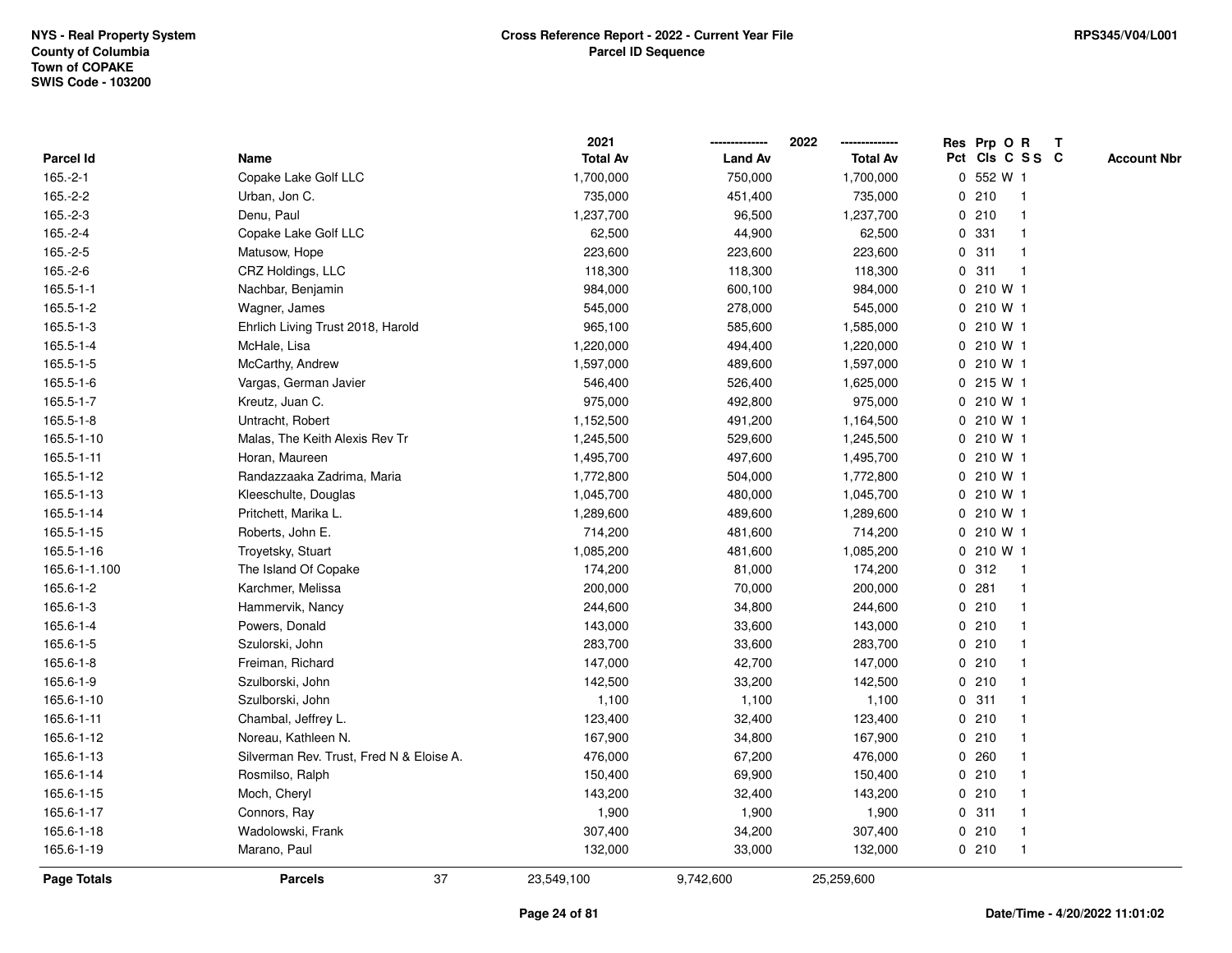|             |                           |    | 2021            |                | 2022            |   | Res Prp O R |                 | Т |                    |
|-------------|---------------------------|----|-----------------|----------------|-----------------|---|-------------|-----------------|---|--------------------|
| Parcel Id   | Name                      |    | <b>Total Av</b> | <b>Land Av</b> | <b>Total Av</b> |   |             | Pct Cls C S S C |   | <b>Account Nbr</b> |
| 165.6-1-20  | Caron, Gregory F.         |    | 113,300         | 33,600         | 113,300         |   | 0210        | $\overline{1}$  |   |                    |
| 165.6-1-21  | Kaminski, Edward          |    | 1,600           | 1,600          | 1,600           | 0 | 311         | 1               |   |                    |
| 165.6-1-22  | Kaminski, Edward          |    | 800             | 800            | 800             |   | 0.311       | 1               |   |                    |
| 165.6-1-23  | Marano, Peter             |    | 35,000          | 35,000         | 35,000          |   | 0.311       | -1              |   |                    |
| 165.6-1-24  | Kipp, Kevin M.            |    | 155,900         | 28,800         | 155,900         |   | 0210        |                 |   |                    |
| 165.6-1-25  | Wadolowski, Frank         |    | 900             | 900            | 900             |   | 0.311       |                 |   |                    |
| 165.6-1-26  | Connors, Ray              |    | 117,400         | 33,800         | 117,400         |   | 0210        | $\mathbf 1$     |   |                    |
| 165.6-1-27  | Schaefer, Keith           |    | 133,200         | 36,800         | 133,200         |   | 0210        | $\mathbf{1}$    |   |                    |
| 165.6-1-32  | Disch, Jodi               |    | 163,600         | 32,400         | 163,600         |   | 0210        | 1               |   |                    |
| 165.6-1-33  | Disch, George Sr.         |    | 303,600         | 19,200         | 303,600         |   | 0210        | 1               |   |                    |
| 165.6-1-34  | Karczmarz, Jacek          |    | 268,800         | 33,600         | 268,800         |   | 0210        | $\mathbf 1$     |   |                    |
| 165.6-1-35  | Mateer, David B.          |    | 149,500         | 37,600         | 230,000         |   | 0210        |                 |   |                    |
| 165.6-1-36  | Ferrara, Edmund Jr.       |    | 140,000         | 34,800         | 140,000         |   | 0210        |                 |   |                    |
| 165.6-1-37  | Minella, Paul             |    | 215,700         | 35,800         | 215,700         |   | 0210        | 1               |   |                    |
| 165.6-1-38  | Karczmarz, Jacek          |    | 500             | 500            | 500             |   | 0.311       | 1               |   |                    |
| 165.6-1-39  | Karczmarz, Jacek          |    | 2,300           | 1,600          | 2,300           |   | 0.312       | $\mathbf{1}$    |   |                    |
| 165.6-1-40  | Disch, George             |    | 500             | 500            | 500             |   | 0.311       | -1              |   |                    |
| 165.6-1-41  | Dimon, Elizabeth          |    | 148,500         | 32,400         | 148,500         |   | 0210        | 1               |   |                    |
| 165.6-1-42  | Epstein, Jason            |    | 292,500         | 34,800         | 305,000         |   | 0210        | 1               |   |                    |
| 165.6-1-43  | Roos, William E.          |    | 291,900         | 70,100         | 291,900         |   | 0210        |                 |   |                    |
| 165.6-1-44  | Whitcomb, Michael T.      |    | 1,350,000       | 751,400        | 1,350,000       |   | 0 210 W 1   |                 |   |                    |
| 165.6-1-45  | Brown, Richard            |    | 2,090,300       | 751,400        | 2,090,300       |   | 0 210 W 1   |                 |   |                    |
| 165.6-1-46  | R. & J. Chiappa Rev Trust |    | 2,853,000       | 752,400        | 2,853,000       |   | 0 210 W 1   |                 |   |                    |
| 165.6-1-47  | Moran, Frederick          |    | 1,345,700       | 752,700        | 1,345,700       |   | 0 210 W 1   |                 |   |                    |
| 165.6-1-48  | Kennedy, John             |    | 2,240,300       | 752,300        | 2,240,300       |   | 0 210 W 1   |                 |   |                    |
| 165.6-1-49  | Werfelman, Edward         |    | 1,234,600       | 754,800        | 1,234,600       |   | 0 210 W 1   |                 |   |                    |
| 165.6-1-50  | 260 Island Dr. LLC        |    | 1,259,500       | 760,400        | 1,259,500       |   | 0 210 W 1   |                 |   |                    |
| 165.6-1-51  | Varvatos, John            |    | 1,228,300       | 750,100        | 1,228,300       |   | 0 210 W 1   |                 |   |                    |
| 165.6-1-52  | T.P.I.R. LLC              |    | 1,248,000       | 764,700        | 1,248,000       |   | 0 210 W 1   |                 |   |                    |
| 165.6-1-53  | Pindus, Gerald M.         |    | 1,673,100       | 751,600        | 1,673,100       |   | 0 210 W 1   |                 |   |                    |
| 165.6-1-54  | Reich, Ilana              |    | 1,349,700       | 755,000        | 1,349,700       |   | 0 210 W 1   |                 |   |                    |
| 165.6-1-55  | 250 Island LLC            |    | 1,865,300       | 750,900        | 1,865,300       |   | 0 210 W 1   |                 |   |                    |
| 165.6-1-56  | Grant, Christopher        |    | 1,389,500       | 755,400        | 1,389,500       |   | 0 210 W 1   |                 |   |                    |
| 165.6-1-58  | Bitman, Craig A.          |    | 1,820,000       | 760,100        | 1,820,000       |   | 0 210 W 1   |                 |   |                    |
| 165.6-1-59  | Greene, Terence S.        |    | 1,262,700       | 755,900        | 1,262,700       |   | 0 210 W 1   |                 |   |                    |
| 165.6-2-2   | Teichman, Sarie           |    | 70,700          | 19,200         | 70,700          |   | 0210        | $\mathbf{1}$    |   |                    |
| 165.6-2-3   | Dougherty, Erin M.        |    | 218,000         | 32,400         | 235,000         |   | 0260        | $\mathbf{1}$    |   |                    |
| Page Totals | <b>Parcels</b>            | 37 | 27,034,200      | 11,875,300     | 27,144,200      |   |             |                 |   |                    |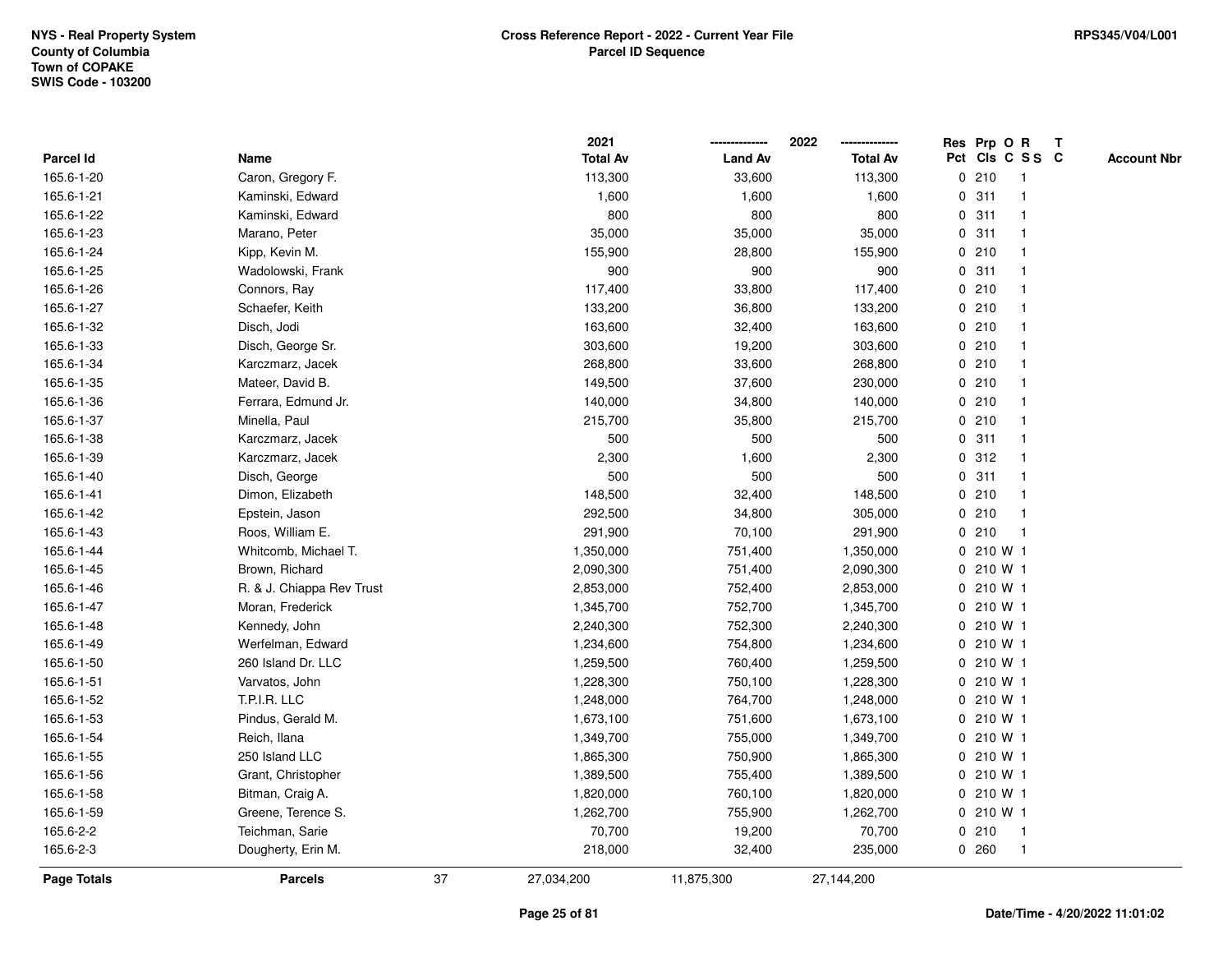|                    |                           |    | 2021            |                | 2022            |   | Res Prp O R |                         | Т |                    |
|--------------------|---------------------------|----|-----------------|----------------|-----------------|---|-------------|-------------------------|---|--------------------|
| Parcel Id          | Name                      |    | <b>Total Av</b> | <b>Land Av</b> | <b>Total Av</b> |   |             | Pct Cls C S S C         |   | <b>Account Nbr</b> |
| 165.6-2-4          | Dimon, Elizabeth          |    | 1,100           | 1,100          | 1,100           |   | 0.311       | $\overline{\mathbf{1}}$ |   |                    |
| 165.6-2-5          | Jonathan Ross Realty, LLC |    | 500             | 500            | 500             | 0 | 311         | $\overline{\mathbf{1}}$ |   |                    |
| 165.6-2-6          | Jonathan Ross Realty, LLC |    | 161,300         | 32,400         | 161,300         |   | 0210        | -1                      |   |                    |
| 165.6-2-7          | Flick, Robert             |    | 92,300          | 32,400         | 92,300          |   | 0210        | -1                      |   |                    |
| 165.6-2-8          | Hallenbeck, Suzanne       |    | 196,200         | 34,800         | 196,200         |   | 0210        |                         |   |                    |
| 165.6-2-9          | Rubet, Angel M.           |    | 3,500           | 1,600          | 3,500           |   | 0.312       |                         |   |                    |
| 165.6-2-10         | Rubet, Angel              |    | 169,000         | 38,700         | 169,000         |   | 0210        |                         |   |                    |
| 165.6-2-11         | PHE Works, LLC            |    | 158,700         | 34,800         | 158,700         |   | 0210        | $\overline{\mathbf{1}}$ |   |                    |
| 165.6-2-12         | Jensen, Philomena         |    | 125,200         | 32,400         | 125,200         |   | 0210        | -1                      |   |                    |
| 165.6-2-13         | , $\sf Bruce$<br>Pastre   |    | 160,000         | 32,400         | 160,000         |   | 0210        | $\overline{\mathbf{1}}$ |   |                    |
| 165.6-2-14         | Crowley, Michael          |    | 66,000          | 32,400         | 66,000          |   | 0210        |                         |   |                    |
| 165.6-2-15         | Feltman, Alan             |    | 142,000         | 32,400         | 142,000         |   | 0210        |                         |   |                    |
| 165.6-2-16         | Gornati, Paul             |    | 254,200         | 37,100         | 254,200         |   | 0210        |                         |   |                    |
| 165.6-2-17         | Hilbert, David P.         |    | 275,000         | 32,800         | 275,000         |   | 0210        | -1                      |   |                    |
| 165.6-2-18         | Miller, Madeleine         |    | 203,400         | 32,800         | 203,400         |   | 0210        | -1                      |   |                    |
| 165.6-2-19         | Dabrowski, Jerry          |    | 145,100         | 25,600         | 145,100         |   | 0210        | $\overline{\mathbf{1}}$ |   |                    |
| 165.6-2-21         | Carroll, Richard G.       |    | 400             | 400            | 400             |   | 0.311       | $\overline{1}$          |   |                    |
| 165.6-2-22         | Carroll, Richard G.       |    | 137,600         | 16,000         | 137,600         |   | 0.260       | -1                      |   |                    |
| 165.6-2-23         | Toth, George              |    | 109,500         | 32,200         | 109,500         |   | 0210        |                         |   |                    |
| 165.6-2-26         | Rubet, Angel              |    | 1,300           | 1,300          | 1,300           |   | 0.311       |                         |   |                    |
| 165.6-2-27         | Okula, Teresa             |    | 130,700         | 34,200         | 130,700         |   | 0210        | -1                      |   |                    |
| 165.6-2-28         | Krebs, Steven             |    | 142,200         | 34,400         | 142,200         |   | 0210        | -1                      |   |                    |
| 165.6-2-29         | Mayhew, Theodore J.       |    | 93,700          | 37,400         | 93,700          |   | 0210        | $\overline{\mathbf{1}}$ |   |                    |
| 165.6-2-30         | Duchnowski, Stanislaw     |    | 168,000         | 34,800         | 168,000         |   | 0210        | -1                      |   |                    |
| 165.6-2-31         | Duchnowski, Stanislaw     |    | 19,200          | 19,200         | 19,200          |   | 0.314       | -1                      |   |                    |
| 165.6-2-32         | Pulver, Chester A. III.   |    | 98,300          | 34,600         | 98,300          |   | 0210        |                         |   |                    |
| 165.6-2-33         | Reimann, Herbert          |    | 2,300           | 2,300          | 2,300           |   | 0.311       |                         |   |                    |
| 165.6-2-34         | Nieves, Kevin             |    | 131,800         | 37,200         | 131,800         |   | 0210        |                         |   |                    |
| 165.6-2-35         | Okula, Teresa             |    | 1,900           | 1,900          | 1,900           |   | 0.311       | $\overline{\mathbf{1}}$ |   |                    |
| 165.6-2-36         | Gellert, Philip           |    | 45,500          | 32,800         | 45,500          |   | 0210        | -1                      |   |                    |
| 165.6-2-37         | Canevari, Gene A.         |    | 138,100         | 32,200         | 138,100         |   | 0210        | $\overline{\mathbf{1}}$ |   |                    |
| 165.6-2-38         | Anderson, Harry R. Jr.    |    | 164,700         | 22,400         | 164,700         |   | 0210        | 1                       |   |                    |
| 165.6-2-39         | Gallagher, Christopher    |    | 250,300         | 36,800         | 250,300         |   | 0210        |                         |   |                    |
| 165.6-2-40         | Murphy, Eileen            |    | 126,800         | 16,000         | 182,000         |   | 0210        |                         |   |                    |
| 165.6-2-41         | Carroll, Richard D.       |    | 119,400         | 16,000         | 119,400         |   | 0210        | -1                      |   |                    |
| 165.6-2-42         | Carroll, Richard          |    | 140,000         | 32,400         | 140,000         |   | 0210        | $\overline{\mathbf{1}}$ |   |                    |
| 165.6-2-44         | Burchfield, William       |    | 150,000         | 33,000         | 150,000         |   | 0210        | $\overline{1}$          |   |                    |
| <b>Page Totals</b> | <b>Parcels</b>            | 37 | 4,325,200       | 941,700        | 4,380,400       |   |             |                         |   |                    |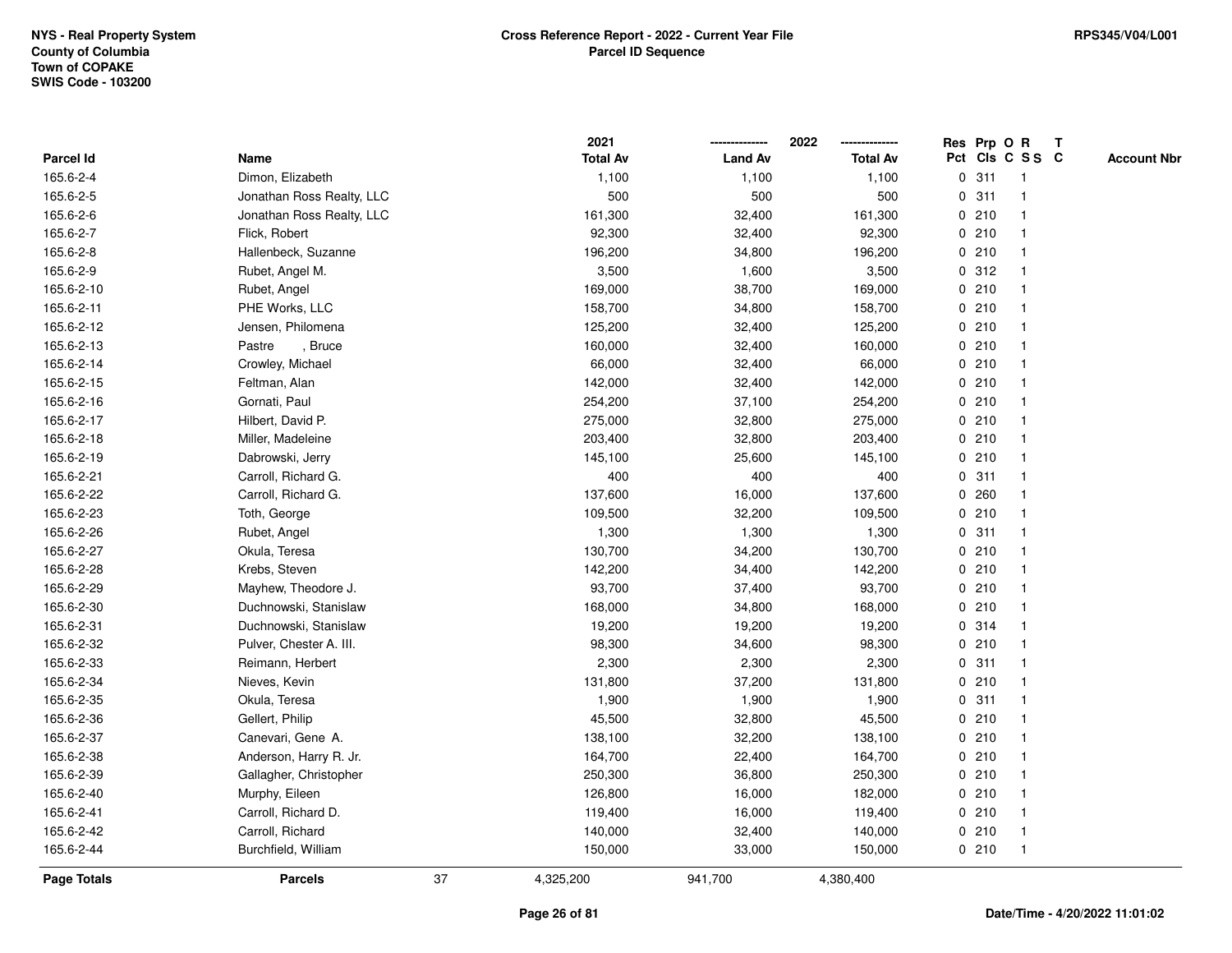|                 |                                |    | 2021            |                | 2022            |   | Res Prp O R |                 | Т |                    |
|-----------------|--------------------------------|----|-----------------|----------------|-----------------|---|-------------|-----------------|---|--------------------|
| Parcel Id       | Name                           |    | <b>Total Av</b> | <b>Land Av</b> | <b>Total Av</b> |   |             | Pct Cls C S S C |   | <b>Account Nbr</b> |
| 165.6-2-45      | Yanniello Protection Trust     |    | 122,300         | 32,200         | 122,300         |   | 0210        | $\mathbf{1}$    |   |                    |
| 165.6-2-46      | Lefton, Nicole R.              |    | 110,400         | 66,100         | 110,400         |   | 0210        | 1               |   |                    |
| 165.6-2-47      | House, Larry R.                |    | 722,000         | 66,900         | 722,000         |   | 0210        | $\mathbf{1}$    |   |                    |
| 165.6-2-48      | Marshall, Karen                |    | 148,300         | 35,000         | 148,300         |   | 0210        | 1               |   |                    |
| 165.6-2-49      | Spencer, James                 |    | 319,900         | 129,200        | 319,900         |   | 0 210 W 1   |                 |   |                    |
| 165.6-2-50      | Bernieri, Joseph               |    | 155,500         | 32,800         | 155,500         |   | 0210        | $\mathbf 1$     |   |                    |
| 165.6-2-51      | Falkner, Donna                 |    | 122,700         | 32,200         | 122,700         |   | 0210        | 1               |   |                    |
| 165.6-2-52      | Kennion, William               |    | 98,700          | 36,800         | 98,700          |   | 0210        | $\mathbf{1}$    |   |                    |
| 165.6-2-53      | Canevari, John C.              |    | 116,200         | 35,500         | 116,200         |   | 0210        | $\mathbf{1}$    |   |                    |
| 165.6-2-54      | Carroll, Gerald J.             |    | 120,300         | 33,200         | 120,300         |   | 0210        | $\mathbf{1}$    |   |                    |
| 165.6-2-55      | Carroll, Gerald                |    | 1,300           | 1,300          | 1,300           |   | 0.311       |                 |   |                    |
| 165.6-2-56      | Cmuchowski, Vincent            |    | 43,300          | 33,200         | 43,300          |   | 0210        |                 |   |                    |
| 165.6-2-57      | Mennona, Joyce A.              |    | 146,600         | 33,800         | 146,600         |   | 0210        | $\mathbf 1$     |   |                    |
| 165.6-2-58      | Sinisi Trust, Dominick Anthony |    | 520,000         | 187,700        | 520,000         |   | 25 570 W 1  |                 |   |                    |
| 165.6-2-59      | Bernstein, Nathan              |    | 367,300         | 157,300        | 367,300         |   | 0 210 W 1   |                 |   |                    |
| $165.7 - 1 - 1$ | Reimann, Tracy                 |    | 123,300         | 36,900         | 123,300         | 0 | 210         | $\mathbf{1}$    |   |                    |
| $165.7 - 1 - 3$ | Reimann, Tracy                 |    | 3,000           | 3,000          | 3,000           |   | 0.311       | $\mathbf{1}$    |   |                    |
| $165.7 - 1 - 4$ | Caruso, John                   |    | 111,000         | 33,600         | 111,000         |   | 0210        | 1               |   |                    |
| $165.7 - 1 - 5$ | Caruso, John                   |    | 2,200           | 2,200          | 2,200           |   | 0.311       |                 |   |                    |
| 165.7-1-6       | Caruso, John                   |    | 1,900           | 1,900          | 1,900           |   | 0.311       |                 |   |                    |
| 165.7-1-9       | Gardina, Dawn M.               |    | 159,600         | 36,900         | 159,600         |   | 0210        | $\mathbf{1}$    |   |                    |
| 165.7-1-11      | Gardina, Dawn                  |    | 44,800          | 44,800         | 44,800          | 0 | 311         | 1               |   |                    |
| 165.7-1-12      | Sinisi, Dominick A.            |    | 120,000         | 35,500         | 120,000         |   | 0210        | $\mathbf{1}$    |   |                    |
| 165.7-1-15      | Darling, Melissa               |    | 182,100         | 37,400         | 182,100         |   | 0210        | $\mathbf{1}$    |   |                    |
| 165.7-1-16      | Catmast Dev. Corp              |    | 116,300         | 116,300        | 116,300         |   | 0.311       |                 |   |                    |
| 165.7-1-17      | Nielsen, Elizabeth             |    | 3,600           | 3,600          | 3,600           |   | 0.311       |                 |   |                    |
| 165.7-1-18      | Gjurich, Olivia                |    | 159,200         | 50,600         | 159,200         |   | 0210        | $\mathbf 1$     |   |                    |
| 165.7-2-1       | Cohen, Ellyn M.                |    | 950,600         | 637,800        | 950,600         |   | 0 210 W 1   |                 |   |                    |
| 165.7-2-2       | Kirwan, Sean                   |    | 349,500         | 114,700        | 420,000         |   | 0 210 W 1   |                 |   |                    |
| 165.7-2-3       | Shepard, Brian E.              |    | 433,000         | 161,000        | 433,000         |   | 0 210 W 1   |                 |   |                    |
| 165.7-2-4       | Saltz, Amy                     |    | 380,000         | 173,000        | 380,000         |   | 0 210 W 1   |                 |   |                    |
| 165.7-2-5       | Foth, Rose Marie J.            |    | 370,000         | 162,000        | 370,000         |   | 0 210 W 1   |                 |   |                    |
| 165.7-2-6       | Chibbaro, Anthony              |    | 354,000         | 112,000        | 354,000         |   | 0 210 W 1   |                 |   |                    |
| 165.7-2-7       | The 2017 McHale Legacy Tr.     |    | 329,000         | 114,700        | 329,000         |   | 0210        | -1              |   |                    |
| 165.7-2-8       | Novielli, Dominic              |    | 503,600         | 129,200        | 503,600         |   | 0 210 W 1   |                 |   |                    |
| 165.7-2-9       | Fodera, Joseph                 |    | 352,900         | 99,000         | 428,000         |   | 0210        | $\mathbf{1}$    |   |                    |
| 165.7-2-10      | Barletta, Francis              |    | 432,300         | 77,000         | 432,300         |   | 0210        | $\mathbf{1}$    |   |                    |
| Page Totals     | <b>Parcels</b>                 | 37 | 8,596,700       | 3,096,300      | 8,742,300       |   |             |                 |   |                    |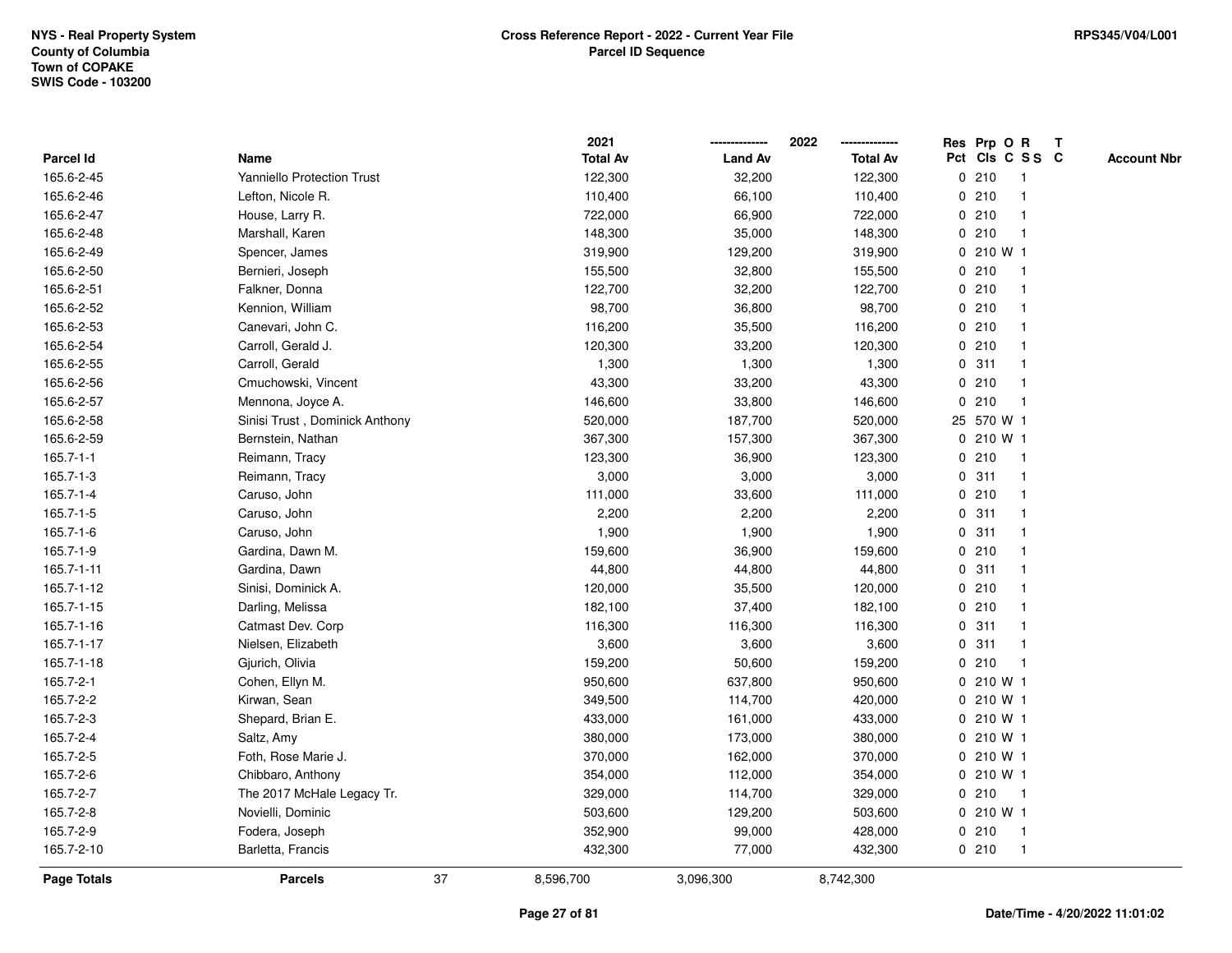|                |                              |    | 2021            |                | 2022            |             | Res Prp O R |                 | Т |                    |
|----------------|------------------------------|----|-----------------|----------------|-----------------|-------------|-------------|-----------------|---|--------------------|
| Parcel Id      | Name                         |    | <b>Total Av</b> | <b>Land Av</b> | <b>Total Av</b> |             |             | Pct Cls C S S C |   | <b>Account Nbr</b> |
| 165.7-2-11     | Logozio, Diana               |    | 447,400         | 165,000        | 447,400         |             | 0210        | $\mathbf{1}$    |   |                    |
| 165.7-2-12     | <b>Barnfind LLC</b>          |    | 150,900         | 34,400         | 150,900         | 0           | 210         | $\overline{1}$  |   |                    |
| 165.7-2-13     | Hilton, Edward               |    | 278,500         | 36,900         | 278,500         |             | 0210        | $\mathbf{1}$    |   |                    |
| 165.7-2-14     | Metjajic, Gano               |    | 142,900         | 33,400         | 142,900         |             | 0210        | -1              |   |                    |
| 165.7-2-16     | Christian, David             |    | 6,100           | 2,100          | 6,100           |             | 0.312       |                 |   |                    |
| 165.7-2-17     | Christian, David             |    | 3,700           | 500            | 3,700           |             | 0.312       |                 |   |                    |
| 165.7-2-18     | Chibbaro, Anthony            |    | 228,000         | 34,000         | 250,000         |             | 0210        | -1              |   |                    |
| 165.7-2-19     | Chibbaro, Anthony            |    | 4,100           | 4,100          | 4,100           | 0           | 311         | $\mathbf{1}$    |   |                    |
| 165.7-2-20.100 | Lawrence, Donna              |    | 325,300         | 42,200         | 325,300         |             | 0210        | -1              |   |                    |
| 165.7-2-20.200 | Chibbaro, Anthony            |    | 41,000          | 41,000         | 41,000          |             | 0.311       | $\mathbf{1}$    |   |                    |
| 165.7-2-21     | Lawrence, Donna              |    | 2,100           | 2,100          | 2,100           |             | 0.311       |                 |   |                    |
| 165.7-2-22.2   | Srdanovic, Bajram            |    | 52,200          | 52,200         | 52,200          |             | 0.311       |                 |   |                    |
| 165.7-2-22.12  | Lawrence, Donna              |    | 45,900          | 45,900         | 45,900          |             | 0.311       |                 |   |                    |
| 165.7-2-22.111 | Decker, Scott                |    | 340,000         | 70,600         | 340,000         |             | 0210        | $\mathbf 1$     |   |                    |
| 165.7-2-22.112 | Decker, Scott                |    | 36,000          | 36,000         | 36,000          | $\mathbf 0$ | 311         | $\mathbf{1}$    |   |                    |
| 165.7-2-23     | Decker, Scott                |    | 36,000          | 36,000         | 36,000          | $\mathbf 0$ | 311         | $\mathbf{1}$    |   |                    |
| 165.9-1-1      | Delventhal, Robert W.        |    | 255,800         | 62,200         | 255,800         |             | 0210        | $\mathbf{1}$    |   |                    |
| 165.9-1-2      | Koweek, Joan E.              |    | 200,600         | 64,100         | 200,600         |             | 0.260       |                 |   |                    |
| 165.9-1-3      | Priola, Karin                |    | 192,900         | 63,600         | 192,900         |             | 0210        |                 |   |                    |
| 165.9-1-4      | Living Trust 5-3-15 Morrison |    | 118,200         | 61,400         | 118,200         |             | 0.260       |                 |   |                    |
| 165.9-1-5      | Newman, Andrea               |    | 172,900         | 33,000         | 172,900         |             | 0210        |                 |   |                    |
| 165.9-1-6      | Lyon, Anna                   |    | 154,100         | 33,600         | 154,100         |             | 0210        | -1              |   |                    |
| 165.9-1-7      | Lyon, Charles                |    | 1,700           | 1,700          | 1,700           | 0           | 311         | $\mathbf{1}$    |   |                    |
| 165.9-1-8      | La Conte, Diane M.           |    | 170,000         | 33,200         | 170,000         |             | 0.312       | $\mathbf{1}$    |   |                    |
| 165.9-1-9      | Scardino Family Trust        |    | 280,600         | 36,600         | 280,600         |             | 0210        | $\mathbf{1}$    |   |                    |
| 165.9-1-10     | McHale, Douglas              |    | 442,400         | 123,200        | 442,400         |             | 0210        | -1              |   |                    |
| 165.9-1-11     | Gelfo, Lisa                  |    | 323,300         | 130,800        | 323,300         |             | 0 210 W 1   |                 |   |                    |
| 165.9-1-12     | Galeotafiore, Mark           |    | 263,300         | 130,800        | 263,300         |             | 0 210 W 1   |                 |   |                    |
| 165.9-1-13     | <b>Braffett, Stacey</b>      |    | 3,500           | 3,500          | 3,500           |             | 0.311       | $\mathbf{1}$    |   |                    |
| 165.9-1-14     | Koch, Jeffrey F.             |    | 232,100         | 37,200         | 232,100         |             | 0210        | -1              |   |                    |
| 165.9-1-17     | Mulvhill, Joseph             |    | 208,400         | 36,600         | 208,400         |             | 0210        | $\mathbf{1}$    |   |                    |
| 165.9-1-18     | <b>Costello Family Trust</b> |    | 196,700         | 40,100         | 196,700         |             | 0210        | $\mathbf{1}$    |   |                    |
| 165.9-1-19     | Vaeth, Mark C.               |    | 163,200         | 36,300         | 163,200         |             | 0210        | 1               |   |                    |
| 165.9-1-20     | Braffett, Miles              |    | 3,300           | 3,300          | 3,300           |             | 0.311       |                 |   |                    |
| 165.9-1-21     | Braffett, Miles J.           |    | 282,700         | 39,000         | 282,700         |             | 0210        | $\mathbf{1}$    |   |                    |
| 165.9-1-22.111 | Cove Property Owners Inc.    |    | 136,800         | 136,800        | 136,800         | 0           | 322         | $\mathbf{1}$    |   |                    |
| 165.9-1-22.112 | Miracola, Daniel J.          |    | 2,700           | 2,700          | 2,700           |             | 0.311       | $\mathbf{1}$    |   |                    |
| Page Totals    | <b>Parcels</b>               | 37 | 5,945,300       | 1,746,100      | 5,967,300       |             |             |                 |   |                    |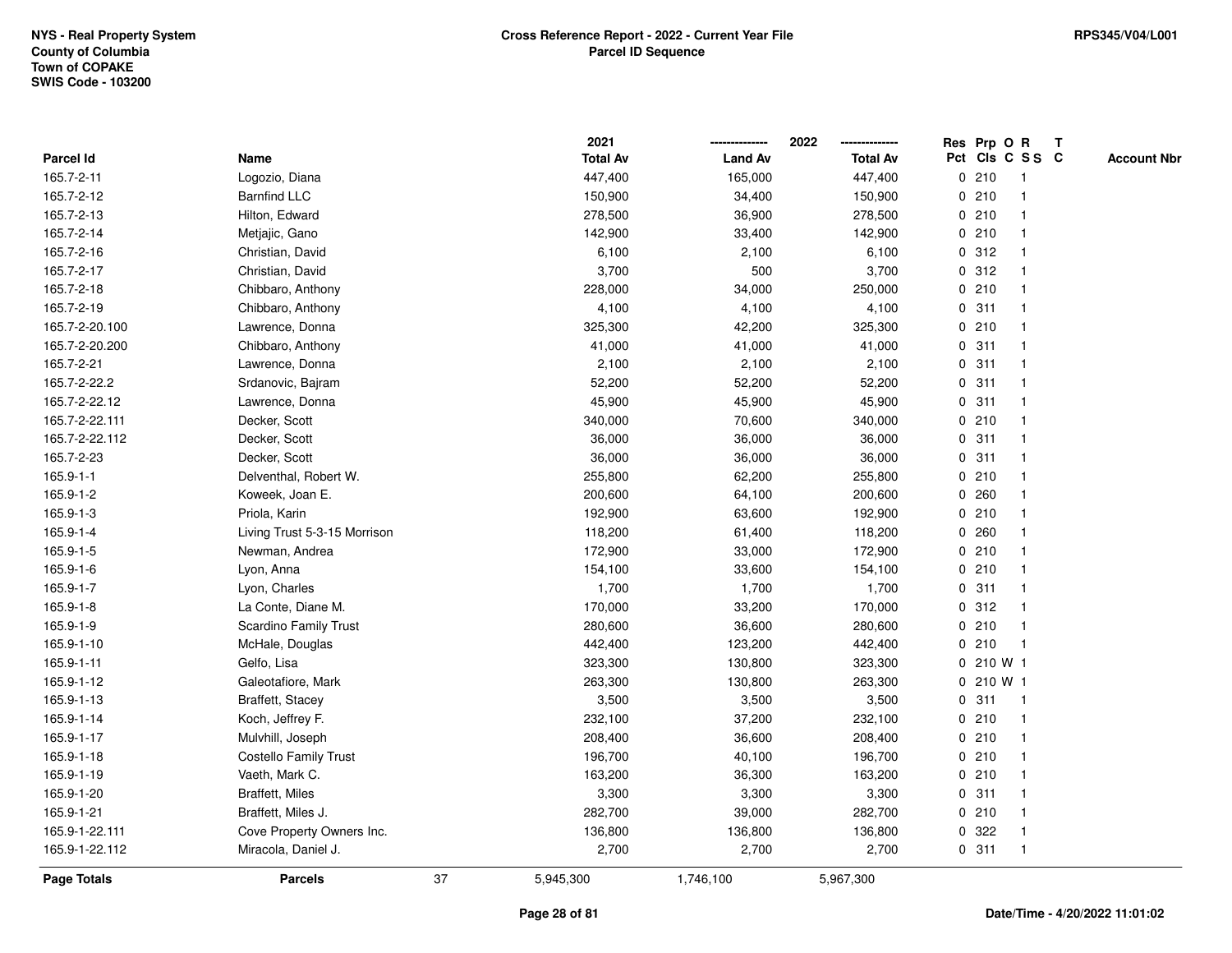|                    |                                  | 2021            |                | 2022            |             | Res Prp O R     |              | T |                    |
|--------------------|----------------------------------|-----------------|----------------|-----------------|-------------|-----------------|--------------|---|--------------------|
| Parcel Id          | Name                             | <b>Total Av</b> | <b>Land Av</b> | <b>Total Av</b> |             | Pct Cls C S S C |              |   | <b>Account Nbr</b> |
| 165.9-1-22.120     | Douglas-Ellen McHale 2017        | 178,700         | 40,400         | 178,700         |             | 0210            | $\mathbf{1}$ |   |                    |
| 165.9-1-22.200     | Aluisio, Emerico                 | 310,700         | 68,000         | 310,700         | 0           | 210             | -1           |   |                    |
| 165.9-1-23         | Weber, Lyn                       | 172,700         | 38,000         | 172,700         |             | 0210            | -1           |   |                    |
| 165.9-1-24         | Carmody, James                   | 178,100         | 34,800         | 178,100         |             | 0210            |              |   |                    |
| 165.9-1-25         | Weber, Edith E.                  | 244,600         | 35,800         | 244,600         |             | 0210            |              |   |                    |
| 165.9-1-26         | Antico, Philip                   | 155,500         | 46,700         | 155,500         |             | 0.260           |              |   |                    |
| 165.9-1-27         | Wiswell Corcoran, Christine      | 273,500         | 36,100         | 273,500         |             | 0210            |              |   |                    |
| 165.9-1-29         | Nelson, Edward C.                | 156,800         | 39,500         | 156,800         |             | 0210            |              |   |                    |
| 165.9-1-30         | Tattersall, Lynn A.              | 154,000         | 41,100         | 154,000         |             | 0210            | -1           |   |                    |
| 165.9-1-31         | 3 Crescent Drive, LLC            | 230,000         | 44,900         | 230,000         |             | 0210            | -1           |   |                    |
| 165.9-1-32         | Zabatta, Virginia                | 435,200         | 43,300         | 435,200         |             | 0210            |              |   |                    |
| 165.9-1-33         | Keelyn, John                     | 340,300         | 38,800         | 340,300         |             | 0210            |              |   |                    |
| 165.9-1-34         | Miracola, Daniel                 | 162,900         | 36,300         | 162,900         |             | 0210            |              |   |                    |
| 165.9-1-35.110     | Weiss, Emily K.                  | 195,000         | 40,300         | 195,000         |             | 0210            |              |   |                    |
| 165.9-1-36.100     | Tartaglia, Glenn                 | 360,600         | 56,200         | 360,600         | $\mathbf 0$ | 210             |              |   |                    |
| 165.9-1-36.200     | Braffet, Cooper Stacey           | 40,500          | 40,500         | 40,500          | $\mathbf 0$ | 311             | $\mathbf{1}$ |   |                    |
| 165.9-1-37         | Shoaf, James                     | 621,900         | 70,300         | 621,900         |             | 0210            | $\mathbf{1}$ |   |                    |
| 165.9-1-38         | Carmody, James                   | 39,800          | 39,800         | 39,800          |             | 0.311           |              |   |                    |
| 165.9-1-43         | Zabatta, Charles                 | 55,500          | 55,500         | 55,500          |             | 0.311           |              |   |                    |
| 165.9-1-45         | McHale, Douglas                  | 119,000         | 44,000         | 119,000         |             | 0.312           |              |   |                    |
| 165.9-1-46         | Miracola, Daniel                 | 43,100          | 43,100         | 43,100          |             | 0.311           | $\mathbf{1}$ |   |                    |
| 165.10-1-1         | Bogucki, Stephen F.              | 310,100         | 118,700        | 310,100         | 0           | 210 W 1         |              |   |                    |
| 165.10-1-2         | Strauss, Richard E.              | 200,000         | 127,200        | 200,000         | 0           | 260 W 1         |              |   |                    |
| 165.10-1-3         | Saline, Susan                    | 308,000         | 192,000        | 308,000         | 0           | 281 W 1         |              |   |                    |
| 165.10-1-4         | Fortier, Annelise Bunger         | 634,100         | 156,200        | 634,100         |             | 0 210 W 1       |              |   |                    |
| 165.10-1-5         | Ruff-It, LLC, By G. Peck, Member | 303,900         | 121,200        | 303,900         |             | 0 210 W 1       |              |   |                    |
| 165.10-1-7         | Rosenfield, David                | 1,000           | 1,000          | 1,000           |             | 0.311           | -1           |   |                    |
| 165.10-1-8         | Di Salvo, Augustine              | 588,000         | 129,600        | 588,000         |             | $0, 210$ W 1    |              |   |                    |
| 165.10-1-9         | Craw, Joyce                      | 597,700         | 120,000        | 597,700         |             | $0, 210$ W 1    |              |   |                    |
| 165.10-1-10        | Murkofsky, Charles               | 534,800         | 136,400        | 534,800         |             | 0 210 W 1       |              |   |                    |
| 165.10-1-11        | Rosenfeld, David                 | 144,200         | 35,600         | 144,200         |             | 0210            | $\mathbf{1}$ |   |                    |
| 165.10-1-12        | Rosenfeld, David                 | 190,000         | 35,200         | 190,000         |             | 0210            | -1           |   |                    |
| 165.10-1-13        | Mesaros, John Harold             | 186,900         | 35,500         | 186,900         |             | 0210            | -1           |   |                    |
| 165.10-1-14        | Layer RevTrust, Paul C & Joan H  | 340,500         | 36,100         | 340,500         |             | 0210            |              |   |                    |
| 165.10-1-15        | Neuer, Roni                      | 665,500         | 193,200        | 665,500         |             | 0 210 W 1       |              |   |                    |
| 165.10-1-16        | Sloan, Ryan                      | 315,000         | 39,000         | 315,000         |             | 0210            | -1           |   |                    |
| 165.10-1-17.200    | Hauseman, Douglas                | 425,000         | 153,100        | 425,000         |             | 0 260 W 1       |              |   |                    |
| <b>Page Totals</b> | 37<br><b>Parcels</b>             | 10,213,100      | 2,563,400      | 10,213,100      |             |                 |              |   |                    |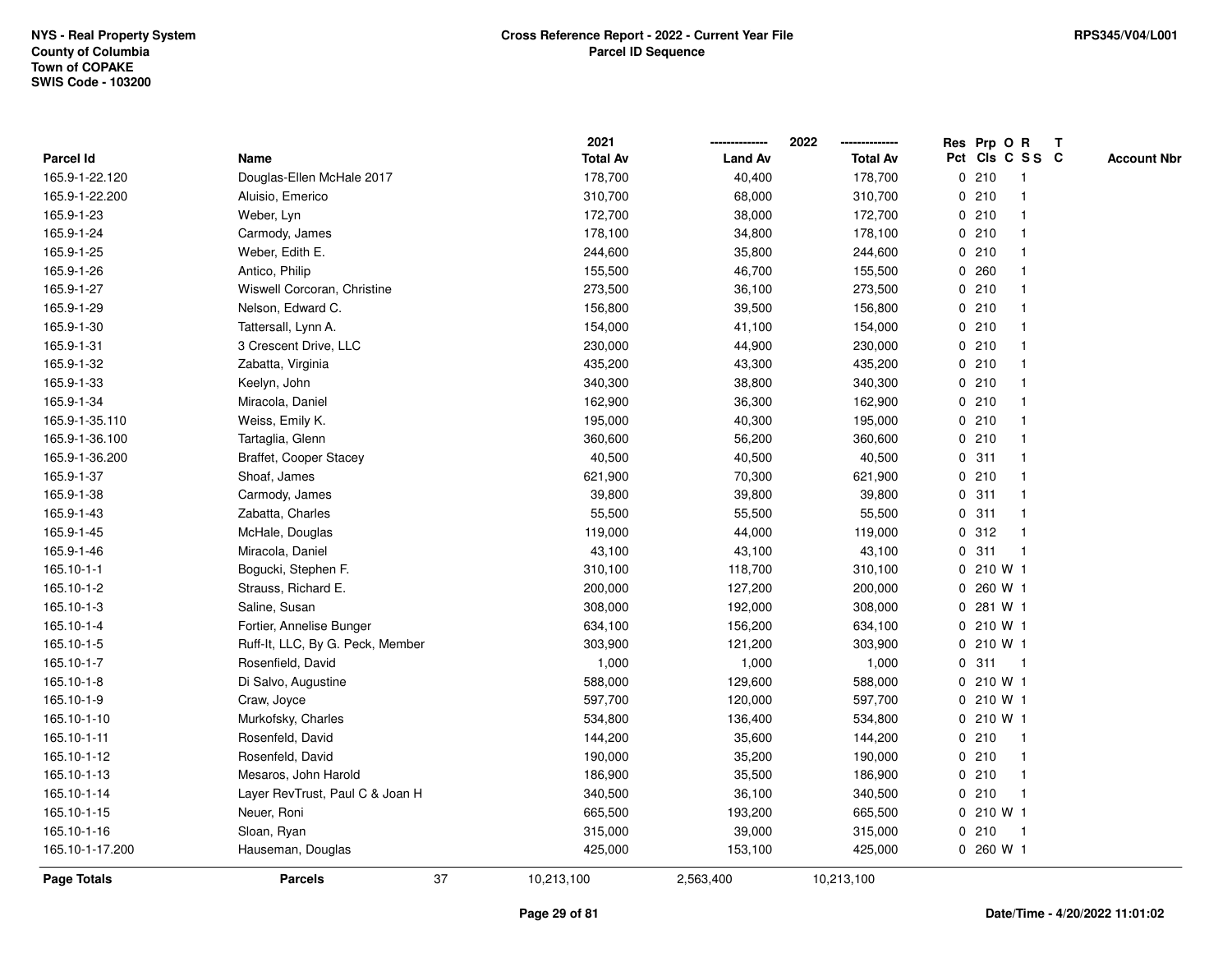|                 |                                           | 2021            |                | 2022            | Res Prp O R<br>Т                      |
|-----------------|-------------------------------------------|-----------------|----------------|-----------------|---------------------------------------|
| Parcel Id       | Name                                      | <b>Total Av</b> | <b>Land Av</b> | <b>Total Av</b> | Pct Cls C S S C<br><b>Account Nbr</b> |
| 165.10-1-18     | Barbato, John C.                          | 540,000         | 125,600        | 540,000         | 0 260 W 1                             |
| 165.10-1-19     | Evangelista, Dorothy A.                   | 300,000         | 123,600        | 300,000         | 210 W 1<br>0                          |
| 165.10-1-20     | Hauseman, John                            | 160,000         | 35,500         | 160,000         | 0210<br>$\mathbf{1}$                  |
| 165.10-1-21     | Nack, Richard J.                          | 352,500         | 120,400        | 352,500         | 0 210 W 1                             |
| 165.10-1-22     | Nack, Richard                             |                 | 20,200         | 20,200          | 0.311<br>-1                           |
| 165.10-1-23     | Comerford, Sean C.                        | 138,700         | 38,500         | 138,700         | 0210                                  |
| 165.10-1-24     | Comerford, Thomas                         | 139,600         | 38,500         | 139,600         | 0.260                                 |
| 165.10-1-25     | Comerford, Thomas                         | 2,700           | 2,700          | 2,700           | 311<br>$\mathbf 0$                    |
| 165.10-1-26     | Lenihan, Kenneth                          | 269,000         | 34,800         | 269,000         | 0210<br>$\mathbf 1$                   |
| 165.10-1-27     | Hauseman, Philip T.                       | 1,600           | 1,600          | 1,600           | 0.311<br>-1                           |
| 165.10-1-28     | Sole, Michael                             | 238,900         | 51,500         | 238,900         | 0210<br>-1                            |
| 165.10-1-29     | LaBrie, Asia                              | 439,800         | 136,600        | 439,800         | 0 210 W 1                             |
| 165.10-1-30     | Margolius, Samuel                         | 437,900         | 126,400        | 437,900         | 0 210 W 1                             |
| 165.10-1-31     | Davich Properies Series, LLC, Copake Lake | 99,100          | 99,100         | 99,100          | 0 311 W 1                             |
| 165.10-1-32     | Craw, David                               | 500             | 500            | 500             | 0<br>311<br>-1                        |
| 165.11-1-1.100  | Pooh Corner Association LLC               | 1,500           | 1,500          | 1,500           | 311<br>$\mathbf 0$<br>$\overline{1}$  |
| 165.11-1-1.200  | Pooh Corner Association LLC               | 396,200         | 113,300        | 396,200         | 0 210 W 1                             |
| 165.11-1-2      | Hosier, Gregg A.                          | 131,000         | 32,800         | 131,000         | 0210<br>$\mathbf{1}$                  |
| 165.11-1-4      | Wilkes, Barbara                           | 441,600         | 135,600        | 441,600         | 0 260 W 1                             |
| 165.11-1-5      | Berquist, Carl D.                         | 408,000         | 124,400        | 408,000         | $0, 210$ W 1                          |
| 165.11-1-6      | Farley, Robert& Jacqueline                | 202,000         | 125,000        | 202,000         | 0 210 W 1                             |
| 165.11-1-7      | Chadkin, Jason A.                         | 337,900         | 113,300        | 337,900         | 0 210 W 1                             |
| 165.11-1-8      | O'Connell, Shane                          | 181,500         | 116,700        | 181,500         | 0 210 W 1                             |
| 165.11-1-9      | Broshy, Eran                              | 573,700         | 152,700        | 573,700         | 0210W1                                |
| 165.11-1-10     | Liberthson, Nettie                        | 99,700          | 28,800         | 99,700          | 0210<br>$\mathbf 1$                   |
| 165.11-1-12     | Wagman, Matthew                           | 243,100         | 66,200         | 243,100         | 0210                                  |
| 165.11-1-14.100 | Podgorski, Jerzy                          | 366,100         | 38,700         | 366,100         | 0210                                  |
| 165.11-1-14.200 | Prezioso, Suzanne                         | 175,000         | 34,400         | 175,000         | 0210<br>-1                            |
| 165.11-1-16     | Liberthson, Nettie                        | 624,500         | 345,000        | 624,500         | $0, 210$ W 1                          |
| 165.11-1-17     | Farley, Robert J. Jr                      | 1,400           | 1,400          | 1,400           | 311<br>$\mathbf 0$<br>-1              |
| 165.11-1-18     | Farley, Robert J. Jr                      | 172,800         | 44,400         | 172,800         | 0210<br>-1                            |
| 165.11-1-19     | Conti, Alfred                             | 196,100         | 36,000         | 196,100         | 0210<br>$\mathbf 1$                   |
| 165.11-1-20     | Brudzinski, John                          | 109,000         | 33,200         | 109,000         | 0.312                                 |
| 165.11-1-21     | Farley, Robert J.                         | 80,900          | 36,000         | 80,900          | 0.312                                 |
| 165.11-1-23     | Johnson, Mark                             | 90,000          | 17,000         | 90,000          | 0.260                                 |
| 165.11-1-24     | Farley, Carolann                          | 68,500          | 32,800         | 68,500          | 0210<br>$\mathbf 1$                   |
| 165.11-1-25     | Strohmeier, Robert F.                     | 405,700         | 228,000        | 405,700         | 0 210 W 1                             |
| Page Totals     | 37<br><b>Parcels</b>                      | 8,426,500       | 2,812,700      | 8,446,700       |                                       |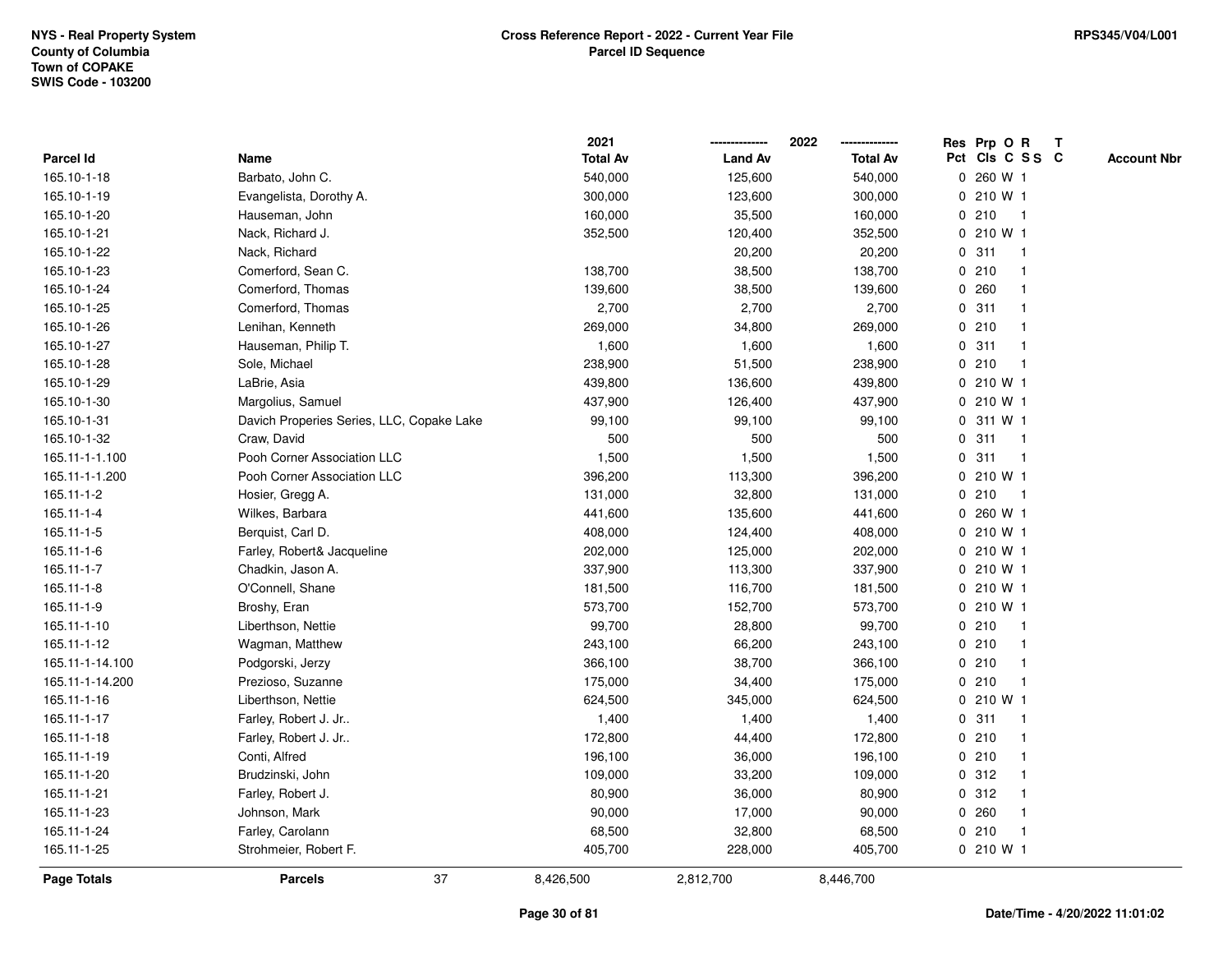|                    |                                            | 2021            |                | 2022            | Res Prp O R<br>$\mathbf{T}$           |
|--------------------|--------------------------------------------|-----------------|----------------|-----------------|---------------------------------------|
| Parcel Id          | Name                                       | <b>Total Av</b> | <b>Land Av</b> | <b>Total Av</b> | Pct Cls C S S C<br><b>Account Nbr</b> |
| 165.11-1-26        | Farley, Carolann                           | 700             | 700            | 700             | 0 311 W 1                             |
| 165.11-1-27        | Millman, Lorrie                            | 306,700         | 113,300        | 306,700         | 0 210 W 1                             |
| 165.11-1-28        | Strohmeier, Robert                         | 282,200         | 118,000        | 282,200         | 0 210 W 1                             |
| 165.11-1-29        | Vaeth, John P.                             | 146,000         | 32,200         | 146,000         | 210<br>0<br>$\mathbf{1}$              |
| 165.11-1-32        | Vaeth, James M.                            | 322,000         | 126,000        | 322,000         | 280 W 1<br>0                          |
| 165.11-1-33        | Firstown Holdings LLC                      | 220,000         | 55,000         | 220,000         | 0 210 W 1                             |
| 165.11-1-34        | Firstown Holdings LLC                      | 120,000         | 16,000         | 120,000         | 0.260                                 |
| 165.11-1-35        | Dietz, Barbara                             | 238,600         | 34,400         | 238,600         | 0210                                  |
| 165.11-1-36        | McMurray III, James                        | 225,500         | 32,200         | 225,500         | 0210                                  |
| 165.11-1-37        | Bolognese, Guy L.                          | 75,300          | 32,800         | 75,300          | 0210                                  |
| 165.11-1-38        | Bonifati, Arthur                           | 155,000         | 19,200         | 155,000         | 210<br>0<br>$\mathbf{1}$              |
| 165.11-1-39        | Pross, Larrison                            | 6,300           | 700            | 6,300           | 312<br>0<br>$\mathbf 1$               |
| 165.11-1-40        | Pross, Larrison                            | 268,800         | 99,000         | 268,800         | 0 260 W 1                             |
| 165.11-1-41        | Sokol, Eric M.                             | 442,600         | 112,700        | 442,600         | 0 210 W 1                             |
| 165.11-1-42        | Fishman, Gregg                             | 299,100         | 112,700        | 299,100         | 0210W1                                |
| 165.11-1-43        | Assande, Linda M.                          | 108,400         | 35,800         | 108,400         | 0210<br>-1                            |
| 165.11-1-44        | Copake Lakehouse, LLC                      | 653,600         | 117,300        | 653,600         | 0 210 W 1                             |
| 165.11-1-45        | Hosier, Gregg                              | 54,500          | 52,000         | 54,500          | 0 312 W 1                             |
| 165.11-1-46        | Lawrence, Donna                            | 129,600         | 120,000        | 129,600         | 0 312 W 1                             |
| 165.14-1-1         | Farber, Jesse P.                           | 240,300         | 144,400        | 240,300         | 0 260 W 1                             |
| 165.14-1-2         | Buenaventure Isaacs, Mauricio              | 436,200         | 150,900        | 436,200         | 0210W1                                |
| 165.14-1-3         | Mc Govern, Michael M.                      | 599,000         | 152,700        | 599,000         | 0 210 W 1                             |
| 165.14-1-4         | Minella, John J.                           | 278,000         | 153,600        | 278,000         | 0 210 W 1                             |
| 165.14-1-5         | Closson, Colleen A.                        | 280,000         | 50,600         | 280,000         | 0210<br>$\mathbf{1}$                  |
| 165.14-1-6         | Davich Properties Series, LLC, Copake Lake | 1,158,000       | 58,000         | 1,158,000       | 0210<br>$\mathbf 1$                   |
| 165.14-1-7         | Kropiewnicki, Jozef                        | 46,500          | 46,500         | 46,500          | 0.311                                 |
| 165.14-1-8         | Kropiewnicki, Jozef                        | 291,300         | 44,300         | 291,300         | 0210                                  |
| 165.14-1-9.100     | Monahan, Matthew                           | 472,400         | 42,000         | 472,400         | 0210                                  |
| 165.14-1-9.200     | Davich Properties Series, LLC, Copake Lake | 73,200          | 43,200         | 73,200          | 0.312                                 |
| 165.14-1-10        | Norflet, Isada                             | 257,500         | 48,800         | 300,000         | 0210                                  |
| 165.14-1-11        | Endley, Jonah                              | 254,700         | 44,900         | 254,700         | 0<br>210                              |
| 165.14-1-12        | Edwards Trust No. 1 of 2021, William J.    | 235,000         | 43,800         | 235,000         | 0210<br>-1                            |
| 165.14-1-13        | Pilcer, Sonia Hanna                        | 44,300          | 43,200         | 44,300          | 0.312                                 |
| 165.14-1-14        | Rzonca, Stanislaw Halina                   | 319,500         | 42,200         | 319,500         | 0210                                  |
| 165.14-1-15        | Battaglia, Giovanna                        | 400,000         | 54,000         | 400,000         | 0210                                  |
| 165.14-1-16        | Campeta, Joshua                            | 123,500         | 38,500         | 123,500         | 0210                                  |
| 165.14-1-17        | Rabin, Robert J.                           | 444,000         | 54,200         | 444,000         | 0210                                  |
| <b>Page Totals</b> | 37<br><b>Parcels</b>                       | 10,008,300      | 2,485,800      | 10,050,800      |                                       |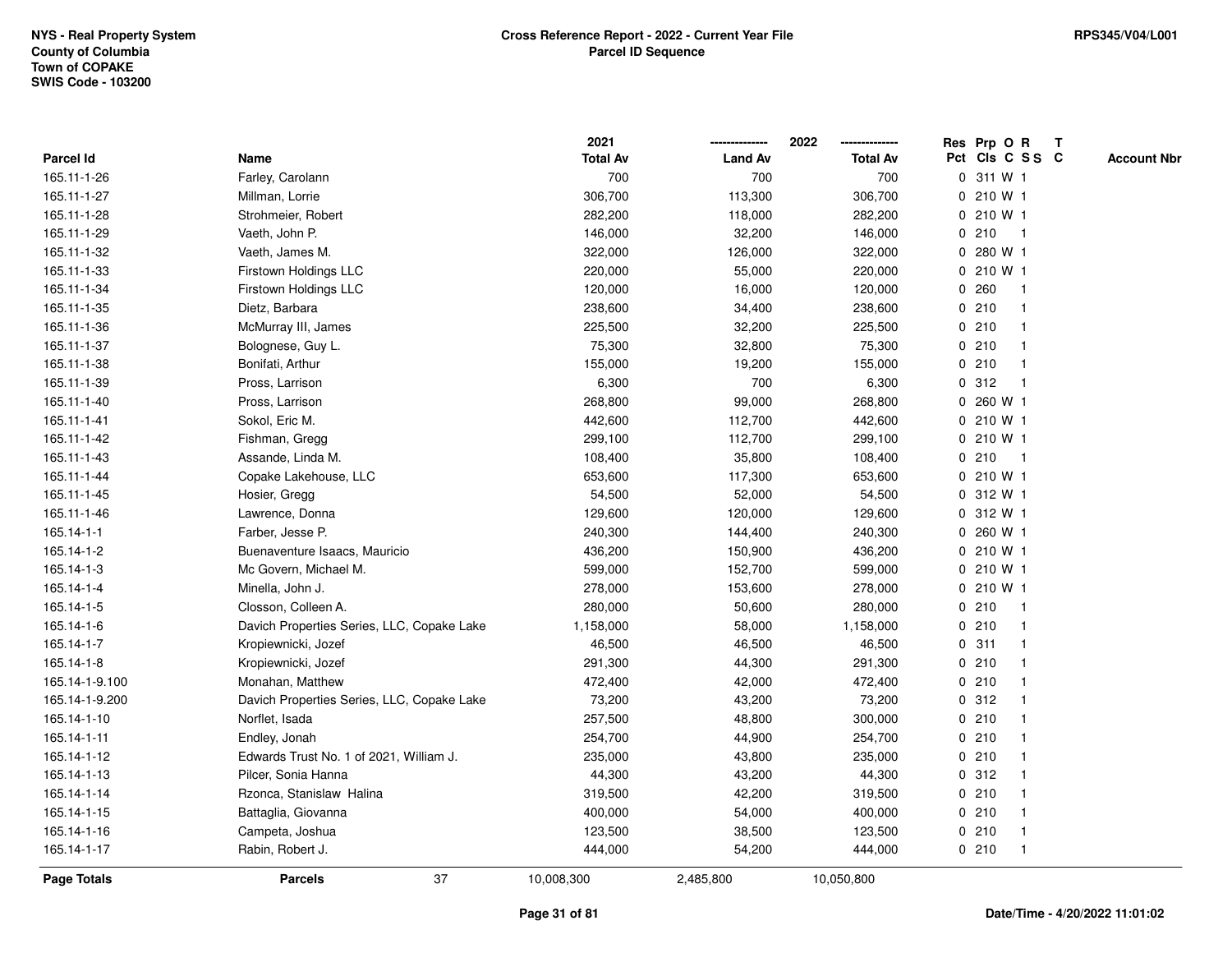|                 |                           |    | 2021            |                | 2022            |             | Res Prp O R     |                | T |                    |
|-----------------|---------------------------|----|-----------------|----------------|-----------------|-------------|-----------------|----------------|---|--------------------|
| Parcel Id       | Name                      |    | <b>Total Av</b> | <b>Land Av</b> | <b>Total Av</b> |             | Pct Cls C S S C |                |   | <b>Account Nbr</b> |
| 165.14-1-18.110 | Freed, Eric C.            |    | 362,400         | 50,800         | 362,400         |             | 0210            | -1             |   |                    |
| 165.14-1-18.120 | Salkin, Bruce J.          |    | 44,000          | 44,000         | 44,000          | 0           | 311             | -1             |   |                    |
| 165.14-1-18.200 | Pilcer, Sonia Hanna       |    | 359,000         | 45,700         | 359,000         |             | 0210            | $\mathbf{1}$   |   |                    |
| 165.14-1-19     | Scott, Steven G.          |    | 252,800         | 40,100         | 252,800         |             | 0210            |                |   |                    |
| 165.14-1-20     | Levitt, Linda D.          |    | 482,400         | 40,100         | 482,400         |             | 0210            |                |   |                    |
| 165.14-1-21     | Zoffness, Courtney        |    | 578,000         | 53,000         | 578,000         |             | 0210            |                |   |                    |
| 165.14-1-22     | Shedd, Denis              |    | 54,400          | 54,400         | 54,400          |             | 0.311           | $\overline{1}$ |   |                    |
| 165.14-1-23     | Shedd, Denis              |    | 280,800         | 53,300         | 280,800         | 0           | 210             | $\overline{1}$ |   |                    |
| 165.14-2-2      | Polayes, Barry J.         |    | 725,300         | 112,700        | 725,300         | 0           | 210 W 1         |                |   |                    |
| 165.14-2-3      | Paliwoda, Matthew         |    | 401,000         | 114,000        | 401,000         |             | 0.210 W1        |                |   |                    |
| 165.14-2-4      | Levine, Michael           |    | 530,000         | 113,300        | 530,000         |             | 0.210 W1        |                |   |                    |
| 165.14-2-5      | Connolly, Daniel T.       |    | 500,000         | 111,300        | 500,000         |             | 0210W1          |                |   |                    |
| 165.14-2-6      | Eastwood, Matthew         |    | 943,800         | 112,700        | 943,800         |             | 0 210 W 1       |                |   |                    |
| 165.14-2-8      | Kiefer, David             |    | 588,700         | 118,700        | 588,700         |             | 0210 W1         |                |   |                    |
| 165.14-2-10     | Cook, Darren T.           |    | 6,000           | 5,000          | 6,000           |             | 0 312 W 1       |                |   |                    |
| 165.14-2-11     | Cook, Darren T.           |    | 8,000           | 7,000          | 8,000           |             | 0.312 W1        |                |   |                    |
| 165.14-2-13     | Hawley, David/Donna Dewey |    | 5,000           | 5,000          | 5,000           | $\mathbf 0$ | 311 W 1         |                |   |                    |
| 165.14-2-14     | Nelson Copake Trust       |    | 6,000           | 5,500          | 6,000           |             | 0 312 W 1       |                |   |                    |
| 165.14-2-15     | Olsen, Sebnem             |    | 379,800         | 118,000        | 379,800         |             | $0, 210$ W 1    |                |   |                    |
| 165.14-2-16     | Feighery, John Jr.        |    | 12,600          | 12,600         | 12,600          |             | 0 311 W 1       |                |   |                    |
| 165.14-2-17     | Taylor, Thomas A.         |    | 469,800         | 161,800        | 469,800         |             | 0 210 W 1       |                |   |                    |
| 165.14-2-18     | Naclerio, Michael         |    | 311,200         | 114,000        | 311,200         |             | 0 210 W 1       |                |   |                    |
| 165.14-2-19     | Melnyk, Susan             |    | 247,800         | 116,000        | 247,800         |             | 0 210 W 1       |                |   |                    |
| 165.14-2-20     | Ziegler Trust             |    | 387,700         | 126,000        | 387,700         | 0           | 260 W 1         |                |   |                    |
| 165.14-2-22     | Drew, Margaret            |    | 258,800         | 121,600        | 258,800         |             | 0 210 W 1       |                |   |                    |
| 165.14-2-23     | Melnyk, Michael           |    | 255,300         | 87,300         | 255,300         |             | 0210            |                |   |                    |
| 165.14-2-24     | Naclerio, Michael         |    | 1,200           | 1,200          | 1,200           |             | 0.311           |                |   |                    |
| 165.14-2-25     | Feighery, Melissa Ann     |    | 208,400         | 75,400         | 208,400         |             | 0210            |                |   |                    |
| 165.14-2-26     | Feighery, John Jr.        |    | 1,700           | 1,700          | 1,700           |             | 0.311           |                |   |                    |
| 165.14-2-27     | Coleman, Carole A.        |    | 182,400         | 34,600         | 182,400         | 0           | 210             | $\mathbf 1$    |   |                    |
| 165.14-2-28     | Feighery, John            |    | 1,800           | 1,800          | 1,800           | 0           | 311             | $\overline{1}$ |   |                    |
| 165.14-2-29.1   | Feighery, John            |    | 202,100         | 39,200         | 202,100         |             | 0210            | -1             |   |                    |
| 165.14-2-29.2   | Gursky, Joseph W.         |    | 600             | 600            | 600             |             | 0 311 W 1       |                |   |                    |
| 165.14-2-30     | Vogel, Jason D.           |    | 112,000         | 34,000         | 112,000         |             | 0.260           |                |   |                    |
| 165.14-2-31     | Varuzzo, Louis C. Jr      |    | 180,600         | 64,800         | 180,600         |             | 0.260           | -1             |   |                    |
| 165.14-2-32     | Drozdowicz, Marcy N.      |    | 123,000         | 77,000         | 123,000         | 0           | 260             | $\overline{1}$ |   |                    |
| 165.14-2-33     | Fitzgerald, Leona G.      |    | 140,000         | 88,000         | 140,000         |             | 0210 W1         |                |   |                    |
| Page Totals     | <b>Parcels</b>            | 37 | 9,604,400       | 2,362,200      | 9,604,400       |             |                 |                |   |                    |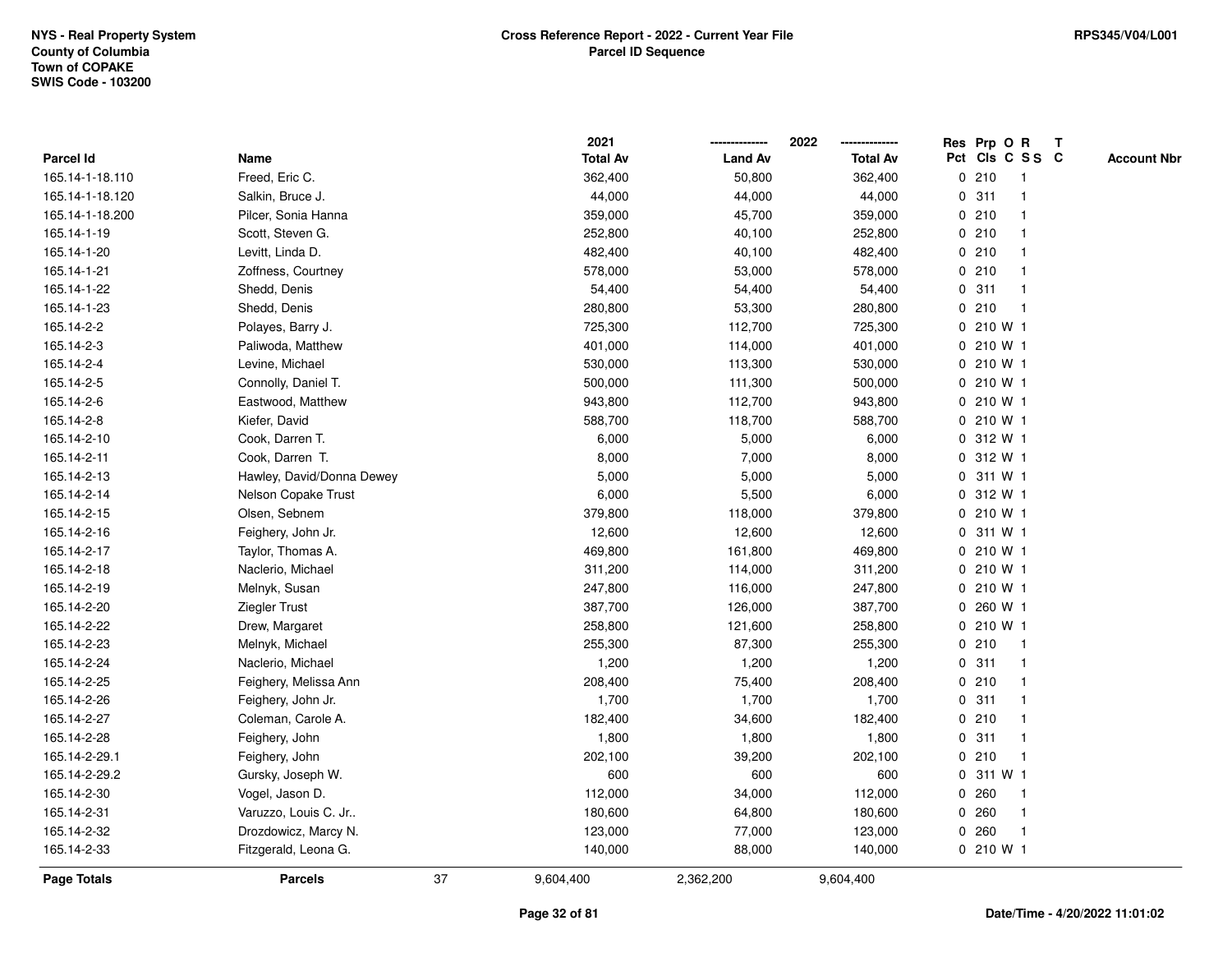|                 |                            |    | 2021            |                | 2022            |             |           | Res Prp O R     | Т |                    |
|-----------------|----------------------------|----|-----------------|----------------|-----------------|-------------|-----------|-----------------|---|--------------------|
| Parcel Id       | Name                       |    | <b>Total Av</b> | <b>Land Av</b> | <b>Total Av</b> |             |           | Pct Cls C S S C |   | <b>Account Nbr</b> |
| 165.14-2-34     | Markowski, Christine       |    | 162,000         | 64,500         | 162,000         |             | 0210      | $\mathbf{1}$    |   |                    |
| 165.14-2-35     | Whiteley, Daniel           |    | 396,800         | 64,800         | 396,800         | 0           | 210       | $\overline{1}$  |   |                    |
| 165.14-2-36     | Chang, Mira                |    | 166,900         | 38,400         | 166,900         |             | 0210      | $\mathbf{1}$    |   |                    |
| 165.14-2-37     | Yildirim, Ali              |    | 100,000         | 38,000         | 100,000         |             | 0210      | -1              |   |                    |
| 165.14-2-38     | Paliwoda, Matthew          |    | 2,400           | 2,400          | 2,400           |             | 0.311     |                 |   |                    |
| 165.14-2-39.100 | Ferrari, Anthony JR.       |    | 176,500         | 34,200         | 176,500         |             | 0210      |                 |   |                    |
| 165.14-2-39.200 | Karn, Stephanie S.         |    | 185,000         | 67,800         | 185,000         |             | 0.281     | $\mathbf{1}$    |   |                    |
| 165.14-2-40     | Karn, Mark E.              |    | 130,900         | 34,400         | 130,900         |             | 0210      | $\mathbf{1}$    |   |                    |
| 165.14-2-41     | Cook, Darren T.            |    | 74,000          | 34,400         | 74,000          |             | 0210      | $\mathbf{1}$    |   |                    |
| 165.14-2-42     | Cook, Darren T.            |    | 256,000         | 36,300         | 256,000         |             | 0210      | $\mathbf{1}$    |   |                    |
| 165.14-2-43     | Nelson Copake Trust        |    | 89,500          | 35,000         | 89,500          |             | 0210      | 1               |   |                    |
| 165.14-2-44     | Raab, James                |    | 6,700           | 1,400          | 6,700           |             | 0.312     |                 |   |                    |
| 165.14-2-45     | Ohrvail, Brian N.          |    | 158,400         | 36,600         | 158,400         |             | 0210      |                 |   |                    |
| 165.14-2-46     | Acevedo, Christphopher     |    | 155,700         | 33,600         | 155,700         |             | 0210      | $\mathbf{1}$    |   |                    |
| 165.14-2-47     | Raab, James A.             |    | 49,300          | 32,400         | 49,300          |             | 0210      | $\overline{1}$  |   |                    |
| 165.14-2-48     | Russell, Lynn B.           |    | 109,800         | 35,800         | 109,800         | $\mathbf 0$ | 260       | $\overline{1}$  |   |                    |
| 165.14-2-49     | Hawley, David A.           |    | 82,200          | 33,400         | 82,200          |             | 0210      | $\mathbf{1}$    |   |                    |
| 165.14-2-50     | <b>Hawley Family Trust</b> |    | 134,900         | 34,400         | 134,900         |             | 0210      |                 |   |                    |
| 165.14-2-51     | Percesepe, Daniel E.       |    | 88,100          | 33,400         | 88,100          |             | 0.260     |                 |   |                    |
| 165.14-2-52     | Cook, Darren T.            |    | 212,400         | 35,300         | 212,400         |             | 0210      |                 |   |                    |
| 165.14-2-53     | Miller, Deborah A.         |    | 94,700          | 36,100         | 45,100          |             | 0210      | $\mathbf{1}$    |   |                    |
| 165.14-2-54     | Dewey, Steven              |    | 4,200           | 1,500          | 4,200           | 0           | 312       | $\overline{1}$  |   |                    |
| 165.14-2-55     | Dewey, Steven              |    | 1,400           | 1,400          | 1,400           | $\mathbf 0$ | 311       | $\mathbf{1}$    |   |                    |
| 165.14-2-56     | Dewey, Steven              |    | 113,300         | 34,000         | 113,300         |             | 0210      | $\mathbf{1}$    |   |                    |
| 165.14-2-57     | Gursky, Joseph W.          |    | 157,000         | 36,400         | 157,000         |             | 0210      | $\overline{1}$  |   |                    |
| 165.14-2-59     | Nonna Group, LLC, The      |    | 215,000         | 32,600         | 215,000         |             | 0210      |                 |   |                    |
| 165.14-2-60     | Gursky, Alicia             |    | 134,300         | 33,000         | 142,000         |             | 0210      |                 |   |                    |
| 165.14-2-61     | Hawley, David              |    | 1,300           | 1,300          | 1,300           |             | 0.311     |                 |   |                    |
| 165.14-2-62     | Zeh, Tyler                 |    | 138,800         | 32,800         | 138,800         |             | 0210      | $\mathbf{1}$    |   |                    |
| 165.14-2-63     | Raab, James A.             |    | 101,300         | 32,600         | 101,300         |             | 0210      | -1              |   |                    |
| 165.14-2-64.100 | Payson, Karen L.           |    | 226,400         | 45,700         | 226,400         |             | 0210      | $\overline{1}$  |   |                    |
| 165.14-2-64.200 | Koslab, Patricia           |    | 223,700         | 47,400         | 343,700         |             | 0210      | $\mathbf{1}$    |   |                    |
| 165.14-2-65     | Page, Karen L.             |    | 74,900          | 40,900         | 74,900          |             | 0210      | 1               |   |                    |
| 165.14-2-66     | Olejniczak, Adam           |    | 204,300         | 47,900         | 204,300         |             | 0210      |                 |   |                    |
| 165.14-2-67.111 | Lyons, Gloria              |    | 138,200         | 50,000         | 138,200         |             | 0210      | $\mathbf{1}$    |   |                    |
| 165.14-2-67.112 | Hoag, Jay D.               |    | 90,300          | 90,300         | 90,300          | 0           | 311       | $\overline{1}$  |   |                    |
| 165.14-2-67.120 | McClintock, Jeremy A.      |    | 640,100         | 142,000        | 640,100         |             | 0 210 W 1 |                 |   |                    |
| Page Totals     | <b>Parcels</b>             | 37 | 5,296,700       | 1,432,400      | 5,374,800       |             |           |                 |   |                    |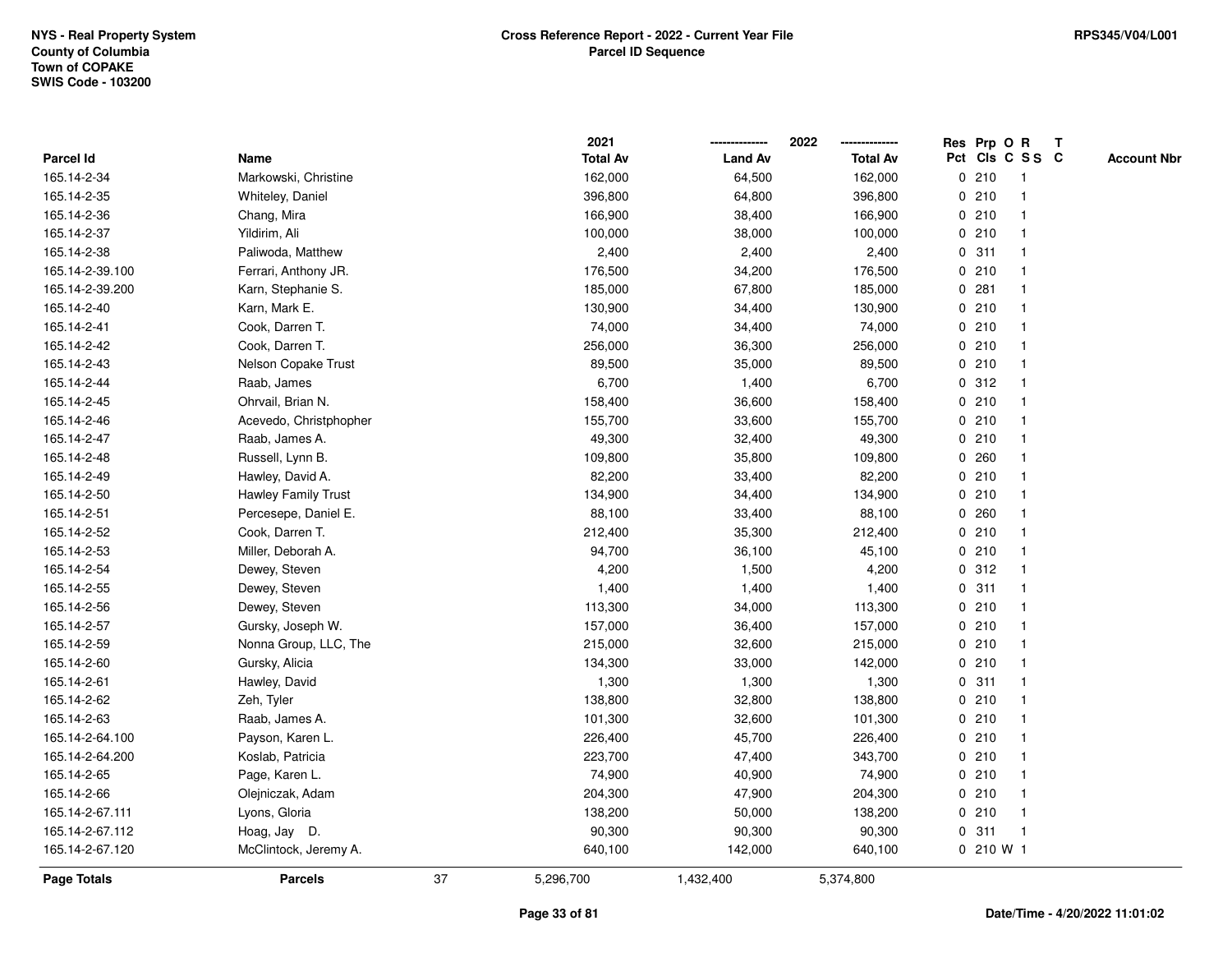|                 |                              |    | 2021            |                | 2022            | Res Prp O R |        |         |                 | $\mathbf{T}$ |                    |
|-----------------|------------------------------|----|-----------------|----------------|-----------------|-------------|--------|---------|-----------------|--------------|--------------------|
| Parcel Id       | Name                         |    | <b>Total Av</b> | <b>Land Av</b> | <b>Total Av</b> |             |        |         | Pct Cls C S S C |              | <b>Account Nbr</b> |
| 165.14-2-67.200 | Sachs, Jessica M.            |    | 272,400         | 47,900         | 272,400         |             | 0210   |         | 1               |              |                    |
| 165.14-2-68     | Wright, Courtland            |    | 57,400          | 33,400         | 57,400          |             | 0210   |         | $\mathbf 1$     |              |                    |
| 165.14-2-71     | Hoag, Jay D.                 |    | 17,000          | 17,000         | 17,000          | 0           | 311    |         | $\mathbf{1}$    |              |                    |
| 165.14-2-72     | <b>SWC Lands LLC</b>         |    | 8,000           | 8,000          | 8,000           | 0           |        | 311 W 1 |                 |              |                    |
| 165.14-2-73     | Raab, James A.               |    | 33,200          | 33,200         | 33,200          | 0           | 311    |         | $\mathbf{1}$    |              |                    |
| 165.14-2-75     | Acevedo, Christphopher       |    | 31,300          | 31,300         | 31,300          |             | 0.311  |         | $\mathbf 1$     |              |                    |
| 165.14-2-76     | Acevedo, Christopher & Blake |    |                 | 31,300         | 31,300          |             | 0.311  |         | 1               |              |                    |
| 165.14-3-1      | Duda, Kamil                  |    | 86,000          | 47,400         | 86,000          |             | 0210   |         |                 |              |                    |
| 165.14-3-2      | Parmalee, Joanne L.          |    | 83,000          | 35,900         | 83,000          |             | 90 280 |         | $\mathbf{1}$    |              |                    |
| 165.14-3-3      | Piper, Robert A.             |    | 177,200         | 38,700         | 177,200         |             | 0210   |         | $\mathbf{1}$    |              |                    |
| 165.14-3-4      | Benke, Tibor                 |    | 75,700          | 32,600         | 75,700          |             | 0210   |         | $\mathbf{1}$    |              |                    |
| 165.14-3-5      | Piper, Pam                   |    | 134,400         | 33,800         | 134,400         |             | 0210   |         | $\mathbf{1}$    |              |                    |
| 165.14-3-6      | Marchionne, Anthony          |    | 118,900         | 32,800         | 118,900         |             | 0210   |         | 1               |              |                    |
| 165.14-3-7      | Doughty, Paul                |    | 132,500         | 35,800         | 132,500         |             | 0210   |         | 1               |              |                    |
| 165.14-3-8      | Cayea, Sean M.               |    | 184,900         | 40,000         | 184,900         |             | 0210   |         |                 |              |                    |
| 165.14-3-9      | Christian, David             |    | 51,800          | 38,700         | 51,800          |             | 0270   |         | 1               |              |                    |
| 165.14-3-10     | Koslab, James                |    | 138,700         | 36,000         | 138,700         |             | 0210   |         | $\mathbf{1}$    |              |                    |
| 165.14-3-11     | Batycki, Eileen              |    | 126,800         | 32,800         | 126,800         |             | 0210   |         | 1               |              |                    |
| 165.14-3-12     | LeTourneau, Kenda            |    | 154,300         | 32,200         | 154,300         |             | 0210   |         | $\mathbf{1}$    |              |                    |
| 165.14-3-13     | LeTourneau, Kenda            |    | 81,900          | 40,800         | 81,900          |             | 0210   |         |                 |              |                    |
| 165.14-3-14     | Borgolte, William            |    | 235,300         | 43,300         | 235,300         |             | 0210   |         |                 |              |                    |
| 165.14-3-15     | Busch, Richard J.            |    | 163,100         | 52,400         | 163,100         |             | 0210   |         |                 |              |                    |
| 165.14-3-16     | Mc Hugh, Maureen             |    | 168,000         | 40,800         | 168,000         |             | 0210   |         | $\mathbf{1}$    |              |                    |
| 165.14-3-17     | Kallivrousis, Danny R.       |    | 58,300          | 41,600         | 58,300          |             | 0.312  |         | $\mathbf{1}$    |              |                    |
| 165.14-3-18     | Gellert, Philip              |    | 45,000          | 37,600         | 45,000          |             | 0210   |         | 1               |              |                    |
| 165.14-3-19     | Tolpa, Stanislaw             |    | 149,500         | 37,200         | 149,500         |             | 0210   |         | $\mathbf 1$     |              |                    |
| 165.14-3-20     | Meszaros, John               |    | 184,300         | 47,400         | 184,300         |             | 0210   |         | 1               |              |                    |
| 165.15-1-1      | Pawlikowski, Margaret        |    | 187,300         | 69,100         | 187,300         |             | 0210   |         |                 |              |                    |
| 165.15-1-2      | Nau, Eduardo Jr.             |    | 148,000         | 36,300         | 148,000         |             | 0210   |         | $\mathbf{1}$    |              |                    |
| 165.15-1-3      | Latzman, Stephen             |    | 165,700         | 36,400         | 165,700         |             | 0210   |         | $\mathbf{1}$    |              |                    |
| 165.15-1-5      | Turner, Ethan M.             |    | 152,700         | 36,400         | 45,000          |             | 0210   |         | $\mathbf{1}$    |              |                    |
| 165.15-1-6      | Feeney, Elizabeth            |    | 164,600         | 36,400         | 164,600         |             | 0210   |         | 1               |              |                    |
| 165.15-1-7      | Daum, Walter                 |    | 157,400         | 36,100         | 157,400         |             | 0210   |         | 1               |              |                    |
| 165.15-1-8      | Millin, Robin                |    | 209,300         | 66,100         | 209,300         |             | 0210   |         |                 |              |                    |
| 165.15-1-9      | Chudy, Peter K.              |    | 285,100         | 66,100         | 285,100         |             | 0210   |         | $\mathbf 1$     |              |                    |
| 165.15-1-10     | Chudy, Peter K.              |    | 208,300         | 33,200         | 208,300         |             | 0210   |         | $\mathbf{1}$    |              |                    |
| 165.15-1-11     | Sussman, Justin              |    | 235,000         | 36,400         | 36,400          |             | 0210   |         | $\mathbf{1}$    |              |                    |
| Page Totals     | <b>Parcels</b>               | 37 | 4,882,300       | 1,432,400      | 4,607,300       |             |        |         |                 |              |                    |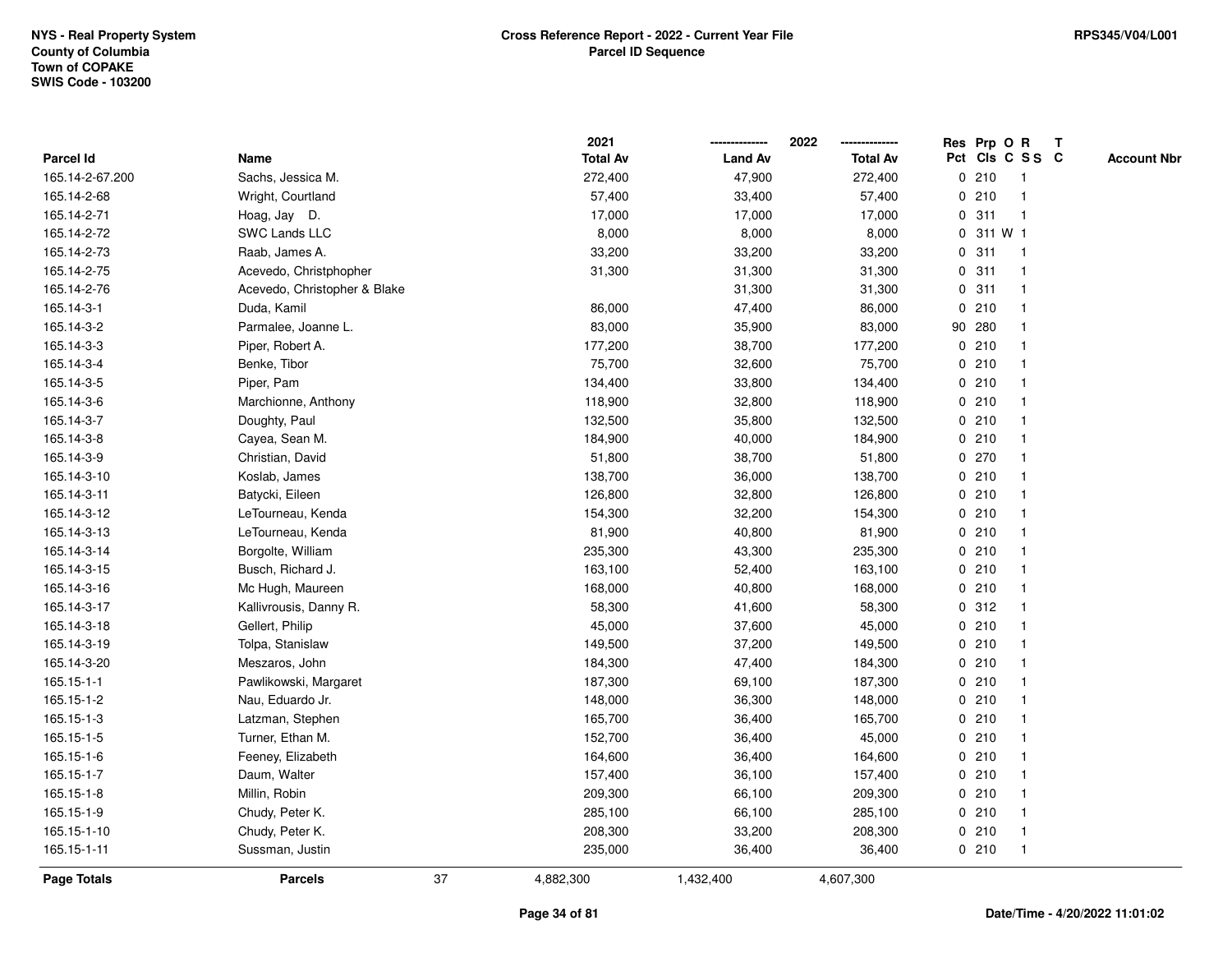|                    |                         |    | 2021            |                | 2022            |             |       | Res Prp O R     | T |                    |
|--------------------|-------------------------|----|-----------------|----------------|-----------------|-------------|-------|-----------------|---|--------------------|
| Parcel Id          | Name                    |    | <b>Total Av</b> | <b>Land Av</b> | <b>Total Av</b> |             |       | Pct Cls C S S C |   | <b>Account Nbr</b> |
| 165.15-1-12        | Axelrad, Ron            |    | 223,300         | 36,400         | 223,300         |             | 0210  | $\mathbf{1}$    |   |                    |
| 165.15-1-13        | Friedman, Morton        |    | 193,400         | 39,300         | 193,400         | 0           | 210   | $\overline{1}$  |   |                    |
| 165.15-1-15        | Leshner, Mark           |    | 180,800         | 36,400         | 180,800         |             | 0210  | -1              |   |                    |
| 165.15-1-16        | Wagman, Jennifer        |    | 292,000         | 33,400         | 292,000         |             | 0210  |                 |   |                    |
| 165.15-1-17        | Falconer, William       |    | 185,900         | 33,400         | 185,900         |             | 0210  |                 |   |                    |
| 165.15-1-18        | Sherman, Gail           |    | 173,100         | 35,200         | 173,100         |             | 0210  |                 |   |                    |
| 165.15-1-19        | Hood, Eugene A.         |    | 191,700         | 36,100         | 191,700         |             | 0210  |                 |   |                    |
| 165.15-1-20        | Weisberg, A.Paul        |    | 178,000         | 68,000         | 178,000         |             | 0210  | $\overline{1}$  |   |                    |
| 165.15-1-21        | D'ambrosio, Blaise      |    | 151,200         | 70,400         | 151,200         |             | 0210  | -1              |   |                    |
| 165.15-1-22        | Sabatini, Steven A.     |    | 223,600         | 39,300         | 223,600         |             | 0210  | -1              |   |                    |
| 165.15-1-23        | Stein, Russell M.       |    | 199,600         | 36,400         | 335,000         |             | 0210  |                 |   |                    |
| 165.15-1-24        | Merchant, Mark          |    | 158,300         | 36,400         | 158,300         |             | 0210  |                 |   |                    |
| 165.15-1-25        | Nau, Annabel            |    | 144,000         | 33,400         | 144,000         |             | 0210  |                 |   |                    |
| 165.15-1-26        | Muldorf, Raymond        |    | 33,800          | 3,100          | 33,800          |             | 0.312 | -1              |   |                    |
| 165.15-1-27.100    | Pelham, Ruth            |    | 175,500         | 36,400         | 175,500         | $\mathbf 0$ | 210   |                 |   |                    |
| 165.15-1-27.200    | Pelham, Ruth            |    | 3,000           | 3,000          | 3,000           | $\mathbf 0$ | 311   | $\overline{1}$  |   |                    |
| 165.15-1-28        | Dell'Aera, Peter A.     |    | 176,800         | 69,300         | 187,000         |             | 0210  | $\mathbf{1}$    |   |                    |
| 165.15-1-29        | Muldorf, Raymond        |    | 161,900         | 38,400         | 161,900         |             | 0210  |                 |   |                    |
| 165.15-1-30        | Schneider, Darryn       |    | 195,700         | 34,600         | 195,700         |             | 0210  |                 |   |                    |
| 165.15-1-31        | Bruck, Enid D.          |    | 175,900         | 34,600         | 175,900         |             | 0210  |                 |   |                    |
| 165.15-1-32        | Landers, Jane E.        |    | 161,100         | 36,400         | 161,100         |             | 0210  |                 |   |                    |
| 165.15-1-33        | Greene, Robert          |    | 182,700         | 40,100         | 182,700         |             | 0210  |                 |   |                    |
| 165.15-1-34        | Wilkinson, Robert       |    | 212,000         | 67,700         | 212,000         |             | 0210  | $\overline{1}$  |   |                    |
| 165.15-1-35        | Aronstam, Jay           |    | 265,900         | 36,600         | 265,900         | $\mathbf 0$ | 210   | $\overline{1}$  |   |                    |
| 165.15-1-36        | Metjaic, Isaja          |    | 185,200         | 36,300         | 185,200         |             | 0210  |                 |   |                    |
| 165.15-1-37        | Puttharuksa, Patira     |    | 155,200         | 34,400         | 155,200         |             | 0210  |                 |   |                    |
| 165.15-1-38        | Melody, Gerard F.       |    | 144,900         | 34,400         | 144,900         |             | 0210  |                 |   |                    |
| 165.15-1-39        | Levine, Barbara E.      |    | 209,600         | 34,400         | 209,600         |             | 0210  |                 |   |                    |
| 165.15-1-40        | Tow, Dean O.            |    | 152,500         | 34,400         | 152,500         |             | 0210  |                 |   |                    |
| 165.15-1-41        | Spiezia, Michelle L.    |    | 142,400         | 34,400         | 142,400         | 0           | 210   | -1              |   |                    |
| 165.15-1-42        | Anderson, Kevin P.      |    | 360,000         | 34,400         | 367,000         |             | 0210  | -1              |   |                    |
| 165.15-1-43        | Amengual, Warren        |    | 173,100         | 68,800         | 173,100         |             | 0210  | -1              |   |                    |
| 165.15-1-44        | Bienstock, Michael E.   |    | 315,000         | 34,800         | 315,000         |             | 0210  |                 |   |                    |
| 165.15-1-45        | Luchow, Jed             |    | 353,000         | 35,500         | 353,000         |             | 0210  |                 |   |                    |
| 165.15-1-46        | Powers, Brian F.        |    | 288,100         | 34,600         | 288,100         |             | 0210  |                 |   |                    |
| 165.15-1-47        | Sweeney, William G. Jr. |    | 189,900         | 34,600         | 189,900         |             | 0210  | -1              |   |                    |
| 165.15-1-48        | Hill, Wallace H.        |    | 129,600         | 34,600         | 129,600         |             | 0210  | $\overline{1}$  |   |                    |
| <b>Page Totals</b> | <b>Parcels</b>          | 37 | 7,037,700       | 1,419,900      | 7,190,300       |             |       |                 |   |                    |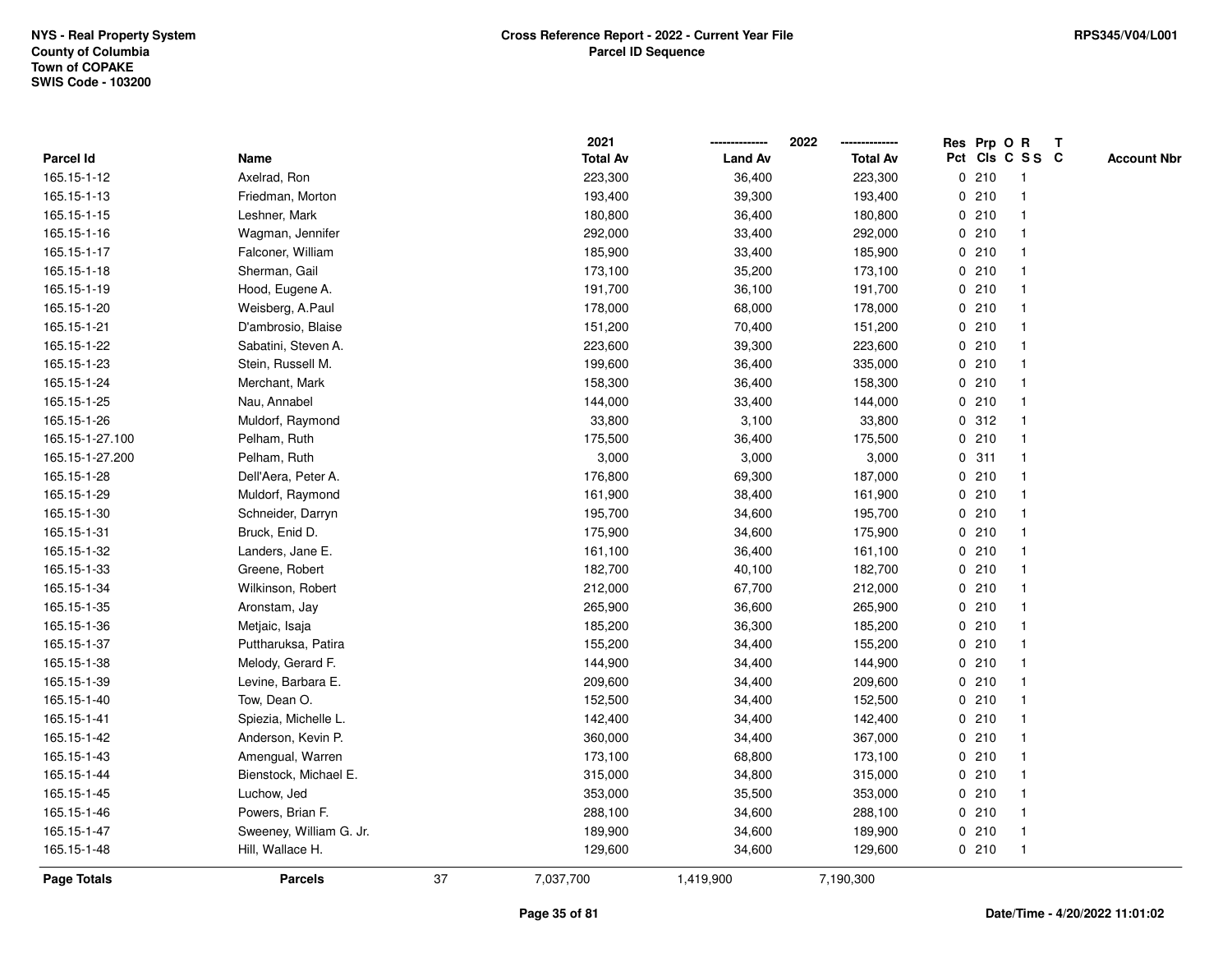|                 |                             |    | 2021            |                | 2022            |             |         | Res Prp O R     | T |                    |
|-----------------|-----------------------------|----|-----------------|----------------|-----------------|-------------|---------|-----------------|---|--------------------|
| Parcel Id       | Name                        |    | <b>Total Av</b> | <b>Land Av</b> | <b>Total Av</b> |             |         | Pct Cls C S S C |   | <b>Account Nbr</b> |
| 165.15-1-49     | Nipon, Laurence             |    | 312,700         | 38,400         | 312,700         | 0           | 210     | $\mathbf{1}$    |   |                    |
| 165.15-1-50     | Aversano, Paul              |    | 196,500         | 34,600         | 196,500         | 0           | 210     | -1              |   |                    |
| 165.15-1-51     | Byrne, Randy                |    | 285,000         | 34,600         | 285,000         |             | 0210    | $\mathbf 1$     |   |                    |
| 165.15-1-52     | Byrne, Randy                |    | 2,100           | 2,100          | 2,100           |             | 0.311   |                 |   |                    |
| 165.15-1-55     | Ilkovich, Daniel            |    | 195,700         | 39,300         | 195,700         |             | 0210    |                 |   |                    |
| 165.15-1-56     | Bowne, Steve                |    | 184,800         | 36,400         | 184,800         |             | 0210    |                 |   |                    |
| 165.15-1-58.111 | Frank Rev Trust, James A.   |    | 278,000         | 42,400         | 267,000         |             | 0210    |                 |   |                    |
| 165.15-1-58.112 | Rivas, Blake                |    | 185,900         | 42,400         | 185,900         | 0           | 210     |                 |   |                    |
| 165.15-1-58.120 | Schollmeier, Edward W.      |    | 188,300         | 42,400         | 188,300         |             | 0210    | -1              |   |                    |
| 165.15-1-58.200 | Wallerstein, Christopher G. |    | 195,200         | 42,400         | 195,200         |             | 0210    | -1              |   |                    |
| 165.15-1-59     | Marsh, John                 |    | 200,500         | 42,200         | 200,500         |             | 0210    |                 |   |                    |
| $166.-1-1$      | Green, Brian                |    | 157,900         | 55,400         | 157,900         |             | 0210    |                 |   |                    |
| $166.-1-2$      | Grant, Harold Jr.           |    | 2,800           | 2,800          | 2,800           |             | 0.311   |                 |   |                    |
| $166.-1-3$      | Cherico, Steve              |    | 133,000         | 111,800        | 133,000         |             | 0.312   |                 |   |                    |
| $166.-1-4$      | Golden, Martin              |    | 190,700         | 47,700         | 190,700         | $\mathbf 0$ | 210     |                 |   |                    |
| $166.-1-7$      | Shag Bark Farm Inc          |    | 4,317,000       | 3,383,000      | 4,317,000       |             | $0$ 170 | $\mathbf{1}$    |   |                    |
| $166.-1-8$      | High Rock Six, LLC          |    | 824,000         | 708,500        | 824,000         | $\mathbf 0$ | 241     | $\mathbf{1}$    |   |                    |
| 166.-1-9.100    | New York State              |    | 689,300         | 678,900        | 689,300         |             | 0.312   | 8               |   |                    |
| 166.-1-9.200    | October Glory LLC           |    | 2,600           | 2,600          | 2,600           |             | 0.311   |                 |   |                    |
| $166.-1-10$     | Fay, Kevin                  |    | 93,000          | 30,500         | 93,000          |             | 0210    |                 |   |                    |
| $166.-1-11$     | October Glory LLC           |    | 240,000         | 53,800         | 240,000         |             | 0421    |                 |   |                    |
| 166.-1-12.2     | Blancato, Andrew            |    | 509,400         | 81,000         | 509,400         |             | 0210    |                 |   |                    |
| 166.-1-12.12    | Bart, Andrew H.             |    | 402,900         | 350,800        | 402,900         | 0           | 312     | $\mathbf{1}$    |   |                    |
| 166.-1-12.111   | October Glory, LLC          |    | 312,100         | 312,100        | 312,100         | $\mathbf 0$ | 322     |                 |   |                    |
| 166.-1-12.112   | Kitchen, Robert             |    | 747,400         | 219,400        | 747,400         |             | $0$ 110 | -1              |   |                    |
| 166.-1-13       | Bart, Andrew H.             |    | 740,000         | 94,500         | 740,000         |             | 0210    |                 |   |                    |
| 166.-1-14       | Bart, Andrew H.             |    | 146,900         | 146,900        | 146,900         | 0           | 322     |                 |   |                    |
| 166.-1-15       | High Rock Six LLC           |    | 478,500         | 171,000        | 478,500         |             | 0.240   |                 |   |                    |
| 166.-1-16       | Miles Trust, Peter Carroll  |    | 270,300         | 69,300         | 270,300         |             | 0210    |                 |   |                    |
| 166.-1-17       | Hoppe, Stephen A.           |    | 570,000         | 171,000        | 570,000         | 0           | 240     |                 |   |                    |
| 166.-1-18.1     | Shanus, Sarene P.           |    | 500,000         | 86,400         | 500,000         |             | 0210    |                 |   |                    |
| 166.-1-18.2     | Atwood, Dean G.             |    | 560,000         | 148,500        | 560,000         |             | 0.240   | -1              |   |                    |
| 166.-1-19.12    | Duryea, Jonathan            |    | 548,100         | 81,000         | 548,100         |             | 0210    |                 |   |                    |
| 166.-1-19.111   | October Glory Llc           |    | 597,800         | 597,800        | 597,800         |             | 0 322   |                 |   |                    |
| 166.-1-19.112   | Alzmann, Rodney L.          |    | 320,000         | 92,200         | 320,000         |             | 0210    |                 |   |                    |
| 166.-1-19.211   | Simmons, Alexander          |    | 328,400         | 105,800        | 328,400         |             | 0210    | -1              |   |                    |
| 166.-1-19.212   | Holdren, Kathryn M.         |    | 265,000         | 54,000         | 265,000         |             | 0210    | $\mathbf{1}$    |   |                    |
| Page Totals     | <b>Parcels</b>              | 37 | 16,171,800      | 8,253,900      | 16,160,800      |             |         |                 |   |                    |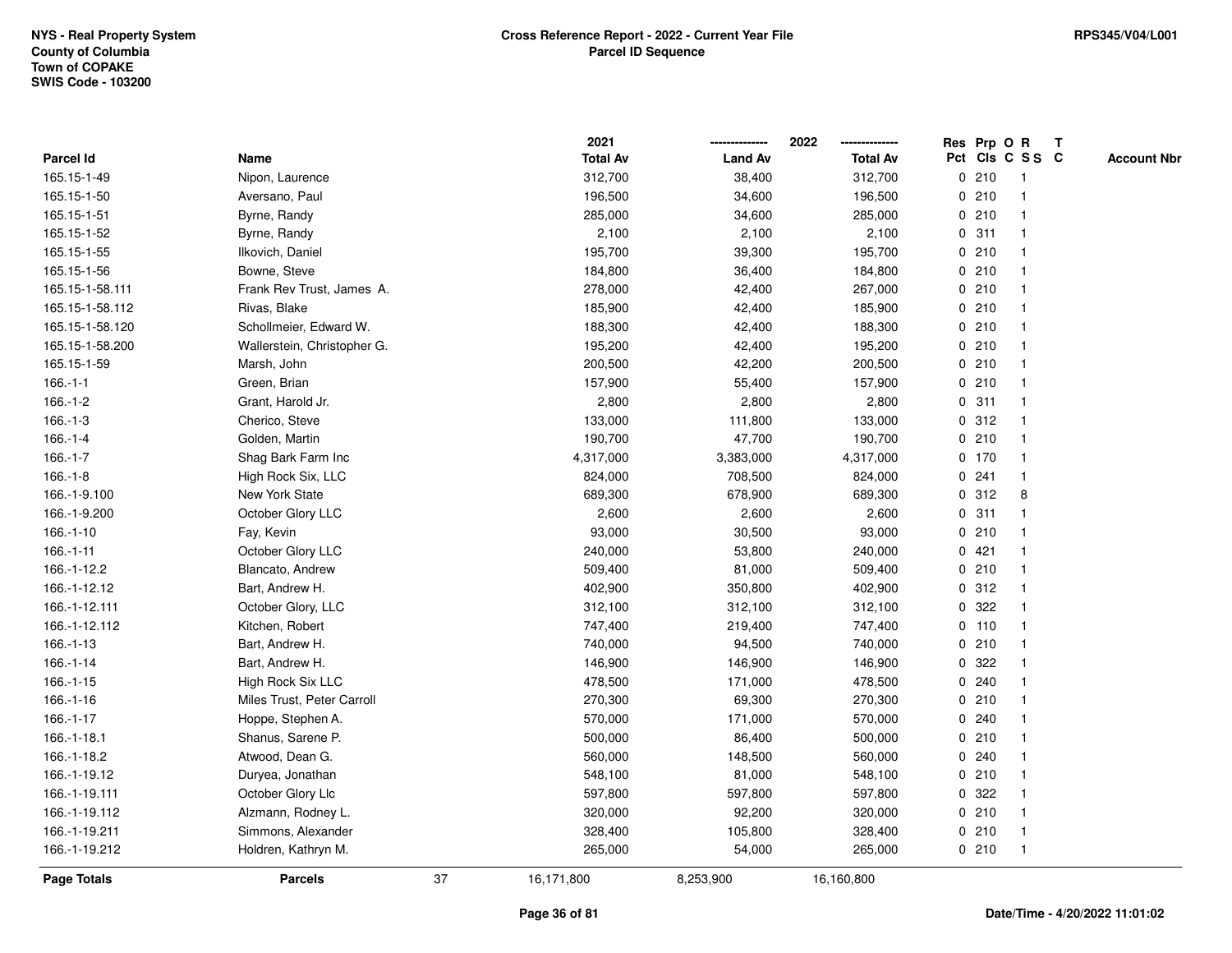|                    |                         |    | 2021            |                | 2022            |             |       | Res Prp O R     | T |                    |
|--------------------|-------------------------|----|-----------------|----------------|-----------------|-------------|-------|-----------------|---|--------------------|
| <b>Parcel Id</b>   | Name                    |    | <b>Total Av</b> | <b>Land Av</b> | <b>Total Av</b> |             |       | Pct Cls C S S C |   | <b>Account Nbr</b> |
| 166.-1-19.220      | Lalla, Joseph C.        |    | 149,400         | 54,000         | 149,400         |             | 0210  | $\mathbf{1}$    |   |                    |
| 166.-1-20.3        | Turner, Daniel          |    | 537,000         | 139,400        | 537,000         | 0           | 210   | $\overline{1}$  |   |                    |
| 166.-1-20.12       | Shag Bark Farm Inc.     |    | 79,900          | 79,900         | 79,900          |             | 0.311 | $\mathbf{1}$    |   |                    |
| 166.-1-20.22       | Turner, Daniel          |    | 78,100          | 78,100         | 78,100          |             | 0.311 |                 |   |                    |
| 166.-1-20.112      | Heymann, Lisa           |    | 134,600         | 134,600        | 134,600         |             | 0.322 |                 |   |                    |
| 166.-1-20.212      | 66 Pear Tree Lane Trust |    | 1,425,800       | 167,900        | 1,425,800       |             | 0.240 |                 |   |                    |
| 166.-1-21.2        | Costa, Neil             |    | 1,591,250       | 352,400        | 1,591,250       |             | 0.240 |                 |   |                    |
| 166.-1-21.12       | Heymann, Lisa B.        |    | 1,127,700       | 135,300        | 1,127,700       | 0           | 240   |                 |   |                    |
| 166.-1-21.111      | Diefenbach, Michael A.  |    | 1,347,800       | 217,200        | 1,347,800       | 0           | 240   |                 |   |                    |
| 166.-1-21.112      | Shag Bark Farm Inc.     |    | 63,300          | 63,300         | 63,300          |             | 0.311 | $\mathbf 1$     |   |                    |
| 166.-1-22          | Mc Shea, Michael        |    | 70,900          | 11,700         | 70,900          |             | 0.312 |                 |   |                    |
| 166.-1-23          | Mc Shea, Michael J.     |    | 317,600         | 37,800         | 317,600         |             | 0210  |                 |   |                    |
| 166.-1-24          | Anderson, Steven M.     |    | 199,100         | 54,900         | 199,100         |             | 0210  |                 |   |                    |
| 166.-1-25          | Knowlton, Alexander W.  |    | 251,200         | 53,600         | 251,200         |             | 0210  |                 |   |                    |
| 166.-1-26          | Legere, John            |    | 1,598,200       | 347,000        | 1,598,200       | $\mathbf 0$ | 281   |                 |   |                    |
| 166.-1-27          | Sims, Charles           |    | 910,300         | 178,800        | 910,300         | 0           | 281   | $\mathbf{1}$    |   |                    |
| 166.-1-28          | Goldsworthy, Thomas G.  |    | 1,389,200       | 359,200        | 1,389,200       |             | 0.240 | $\mathbf{1}$    |   |                    |
| 166.-1-29          | Miller, Wayne N.        |    | 50,900          | 50,900         | 50,900          |             | 0.311 |                 |   |                    |
| 166.-1-30.1        | Miller, Wayne N.        |    | 132,600         | 55,300         | 132,600         |             | 0.312 |                 |   |                    |
| 166.-1-30.2        | Miller, Wonell B.       |    | 295,000         | 100,700        | 310,000         |             | 0210  |                 |   |                    |
| 166.-1-31.1        | High Rock Six, LLC      |    | 214,900         | 214,900        | 214,900         |             | 0 314 |                 |   |                    |
| 166.-1-31.2        | Saccoccio, Paul A.      |    | 601,400         | 120,700        | 601,400         |             | 0.240 |                 |   |                    |
| 166.-1-32          | Conway, James           |    | 224,700         | 52,200         | 224,700         |             | 0210  | -1              |   |                    |
| 166.-1-33          | Myers, Jillian          |    | 268,100         | 45,900         | 268,100         |             | 0210  | $\overline{1}$  |   |                    |
| 166.-1-34          | Smith, Karen S.         |    | 230,100         | 38,700         | 370,000         |             | 0210  |                 |   |                    |
| 166.-1-35          | Gagnon, William T. JR.  |    | 29,900          | 29,900         | 29,900          |             | 0.311 |                 |   |                    |
| 166.-1-36          | Gagnon, William T. JR.  |    | 159,000         | 38,700         | 159,000         |             | 0210  |                 |   |                    |
| 166.-1-37          | Adeniji, Ajibade        |    | 148,000         | 41,400         | 148,000         |             | 0210  |                 |   |                    |
| 166.-1-38          | Hallenbeck, Suzanne     |    | 218,100         | 46,800         | 218,100         |             | 0210  |                 |   |                    |
| 166.-1-39.100      | Hilton, Joan            |    | 179,300         | 40,500         | 179,300         | 0           | 210   | 1               |   |                    |
| 166.-1-40          | De Rocha, John          |    | 324,000         | 35,500         | 324,000         |             | 0210  | -1              |   |                    |
| 166.-1-41          | Macosko, Evan Z.        |    | 43,200          | 29,900         | 43,200          |             | 0.312 | $\mathbf 1$     |   |                    |
| 166.-1-42          | Macosko, Gregory M.     |    | 283,800         | 58,100         | 283,800         |             | 0210  |                 |   |                    |
| 166.-1-43          | Esper, Suzanne          |    | 499,800         | 163,800        | 499,800         |             | 0.240 |                 |   |                    |
| 166.-1-44.110      | Luccarelli`, Frank      |    | 1,209,300       | 230,400        | 1,209,300       |             | 0.240 |                 |   |                    |
| 166.-1-44.120      | High Rock Six, LLC      |    | 395,800         | 395,800        | 395,800         | 0           | 322   |                 |   |                    |
| 166.-1-44.200      | Arrigo, Robert          |    | 235,300         | 38,700         | 235,300         |             | 0210  | $\overline{1}$  |   |                    |
| <b>Page Totals</b> | <b>Parcels</b>          | 37 | 17,014,550      | 4,293,900      | 17,169,450      |             |       |                 |   |                    |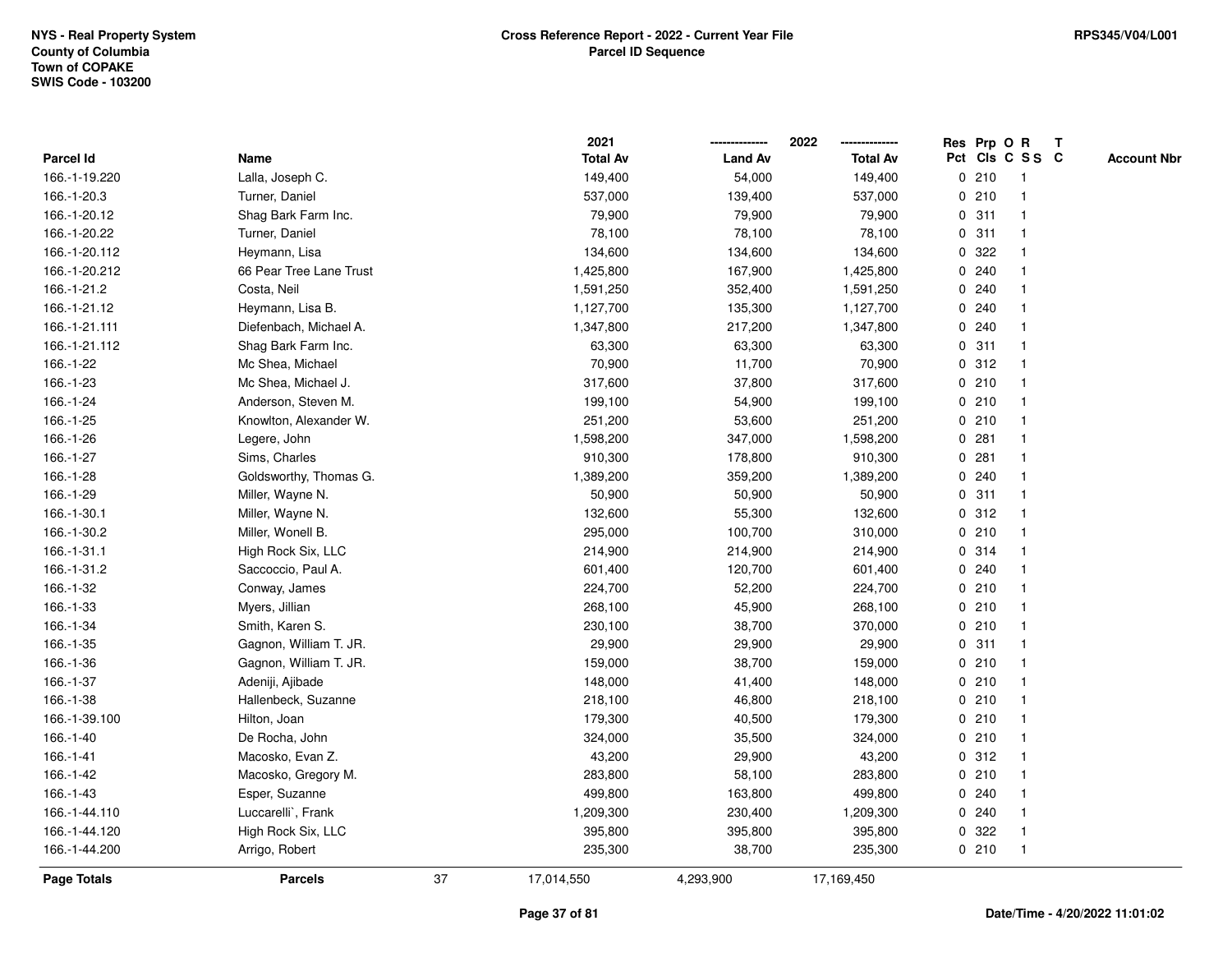|               |                           |    | 2021            |                | 2022            |             |         | Res Prp O R     | Т |                    |
|---------------|---------------------------|----|-----------------|----------------|-----------------|-------------|---------|-----------------|---|--------------------|
| Parcel Id     | Name                      |    | <b>Total Av</b> | <b>Land Av</b> | <b>Total Av</b> |             |         | Pct Cls C S S C |   | <b>Account Nbr</b> |
| 166.-1-45     | Wood, Gro Viul            |    | 952,100         | 200,400        | 952,100         | 0           | 240     | -1              |   |                    |
| 166.-1-46.2   | Affleck, Timothy          |    | 453,900         | 73,400         | 453,900         | 0           | 210     | $\overline{1}$  |   |                    |
| 166.-1-46.11  | Davis, Kevin M.           |    | 114,600         | 68,000         | 114,600         |             | 0210    | $\mathbf 1$     |   |                    |
| 166.-1-46.12  | Hunter Rev Trust, Joan B. |    | 745,000         | 79,700         | 1,800,000       |             | 0210    |                 |   |                    |
| 166.-1-47.1   | Davis, Kevin M.           |    | 742,100         | 81,300         | 742,100         |             | 0210    |                 |   |                    |
| 166.-1-47.2   | Hunter Rev Trust, Joan B. |    | 106,600         | 106,600        | 106,600         |             | 0.311   |                 |   |                    |
| 166.-1-48.111 | Stickles, Wayne           |    | 225,000         | 57,900         | 225,000         |             | 0210    |                 |   |                    |
| 166.-1-48.112 | Morscheiser, Roger        |    | 262,100         | 262,100        | 262,100         | 0           | 322     |                 |   |                    |
| 166.-1-48.121 | Magagnini, Miranda        |    | 141,600         | 141,600        | 141,600         | 0           | 311     | -1              |   |                    |
| 166.-1-48.122 | Magagnini, Miranda        |    | 644,800         | 168,800        | 644,800         |             | 0.240   | $\overline{1}$  |   |                    |
| 166.-1-48.200 | Columbia County           |    | 121,900         | 98,400         | 121,900         |             | 0851    | 8               |   |                    |
| 166.-1-49     | Slonim, Jillian W.        |    | 197,300         | 46,800         | 197,300         |             | 0210    |                 |   |                    |
| 166.-1-50.100 | Millerton Copake, LLC     |    | 253,400         | 253,400        | 253,400         | 0           | 322     |                 |   |                    |
| 166.-1-50.200 | Ren, Yi Wei David         |    | 1,086,900       | 72,000         | 1,086,900       |             | 0.240   |                 |   |                    |
| 166.-1-51.111 | October Glory LLC         |    | 819,800         | 802,200        | 819,800         |             | $0$ 170 | $\mathbf{1}$    |   |                    |
| 166.-1-51.112 | October Glory LLC         |    | 419,700         | 126,800        | 419,700         |             | $0$ 170 | -1              |   |                    |
| 166.-1-51.120 | Cataldo, Carol P.         |    | 60,500          | 60,500         | 60,500          |             | 0.314   | $\mathbf{1}$    |   |                    |
| 166.-1-51.200 | Onorato, Anthony          |    | 156,200         | 72,200         | 156,200         |             | 0210    |                 |   |                    |
| 166.-1-52     | Quinby, Christopher       |    | 249,800         | 61,200         | 249,800         |             | 0 283   |                 |   |                    |
| 166.-1-53     | Packer, George H.         |    | 354,700         | 42,300         | 354,700         |             | 0210    |                 |   |                    |
| 166.-1-54.111 | Miller, Wayne             |    | 3,200           | 3,200          | 3,200           |             | 0.322   |                 |   |                    |
| 166.-1-54.112 | Benansky, Brett L.        |    | 286,200         | 54,000         | 286,200         | $\mathbf 0$ | 210     |                 |   |                    |
| 166.-1-54.120 | Carito, Raymond P.        |    | 243,400         | 54,000         | 243,400         | $\mathbf 0$ | 210     | $\overline{1}$  |   |                    |
| 166.-1-54.200 | Simmons, Christopher J.   |    | 454,300         | 54,000         | 454,300         |             | 75 220  | -1              |   |                    |
| 166.-1-55     | Miller, Wayne N.          |    | 322,600         | 49,500         | 322,600         |             | 0210    |                 |   |                    |
| 166.-1-57     | Schell, Kathleen          |    | 325,100         | 66,400         | 325,100         |             | 0210    |                 |   |                    |
| 166.-1-58     | Sanders, Tara             |    | 130,200         | 30,200         | 130,200         |             | 0210    |                 |   |                    |
| 166.-1-59     | Sabbagh, Eleanor A.       |    | 285,000         | 43,700         | 285,000         |             | 0210    |                 |   |                    |
| 166.-1-60     | Platt, Donna Boughton     |    | 144,000         | 82,900         | 144,000         | $\mathbf 0$ | 281     |                 |   |                    |
| 166.-1-62.110 | New York State            |    | 454,600         | 454,600        | 454,600         | $\mathbf 0$ | 323     | 8               |   |                    |
| 166.-1-62.120 | October Glory LLC         |    | 256,300         | 160,000        | 256,300         |             | $0$ 170 |                 |   |                    |
| 166.-1-62.200 | Van Alphen, Kenneth J.    |    | 200,500         | 47,500         | 200,500         |             | 0210    |                 |   |                    |
| 166.-1-63     | Wadman, Michael           |    | 145,800         | 34,000         | 145,800         |             | 0210    |                 |   |                    |
| 166.-1-64     | Gertz, Barry J.           |    | 537,300         | 99,000         | 537,300         |             | 0210    |                 |   |                    |
| 166.-1-65     | Simmons, Christopher J.   |    | 319,100         | 55,800         | 319,100         |             | 0210    |                 |   |                    |
| 166.-1-66.12  | Skibell, Lindsey          |    | 865,000         | 117,000        | 880,000         |             | 0210    | $\overline{1}$  |   |                    |
| 166.-1-66.20  | Kuncio, Daniel            |    | 640,500         | 57,600         | 640,500         |             | 0210    | $\overline{1}$  |   |                    |
| Page Totals   | <b>Parcels</b>            | 37 | 13,721,100      | 4,339,000      | 14,791,100      |             |         |                 |   |                    |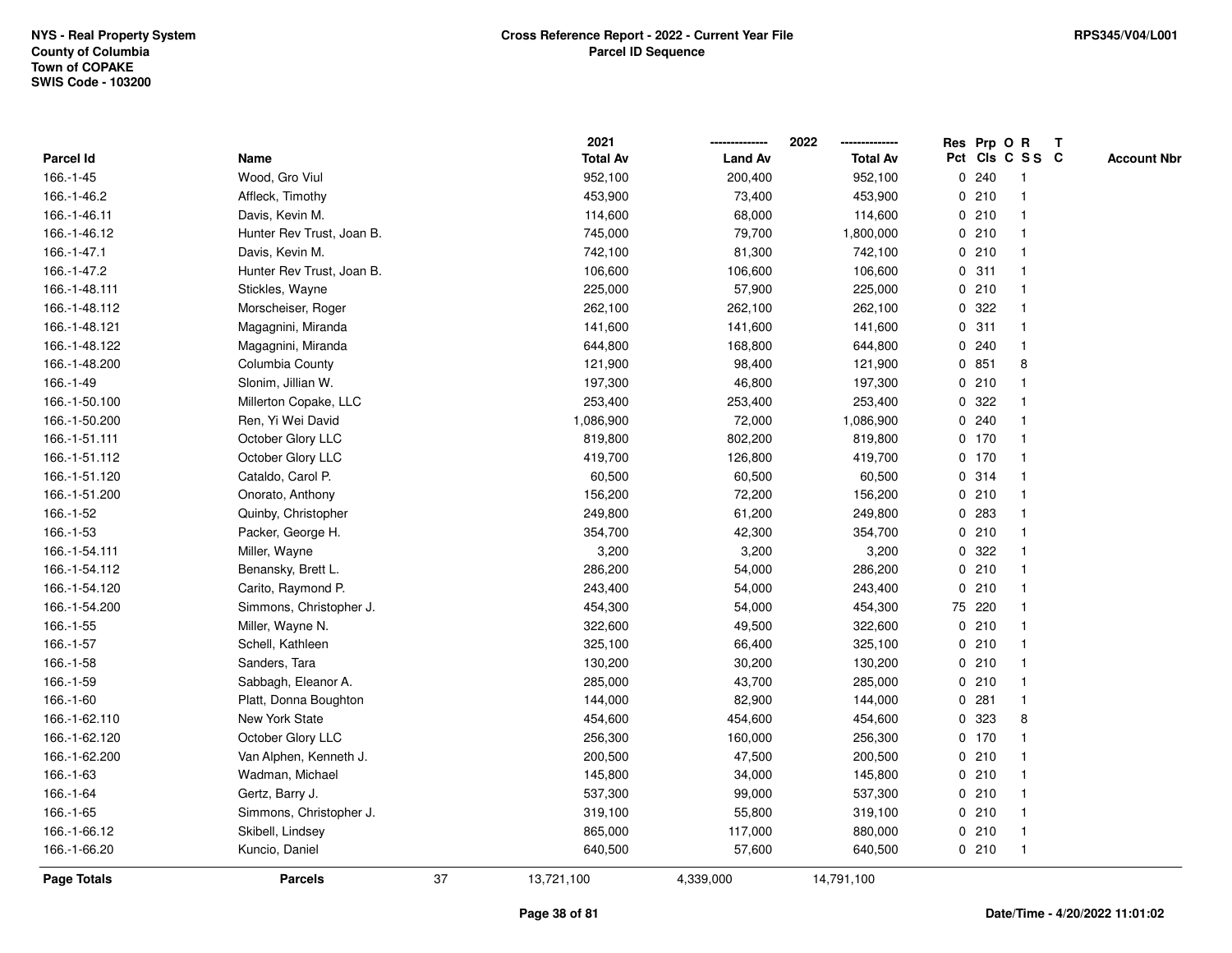|               |                           |    | 2021            |                | 2022            |             |       | Res Prp O R     | Т |                    |
|---------------|---------------------------|----|-----------------|----------------|-----------------|-------------|-------|-----------------|---|--------------------|
| Parcel Id     | Name                      |    | <b>Total Av</b> | <b>Land Av</b> | <b>Total Av</b> |             |       | Pct Cls C S S C |   | <b>Account Nbr</b> |
| 166.-1-66.111 | Ray, Claudia              |    | 419,000         | 79,200         | 419,000         | 0           | 210   | -1              |   |                    |
| 166.-1-66.112 | Kimmelman, Joan           |    | 755,000         | 123,300        | 755,000         | 0           | 240   |                 |   |                    |
| 166.-1-67     | Hanselman, Joseph         |    | 181,400         | 35,000         | 181,400         |             | 0210  | $\mathbf 1$     |   |                    |
| 166.-1-68     | Ham, John                 |    | 204,200         | 54,000         | 204,200         |             | 0210  |                 |   |                    |
| 166.-1-69     | County of Columbia        |    | 206,600         | 67,300         | 206,600         |             | 0210  |                 |   |                    |
| 166.-1-70     | Gordonson, Steven R.      |    | 425,900         | 102,700        | 425,900         |             | 0210  |                 |   |                    |
| 166.-1-71     | Piser, Brittany           |    | 150,900         | 54,000         | 150,900         |             | 0210  |                 |   |                    |
| 166.-1-72     | Hart, Ryan Lee            |    | 185,200         | 90,900         | 185,200         | 0           | 210   | $\mathbf{1}$    |   |                    |
| 166.-1-73     | Nolan, William F.         |    | 276,600         | 276,600        | 276,600         | 0           | 322   |                 |   |                    |
| 166.-1-74     | Futrell, Stephen M.       |    | 225,000         | 180,300        | 225,000         |             | 0.312 | $\mathbf 1$     |   |                    |
| 166.-1-75     | Piekarski, Menachem       |    | 429,700         | 72,000         | 429,700         |             | 0210  |                 |   |                    |
| 166.-1-77     | Bell, William             |    | 206,000         | 54,500         | 206,000         |             | 0210  |                 |   |                    |
| 166.-1-78     | Calkins, Matthew          |    | 314,600         | 59,200         | 390,000         |             | 0210  |                 |   |                    |
| 166.-1-79     | Underhill Farm, LLC       |    | 97,400          | 97,400         | 97,400          |             | 0.311 |                 |   |                    |
| 166.-1-80     | Macksoud, Barbara         |    | 432,900         | 75,600         | 432,900         | $\mathbf 0$ | 210   |                 |   |                    |
| 166.-1-81     | Nichols, Elizabeth        |    | 300,200         | 76,500         | 300,200         | 0           | 210   | $\mathbf{1}$    |   |                    |
| 166.-1-82     | Banyard, Mark T.          |    | 252,700         | 68,900         | 252,700         | $\mathbf 0$ | 210   |                 |   |                    |
| 166.-1-83     | High Rock Six, LLC        |    | 431,700         | 124,900        | 431,700         |             | 0.240 |                 |   |                    |
| 166.-1-84     | Troiano, Norma            |    | 378,000         | 66,000         | 378,000         |             | 0210  |                 |   |                    |
| 166.-1-85     | Benansky, Brett Lee       |    | 40,800          | 32,400         | 40,800          |             | 0.312 |                 |   |                    |
| 166.-1-86.11  | Hosier, Gina              |    | 330,000         | 72,000         | 330,000         |             | 0 283 |                 |   |                    |
| 166.-1-86.21  | Roberts, Timothy          |    | 72,900          | 72,900         | 72,900          | 0           | 210   |                 |   |                    |
| 166.-1-86.22  | Senak, Mark               |    | 461,700         | 76,100         | 461,700         | 0           | 210   | -1              |   |                    |
| 166.-1-86.120 | Albers, Paul W.           |    | 252,000         | 54,000         | 252,000         | $\mathbf 0$ | 210   | $\mathbf{1}$    |   |                    |
| 166.-1-87     | Harvest for Hope LLC      |    | 345,100         | 345,100        | 345,100         |             | 0 322 |                 |   |                    |
| 166.-1-88     | Loring, Carol             |    | 275,000         | 77,400         | 275,000         |             | 0210  |                 |   |                    |
| 166.-1-89     | Lynch, John               |    | 910,200         | 160,200        | 910,200         |             | 0.240 |                 |   |                    |
| 166.-1-90     | Gringauz, Marshall        |    | 985,000         | 175,800        | 985,000         | 0           | 240   |                 |   |                    |
| 166.-1-91     | Butler, Sydney J. Jr.     |    | 202,400         | 202,400        | 202,400         | 0           | 322   |                 |   |                    |
| 166.-1-92     | Cohen, Michael            |    | 256,700         | 256,700        | 256,700         | 0           | 322   |                 |   |                    |
| 166.-1-93     | Kuncio, Daniel            |    | 174,800         | 174,800        | 174,800         | 0           | 322   |                 |   |                    |
| 166.-1-94     | Swati, Jamil              |    | 1,394,339       | 200,400        | 1,394,339       |             | 0.240 |                 |   |                    |
| 166.-1-95     | Swati, Jamil              |    | 192,800         | 192,800        | 192,800         |             | 0.322 |                 |   |                    |
| 166.-1-96     | Costa, Neil               |    | 185,000         | 192,000        | 685,000         |             | 0210  |                 |   |                    |
| 166.-1-97     | Glantz, Gabriella         |    | 188,000         | 188,000        | 188,000         | 0           | 322   |                 |   |                    |
| 166.-1-98     | Costa, Neil               |    | 224,600         | 224,600        | 224,600         | 0           | 322   |                 |   |                    |
| 166.-1-99     | Hunt Country Builders LLC |    | 104,400         | 104,400        | 104,400         |             | 0.311 | $\mathbf{1}$    |   |                    |
| Page Totals   | <b>Parcels</b>            | 37 | 12,468,739      | 4,560,300      | 13,044,139      |             |       |                 |   |                    |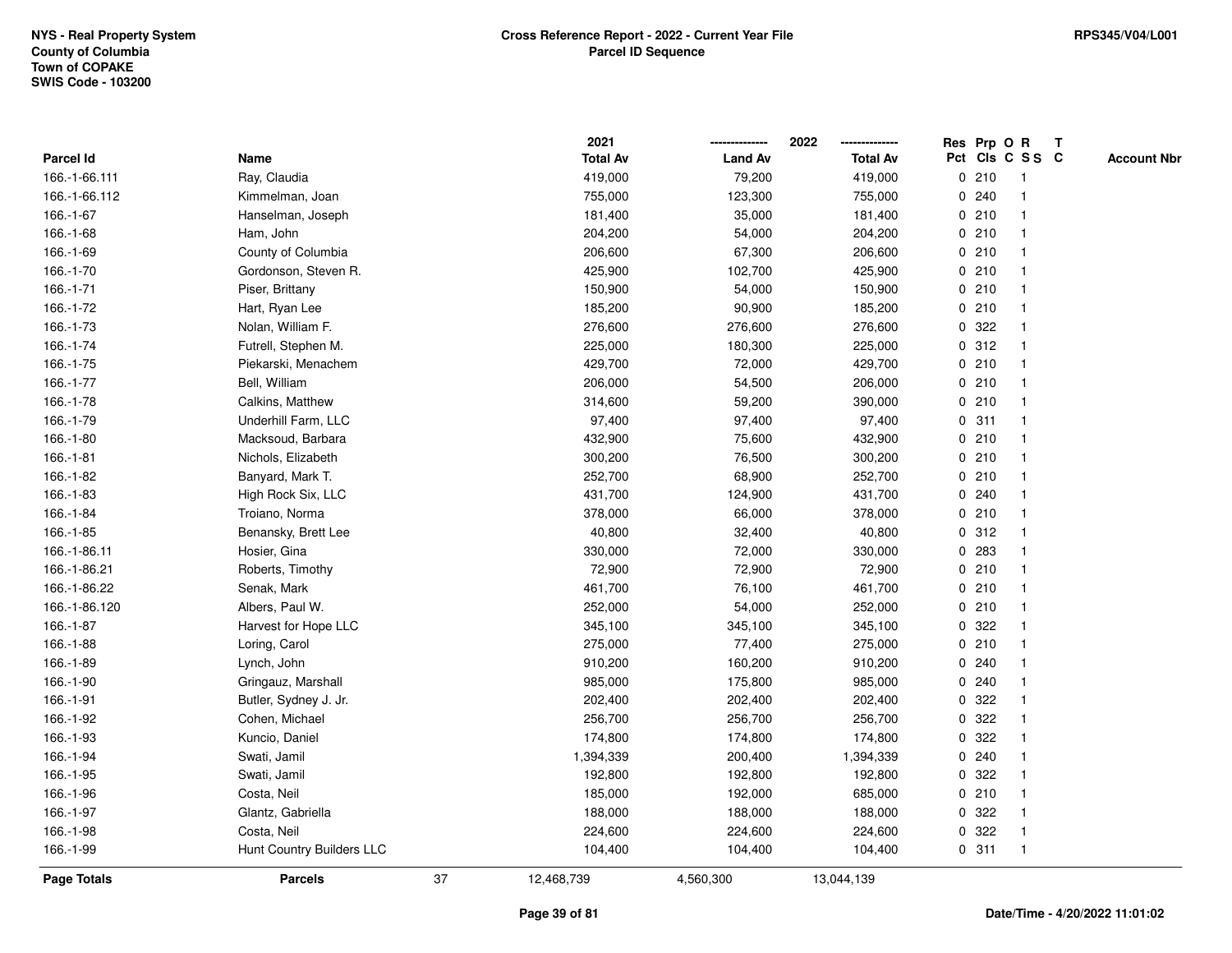|                    |                             |    | 2021            |                | 2022            |             |         | Res Prp O R     | T |                    |
|--------------------|-----------------------------|----|-----------------|----------------|-----------------|-------------|---------|-----------------|---|--------------------|
| Parcel Id          | Name                        |    | <b>Total Av</b> | <b>Land Av</b> | <b>Total Av</b> |             |         | Pct Cls C S S C |   | <b>Account Nbr</b> |
| 166.-2-1           | Birnbaum, Jane              |    | 311,100         | 93,900         | 311,100         |             | 0210    | -1              |   |                    |
| 166.-2-2           | Birnbaum, Jane              |    | 72,900          | 72,900         | 72,900          | 0           | 322     |                 |   |                    |
| 166.-2-3           | Birnbaum, Jane              |    | 75,600          | 75,600         | 75,600          |             | 0.322   |                 |   |                    |
| 166.-2-4           | Birnbaum, Jane              |    | 91,100          | 91,100         | 91,100          |             | 0.322   |                 |   |                    |
| 166.-2-5           | Metz Family Enterprises LLC |    | 75,000          | 75,000         | 75,000          |             | 0.322   |                 |   |                    |
| $167 - 1 - 1$      | Main Farm LLC               |    | 1,760,800       | 1,122,000      | 1,760,800       |             | $0$ 112 |                 |   |                    |
| $167 - 1 - 2$      | Johston, Bridget            |    | 195,400         | 77,700         | 210,400         |             | 0210    |                 |   |                    |
| 167.-1-4.111       | Miller, Roy                 |    | 190,900         | 59,000         | 190,900         |             | 0210    | $\overline{1}$  |   |                    |
| 167.-1-4.112       | Redmond, James P.           |    | 334,200         | 183,900        | 334,200         |             | 0.240   |                 |   |                    |
| 167.-1-4.121       | Frodella, Cristin           |    | 302,000         | 124,300        | 442,300         |             | 0210    | $\mathbf 1$     |   |                    |
| 167.-1-4.200       | Henwood, Janet E.           |    | 454,200         | 141,400        | 454,200         |             | 0.240   |                 |   |                    |
| 167.-1-6.111       | Glen, Alexander J.          |    | 364,000         | 87,600         | 364,000         |             | 0210    |                 |   |                    |
| 167.-1-6.112       | Mitaswell LLC               |    | 678,800         | 138,800        | 678,800         |             | 0.240   |                 |   |                    |
| 167.-1-6.120       | Kuhn, John C.               |    | 725,100         | 97,700         | 725,100         |             | 0210    |                 |   |                    |
| 167.-1-6.210       | Diaz-Cobacho, Maria F.      |    | 677,000         | 80,900         | 677,000         | $\mathbf 0$ | 210     | -1              |   |                    |
| 167.-1-6.220       | Diaz-Cobacho, Maria F.      |    | 92,600          | 92,600         | 92,600          | $\mathbf 0$ | 311     | $\mathbf{1}$    |   |                    |
| $167 - 1 - 7$      | New York State              |    | 4,831,300       | 4,831,300      | 4,831,300       | $\mathbf 0$ | 932     | 8               |   |                    |
| $167 - 1 - 8$      | Brunner, Thomas             |    | 57,700          | 51,000         | 57,700          |             | 0.312   |                 |   |                    |
| $167.-1-9$         | Lewis, Jacob                |    | 238,100         | 55,400         | 238,100         |             | 0210    |                 |   |                    |
| $167 - 1 - 11$     | Serlin, Mitchell            |    | 169,100         | 52,300         | 169,100         |             | 0210    |                 |   |                    |
| $167.-1-12$        | Campbell, James B.          |    | 141,400         | 38,300         | 141,400         |             | 0210    |                 |   |                    |
| 167.-1-13          | Bothwell, Gerald T.         |    | 45,000          | 45,000         | 45,000          |             | 0 314   |                 |   |                    |
| $167 - 1 - 14$     | Bothwell, Frederick Gerald  |    | 204,000         | 50,000         | 204,000         |             | 0210    | -1              |   |                    |
| $167.-1-15$        | Moursi, Amr                 |    | 254,100         | 59,000         | 254,100         |             | 0210    | -1              |   |                    |
| $167 - 1 - 16$     | Birch, Beatrice W.          |    | 201,700         | 57,200         | 201,700         |             | 0210    |                 |   |                    |
| 167.-1-17          | Kaputa, Catherine A.        |    | 458,425         | 50,000         | 458,425         |             | 0210    |                 |   |                    |
| 167.-1-18.111      | October Glory               |    | 1,513,500       | 1,513,500      | 1,513,500       |             | $0$ 170 |                 |   |                    |
| 167.-1-18.112      | Hoysradt, Sarah             |    | 203,500         | 68,900         | 203,500         |             | 0210    |                 |   |                    |
| 167.-1-18.120      | Cylich, Bernard             |    | 688,300         | 71,600         | 688,300         |             | 0210    |                 |   |                    |
| 167.-1-20          | Powers, Sharon              |    | 190,800         | 71,200         | 190,800         | 0           | 210     | 1               |   |                    |
| 167.-1-22          | Wyeth, Pamela               |    | 175,000         | 52,300         | 175,000         |             | 0210    | -1              |   |                    |
| 167.-1-23          | Lutkenhaus, Bryce J.        |    | 169,300         | 52,300         | 169,300         |             | 0210    | $\mathbf 1$     |   |                    |
| 167.-1-24          | Gabaccia, Linda             |    | 177,600         | 50,000         | 177,600         |             | 0210    |                 |   |                    |
| 167.-1-25          | Spencer, John P.            |    | 471,200         | 60,800         | 471,200         |             | 0210    |                 |   |                    |
| 167.-1-26          | Bogucki, Janet M.           |    | 173,900         | 53,600         | 173,900         |             | 0210    | 1               |   |                    |
| 167.-1-28.100      | New York State              |    | 373,500         | 373,500        | 373,500         | 0           | 322     | 8               |   |                    |
| 167.-1-28.200      | Barnes, Matthew J. Jr.      |    | 202,800         | 95,900         | 202,800         |             | 0210    | $\overline{1}$  |   |                    |
| <b>Page Totals</b> | <b>Parcels</b>              | 37 | 17,340,925      | 10,367,500     | 17,496,225      |             |         |                 |   |                    |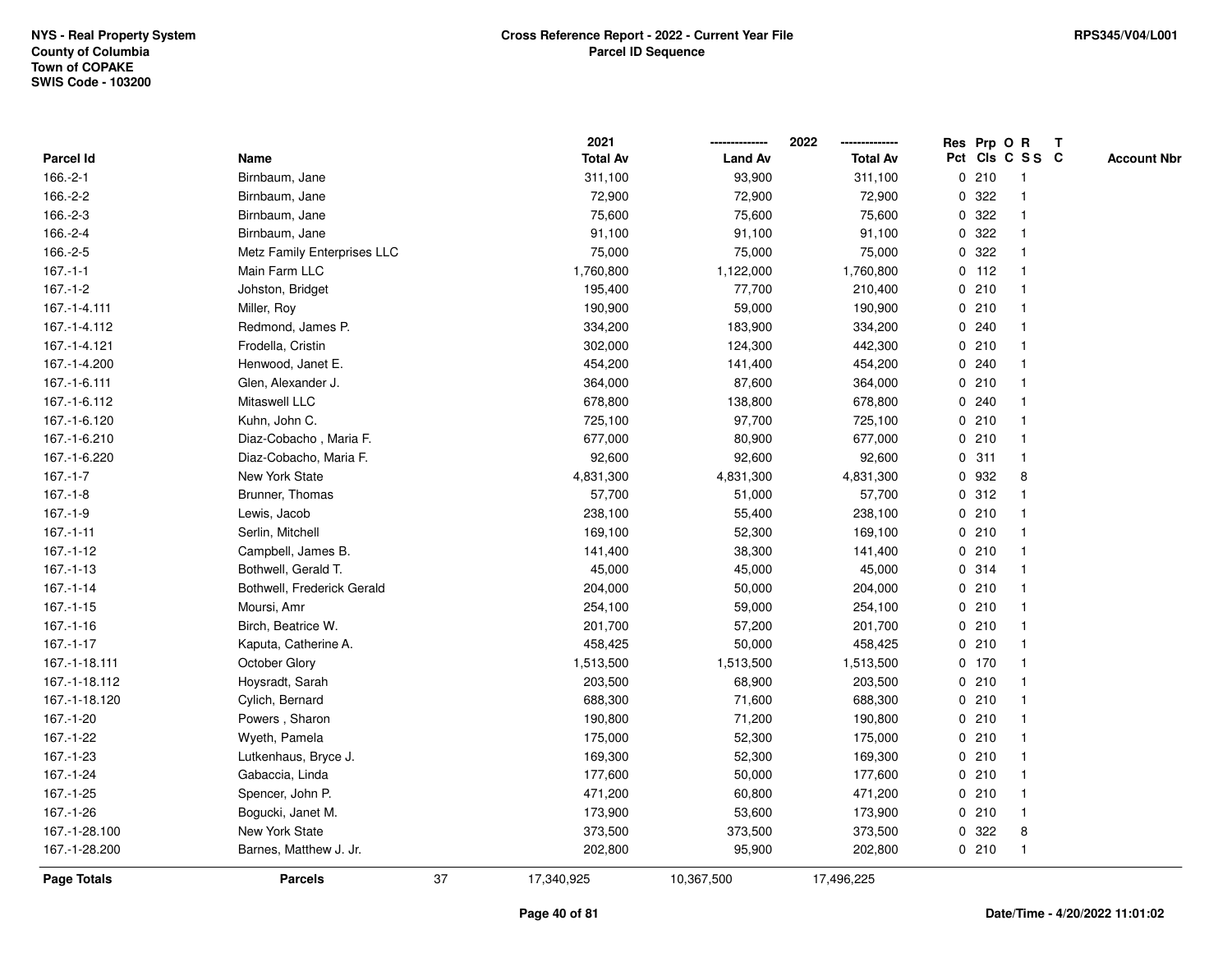|                    |                                |    | 2021            |                | 2022            |   |         | Res Prp O R     | $\mathbf{T}$ |                    |
|--------------------|--------------------------------|----|-----------------|----------------|-----------------|---|---------|-----------------|--------------|--------------------|
| Parcel Id          | Name                           |    | <b>Total Av</b> | <b>Land Av</b> | <b>Total Av</b> |   |         | Pct Cls C S S C |              | <b>Account Nbr</b> |
| 167.-1-29          | Swass, Douglas                 |    | 277,300         | 48,100         | 277,300         |   | 0210    | -1              |              |                    |
| 167.-1-30          | Daprile, James P.              |    | 145,000         | 54,500         | 145,000         |   | 0210    |                 |              |                    |
| $167 - 1 - 31$     | Hayes, Kevin F.                |    | 214,200         | 59,000         | 214,200         |   | 0260    | -1              |              |                    |
| 167.-1-32          | Foley, Thomas                  |    | 144,100         | 45,500         | 144,100         |   | 0210    | $\mathbf{1}$    |              |                    |
| 167.-1-34          | Callahan, Richard S.           |    | 142,000         | 59,000         | 142,000         |   | 0210    | -1              |              |                    |
| 167.-1-35          | Fischweicher, Mark L.          |    | 189,400         | 50,000         | 189,400         |   | 0210    | -1              |              |                    |
| 167.-1-36          | Hofman, Jacob Mark             |    | 557,000         | 104,000        | 557,000         |   | 0210    |                 |              |                    |
| 167.-1-37          | Bakshi, Sohrab                 |    | 195,000         | 61,700         | 200,000         |   | 0210    |                 |              |                    |
| 167.-1-38.100      | Galvis-Gomez, III, Gerardo     |    | 297,000         | 61,700         | 297,000         |   | $0$ 215 | -1              |              |                    |
| 167.-1-38.200      | Bakhshi, Sohrab                |    | 55,600          | 55,600         | 55,600          |   | 0.311   |                 |              |                    |
| 167.-1-39          | Flynn, Richard                 |    | 175,000         | 94,000         | 175,000         |   | 0210    | $\mathbf{1}$    |              |                    |
| $167 - 1 - 40$     | Burdick, David                 |    | 135,800         | 50,000         | 135,800         |   | 0210    | $\mathbf 1$     |              |                    |
| $167 - 1 - 41$     | Horan, Joanne                  |    | 64,000          | 64,000         | 64,000          |   | 0.314   | -1              |              |                    |
| 167.-1-42          | Duffy, Trishaanne              |    | 98,000          | 98,000         | 98,000          |   | 0.314   |                 |              |                    |
| 167.-1-43          | Duffy, John                    |    | 189,100         | 58,100         | 210,000         |   | 0210    |                 |              |                    |
| 167.-1-44          | Abbadi, Karim                  |    | 434,300         | 59,500         | 434,300         |   | 0210    |                 |              |                    |
| 167.-1-45          | Scher, Steven                  |    | 415,000         | 73,400         | 415,000         |   | 0210    | $\overline{1}$  |              |                    |
| 167.-1-46          | Shagbark Farms Inc.            |    | 186,200         | 62,600         | 186,200         |   | 0210    | -1              |              |                    |
| $167 - 1 - 47$     | October Glory LLC              |    | 189,400         | 63,500         | 189,400         |   | 0210    | $\mathbf 1$     |              |                    |
| $167.-1-48$        | Nelson, Allan J.               |    | 376,400         | 86,000         | 376,400         |   | 0210    |                 |              |                    |
| 167.-1-50.111      | Covino Irr. Trust, LLC, Robert |    | 188,100         | 188,100        | 188,100         |   | 0.311   |                 |              |                    |
| 167.-1-50.112      | Covino Irr. Trust, LLC, Robert |    | 145,800         | 145,800        | 145,800         |   | 0.311   |                 |              |                    |
| 167.-1-50.120      | Schupack, Linda                |    | 618,500         | 78,300         | 618,500         |   | 0210    | -1              |              |                    |
| 167.-1-50.200      | Roberts, Janice                |    | 559,100         | 87,200         | 559,100         |   | 0210    | $\mathbf{1}$    |              |                    |
| 167.-1-52          | Josephs, Lawrence              |    | 367,700         | 47,800         | 367,700         |   | 0210    | -1              |              |                    |
| 167.-1-53          | Moore-Bridger, Robert Martyn   |    | 340,000         | 46,200         | 340,000         |   | 0210    | -1              |              |                    |
| 167.-1-54          | Muller, Phillip                |    | 363,000         | 129,100        | 363,000         |   | 0210    |                 |              |                    |
| 167.-1-55.100      | Sailors, David                 |    | 504,700         | 76,200         | 504,700         |   | 0210    |                 |              |                    |
| 167.-1-55.200      | Diaz-Cobacho, Maria F.         |    | 64,500          | 64,500         | 64,500          |   | 0.311   | -1              |              |                    |
| 167.-1-56          | Kuhn, John C.                  |    | 84,300          | 84,300         | 84,300          | 0 | 311     |                 |              |                    |
| 167.-1-57.111      | Silverstein, Barbara Janof     |    | 390,000         | 134,300        | 390,000         |   | 0.240   | -1              |              |                    |
| 167.-1-57.112      | McMaster, Steven               |    | 362,800         | 92,800         | 362,800         |   | 0210    | -1              |              |                    |
| 167.-1-57.120      | Maier, Ruth                    |    | 366,000         | 91,700         | 366,000         |   | 0210    | -1              |              |                    |
| 167.-1-57.200      | Zimmerman, Kenneth H.          |    | 590,000         | 86,000         | 590,000         |   | 0210    |                 |              |                    |
| 167.-1-59          | Redmond, James P.              |    | 261,800         | 198,200        | 261,800         |   | 0.312   | $\mathbf 1$     |              |                    |
| 167.-1-64          | Town Of Copake                 |    | 48,000          | 48,000         | 48,000          |   | 0 695   | 8               |              |                    |
| 167.-1-65          | Acorn Cottage, LLC             |    | 550,000         | 123,400        | 550,000         |   | 0210    | $\mathbf{1}$    |              |                    |
| <b>Page Totals</b> | <b>Parcels</b>                 | 37 | 10,284,100      | 3,030,100      | 10,310,000      |   |         |                 |              |                    |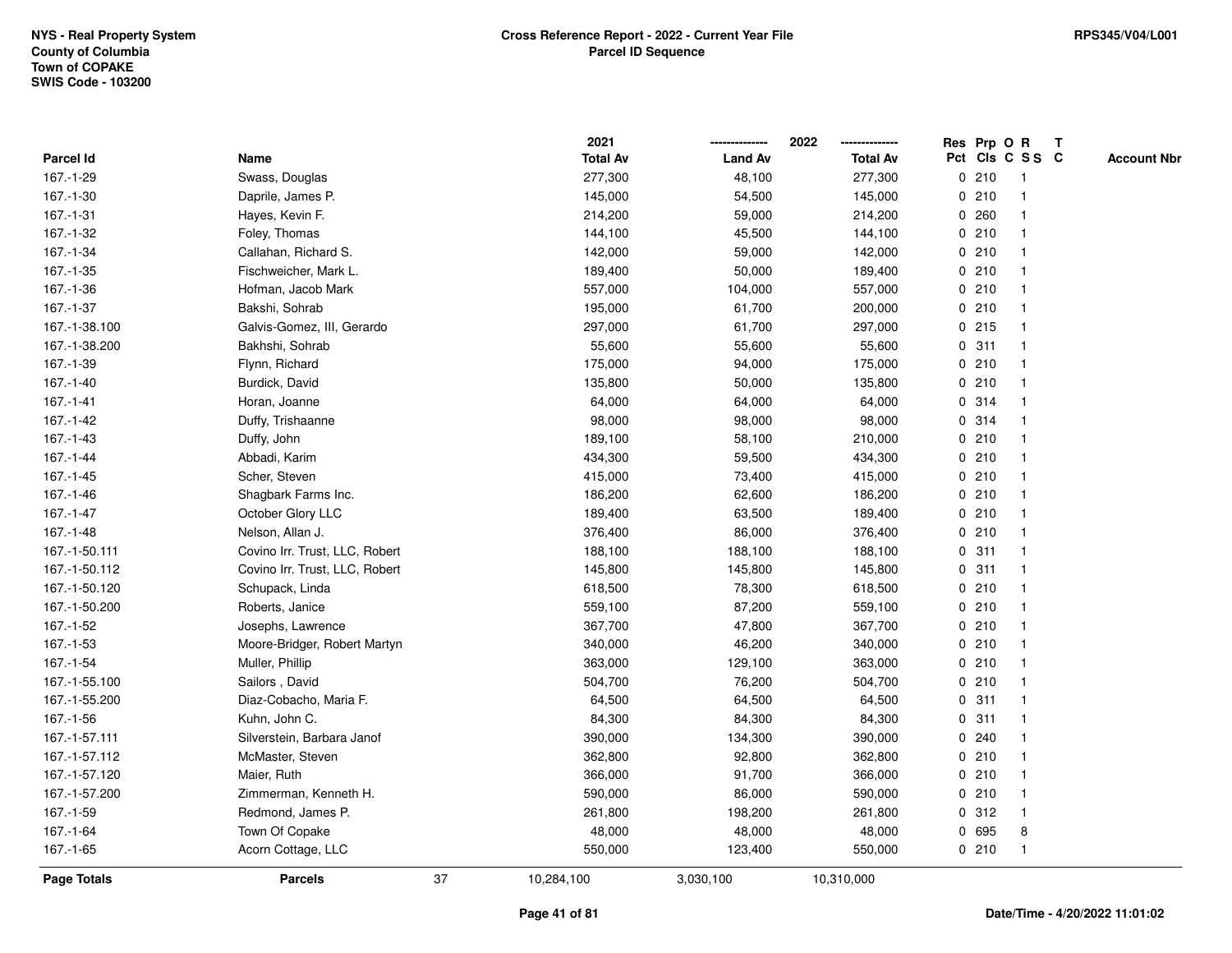|                    |                                |    | 2021            |                | 2022            |             |         | Res Prp O R     | Т |                    |
|--------------------|--------------------------------|----|-----------------|----------------|-----------------|-------------|---------|-----------------|---|--------------------|
| Parcel Id          | Name                           |    | <b>Total Av</b> | <b>Land Av</b> | <b>Total Av</b> |             |         | Pct Cls C S S C |   | <b>Account Nbr</b> |
| 167.-1-66          | Ladden, M. James               |    | 608,400         | 113,100        | 858,000         |             | 0210    | $\mathbf{1}$    |   |                    |
| $167 - 1 - 67$     | O'Rourke, Michael              |    | 285,000         | 136,600        | 285,000         |             | 0.240   | $\mathbf 1$     |   |                    |
| 167.-1-68          | Town Of Copake                 |    | 1,400           | 1,400          | 1,400           |             | 0.311   | 8               |   |                    |
| 167.-1-69          | Covino Irr. Trust, LLC, Robert |    | 118,100         | 118,100        | 118,100         |             | 0.311   |                 |   |                    |
| 167.-1-70          | Covino Irr. Trust, LLC, Robert |    | 110,200         | 110,200        | 110,200         |             | 0.311   |                 |   |                    |
| $167.-1-71$        | Covino Irr. Trust, LLC, Robert |    | 124,600         | 124,600        | 124,600         |             | 0.311   |                 |   |                    |
| 167.-1-72          | Covino Irr. Trust, LLC, Robert |    | 136,000         | 136,000        | 136,000         |             | 0.311   | -1              |   |                    |
| 167.-1-73          | Covino Irr. Trust, LLC, Robert |    | 119,400         | 119,400        | 119,400         |             | 0.311   | $\overline{1}$  |   |                    |
| 167.-1-74          | Murray, Catherine A.           |    | 332,500         | 86,000         | 332,500         |             | 0210    | -1              |   |                    |
| 167.-1-75          | Shahid, Shazia                 |    | 120,300         | 117,900        | 120,300         |             | 0.312   | $\mathbf 1$     |   |                    |
| 167.-1-76          | Millerbrook, Lane Assoc Ic     |    | 16,700          | 16,700         | 16,700          |             | 0.311   | -1              |   |                    |
| $167 - 1 - 77$     | New York State                 |    | 304,700         | 304,700        | 304,700         |             | 0.322   | 8               |   |                    |
| $175.-1-2$         | Albright, Kevin                |    | 235,800         | 193,200        | 235,800         |             | 0.312   |                 |   |                    |
| $175.-1-3$         | Horowitz, Alexandra            |    | 74,000          | 74,000         | 74,000          |             | 0.311   | -1              |   |                    |
| 175.-1-4.111       | Hastad, Halee M.               |    | 163,000         | 74,600         | 170,000         |             | 0210    | $\overline{1}$  |   |                    |
| 175.-1-4.112       | David Birch Revocable Trust    |    | 52,400          | 52,400         | 52,400          |             | 0.311   | $\mathbf{1}$    |   |                    |
| 175.-1-4.120       | Jonathan Reality Llc           |    | 88,500          | 88,500         | 88,500          |             | 0.311   | -1              |   |                    |
| $175.-1-5$         | Fowler, Genevieve R.           |    | 241,100         | 72,900         | 241,100         |             | 0210    | -1              |   |                    |
| $175.-1-6$         | Burch, Robert C.               |    | 24,800          | 24,800         | 24,800          |             | 0.311   |                 |   |                    |
| $175.-1-8$         | Concra, Angela                 |    | 245,000         | 104,000        | 245,000         |             | 0.281   |                 |   |                    |
| $175.-1-9$         | Decker, Kimberly               |    | 27,000          | 27,000         | 27,000          |             | 0.311   | $\overline{1}$  |   |                    |
| $175.-1-10$        | Deer, Run Lodge Inn            |    | 117,900         | 42,300         | 117,900         |             | 0.260   |                 |   |                    |
| $175.-1-12$        | Yee, Emmy                      |    | 265,800         | 72,900         | 265,800         |             | 0210    | $\mathbf{1}$    |   |                    |
| $175.-1-13$        | Post, Drinda C.                |    | 293,900         | 64,000         | 293,900         |             | 0210    | -1              |   |                    |
| $175.-1-14$        | Barton, Sally                  |    | 193,000         | 75,600         | 193,000         |             | 0210    | -1              |   |                    |
| $175.-1-15$        | Allen, Carrol                  |    | 443,500         | 129,600        | 443,500         |             | 0.240   |                 |   |                    |
| 175.-1-16          | Recce-Thomas, Maria C.         |    | 395,000         | 172,000        | 395,000         |             | 0.240   |                 |   |                    |
| 175.-1-17.100      | Reed, Peter S.                 |    | 1,234,600       | 338,000        | 1,234,600       |             | 0.240   | -1              |   |                    |
| 175.-1-17.200      | Reed, Peter S.                 |    | 386,800         | 386,800        | 386,800         |             | 0.322   |                 |   |                    |
| 175.-1-19.100      | Peck, Charles A.               |    | 254,100         | 254,100        | 254,100         | $\mathbf 0$ | 322     | -1              |   |                    |
| 175.-1-19.200      | Emerson, Susan                 |    | 575,000         | 108,000        | 575,000         |             | 0210    | $\mathbf 1$     |   |                    |
| 175.-1-20.1        | <b>Underhill Farm LLC</b>      |    | 1,554,200       | 1,523,600      | 1,554,200       |             | $0$ 170 | -1              |   |                    |
| 175.-1-20.2        | Davis, Kevin M.                |    | 33,100          | 33,100         | 33,100          |             | 0.311   |                 |   |                    |
| 175.-1-21.3        | Cutler, Steven                 |    | 456,900         | 287,900        | 456,900         |             | 0.240   |                 |   |                    |
| 175.-1-21.4        | Lang, Cari                     |    | 729,100         | 157,600        | 729,100         |             | 0210    | $\mathbf 1$     |   |                    |
| 175.-1-21.120      | Columbia County                |    | 146,000         | 146,000        | 146,000         |             | 0852    | 8               |   |                    |
| 175.-1-21.212      | Kushner, Marc                  |    | 87,900          | 87,900         | 87,900          |             | 0.311   | $\mathbf{1}$    |   |                    |
| <b>Page Totals</b> | <b>Parcels</b>                 | 37 | 10,595,700      | 5,975,500      | 10,852,300      |             |         |                 |   |                    |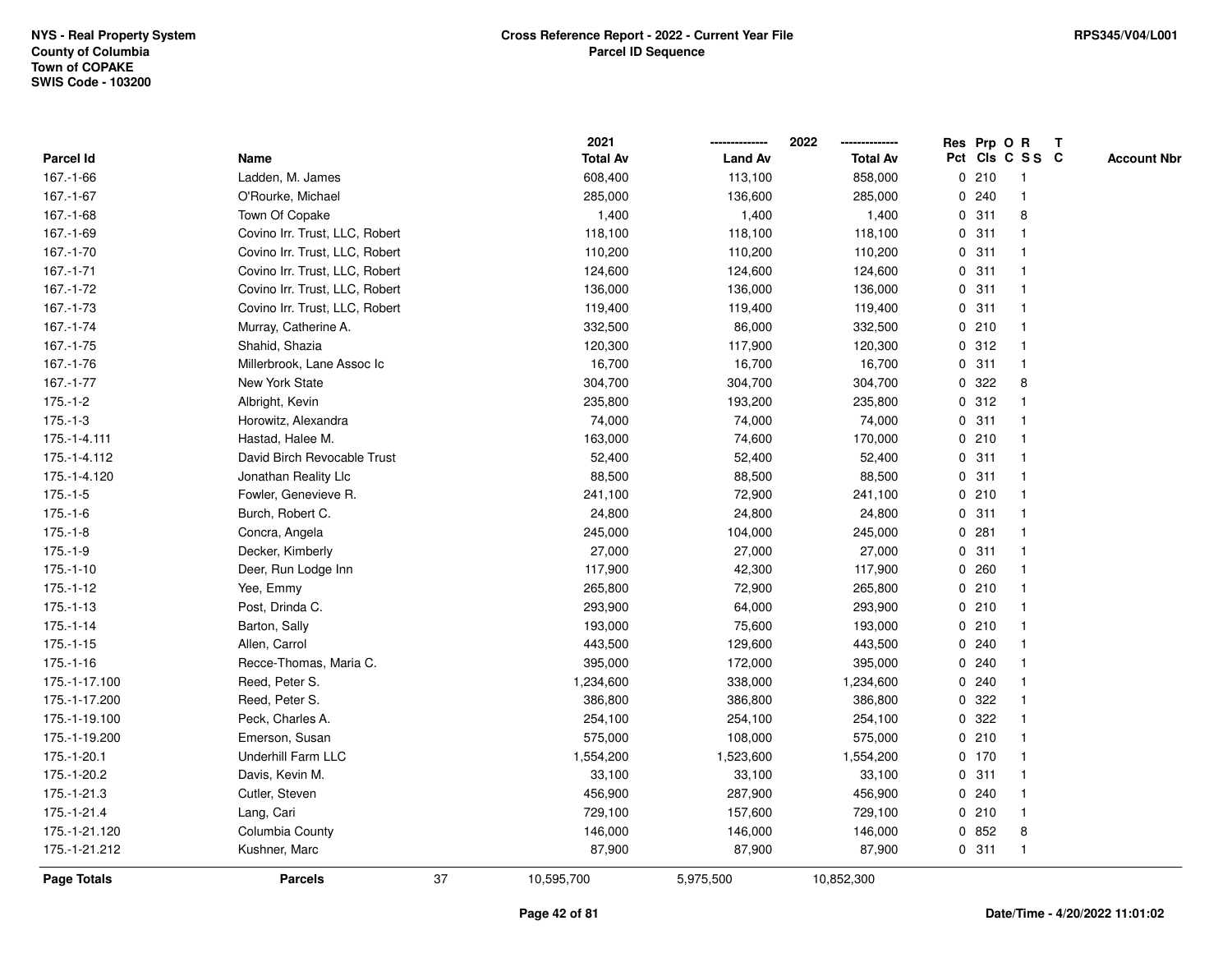|                |                            |    | 2021            |                | 2022            |             |       | Res Prp O R     | T |                    |
|----------------|----------------------------|----|-----------------|----------------|-----------------|-------------|-------|-----------------|---|--------------------|
| Parcel Id      | Name                       |    | <b>Total Av</b> | <b>Land Av</b> | <b>Total Av</b> |             |       | Pct Cls C S S C |   | <b>Account Nbr</b> |
| 175.-1-22.110  | Reed, Peter S.             |    | 628,500         | 389,600        | 628,500         |             | 0.241 | -1              |   |                    |
| 175.-1-22.121  | Peck, Donna L.             |    | 181,100         | 181,100        | 181,100         | 0           | 322   | -1              |   |                    |
| 175.-1-22.122  | Peck, Charles              |    | 136,500         | 136,500        | 136,500         |             | 0.322 | $\mathbf 1$     |   |                    |
| 175.-1-22.200  | Osswald, Christopher S.    |    | 308,000         | 55,800         | 308,000         |             | 0210  |                 |   |                    |
| 175.-1-23.11   | Link, Ezra                 |    | 915,900         | 711,800        | 915,900         |             | 0.241 |                 |   |                    |
| 175.-1-23.11-1 | SBA Towers III, LLC        |    | 295,900         | 60,000         | 295,900         |             | 0 837 |                 |   |                    |
| 175.-1-23.11-2 | <b>AT&amp;T Mobility</b>   |    | 295,900         | 60,000         | 295,900         |             | 0 837 |                 |   |                    |
| 175.-1-23.12   | Post, Drinda               |    | 367,100         | 367,100        | 367,100         | $\mathbf 0$ | 322   |                 |   |                    |
| 175.-1-23.200  | Link, Ezra J. Jr.          |    | 341,700         | 54,000         | 341,700         |             | 0210  | -1              |   |                    |
| 175.-1-24      | Bradway, Edwin J.          |    | 230,100         | 36,000         | 230,100         |             | 0210  | $\mathbf 1$     |   |                    |
| 175.-1-25.100  | Weaver, Allen R.           |    | 244,600         | 45,000         | 244,600         |             | 0210  |                 |   |                    |
| 175.-1-25.200  | Bradway, Edwin J.          |    | 34,400          | 34,400         | 34,400          |             | 0.311 |                 |   |                    |
| 175.-1-26      | Link, Ezra                 |    | 264,800         | 48,600         | 264,800         |             | 0210  |                 |   |                    |
| 175.-1-27      | Wahlers, Herman F.         |    | 137,900         | 45,000         | 137,900         |             | 0210  |                 |   |                    |
| 175.-1-28      | Gregory, William H. Jr.    |    | 288,100         | 36,000         | 288,100         |             | 0210  |                 |   |                    |
| 175.-1-29      | Azarbayejani, Hamidi       |    | 67,800          | 30,800         | 67,800          |             | 0210  | $\mathbf{1}$    |   |                    |
| $175.-1-30$    | Westlake, Donald           |    | 146,600         | 26,800         | 146,600         |             | 0210  | $\mathbf{1}$    |   |                    |
| 175.-1-31      | Welz, Peter H.             |    | 70,000          | 25,400         | 70,000          |             | 0210  |                 |   |                    |
| 175.-1-32      | Barbato, Carmen M. Jr      |    | 41,500          | 27,200         | 41,500          |             | 0270  |                 |   |                    |
| 175.-1-33      | Ryan, Joseph D.            |    | 108,100         | 28,200         | 108,100         |             | 0210  |                 |   |                    |
| 175.-1-34      | Shadic, Amy M.             |    | 163,000         | 47,700         | 163,000         |             | 0210  |                 |   |                    |
| 175.-1-35.100  | Lanni, Luigi               |    | 179,600         | 179,600        | 179,600         | 0           | 322   |                 |   |                    |
| 175.-1-35.200  | Conte, Antonio             |    | 77,600          | 77,600         | 77,600          | $\mathbf 0$ | 311   | $\mathbf{1}$    |   |                    |
| 175.-1-37      | Camphill Village USA, Inc. |    | 99,300          | 99,300         | 99,300          | $\mathbf 0$ | 311   | 8               |   |                    |
| 175.-1-38      | Miller, Darren             |    | 300,000         | 36,900         | 300,000         |             | 0210  |                 |   |                    |
| 175.-1-39.100  | Duffy, Kevin               |    | 281,400         | 131,300        | 281,400         |             | 0.240 |                 |   |                    |
| 175.-1-39.200  | Miller, Darren             |    | 31,300          | 31,300         | 31,300          |             | 0.311 |                 |   |                    |
| 175.-1-40.110  | Littleway, Lorna Cherot    |    | 188,500         | 70,700         | 188,500         |             | 0210  |                 |   |                    |
| 175.-1-40.120  | Cottini, Emma P.           |    | 80,300          | 80,300         | 80,300          | $\mathbf 0$ | 311   |                 |   |                    |
| 175.-1-40.200  | Cottini, Emma P.           |    | 90,100          | 90,100         | 90,100          | 0           | 311   | 1               |   |                    |
| 175.-1-41      | Germain, James             |    | 246,800         | 45,000         | 246,800         |             | 0210  | -1              |   |                    |
| 175.-1-42      | Germain, James             |    | 68,600          | 68,600         | 68,600          |             | 0.314 | -1              |   |                    |
| 175.-1-43      | Hosier, Sean               |    | 180,300         | 61,000         | 180,300         |             | 0210  |                 |   |                    |
| 175.-1-44      | Smoyver, Michael           |    | 184,000         | 63,400         | 184,000         |             | 0210  |                 |   |                    |
| $175.-1-45$    | Peck, Brian                |    | 3,600           | 3,600          | 3,600           |             | 0.311 | -1              |   |                    |
| 175.-1-48      | Camphill Village USA       |    | 8,300,000       | 2,660,300      | 8,300,000       |             | 0 632 | 8               |   |                    |
| 175.-1-49      | Camphill Village USA       |    | 342,100         | 232,000        | 342,100         |             | 0 632 | 8               |   |                    |
| Page Totals    | <b>Parcels</b>             | 37 | 15,921,000      | 6,378,000      | 15,921,000      |             |       |                 |   |                    |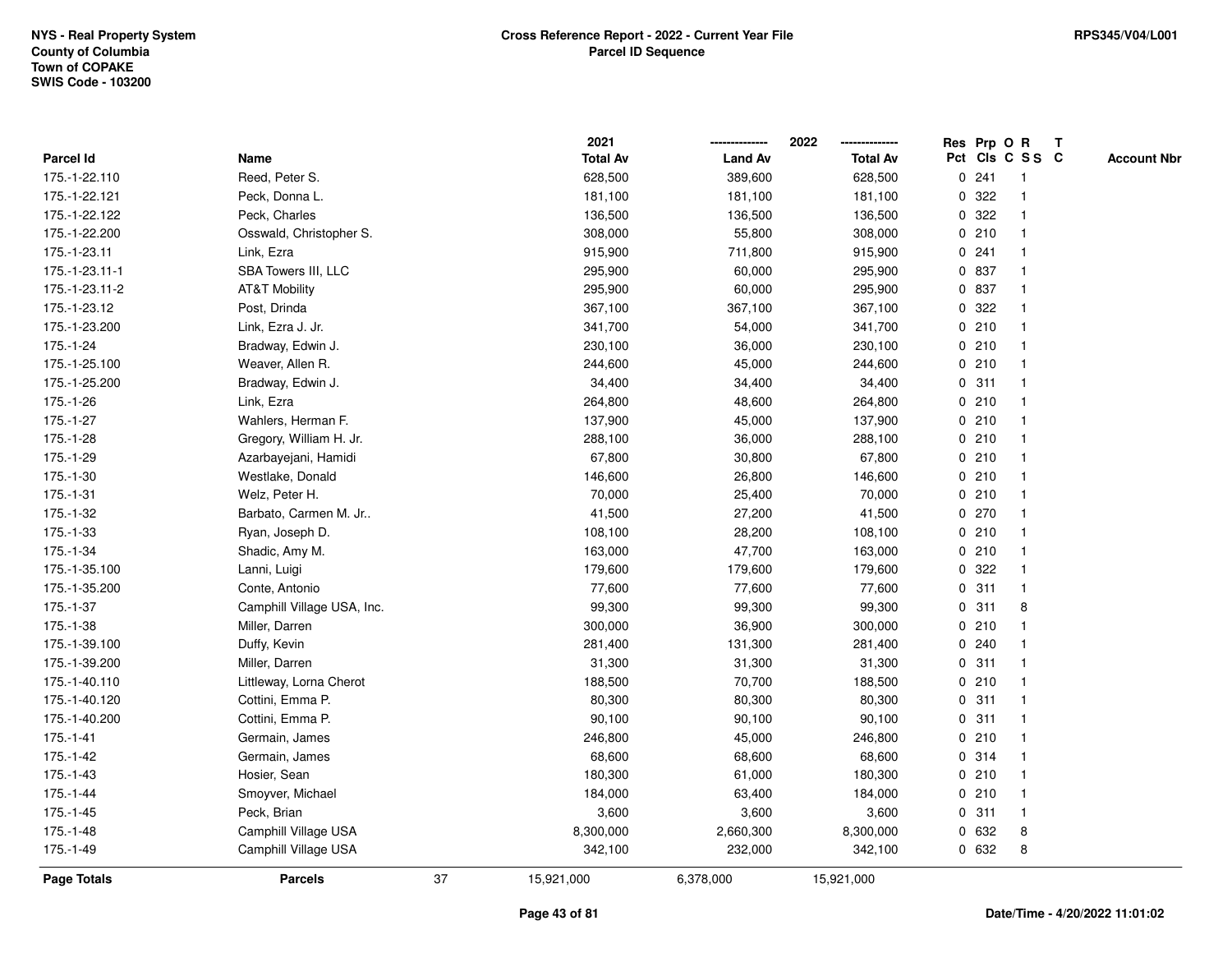|               |                             |    | 2021            |                | 2022<br>-------------- | Res Prp O R |                 | $\mathbf{T}$ |                    |
|---------------|-----------------------------|----|-----------------|----------------|------------------------|-------------|-----------------|--------------|--------------------|
| Parcel Id     | Name                        |    | <b>Total Av</b> | <b>Land Av</b> | <b>Total Av</b>        |             | Pct Cls C S S C |              | <b>Account Nbr</b> |
| $175.-1-50$   | Cooper, Kevin P.            |    | 249,300         | 103,500        | 249,300                | 0210        | -1              |              |                    |
| $175.-1-51.1$ | Cousins, Robert C.          |    | 134,400         | 30,000         | 134,400                | 0210        |                 |              |                    |
| 175.-1-51.2   | Malloy, Dennis              |    | 188,900         | 36,200         | 188,900                | 0210        | $\mathbf{1}$    |              |                    |
| $175.-1-52$   | Camphill Village USA Inc    |    | 46,600          | 46,600         | 46,600                 | 0.311       | 8               |              |                    |
| $175.-1-53$   | Camphill Village USA Inc    |    | 183,300         | 64,200         | 183,300                | 0210        | 8               |              |                    |
| 175.-1-54     | Camphill Village USA        |    | 289,300         | 223,300        | 289,300                | 0 632       | 8               |              |                    |
| $175.-1-55$   | Baxter, Richard Paul        |    | 175,000         | 63,000         | 175,000                | 0210        |                 |              |                    |
| 175.-1-56     | Abramowicz, A. Elisabeth    |    | 356,900         | 181,000        | 356,900                | 0.240       |                 |              |                    |
| $175.-1-57$   | Gurd, Guy                   |    | 1,137,700       | 823,500        | 1,137,700              | 0.240       |                 |              |                    |
| $175.-1-58$   | Sobel, Melvin I.            |    | 240,700         | 51,300         | 240,700                | 0210        |                 |              |                    |
| 175.-1-59     | Hill, Douglas W.            |    | 158,700         | 45,000         | 158,700                | 0210        | $\mathbf{1}$    |              |                    |
| $175.-1-60$   | Strauss, Marvin             |    | 38,000          | 38,000         | 38,000                 | 0.311       | $\mathbf{1}$    |              |                    |
| $175.-1-61$   | Saputo, Paul N.             |    | 298,600         | 298,600        | 298,600                | 0.311       | $\mathbf 1$     |              |                    |
| 175.-1-62     | Timmins, Joseph             |    | 182,500         | 48,600         | 182,500                | 0210        |                 |              |                    |
| $175.-1-63$   | Marchionne, Brenda          |    | 30,800          | 30,800         | 30,800                 | 0.311       |                 |              |                    |
| 175.-1-64     | Marchionne, Brenda          |    | 180,500         | 36,900         | 180,500                | 0210        | $\mathbf{1}$    |              |                    |
| 175.-1-65.3   | Sticker, Anna Helen Bohling |    | 420,800         | 158,600        | 420,800                | 0.240       | $\mathbf{1}$    |              |                    |
| 175.-1-65.112 | Camphill Village Usa Inc    |    | 289,700         | 289,700        | 289,700                | 0.311       | 8               |              |                    |
| 175.-1-65.120 | Camphill Village USA Inc    |    | 211,800         | 211,800        | 211,800                | 0.322       | 8               |              |                    |
| 175.-1-65.200 | Camphill Village USA        |    | 73,000          | 73,000         | 73,000                 | 0.311       | 8               |              |                    |
| 175.-1-66     | Bernroth, Christine         |    | 563,000         | 261,000        | 563,000                | 0.240       |                 |              |                    |
| 175.-1-67     | Lee, Nann L.                |    | 282,300         | 119,700        | 282,300                | 0.240       |                 |              |                    |
| 175.-1-68     | Weitman, Michael            |    | 499,400         | 82,700         | 499,400                | 0.240       | $\overline{1}$  |              |                    |
| 175.-1-69     | Cemetery                    |    | 570,200         | 126,900        | 570,200                | 0 620       | 8               |              |                    |
| $*$ 175.-1-70 | Cohen, Michael              |    | 165,000         | 165,000        | 165,000                | 0.322       |                 |              |                    |
| $175.-1-71$   | Saputo, Paul N.             |    | 574,700         | 214,200        | 574,700                | 0.240       |                 |              |                    |
| 175.-1-72.12  | Kane, Meredith J.           |    | 257,800         | 257,800        | 257,800                | 0 322       |                 |              |                    |
| 175.-1-72.200 | Mettler, Jeanne E.          |    | 501,700         | 58,100         | 501,700                | 0210        |                 |              |                    |
| 175.-1-73     | Clifford, Amy               |    | 370,300         | 43,500         | 430,000                | 0210        | $\mathbf{1}$    |              |                    |
| 175.-1-74     | Copake Returns, LLC         |    | 525,000         | 194,400        | 525,000                | 0.240       |                 |              |                    |
| 175.-1-75     | Daughtry, James             |    | 154,600         | 36,000         | 154,600                | 0210        | $\overline{1}$  |              |                    |
| 175.-1-76.100 | Langdon, Sonja J.           |    | 583,500         | 361,800        | 583,500                | 0.260       | $\mathbf{1}$    |              |                    |
| 175.-1-76.200 | Zephyr Investments, LLC     |    | 581,000         | 581,000        | 581,000                | 0.322       | $\overline{1}$  |              |                    |
| 175.-1-78     | Jakubowski, Wolf            |    | 175,000         | 175,000        | 175,000                | 0 322 W 1   |                 |              |                    |
| 175.-1-79     | Jakubowski, Wolf            |    | 651,700         | 189,900        | 651,700                | 0 210 W 1   |                 |              |                    |
| 175.-1-80     | Acri, Lyndsay               |    | 841,400         | 333,800        | 700,000                | 0 242 W 1   |                 |              |                    |
| $175.-1-81$   | Daughtry, James             |    | 34,400          | 34,400         | 34,400                 | 0.311       | $\overline{1}$  |              |                    |
| Page Totals   | <b>Parcels</b>              | 36 | 12,052,500      | 5,923,800      | 11,970,800             |             |                 |              |                    |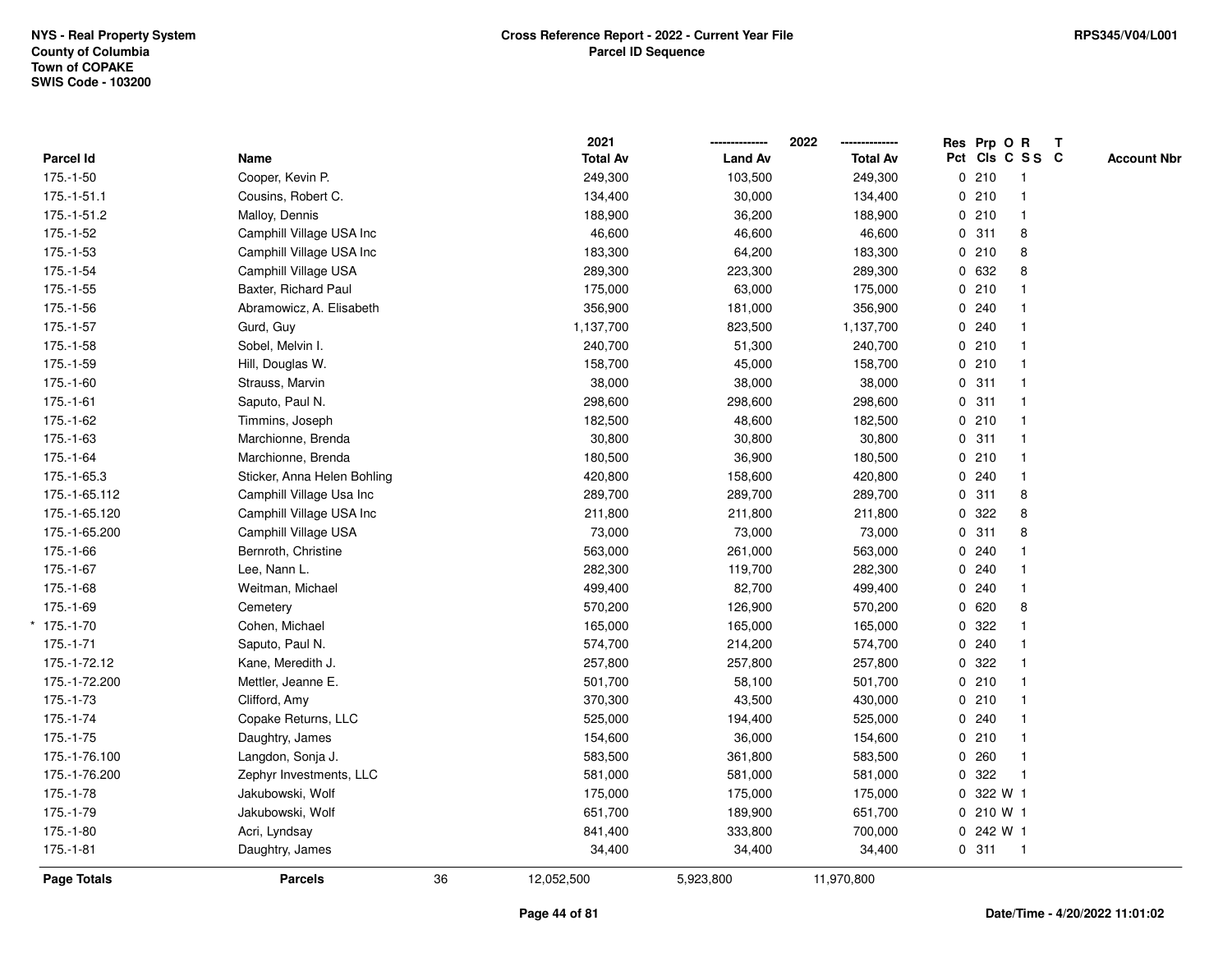|                |                                             | 2021            |                | 2022            |       | Res Prp O R     | T |                    |
|----------------|---------------------------------------------|-----------------|----------------|-----------------|-------|-----------------|---|--------------------|
| Parcel Id      | Name                                        | <b>Total Av</b> | <b>Land Av</b> | <b>Total Av</b> |       | Pct Cls C S S C |   | <b>Account Nbr</b> |
| 175.-1-82      | Lee, Richard                                | 289,000         | 135,900        | 299,000         |       | 0 210 W 1       |   |                    |
| 175.-1-83      | Arezzi, Ralph                               | 377,200         | 129,800        | 377,200         |       | 0 210 W 1       |   |                    |
| 175.-1-84      | Kwon, Young W.                              | 687,200         | 65,000         | 687,200         | 0210  | $\overline{1}$  |   |                    |
| 175.-1-85.200  | Price, Elizabeth A.                         | 75,800          | 75,800         | 75,800          | 0.311 |                 |   |                    |
| 175.-1-86      | Aherne, Allen                               | 322,900         | 130,400        | 322,900         |       | 0210W1          |   |                    |
| 175.-1-87      | Dodson, Charles                             | 555,000         | 129,300        | 555,000         |       | 0 210 W 1       |   |                    |
| 175.-1-88      | Tait, Robert                                | 529,500         | 129,600        | 529,500         |       | 0 210 W 1       |   |                    |
| 175.-1-89      | Tait, Robert                                | 70,500          | 70,500         | 70,500          | 0.311 | $\overline{1}$  |   |                    |
| 175.-1-90      | Buckett, Thomas                             | 355,200         | 98,100         | 355,200         | 0210  |                 |   |                    |
| 175.-1-91      | Batycki, Eileen                             | 302,300         | 80,100         | 302,300         | 0210  | $\mathbf{1}$    |   |                    |
| 175.-1-92      | Gansowski, Mark T.                          | 252,200         | 72,100         | 252,200         | 0210  |                 |   |                    |
| 175.-1-93      | Farb, Helen                                 | 338,300         | 76,700         | 338,300         | 0210  |                 |   |                    |
| 175.-1-94      | Harder, Bradley R.                          | 210,000         | 54,000         | 210,000         | 0210  |                 |   |                    |
| 175.-1-98      | Jonathan Ross Realty LLC                    | 5,000           | 4,500          | 5,000           | 0.312 |                 |   |                    |
| 175.-1-99      | Miller, Darren                              | 1,300           | 1,300          | 1,300           | 0.311 |                 |   |                    |
| $175.-2-1.3$   | Crystal, Jeffrey M.                         | 1,400,604       | 603,900        | 1,400,604       | 0.281 | $\mathbf{1}$    |   |                    |
| $*$ 175.-2-2.3 | Cohen, Michael                              | 1,898,000       | 535,000        | 2,108,000       | 0.281 |                 |   |                    |
| 175.-2-2.4     | Lavender Acres LLC                          |                 | 600,460        | 3,600,000       | 0.281 |                 |   |                    |
| 175.-2-2.5     | Cohen, Michael                              |                 | 234,600        | 400,300         | 0.312 |                 |   |                    |
| $175.-2-3.3$   | Cohen, Michael                              | 367,400         | 367,400        | 367,400         | 0.322 |                 |   |                    |
| 175.-2-3.4     | Cohen, Michael                              |                 | 432,400        | 432,400         | 0.311 |                 |   |                    |
| 175.-2-4.3     | Cohen, Michael                              | 265,700         | 265,700        | 265,700         | 0 322 |                 |   |                    |
| $175.-2-5$     | Barley, Christopher                         | 1,345,000       | 323,800        | 1,345,000       | 0.240 |                 |   |                    |
| 175.-2-6       | Butensky, Martin David                      | 963,000         | 195,000        | 963,000         | 0.240 |                 |   |                    |
| $176.-1-1$     | Clough, Martin A.                           | 161,800         | 34,800         | 161,800         | 0210  |                 |   |                    |
| $176.-1-2$     | Town of Copake                              | 25,600          | 25,600         | 25,600          | 0 650 | 8               |   |                    |
| 176.-1-3.200   | Lang, Cari                                  | 244,400         | 244,400        | 244,400         | 0.311 |                 |   |                    |
| $176.-1-4$     | Conkling, Doug                              | 181,800         | 44,100         | 181,800         | 0210  |                 |   |                    |
| $176.-1-5$     | Blue Sky Home & Property, LLC               | 569,000         | 200,500        | 569,000         | 0.281 |                 |   |                    |
| $176.-1-6$     | Taconic Shores Property Owners, Associatior | 4,000           | 2,600          | 4,000           |       | 0 822 W 1       |   |                    |
| 176.-1-8.111   | <b>DP 77, LLC</b>                           | 1,766,500       | 735,600        | 1,766,500       | 0 582 |                 |   |                    |
| 176.-1-8.112   | McGhee, Lindsie                             | 238,700         | 45,200         | 238,700         | 0210  | $\mathbf 1$     |   |                    |
| 176.-1-8.120   | Craft, Michael V. 261000.                   | 137,000         | 47,300         | 137,000         | 0210  |                 |   |                    |
| 176.-1-8.200   | Weber, Harvey                               | 48,600          | 48,600         | 48,600          | 0.311 |                 |   |                    |
| $176.-1-9$     | Hyatt, Yvonne J.                            | 231,400         | 109,800        | 231,400         | 0.281 |                 |   |                    |
| 176.-1-10.100  | Kingsley Real Estate Holdings               | 625,500         | 617,500        | 625,500         | 0.312 | $\mathbf{1}$    |   |                    |
| 176.-1-10.220  | Gagnier, Marianne                           | 289,000         | 68,000         | 289,000         | 0210  | $\mathbf{1}$    |   |                    |
| Page Totals    | 35<br><b>Parcels</b>                        | 12,869,004      | 6,132,960      | 17,311,704      |       |                 |   |                    |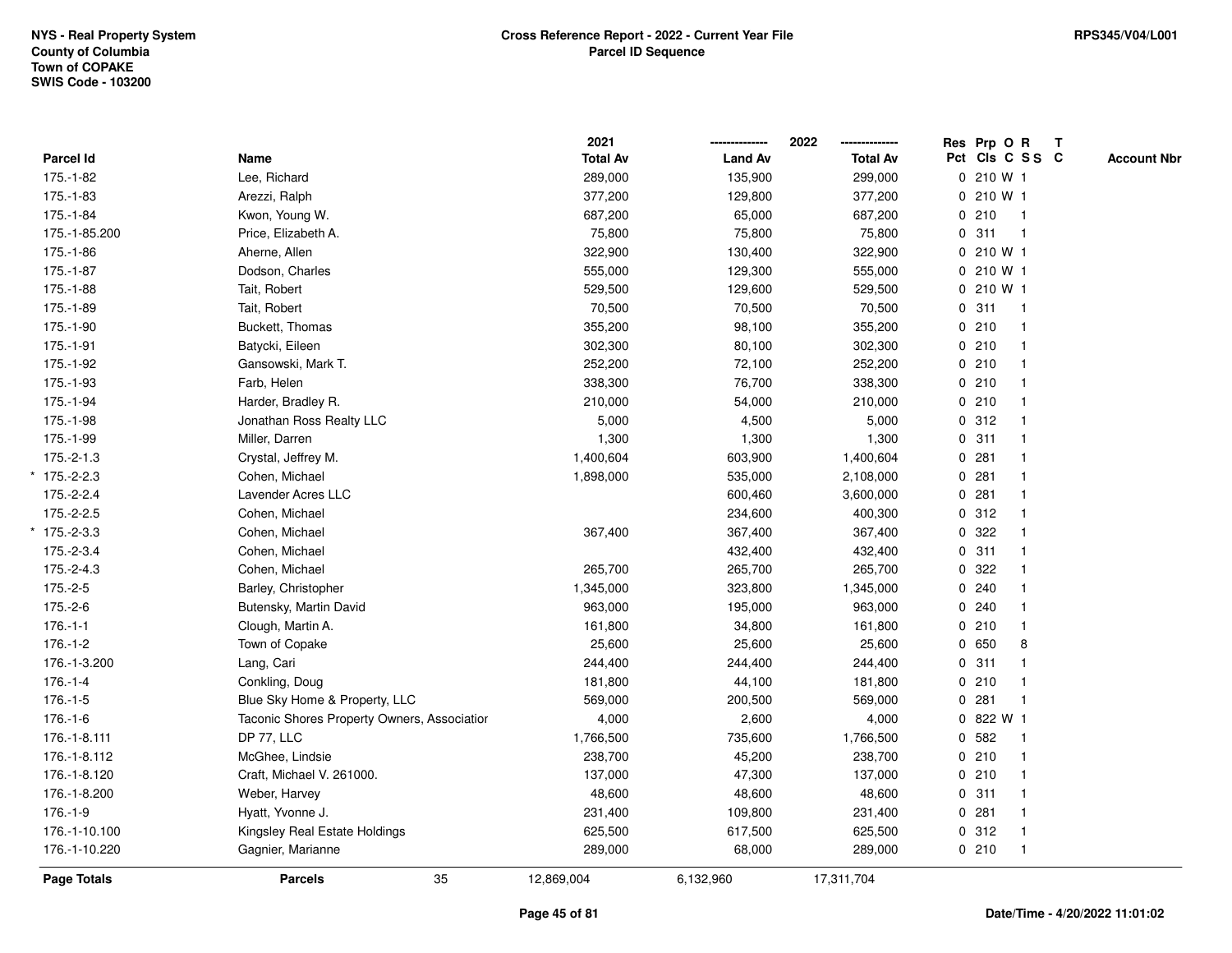|                    |                                   |    | 2021            |                | 2022            |             | Res Prp O R |                 | T |                    |
|--------------------|-----------------------------------|----|-----------------|----------------|-----------------|-------------|-------------|-----------------|---|--------------------|
| Parcel Id          | Name                              |    | <b>Total Av</b> | <b>Land Av</b> | <b>Total Av</b> |             |             | Pct Cls C S S C |   | <b>Account Nbr</b> |
| $176.-1-11.1$      | Masters, Edgar M.                 |    | 632,400         | 630,400        | 632,400         | 0           | 322         | $\mathbf{1}$    |   |                    |
| 176.-1-11.2        | 82 PPFH LLC                       |    | 425,000         | 60,500         | 425,000         |             | 0471        |                 |   |                    |
| 176.-1-12          | Spano, Nancy                      |    | 105,200         | 28,100         | 105,200         |             | 0210        | $\mathbf{1}$    |   |                    |
| $176.-1-13$        | <b>Bain Road Copake Falls LLC</b> |    | 42,500          | 34,200         | 42,500          |             | 0210        |                 |   |                    |
| $176.-1-14$        | Hendrix, Bruce A.                 |    | 41,000          | 41,000         | 41,000          |             | 0.311       |                 |   |                    |
| $176.-1-15$        | St.Bridget's Church               |    | 1,270,000       | 215,100        | 1,270,000       |             | 0620        | 8               |   |                    |
| $176.-1-15.-1$     | St Bridget's Rectory              |    | 218,400         | 2,400          | 218,400         |             | 0210        | 8               |   |                    |
| $176.-1-15.-2$     | St. Bridgets Episcopal            |    | 194,000         | 194,000        | 194,000         | 0           | 695         | 8               |   |                    |
| 176.-1-16          | Horn, Michael J.                  |    | 403,800         | 76,500         | 403,800         |             | 0210        |                 |   |                    |
| 176.-1-17.111      | Schwartz, Victor                  |    | 440,600         | 232,200        | 440,600         |             | 0.240       |                 |   |                    |
| 176.-1-17.120      | Horn, Michael J.                  |    | 53,000          | 53,000         | 53,000          |             | 0.311       |                 |   |                    |
| $176.-1-18$        | Boris-Schacter, William Jay       |    | 530,700         | 92,000         | 530,700         |             | 0210        |                 |   |                    |
| 176.-1-19          | Reilly, Ellen                     |    | 148,200         | 39,600         | 148,200         |             | 0210        |                 |   |                    |
| 176.-1-22.111      | SE Fallon Holdings, LLC           |    | 374,000         | 36,900         | 374,000         |             | 0400        |                 |   |                    |
| 176.-1-22.112      | Jones, John                       |    | 222,800         | 36,900         | 222,800         | 0           | 210         | -1              |   |                    |
| 176.-1-22.120      | Thiemann, Kevin B.                |    | 328,400         | 40,400         | 328,400         | 0           | 210         |                 |   |                    |
| 176.-1-22.200      | Carfi, Laura                      |    | 274,900         | 40,400         | 274,900         |             | 0210        | $\mathbf 1$     |   |                    |
| 176.-1-23          | Kelleher, Matthew                 |    | 346,800         | 64,800         | 346,800         |             | 0210        |                 |   |                    |
| 176.-1-25          | Brusie, Kimberley A.              |    | 155,000         | 27,000         | 155,000         |             | 0210        |                 |   |                    |
| 176.-1-26          | Pellegrino, Robert                |    | 199,100         | 42,100         | 199,100         |             | 0210        |                 |   |                    |
| 176.-1-27          | Savery, Whitney                   |    | 68,000          | 57,600         | 68,000          |             | 0210        | $\mathbf 1$     |   |                    |
| 176.-1-28          | Warfield, John N.                 |    | 288,700         | 178,300        | 288,700         | 0           | 281         |                 |   |                    |
| 176.-1-29          | Crowley, Reginald                 |    | 173,700         | 36,900         | 173,700         | 0           | 210         | $\mathbf{1}$    |   |                    |
| 176.-1-30          | Near, Constance                   |    | 133,700         | 31,200         | 133,700         |             | 0210        |                 |   |                    |
| 176.-1-31.100      | Near, Jan                         |    | 400,000         | 171,500        | 400,000         |             | 0.240       |                 |   |                    |
| 176.-1-31.200      | Tom Hill, LLC                     |    | 35,000          | 35,000         | 35,000          |             | 0.322       |                 |   |                    |
| 176.-1-32          | Brousseau, Corey                  |    | 126,000         | 47,400         | 126,000         |             | 0 433       |                 |   |                    |
| 176.-1-33.110      | Kiernan, Walter                   |    | 117,000         | 117,000        | 117,000         |             | 0 105       |                 |   |                    |
| 176.-1-33.120      | Raymond, Erik                     |    | 586,400         | 54,000         | 586,400         | $\mathbf 0$ | 210         |                 |   |                    |
| 176.-1-33.210      | Kiernan, Walter                   |    | 2,575,200       | 1,057,000      | 2,575,200       |             | 40 112      | $\mathbf 1$     |   |                    |
| 176.-1-33.220      | Kiernan, David J.                 |    | 677,000         | 82,800         | 677,000         |             | 0210        | $\mathbf{1}$    |   |                    |
| 176.-1-34          | Quaile, Scott                     |    | 363,800         | 86,900         | 363,800         |             | 0.281       |                 |   |                    |
| 176.-1-35.1        | Peteroy, Evan                     |    | 270,000         | 114,100        | 270,000         |             | 0.281       |                 |   |                    |
| 176.-1-35.2        | Bergquist, Herbert C.             |    | 92,900          | 60,000         | 92,900          |             | 0.240       |                 |   |                    |
| 176.-1-36          | Taylor, Richard C.                |    | 177,500         | 76,100         | 177,500         |             | 0210        |                 |   |                    |
| 176.-1-37          | Newman, Bruce                     |    | 29,000          | 29,000         | 29,000          | $\mathbf 0$ | 311         | $\mathbf{1}$    |   |                    |
| 176.-1-38          | Newman, Karin M.                  |    | 521,000         | 126,500        | 521,000         |             | 50 581      | $\overline{1}$  |   |                    |
| <b>Page Totals</b> | <b>Parcels</b>                    | 37 | 13,040,700      | 4,348,800      | 13,040,700      |             |             |                 |   |                    |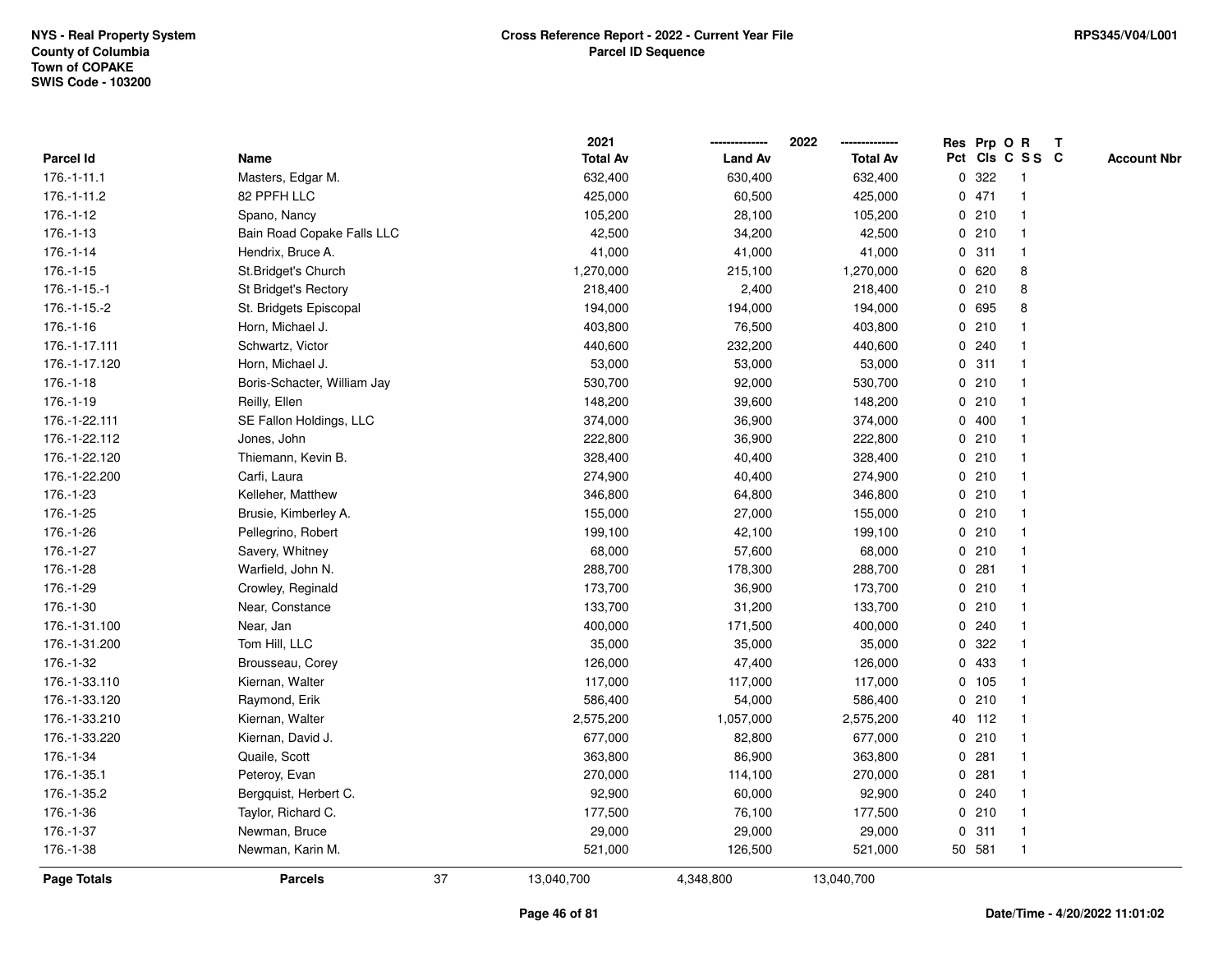|               |                                |    | 2021            |                | 2022            |             |       | Res Prp O R     | T |                    |
|---------------|--------------------------------|----|-----------------|----------------|-----------------|-------------|-------|-----------------|---|--------------------|
| Parcel Id     | Name                           |    | <b>Total Av</b> | <b>Land Av</b> | <b>Total Av</b> |             |       | Pct Cls C S S C |   | <b>Account Nbr</b> |
| 176.-1-39     | Mazerolle, Wilford             |    | 225,400         | 157,500        | 225,400         | 0           | 240   | -1              |   |                    |
| 176.-1-40     | Mc Hugh, Maureen               |    | 188,200         | 56,800         | 188,200         | 0           | 280   |                 |   |                    |
| 176.-1-41     | Neer, Reed F.                  |    | 135,700         | 30,100         | 135,700         |             | 0210  | -1              |   |                    |
| 176.-1-42     | Neer, Dustin                   |    | 158,800         | 36,000         | 158,800         |             | 0210  |                 |   |                    |
| 176.-1-43     | Geyer, Stephen                 |    | 162,300         | 31,700         | 162,300         |             | 0210  |                 |   |                    |
| 176.-1-44     | Weber, Richard E.              |    | 127,300         | 31,900         | 127,300         |             | 0210  |                 |   |                    |
| 176.-1-46     | Parmalee, William H. Jr.       |    | 272,000         | 42,800         | 272,000         |             | 0210  | -1              |   |                    |
| 176.-1-47     | Lyden, Glenn C.                |    | 163,700         | 37,800         | 163,700         | 0           | 210   |                 |   |                    |
| 176.-1-48.111 | Knox, Shirley A.               |    | 250,000         | 39,400         | 250,000         | 0           | 220   | -1              |   |                    |
| 176.-1-48.112 | Peck, Gary                     |    | 183,800         | 33,400         | 183,800         |             | 0210  | $\mathbf{1}$    |   |                    |
| 176.-1-48.120 | Town Of Copake                 |    | 396,800         | 136,500        | 396,800         |             | 0 557 | 8               |   |                    |
| 176.-1-48.200 | Tac. Shores Prop. Owner Assoc. |    | 69,100          | 30,600         | 69,100          |             | 0.312 |                 |   |                    |
| 176.-1-49.110 | K-Ray Enterprises LLC          |    | 172,000         | 43,100         | 172,000         |             | 0.220 |                 |   |                    |
| 176.-1-49.120 | K-Ray Enterprises LLC          |    | 173,600         | 39,600         | 173,600         |             | 0220  |                 |   |                    |
| 176.-1-49.200 | K-Ray Enterprises LLC          |    | 178,000         | 43,300         | 178,000         | $\mathbf 0$ | 220   |                 |   |                    |
| 176.-1-50     | Streeter, Robert               |    | 139,000         | 34,400         | 139,000         | 0           | 210   | $\mathbf{1}$    |   |                    |
| 176.-1-51     | Cawley, JW, LLC                |    | 103,600         | 42,800         | 103,600         | $\mathbf 0$ | 270   | $\mathbf{1}$    |   |                    |
| 176.-1-52     | Phesay, Andrew                 |    | 107,000         | 29,400         | 107,000         |             | 0210  |                 |   |                    |
| 176.-1-53     | Rubio, Mauricio                |    | 135,000         | 27,400         | 135,000         |             | 0210  |                 |   |                    |
| 176.-1-54     | Flint, Kathleen A.             |    | 169,300         | 28,100         | 169,300         |             | 0210  |                 |   |                    |
| 176.-1-55     | Cinque, Thomas J.              |    | 276,500         | 97,200         | 276,500         |             | 0210  |                 |   |                    |
| 176.-1-56     | Cinque, Thomas J.              |    | 28,000          | 28,000         | 28,000          |             | 0.311 |                 |   |                    |
| 176.-1-57     | Baker, Jeffrey T.              |    | 193,100         | 42,300         | 193,100         | 0           | 210   | -1              |   |                    |
| 176.-1-58.100 | Breyette, Steven M.            |    | 138,000         | 56,700         | 138,000         | $\mathbf 0$ | 210   | $\mathbf{1}$    |   |                    |
| 176.-1-58.200 | Cinque, Diane E.               |    | 88,000          | 88,000         | 88,000          |             | 0 322 |                 |   |                    |
| 176.-1-59     | Robert Haldane Inc.            |    | 125,200         | 54,800         | 125,200         |             | 0 444 |                 |   |                    |
| 176.-1-60.100 | Doherty, Raymond E. Jr.        |    | 116,400         | 29,800         | 116,400         |             | 0210  |                 |   |                    |
| 176.-1-60.200 | <b>Fallon Family Trust</b>     |    | 81,800          | 41,800         | 81,800          |             | 0.312 |                 |   |                    |
| 176.-1-61     | Wiener Family Rev Trust 3/27/  |    | 234,900         | 45,000         | 234,900         |             | 0210  |                 |   |                    |
| 176.-1-62     | <b>Fallon Family Trust</b>     |    | 270,000         | 55,200         | 270,000         | 0           | 483   |                 |   |                    |
| 176.-1-63     | Moro, John                     |    | 93,200          | 25,600         | 93,200          | 0           | 210   | -1              |   |                    |
| 176.-1-64     | Leibouitz, Geoffrey            |    | 159,700         | 27,100         | 159,700         |             | 0210  | $\mathbf 1$     |   |                    |
| 176.-1-65     | Fournier, Leonard O.           |    | 145,500         | 28,200         | 145,500         |             | 0210  |                 |   |                    |
| 176.-1-66     | Chwalek, Scott D.              |    | 195,900         | 28,600         | 195,900         |             | 0210  |                 |   |                    |
| 176.-1-67     | Dextraze, Robert               |    | 133,900         | 28,200         | 136,500         |             | 0210  | $\mathbf{1}$    |   |                    |
| 176.-1-68     | Liebowitz, Ellen               |    | 91,000          | 30,600         | 91,000          |             | 0210  | -1              |   |                    |
| 176.-1-69     | Paddock, May E.                |    | 180,800         | 30,700         | 180,800         |             | 0210  | $\mathbf{1}$    |   |                    |
| Page Totals   | <b>Parcels</b>                 | 37 | 6,062,500       | 1,690,400      | 6,065,100       |             |       |                 |   |                    |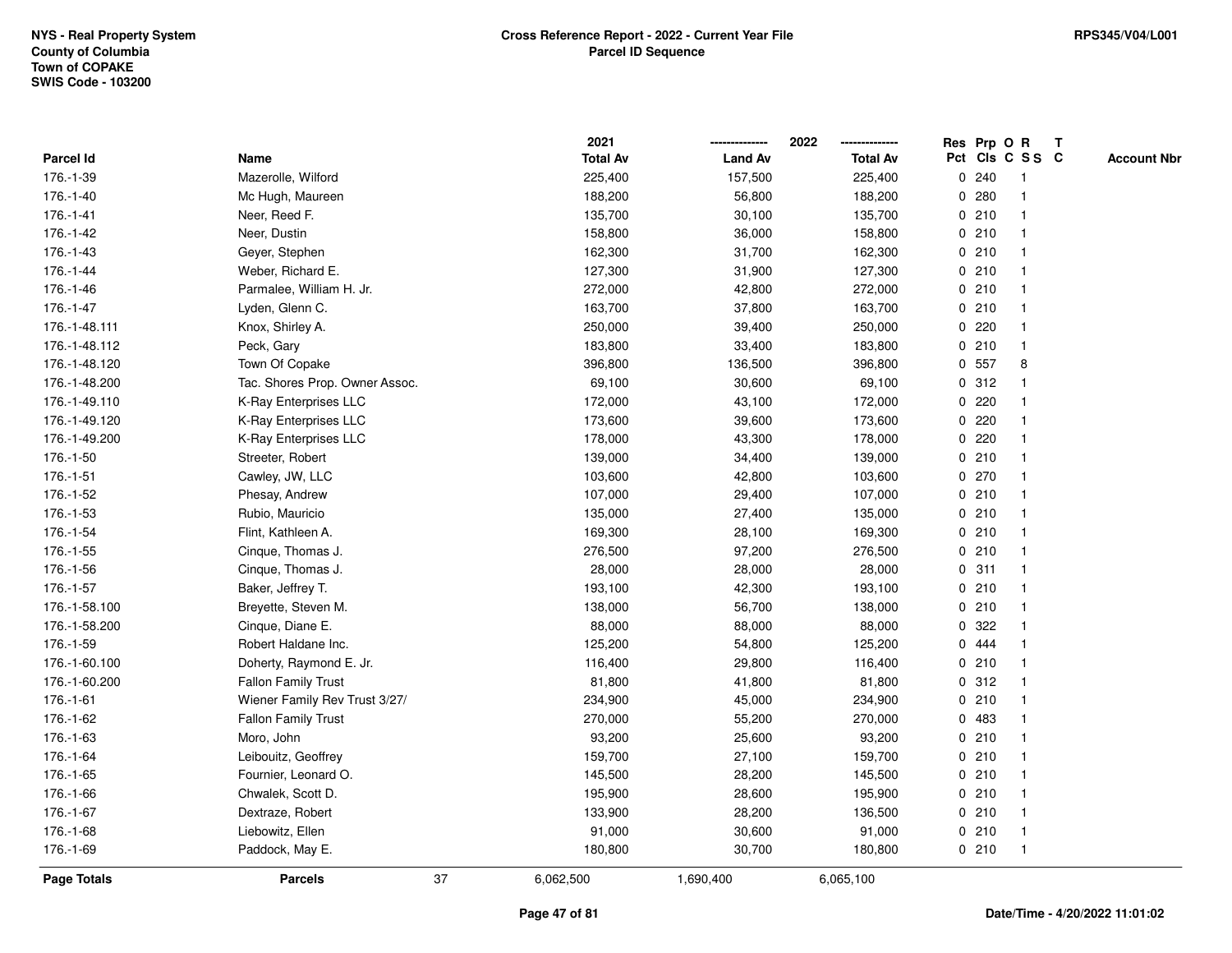|               |                               |    | 2021            |                | 2022            |   | Res Prp O R |                 | Т |                    |
|---------------|-------------------------------|----|-----------------|----------------|-----------------|---|-------------|-----------------|---|--------------------|
| Parcel Id     | Name                          |    | <b>Total Av</b> | <b>Land Av</b> | <b>Total Av</b> |   |             | Pct Cls C S S C |   | <b>Account Nbr</b> |
| 176.-1-70     | Peteroy, Frank E.             |    | 670,000         | 202,100        | 670,000         |   | 40 283      | -1              |   |                    |
| 176.-1-71     | Tristate, Veterinary          |    | 325,000         | 61,200         | 325,000         | 0 | 472         | -1              |   |                    |
| 176.-1-72     | Roux, Kenneth                 |    | 100,100         | 53,100         | 100,100         |   | 0270        | $\mathbf 1$     |   |                    |
| 176.-1-73     | Pierson, Dean H.              |    | 61,400          | 61,400         | 61,400          |   | 0.311       |                 |   |                    |
| 176.-1-74     | Lindig, Michael J.            |    | 109,200         | 33,000         | 109,200         |   | 0210        |                 |   |                    |
| 176.-1-75     | Copake Truck& Auto Repair LL  |    | 355,800         | 62,500         | 355,800         |   | 0431        |                 |   |                    |
| 176.-1-76.111 | The People of New York State  |    | 63,800          | 63,800         | 63,800          |   | 0.314       | 8               |   |                    |
| 176.-1-76.112 | New York State                |    | 203,600         | 203,600        | 203,600         | 0 | 323         | 8               |   |                    |
| 176.-1-76.120 | New York State                |    | 100,100         | 100,100        | 100,100         | 0 | 314         | 8               |   |                    |
| 176.-1-76.200 | New York State                |    | 29,000          | 29,000         | 29,000          |   | 0.311       | 8               |   |                    |
| 176.-1-77     | Loffman, Carol A.             |    | 66,500          | 36,000         | 66,500          |   | 0270        |                 |   |                    |
| 176.-1-78     | Langdon LLC, John A.          |    | 2,205,800       | 866,000        | 2,205,800       |   | 50 120      |                 |   |                    |
| 176.-1-80     | Gallicano, John               |    | 177,900         | 32,300         | 177,900         |   | 0210        |                 |   |                    |
| 176.-1-81     | Swenson, Scott K.             |    | 285,000         | 33,000         | 285,000         |   | 0210        |                 |   |                    |
| 176.-1-82     | Goodacre, Richard Jr.         |    | 172,000         | 108,000        | 172,000         |   | 0210        |                 |   |                    |
| 176.-1-83     | DP 77, LLC                    |    | 208,100         | 55,400         | 208,100         |   | 0210        | -1              |   |                    |
| 176.-1-84     | Baird, Ernest                 |    | 143,100         | 54,000         | 143,100         |   | 0210        | -1              |   |                    |
| 176.-1-85     | Keyser, Kathy E.              |    | 47,000          | 47,000         | 47,000          |   | 0.311       |                 |   |                    |
| 176.-1-86     | Filipovits, George            |    | 167,600         | 32,800         | 167,600         |   | 0210        |                 |   |                    |
| 176.-1-87     | Town Of Copake                |    | 425,000         | 107,200        | 425,000         |   | 0 550       | 8               |   |                    |
| 176.-1-88     | Waldorph, Perry F.            |    | 27,600          | 27,600         | 27,600          |   | 0.311       |                 |   |                    |
| 176.-1-89     | <b>Community Rescue Squad</b> |    | 520,000         | 39,700         | 520,000         | 0 | 600         | 8               |   |                    |
| 176.-1-90     | Town Of Copake                |    | 89,800          | 70,800         | 89,800          | 0 | 682         | 8               |   |                    |
| 176.-1-91     | Jamieson, William C.          |    | 189,700         | 32,900         | 189,700         |   | 0210        |                 |   |                    |
| 176.-1-92     | Waldorph, Perry               |    | 169,000         | 32,400         | 169,000         |   | 0210        |                 |   |                    |
| 176.-1-93     | Mc Cauley, Alfred             |    | 283,300         | 40,500         | 283,300         |   | 0210        |                 |   |                    |
| 176.-1-94     | Mc Cann, Kevin                |    | 185,600         | 31,900         | 185,600         |   | 0210        |                 |   |                    |
| 176.-1-95.100 | Kiernan, Walter               |    | 343,000         | 343,000        | 343,000         |   | 0 105       |                 |   |                    |
| 176.-1-95.200 | Kuenster, Kevin               |    | 1,089,800       | 162,900        | 1,089,800       | 0 | 240         |                 |   |                    |
| 176.-1-96     | 223 Valley View Road LLC      |    | 18,000          | 18,000         | 18,000          | 0 | 311         | -1              |   |                    |
| 176.-1-97     | Schermerhorn, Glenn R.        |    | 467,280         | 40,100         | 467,280         | 0 | 220         |                 |   |                    |
| 176.-1-98     | Kiernan, Walter               |    | 210,000         | 33,400         | 210,000         |   | 0210        | -1              |   |                    |
| 176.-2-1      | Shag Bark Farm Inc.           |    | 32,500          | 32,500         | 32,500          |   | $0$ 170     |                 |   |                    |
| 176.-2-2      | Shag Bark Farm Inc            |    | 30,300          | 30,300         | 30,300          |   | $0$ 170     |                 |   |                    |
| 176.-2-3      | Shag Bark Farm Inc            |    | 30,400          | 30,400         | 30,400          |   | $0$ 170     |                 |   |                    |
| 176.-2-4      | Shag Bark Farm Inc            |    | 43,100          | 43,100         | 43,100          |   | $0$ 170     | $\mathbf 1$     |   |                    |
| 176.-2-5      | Shag Bark Farm Inc            |    | 326,400         | 326,400        | 326,400         |   | $0$ 170     | $\mathbf{1}$    |   |                    |
| Page Totals   | <b>Parcels</b>                | 37 | 9,971,780       | 3,577,400      | 9,971,780       |   |             |                 |   |                    |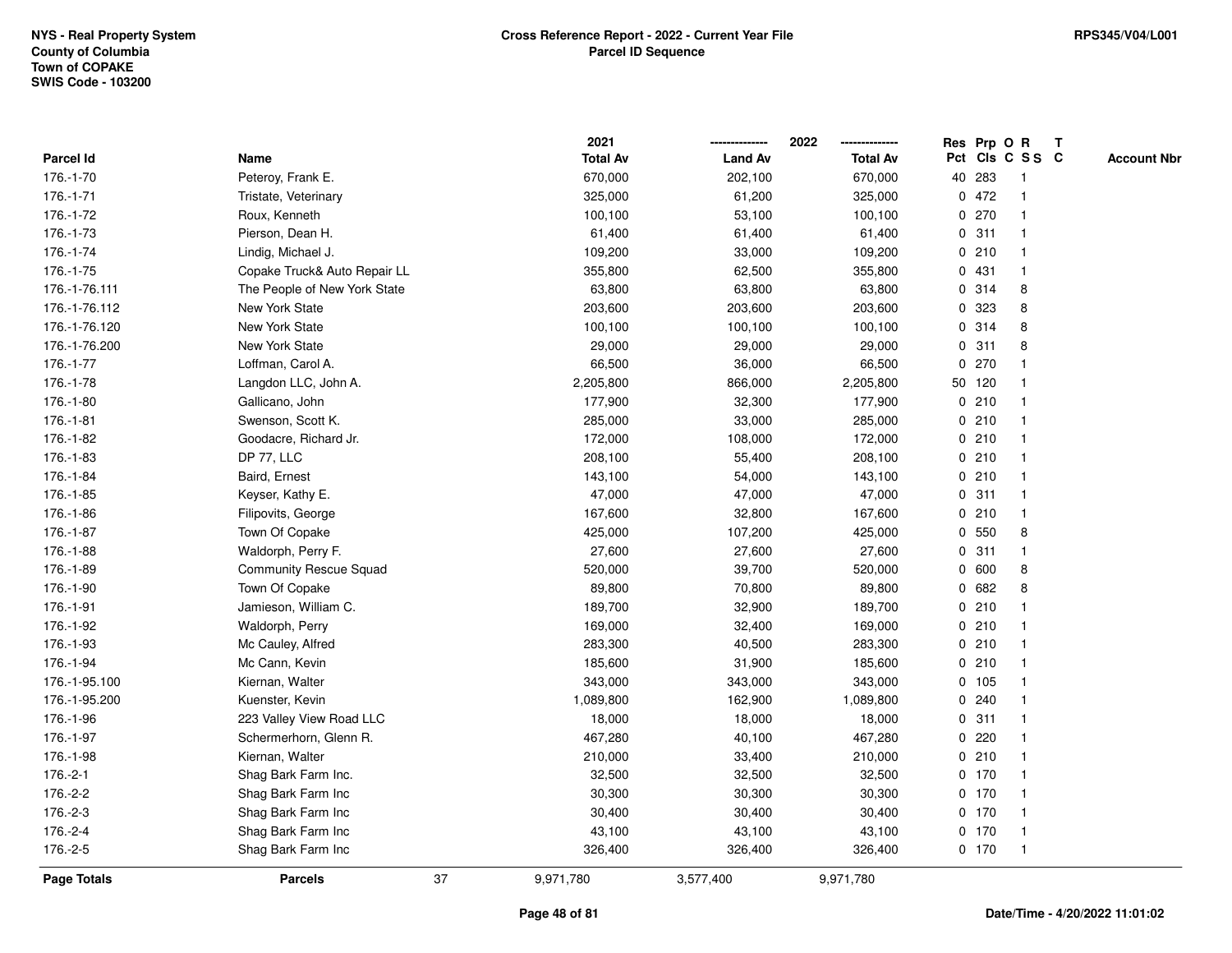|                    |                                           | 2021            |                | 2022            |   |         | Res Prp O R     | $\mathsf{T}$ |                    |
|--------------------|-------------------------------------------|-----------------|----------------|-----------------|---|---------|-----------------|--------------|--------------------|
| Parcel Id          | Name                                      | <b>Total Av</b> | <b>Land Av</b> | <b>Total Av</b> |   |         | Pct Cls C S S C |              | <b>Account Nbr</b> |
| 176.-2-6           | Shag Bark Farm Inc                        | 31,000          | 31,000         | 31,000          |   | 0, 170  |                 |              |                    |
| 176.-2-7           | Shag Bark Farm Inc                        | 31,000          | 31,000         | 31,000          |   | $0$ 170 |                 |              |                    |
| 176.-2-8           | Shag Bark Farm Inc                        | 34,900          | 34,900         | 34,900          |   | $0$ 170 | -1              |              |                    |
| 176.-2-9           | Shag Bark Farm Inc                        | 41,500          | 41,500         | 41,500          |   | 0, 170  | $\mathbf{1}$    |              |                    |
| 176.-2-10          | Shag Bark Farm Inc                        | 94,700          | 94,700         | 94,700          |   | $0$ 170 | $\mathbf{1}$    |              |                    |
| 176.-2-11          | Shag Bark Farm Inc                        | 51,800          | 51,800         | 51,800          |   | $0$ 170 | -1              |              |                    |
| 176.-2-12          | Shag Bark Farm Inc                        | 35,500          | 35,500         | 35,500          |   | $0$ 170 |                 |              |                    |
| 176.-2-13          | Shag Bark Farm Inc                        | 31,800          | 31,800         | 31,800          |   | $0$ 170 |                 |              |                    |
| 176.-2-14          | Shag Bark Farm Inc                        | 47,200          | 47,200         | 47,200          |   | 0 170   | $\overline{1}$  |              |                    |
| 176.-2-15          | Shag Bark Farm Inc                        | 38,700          | 38,700         | 38,700          |   | $0$ 170 | $\overline{1}$  |              |                    |
| 176.-2-16          | Shag Bark Farm Inc                        | 36,100          | 36,100         | 36,100          |   | 0, 170  | $\mathbf{1}$    |              |                    |
| 176.-2-17          | Shag Bark Farm Inc                        | 31,600          | 31,600         | 31,600          |   | $0$ 170 | $\mathbf{1}$    |              |                    |
| 176.-2-18          | Shag Bark Farm Inc                        | 45,400          | 45,400         | 45,400          |   | $0$ 170 | $\mathbf 1$     |              |                    |
| 176.-2-19          | Shag Bark Farm Inc                        | 20,000          | 20,000         | 20,000          |   | $0$ 170 |                 |              |                    |
| 176.-3-1           | Miller, Calvin J. Jr.                     | 322,500         | 46,800         | 322,500         |   | 0210    |                 |              |                    |
| 176.-3-2           | Fallon, Seth E.                           | 65,100          | 65,100         | 65,100          |   | 0.311   | -1              |              |                    |
| 176.-3-3           | Super, Thomas                             | 248,000         | 98,600         | 248,000         |   | 0210    | $\mathbf{1}$    |              |                    |
| 176.-3-4           | <b>Tarping Properties Llc</b>             | 237,600         | 237,600        | 237,600         | 0 | 322     | -1              |              |                    |
| 176.-3-5           | Ivanac, Ivan                              | 489,000         | 99,000         | 489,000         |   | 0210    | $\mathbf{1}$    |              |                    |
| 176.-3-6           | Popernik, Stephen                         | 492,100         | 48,700         | 492,100         |   | 0210    |                 |              |                    |
| 176.-3-7           | Travaglio, Sarah Elaine                   | 360,000         | 69,400         | 360,000         |   | 0210    |                 |              |                    |
| 176.-3-8           | Proper, Jeremy                            | 260,000         | 47,100         | 260,000         |   | 0210    |                 |              |                    |
| 176.-3-9           | Bain, Robert L.                           | 54,400          | 54,400         | 54,400          |   | 0.311   | $\mathbf 1$     |              |                    |
| 176.-3-10          | Rabideau, Alan H.                         | 262,000         | 59,800         | 262,000         |   | 0210    | $\mathbf{1}$    |              |                    |
| 176.-3-11          | Strohmeier, William                       | 249,000         | 56,100         | 249,000         |   | 0210    | $\mathbf 1$     |              |                    |
| 176.-3-12          | Roeliff Meadows Homeowners, Association C | 2,200           | 2,200          | 2,200           |   | 0 692   | -1              |              |                    |
| $176.1 - 1 - 1$    | Ewald, Garrett                            | 422,400         | 70,300         | 422,400         |   | 0.281   |                 |              |                    |
| 176.1-1-2          | Walsh, Thomas / Cynthia                   | 274,200         | 34,700         | 274,200         |   | 0210    |                 |              |                    |
| $176.1 - 1 - 3$    | Shadic, Brenda E.                         | 28,600          | 28,600         | 28,600          |   | 0.311   | -1              |              |                    |
| $176.1 - 1 - 4$    | Shadic, Joan M.                           | 209,100         | 34,700         | 209,100         |   | 0210    | -1              |              |                    |
| $176.1 - 1 - 6$    | Hussey, Harry M.                          | 315,000         | 33,600         | 315,000         |   | 0210    | $\mathbf{1}$    |              |                    |
| $176.1 - 1 - 8$    | Mullins, Gregory                          | 437,000         | 48,600         | 437,000         |   | 0210    | $\mathbf 1$     |              |                    |
| $176.1 - 1 - 9$    | Ursell, Steven                            | 260,000         | 34,000         | 260,000         |   | 0210    | -1              |              |                    |
| 176.1-1-10         | Queirolo, Robert E.                       | 327,100         | 35,400         | 327,100         |   | 0210    |                 |              |                    |
| 176.1-1-11         | Webster, Richard D.                       | 159,400         | 35,400         | 159,400         |   | 0210    |                 |              |                    |
| 176.1-1-12         | Edge, Don                                 | 207,100         | 34,400         | 207,100         |   | 0210    | $\mathbf{1}$    |              |                    |
| 176.1-1-13         | Riggi, Lois                               | 226,100         | 34,800         | 226,100         |   | 0210    | $\mathbf{1}$    |              |                    |
| <b>Page Totals</b> | 37<br><b>Parcels</b>                      | 6,479,100       | 1,880,500      | 6,479,100       |   |         |                 |              |                    |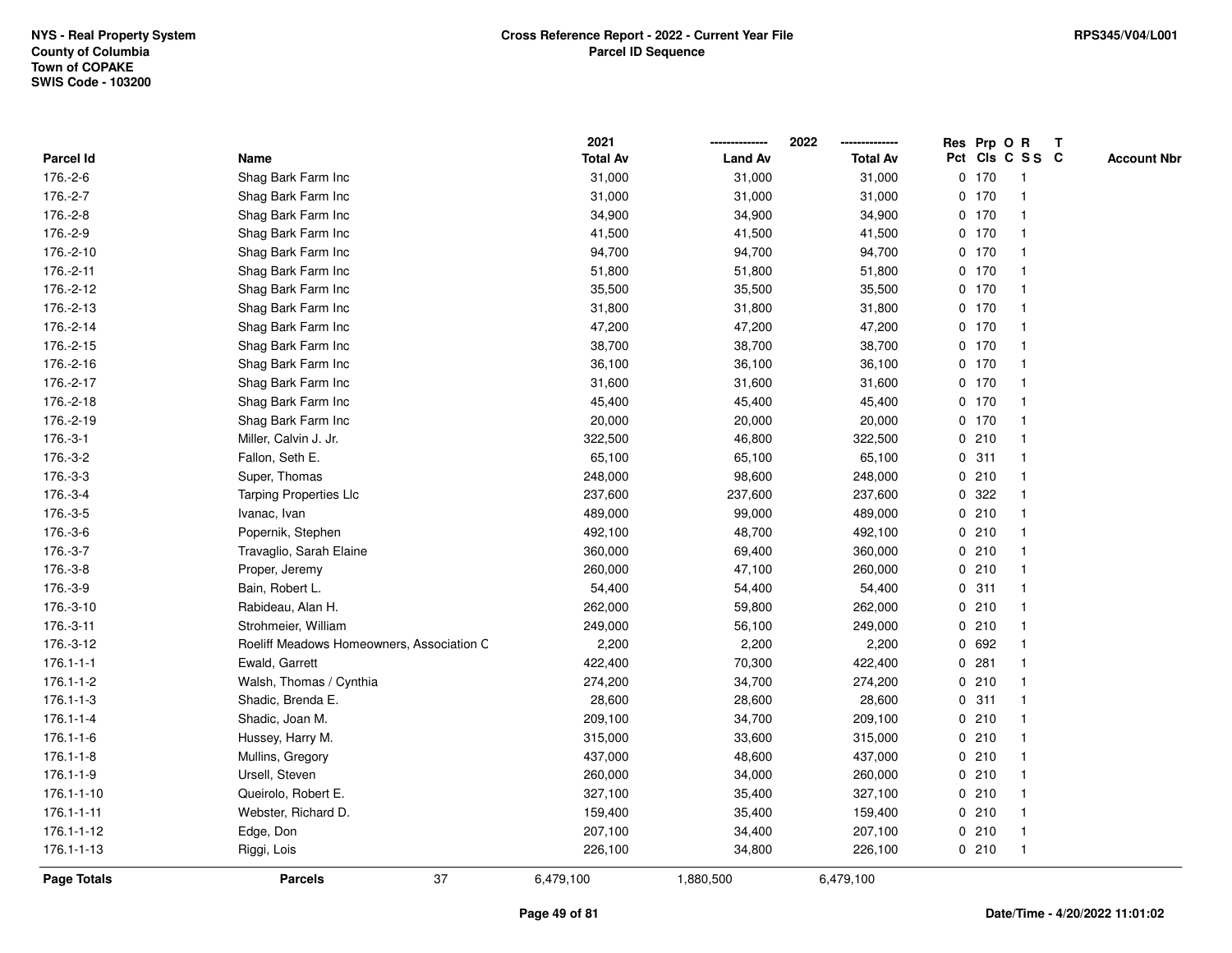|                |                                             | 2021            |                | 2022<br>-------------- | Res Prp O R     |              | Т |                    |
|----------------|---------------------------------------------|-----------------|----------------|------------------------|-----------------|--------------|---|--------------------|
| Parcel Id      | Name                                        | <b>Total Av</b> | <b>Land Av</b> | <b>Total Av</b>        | Pct Cls C S S C |              |   | <b>Account Nbr</b> |
| 176.1-1-14     | LaPorta, Karen                              | 179,200         | 34,300         | 179,200                | 0210            | $\mathbf{1}$ |   |                    |
| 176.1-1-15     | Zina, Frania                                | 289,800         | 43,000         | 289,800                | 0210            | 1            |   |                    |
| 176.1-1-16     | Taconic Shores Property Owners, Associatior | 3,200           | 3,200          | 3,200                  | 0.311           | $\mathbf{1}$ |   |                    |
| 176.1-1-17     | Whittaker, Sonya                            | 180,000         | 33,800         | 180,000                | 0210            | 1            |   |                    |
| 176.1-1-18     | Harris, Scott A.                            | 122,900         | 34,200         | 140,000                | 0210            | 1            |   |                    |
| 176.1-1-19.111 | McTiernan, Veronica S.                      | 190,900         | 32,500         | 190,900                | 0210            |              |   |                    |
| 176.1-1-19.112 | Feinsot, Janis                              | 152,900         | 36,900         | 152,900                | 0210            | $\mathbf{1}$ |   |                    |
| 176.1-1-19.120 | Wellner, Daniel                             | 190,900         | 35,300         | 190,900                | 0210            | 1            |   |                    |
| 176.1-1-19.200 | <b>Nielsen Family Trust</b>                 | 209,900         | 36,700         | 209,900                | 0210            | $\mathbf{1}$ |   |                    |
| 176.1-1-20     | Chadwick, Martina                           | 232,800         | 47,700         | 244,000                | 0210            | $\mathbf{1}$ |   |                    |
| 176.1-1-21     | Hollywood, Daniel F.                        | 205,900         | 40,000         | 205,900                | 0210            | $\mathbf{1}$ |   |                    |
| 176.1-1-23     | Viscardi, Marc                              | 130,400         | 28,800         | 130,400                | 0210            | 1            |   |                    |
| 176.1-1-24     | Kaminsky, Marc                              | 149,600         | 31,000         | 149,600                | 0210            | 1            |   |                    |
| 176.1-1-25     | Ganz, Glenn R.                              | 149,400         | 30,200         | 149,400                | 0210            | 1            |   |                    |
| 176.1-1-26     | Gallop, Michael                             | 165,000         | 28,400         | 165,000                | 0210            | $\mathbf 1$  |   |                    |
| 176.1-1-27     | Pelkey, Joshua                              | 98,000          | 27,600         | 98,000                 | 0210            | 1            |   |                    |
| 176.1-1-28     | Boeding, Alan R.                            | 145,000         | 27,700         | 145,000                | 0210            | $\mathbf{1}$ |   |                    |
| 176.1-1-29     | Clark, Amanda Elizabeth                     | 156,000         | 26,600         | 156,000                | 0210            | 1            |   |                    |
| 176.1-1-30     | Genovese, Joseph                            | 121,000         | 26,600         | 121,000                | 0210            | 1            |   |                    |
| 176.1-1-31     | Wheeler, Nicholas J.                        | 205,600         | 26,600         | 205,600                | 0210            | 1            |   |                    |
| 176.1-1-32     | Finley, Marianne                            | 121,000         | 26,600         | 121,000                | 0210            | $\mathbf 1$  |   |                    |
| 176.1-1-33     | O'Brien, Ann N.                             | 110,500         | 28,100         | 110,500                | 0210            | $\mathbf 1$  |   |                    |
| 176.1-1-34     | Covino, Ursula                              | 134,000         | 27,600         | 134,000                | 0210            | $\mathbf 1$  |   |                    |
| 176.1-1-35     | See, Ralph                                  | 173,100         | 27,600         | 173,100                | 0210            | $\mathbf{1}$ |   |                    |
| 176.1-1-36     | See, Elizabeth                              | 3,000           | 3,000          | 3,000                  | 0.311           | 1            |   |                    |
| 176.1-1-37     | Silvernail, David W.                        | 2,800           | 2,800          | 2,800                  | 0.311           | 1            |   |                    |
| 176.1-1-38     | Carpenter, Donald C.                        | 2,500           | 2,500          | 2,500                  | 0.311           | 1            |   |                    |
| 176.1-1-39     | Mastropolo, Gary                            | 2,300           | 2,300          | 2,300                  | 0.311           | 1            |   |                    |
| 176.1-1-40     | Dinerstein, Barry                           | 163,100         | 29,800         | 163,100                | 0210            | $\mathbf 1$  |   |                    |
| 176.1-1-41     | Knox Rev Trust, John J.                     | 97,900          | 31,100         | 97,900                 | 0210            | 1            |   |                    |
| 176.1-1-42     | Stevens, Mark J. Jr.                        | 165,000         | 29,400         | 165,000                | 0210            | 1            |   |                    |
| 176.1-1-43     | Cullen, Kevin                               | 206,000         | 28,000         | 206,000                | 0210            | 1            |   |                    |
| 176.1-1-44     | Utsett, Jesse                               | 137,900         | 28,000         | 137,900                | 0210            | 1            |   |                    |
| 176.1-1-45     | Ambrose, Joseph                             | 168,100         | 27,400         | 168,100                | 0210            | $\mathbf 1$  |   |                    |
| 176.1-1-46     | Callaway, Brian                             | 56,600          | 27,100         | 56,600                 | 0210            | 1            |   |                    |
| 176.1-1-47     | Lavecchia, Joseph                           | 169,000         | 26,200         | 169,000                | 0210            | $\mathbf{1}$ |   |                    |
| 176.1-1-48     | Chomet, Michael                             | 1,900           | 1,900          | 1,900                  | 0.311           | $\mathbf{1}$ |   |                    |
| Page Totals    | 37<br><b>Parcels</b>                        | 4,993,100       | 980,500        | 5,021,400              |                 |              |   |                    |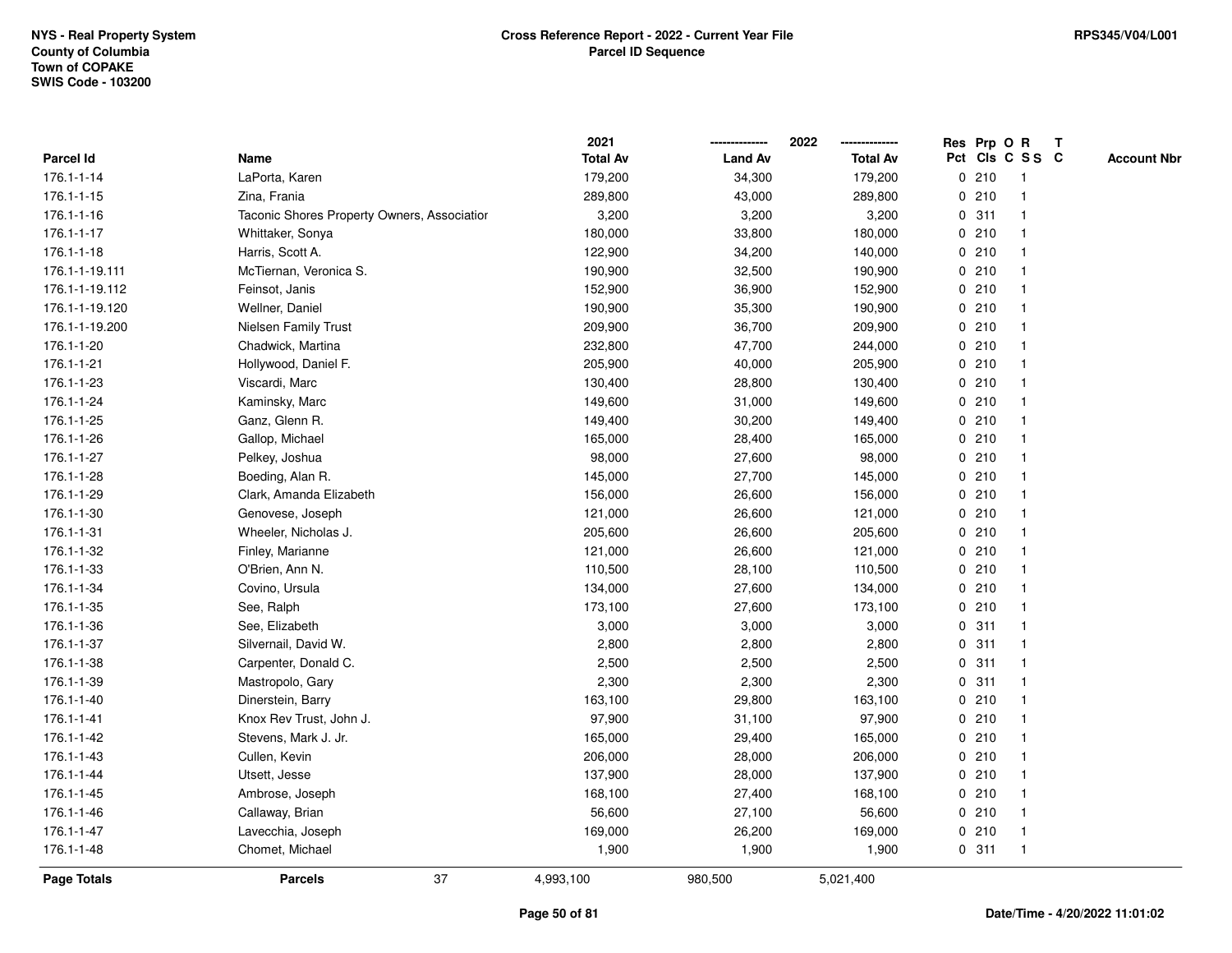|                  |                                      |    | 2021            |                | 2022            |   |       | Res Prp O R             | $\mathbf{T}$       |
|------------------|--------------------------------------|----|-----------------|----------------|-----------------|---|-------|-------------------------|--------------------|
| <b>Parcel Id</b> | Name                                 |    | <b>Total Av</b> | <b>Land Av</b> | <b>Total Av</b> |   |       | Pct Cls C S S C         | <b>Account Nbr</b> |
| 176.1-1-49       | Chomet, Michael                      |    | 131,000         | 26,200         | 131,000         |   | 0210  |                         |                    |
| 176.1-1-50       | Chomet, Michael                      |    | 2,400           | 2,400          | 2,400           | 0 | 311   |                         |                    |
| 176.1-1-51       | Bennett Ave. Realty Corp.            |    | 2,400           | 2,400          | 2,400           |   | 0.311 |                         |                    |
| 176.1-1-52       | Bowman, Michele A.                   |    | 182,600         | 27,500         | 182,600         | 0 | 210   | -1                      |                    |
| 176.1-1-53       | Bojno, Bogulaw                       |    | 251,300         | 27,200         | 251,300         |   | 0210  |                         |                    |
| 176.1-1-54       | Bojno, Anna                          |    | 2,400           | 2,400          | 2,400           |   | 0.311 |                         |                    |
| 176.1-1-55       | Pinsky, Ruth                         |    | 135,000         | 27,400         | 135,000         |   | 0210  |                         |                    |
| 176.1-1-56       | McCoy, Dennis & Ann                  |    | 3,100           | 3,100          | 3,100           |   | 0.311 |                         |                    |
| 176.1-1-57       | Cowan, Joan M.                       |    | 139,700         | 35,500         | 139,700         |   | 0210  |                         |                    |
| 176.1-1-58       | Wilkerson, Christopher               |    | 156,200         | 34,200         | 156,200         |   | 0210  |                         |                    |
| 176.1-1-59       | Poucher, Deven                       |    | 178,700         | 35,200         | 178,700         |   | 0210  | -1                      |                    |
| 176.1-1-60       | Giulian, William                     |    | 165,000         | 35,200         | 165,000         |   | 0210  | $\mathbf 1$             |                    |
| 176.1-1-61       | Schroeder, Frank                     |    | 206,600         | 36,400         | 206,600         |   | 0210  |                         |                    |
| 176.1-1-63       | Reznikoff, Adam                      |    | 158,800         | 40,600         | 158,800         |   | 0210  |                         |                    |
| 176.1-1-64       | Reed, Cheri                          |    | 145,400         | 34,400         | 145,400         |   | 0210  |                         |                    |
| 176.1-1-65       | Lieber, Ronald Okuaki                |    | 155,500         | 39,500         | 155,500         |   | 0210  |                         |                    |
| 176.1-1-67       | Manning, William                     |    | 145,900         | 35,200         | 145,900         | 0 | 210   |                         |                    |
| 176.1-1-70       | Doran, Carol A.                      |    | 162,200         | 42,500         | 162,200         |   | 0210  |                         |                    |
| 176.1-1-71       | Melo, Thomas N.                      |    | 112,000         | 35,600         | 112,000         |   | 0210  | -1                      |                    |
| 176.1-1-73       | Lindberg, Thomas M.                  |    | 204,300         | 40,300         | 204,300         |   | 0210  |                         |                    |
| 176.1-1-75       | Lawson, Dawn M.                      |    | 231,900         | 36,400         | 231,900         |   | 0210  |                         |                    |
| 176.1-1-77       | Meltzer, Alan                        |    | 150,200         | 38,500         | 150,200         |   | 0210  |                         |                    |
| 176.1-1-79       | Lopez, Robert C.                     |    | 166,200         | 35,300         | 166,200         |   | 0210  |                         |                    |
| 176.1-1-80       | Jackson, Frank A. Jr.                |    | 198,600         | 44,400         | 198,600         | 0 | 210   | $\overline{\mathbf{1}}$ |                    |
| 176.1-2-1        | Eisermann, Otto W.                   |    | 104,200         | 33,800         | 104,200         |   | 0210  | -1                      |                    |
| 176.1-2-2        | Kennedy, John Mark                   |    | 131,300         | 36,400         | 131,300         |   | 0210  | -1                      |                    |
| 176.1-2-5        | Carpentier, David                    |    | 4,900           | 2,000          | 4,900           |   | 0.312 |                         |                    |
| 176.1-2-6        | <b>Taconic Shores Property Assoc</b> |    | 1,500           | 1,500          | 1,500           |   | 0.311 |                         |                    |
| 176.1-2-7        | Pilch, Eric                          |    | 155,000         | 33,400         | 155,000         |   | 0210  |                         |                    |
| 176.1-2-8        | O'Connell, Kevin                     |    | 1,500           | 1,500          | 1,500           | 0 | 311   |                         |                    |
| 176.1-2-9        | O'Connell, Kevin                     |    | 112,900         | 33,400         | 112,900         | 0 | 210   | -1                      |                    |
| 176.1-2-10       | Shaw, Kelly                          |    | 115,100         | 33,400         | 115,100         |   | 0210  | -1                      |                    |
| 176.1-2-11       | Carpentier, Suzanne M.               |    | 120,600         | 33,400         | 120,600         |   | 0210  |                         |                    |
| 176.1-2-12       | Susser, Ronald                       |    | 120,000         | 36,600         | 120,000         |   | 0210  |                         |                    |
| 176.1-2-13       | Sheehy, Edmond                       |    | 184,800         | 36,400         | 184,800         |   | 0210  |                         |                    |
| 176.1-2-14       | Masuda, Midori Coco                  |    | 147,600         | 34,000         | 147,600         |   | 0210  | $\mathbf 1$             |                    |
| 176.1-2-15       | Taddeo, Gregory                      |    | 149,600         | 34,400         | 149,600         |   | 0210  | -1                      |                    |
| Page Totals      | <b>Parcels</b>                       | 37 | 4,736,400       | 1,068,000      | 4,736,400       |   |       |                         |                    |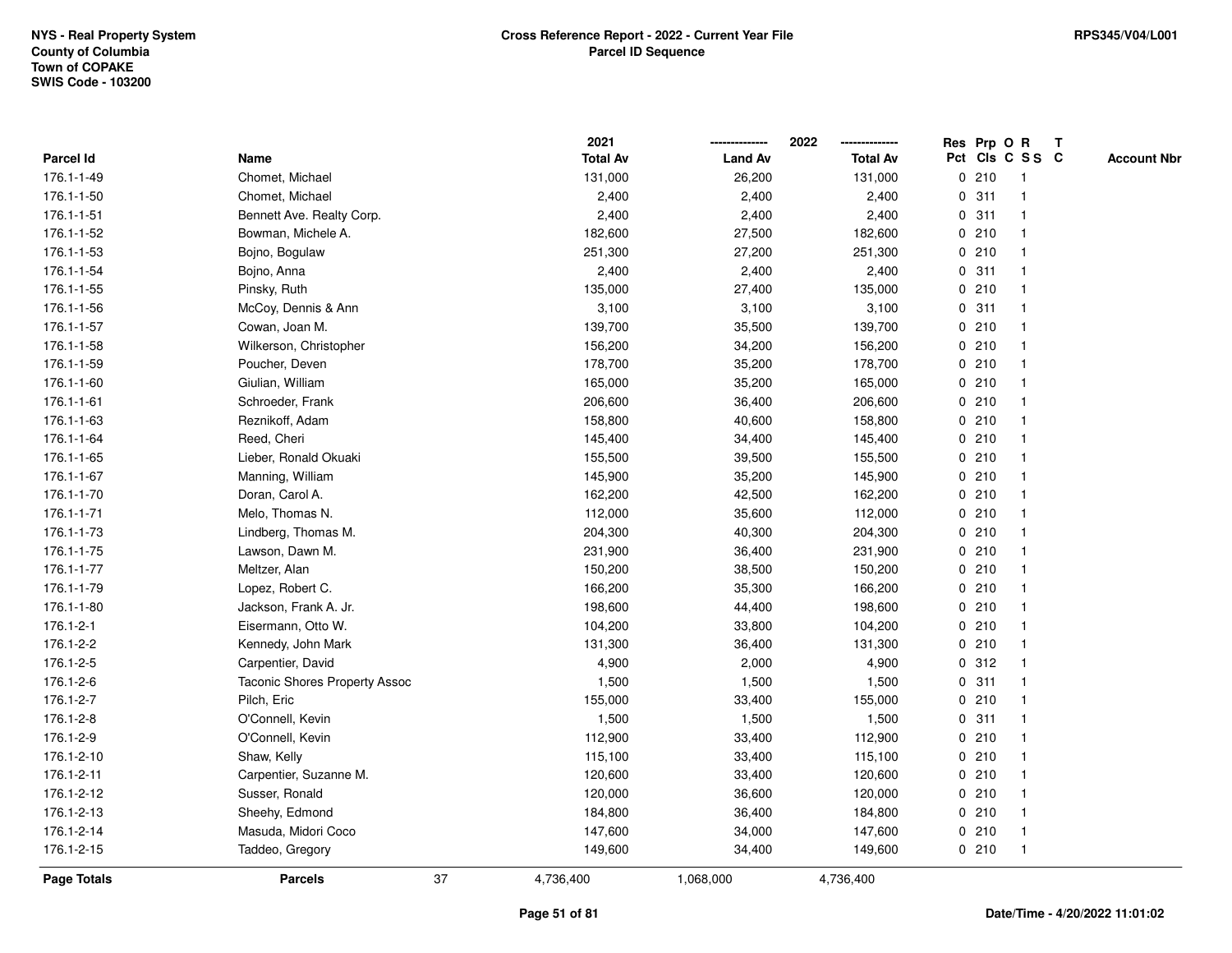|                    |                       |    | 2021            |                | 2022            |             | Res Prp O R     |              | T |                    |
|--------------------|-----------------------|----|-----------------|----------------|-----------------|-------------|-----------------|--------------|---|--------------------|
| Parcel Id          | Name                  |    | <b>Total Av</b> | <b>Land Av</b> | <b>Total Av</b> |             | Pct Cls C S S C |              |   | <b>Account Nbr</b> |
| 176.1-2-17         | Geigner, Carolyn      |    | 137,300         | 36,400         | 137,300         | 0           | 210             | $\mathbf{1}$ |   |                    |
| 176.1-2-19         | Peterson, Jane H.     |    | 1,500           | 1,500          | 1,500           | 0           | 311             | $\mathbf{1}$ |   |                    |
| 176.1-2-20         | Stanescu, Marius      |    | 1,500           | 1,500          | 1,500           |             | 0.311           | $\mathbf 1$  |   |                    |
| 176.1-2-21         | Stanescu, Marius      |    | 160,200         | 33,400         | 160,200         |             | 0210            |              |   |                    |
| 176.1-2-22         | Hill, Michael J.      |    | 156,900         | 36,400         | 156,900         |             | 0210            |              |   |                    |
| 176.1-2-24         | Peterson, Jane H.     |    | 172,000         | 33,400         | 172,000         |             | 0210            |              |   |                    |
| 176.1-2-25         | Thorpe, Barbara M.    |    | 170,000         | 39,200         | 170,000         |             | 0210            | $\mathbf 1$  |   |                    |
| 176.1-2-27         | Nagel, Shanti R.      |    | 140,000         | 36,400         | 140,000         | 0           | 210             |              |   |                    |
| 176.1-2-29         | Kraus, Gerald         |    | 209,700         | 41,000         | 209,700         |             | 0210            | -1           |   |                    |
| 176.1-2-30         | Tangredi, Donald      |    | 195,000         | 34,600         | 195,000         |             | 0210            | -1           |   |                    |
| 176.1-2-31         | Valden, Ellen         |    | 165,000         | 34,600         | 165,000         |             | 0210            |              |   |                    |
| 176.1-2-32         | Connolly, Lynn        |    | 165,000         | 38,700         | 165,000         |             | 0210            |              |   |                    |
| 176.1-2-33         | Giroveanu, Vlad       |    | 408,900         | 97,600         | 408,900         |             | 0210 W1         |              |   |                    |
| 176.1-2-34         | Kaplan, Jonathan      |    | 231,300         | 89,300         | 231,300         |             | 0 210 W 1       |              |   |                    |
| 176.1-2-35         | Diperi, Michael       |    | 343,500         | 98,000         | 343,500         | 0           | 210 W 1         |              |   |                    |
| 176.1-2-36         | Blumenberg, Miroslav  |    | 217,800         | 91,200         | 217,800         | 0           | 210 W 1         |              |   |                    |
| 176.1-2-37         | Savard, Peter M.C.    |    | 246,000         | 88,700         | 246,000         |             | 0 210 W 1       |              |   |                    |
| 176.1-2-38         | Mazeau, Vincent       |    | 284,600         | 89,300         | 284,600         |             | 0 210 W 1       |              |   |                    |
| 176.1-2-39         | Ryan, John F.         |    | 257,000         | 90,400         | 257,000         |             | 0 210 W 1       |              |   |                    |
| 176.1-2-40         | Smith, Malgorzata     |    | 273,500         | 90,800         | 273,500         |             | 0 210 W 1       |              |   |                    |
| 176.1-2-41         | Brandes, Randy        |    | 233,800         | 90,400         | 233,800         |             | 0 210 W 1       |              |   |                    |
| 176.1-2-42         | Picca, Sue Ann        |    | 402,700         | 90,000         | 402,700         | $\mathbf 0$ | 210 W 1         |              |   |                    |
| 176.1-2-43         | Shahab, Javeria       |    | 408,500         | 89,300         | 408,500         |             | 0 210 W 1       |              |   |                    |
| 176.1-2-44         | Way, Susan L.         |    | 350,000         | 88,700         | 350,000         |             | 0 210 W 1       |              |   |                    |
| 176.1-2-45         | Euell, Christopher P. |    | 16,000          | 16,000         | 16,000          |             | 0 311 W 1       |              |   |                    |
| 176.1-2-46         | Euell, Barbara J.     |    | 345,000         | 88,700         | 345,000         |             | $0, 210$ W 1    |              |   |                    |
| 176.1-2-47         | Maglio, Roger         |    | 294,500         | 89,300         | 294,500         |             | 0 210 W 1       |              |   |                    |
| 176.1-2-48         | Quadagno, John        |    | 333,700         | 89,300         | 333,700         |             | 0 210 W 1       |              |   |                    |
| 176.1-2-49         | Grablin, Jacqueline   |    | 425,000         | 97,200         | 425,000         | 0           | 210 W 1         |              |   |                    |
| 176.1-2-51         | Austin, Mia           |    | 272,500         | 34,200         | 272,500         | 0           | 210             | $\mathbf{1}$ |   |                    |
| 176.1-2-52         | Carp, Inc             |    | 278,000         | 39,000         | 278,000         | 0           | 210             | $\mathbf{1}$ |   |                    |
| 176.1-2-53         | <b>Taconic Shores</b> |    | 4,200           | 4,200          | 4,200           |             | 0 311 W 1       |              |   |                    |
| 176.1-2-54         | Filice, Anthony       |    | 168,300         | 93,600         | 168,300         |             | $0, 210$ W 1    |              |   |                    |
| 176.1-2-55         | Taub, Iven            |    | 292,700         | 96,000         | 292,700         |             | 0 210 W 1       |              |   |                    |
| 176.1-2-56         | Spaulding, Joan       |    | 433,500         | 97,600         | 433,500         |             | 0 210 W 1       |              |   |                    |
| 176.1-2-57         | Crowley, Kenneth G.   |    | 222,100         | 92,000         | 222,100         |             | 0 210 W 1       |              |   |                    |
| 176.1-2-58         | Benudis, Meir         |    | 23,000          | 23,000         | 23,000          |             | 0 311 W 1       |              |   |                    |
| <b>Page Totals</b> | <b>Parcels</b>        | 37 | 8,440,200       | 2,320,900      | 8,440,200       |             |                 |              |   |                    |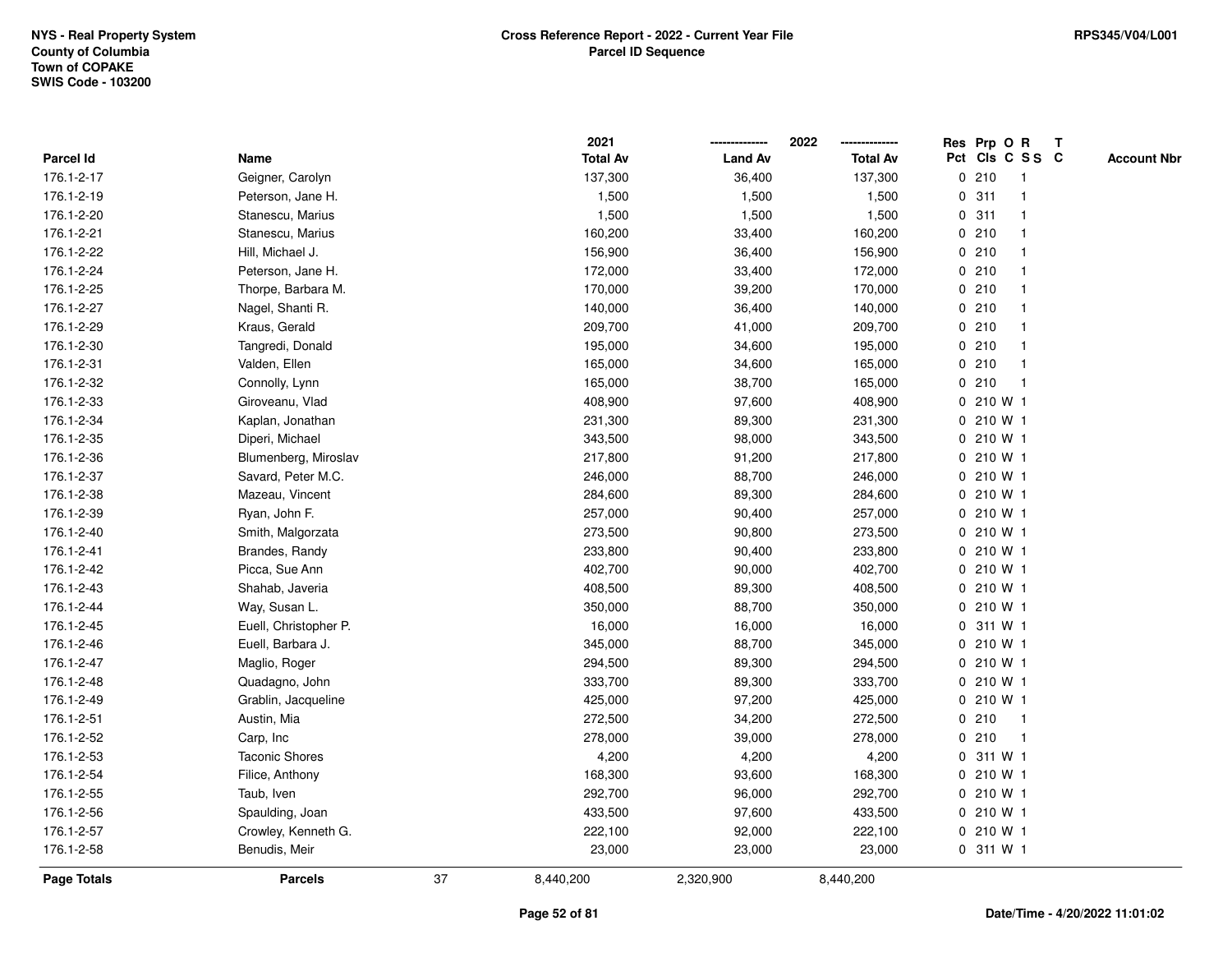|                  |                        |    | 2021            |                | 2022            | Res Prp O R<br>Т                      |
|------------------|------------------------|----|-----------------|----------------|-----------------|---------------------------------------|
| <b>Parcel Id</b> | Name                   |    | <b>Total Av</b> | <b>Land Av</b> | <b>Total Av</b> | Pct Cls C S S C<br><b>Account Nbr</b> |
| 176.1-3-1        | Benudis, Meir          |    | 179,200         | 102,400        | 219,200         | 0 210 W 1                             |
| 176.1-3-2        | Benudis, Meir          |    | 2,800           | 2,800          | 2,800           | 311 W 1<br>0                          |
| 176.1-3-3        | Bradley, Michael       |    | 189,000         | 94,000         | 189,000         | 0210W1                                |
| 176.1-3-4        | Tam, Jeffrey           |    | 346,500         | 98,800         | 346,500         | 0 210 W 1                             |
| 176.1-3-6        | Coleman, Stephen W.    |    | 252,400         | 86,000         | 252,400         | 0 210 W 1                             |
| 176.1-3-7        | Frey, Bruce L.         |    | 281,500         | 100,800        | 281,500         | 0 210 W 1                             |
| 176.1-3-9        | <b>Taconic Shores</b>  |    | 4,400           | 4,400          | 4,400           | 0 311 W 1                             |
| 176.1-3-10       | Eisen, David           |    | 317,600         | 97,200         | 317,600         | 0 210 W 1                             |
| 176.1-3-11       | Hanna, Anvernette      |    | 279,600         | 94,000         | 279,600         | 0 210 W 1                             |
| 176.1-3-12       | Streeter, Robert       |    | 282,800         | 92,400         | 282,800         | 0 210 W 1                             |
| 176.1-3-13       | McGoldrick, William M. |    | 253,000         | 91,600         | 253,000         | 0 210 W 1                             |
| 176.1-3-14       | Cohen, Susan           |    | 248,400         | 91,200         | 248,400         | 0 210 W 1                             |
| 176.1-3-15       | Lagos, Raul A.         |    | 181,400         | 88,700         | 181,400         | 0 210 W 1                             |
| 176.1-3-16       | Sawyer, Nathan         |    | 356,600         | 88,000         | 356,600         | 0 210 W 1                             |
| 176.1-3-17       | Sawyer, Nathan         |    | 1,800           | 1,800          | 1,800           | 0 311 W 1                             |
| 176.1-3-18       | PMW Enterprises, LLC   |    | 168,000         | 87,300         | 245,000         | 0 210 W 1                             |
| 176.1-3-19       | Dietmann, Eric         |    | 362,300         | 94,800         | 362,300         | 0 210 W 1                             |
| 176.1-3-21       | Kaprelian, Karnig A.   |    | 206,800         | 106,800        | 206,800         | 0 210 W 1                             |
| 176.1-3-23       | Menchen, Gary          |    | 450,000         | 115,600        | 450,000         | 0 210 W 1                             |
| 176.1-3-24       | Fraioli, Christopher   |    | 178,200         | 88,000         | 178,200         | 0 210 W 1                             |
| 176.1-3-25       | Sbrocco, Henry J.      |    | 251,000         | 86,700         | 251,000         | 0 210 W 1                             |
| 176.1-3-27       | Keller, Moritz         |    | 410,600         | 96,000         | 410,600         | 0 210 W 1                             |
| 176.1-3-28       | Austin, Stuart         |    | 170,300         | 89,300         | 170,300         | 0 210 W 1                             |
| 176.1-3-29       | Kelly, Robert P.       |    | 145,600         | 91,600         | 145,600         | 0 210 W 1                             |
| 176.1-3-30       | Ardito, Vito           |    | 287,800         | 91,600         | 287,800         | 0 210 W 1                             |
| 176.1-3-31       | Corr, Pamela R.        |    | 240,700         | 99,200         | 240,700         | 0 210 W 1                             |
| 176.1-3-33       | Deconti, Lisa          |    | 165,000         | 89,300         | 165,000         | 0 210 W 1                             |
| 176.1-3-34       | Eng, Dick Choy         |    | 256,700         | 89,300         | 256,700         | 0 210 W 1                             |
| 176.1-3-35       | Foley, Robert Victor   |    | 234,200         | 90,800         | 234,200         | 0 210 W 1                             |
| 176.1-3-37       | Lee-Hui, Carol         |    | 578,000         | 100,000        | 578,000         | 0 210 W 1                             |
| 176.1-3-38       | Mosher, David L.       |    | 269,000         | 89,300         | 269,000         | 0 210 W 1                             |
| 176.1-3-39       | Miller, Deryll J.      |    | 171,100         | 87,300         | 171,100         | 0 210 W 1                             |
| 176.1-3-40       | Liptak, Agnes          |    | 204,800         | 87,300         | 204,800         | 0 210 W 1                             |
| 176.1-3-41       | Liptak, Agnes K.       |    | 342,600         | 88,700         | 342,600         | 0 210 W 1                             |
| 176.1-3-42       | Massand, Pradeep       |    | 253,900         | 89,300         | 253,900         | 0 210 W 1                             |
| 176.1-3-43       | Dalton, Matthew        |    | 161,500         | 88,700         | 161,500         | 0 210 W 1                             |
| 176.1-3-44       | Dalton, Matthew        |    | 2,100           | 2,100          | 2,100           | 0 311 W 1                             |
| Page Totals      | <b>Parcels</b>         | 37 | 8,687,200       | 3,083,100      | 8,804,200       |                                       |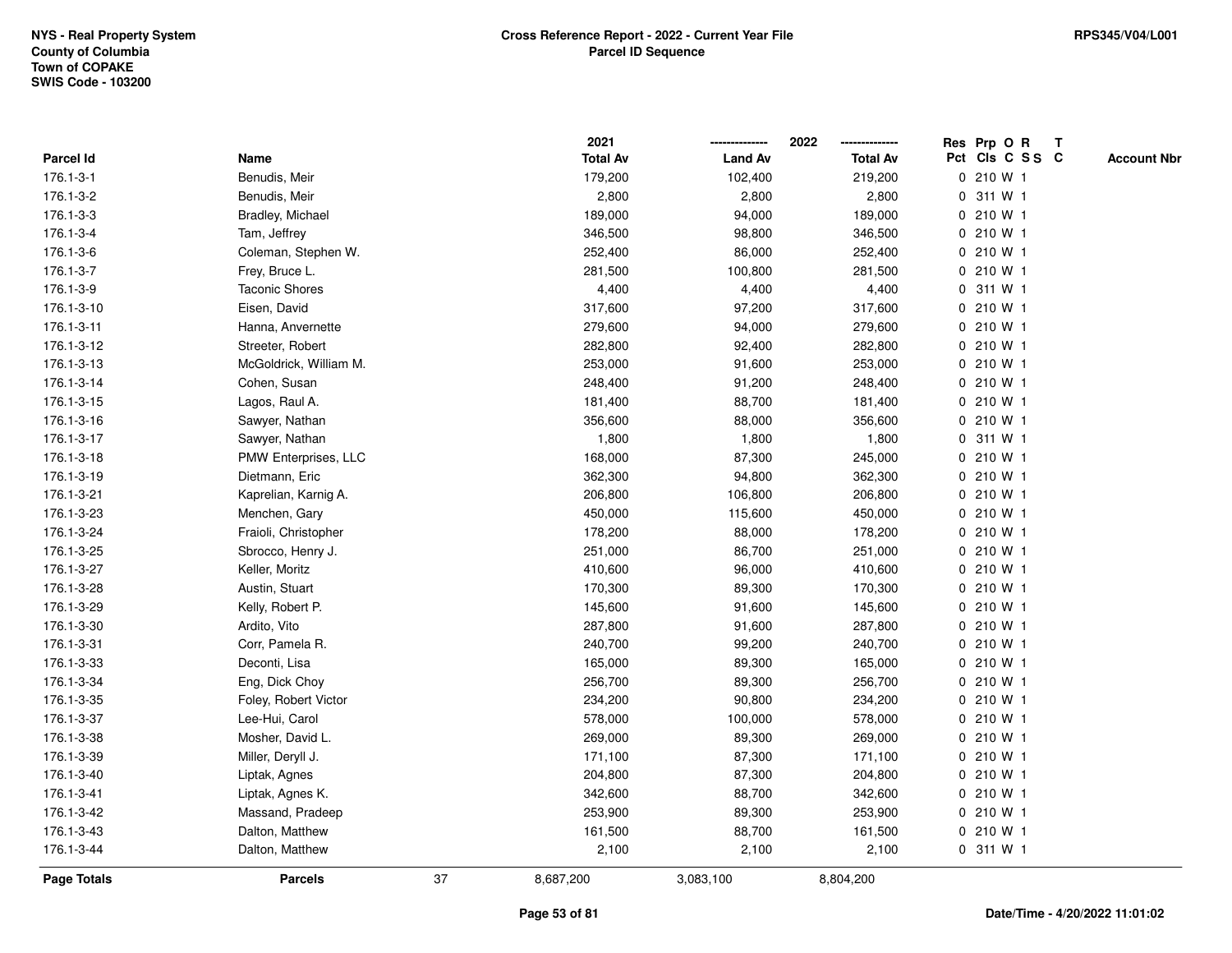|                 |                              |    | 2021            |                | 2022            |   | Res Prp O R     | Т |                    |
|-----------------|------------------------------|----|-----------------|----------------|-----------------|---|-----------------|---|--------------------|
| Parcel Id       | Name                         |    | <b>Total Av</b> | <b>Land Av</b> | <b>Total Av</b> |   | Pct Cls C S S C |   | <b>Account Nbr</b> |
| 176.1-3-46      | Jacobs, Terry Dennis         |    | 353,200         | 101,200        | 373,200         |   | 0 210 W 1       |   |                    |
| 176.1-3-47      | <b>Taconic Shores</b>        |    | 75,900          | 75,900         | 75,900          | 0 | 311 W 1         |   |                    |
| 176.1-3-48      | Misty Robinson Pondview, LLC |    | 411,900         | 93,200         | 411,900         |   | $0, 210$ W 1    |   |                    |
| 176.1-3-49      | Mc Gowan, Patricia           |    | 286,000         | 90,800         | 286,000         |   | 0 210 W 1       |   |                    |
| 176.1-3-50      | Zias, Steve A.               |    | 2,300           | 2,300          | 2,300           |   | 0 311 W 1       |   |                    |
| 176.1-3-51      | Beatty, Robert D.            |    | 302,000         | 100,400        | 302,000         |   | 0 210 W 1       |   |                    |
| $176.1 - 4 - 1$ | Jutkofsky, Jennifer D.       |    | 352,800         | 105,600        | 352,800         |   | 0 210 W 1       |   |                    |
| 176.1-4-2       | Hynes, John E.               |    | 200,600         | 94,000         | 200,600         |   | 0 210 W 1       |   |                    |
| 176.1-4-3       | Baker, Daniel R.             |    | 350,600         | 96,400         | 350,600         |   | 0 210 W 1       |   |                    |
| 176.1-4-5       | Raphael, Bette-Jane          |    | 311,100         | 96,400         | 311,100         |   | 0 210 W 1       |   |                    |
| 176.1-4-6       | Wilster, Charles             |    | 425,900         | 94,800         | 425,900         |   | 0 210 W 1       |   |                    |
| 176.1-4-7       | <b>Taconic Shores</b>        |    | 6,200           | 4,100          | 6,200           |   | 0 312 W 1       |   |                    |
| 176.1-4-8       | Barletta, Francis            |    | 383,600         | 88,700         | 383,600         |   | 0 210 W 1       |   |                    |
| 176.1-4-9       | Dickoff, David J.            |    | 388,400         | 98,400         | 388,400         |   | 0 210 W 1       |   |                    |
| 176.1-4-11      | Fenton, Robert               |    | 341,300         | 96,400         | 341,300         |   | 0 210 W 1       |   |                    |
| 176.1-4-12      | Leavitt, David H.            |    | 282,000         | 98,000         | 395,000         |   | 0 210 W 1       |   |                    |
| 176.1-4-13      | Phillips, Warren             |    | 283,800         | 99,200         | 283,800         |   | 0 210 W 1       |   |                    |
| 176.1-4-14      | Lavin, Michael               |    | 210,400         | 88,700         | 210,400         |   | 0 210 W 1       |   |                    |
| 176.1-4-15      | Cunningham, William H.       |    | 263,100         | 86,700         | 263,100         |   | 0 210 W 1       |   |                    |
| 176.1-4-16      | Marshall, John A. Jr.        |    | 428,400         | 83,300         | 428,400         |   | 0 210 W 1       |   |                    |
| 176.1-4-17      | Brooks, Leonard N.           |    | 331,900         | 99,200         | 331,900         |   | 0 210 W 1       |   |                    |
| 176.1-4-18      | Sachs, Matthew               |    | 348,100         | 100,000        | 348,100         |   | 0 210 W 1       |   |                    |
| 176.1-4-19      | Galdston, Philip E.          |    | 392,000         | 99,600         | 392,000         |   | 0 210 W 1       |   |                    |
| 176.1-4-20      | Bowen, Lindsay W. Jr.        |    | 185,700         | 94,400         | 185,700         |   | 0 210 W 1       |   |                    |
| 176.1-4-21      | Bowen, Lindsay W. Jr.        |    | 1,900           | 1,900          | 1,900           |   | 0 311 W 1       |   |                    |
| 176.1-4-22      | Walsh, William               |    | 234,500         | 97,200         | 234,500         |   | 0 210 W 1       |   |                    |
| 176.1-4-23      | Trakinski, Vivian            |    | 323,700         | 88,700         | 323,700         |   | 0 210 W 1       |   |                    |
| 176.1-4-24      | Butlein, Sheldon             |    | 235,900         | 88,700         | 235,900         |   | 0 210 W 1       |   |                    |
| 176.1-4-25      | Davis, James                 |    | 2,100           | 2,100          | 2,100           |   | 0 311 W 1       |   |                    |
| 176.1-4-26      | McCoy, Paul & Christine      |    | 260,500         | 94,000         | 269,000         |   | 0 210 W 1       |   |                    |
| 176.1-4-27      | Gross, Jeffrey               |    | 275,000         | 91,200         | 275,000         | 0 | 210 W 1         |   |                    |
| 176.1-4-28      | Linder, Lawrence             |    | 2,000           | 2,000          | 2,000           |   | 0 311 W 1       |   |                    |
| 176.1-4-30      | Linder, Lawrence A.          |    | 260,300         | 103,600        | 260,300         |   | 0 210 W 1       |   |                    |
| 176.1-4-31      | Meyer, William J.            |    | 203,900         | 90,800         | 203,900         |   | 0 210 W 1       |   |                    |
| 176.1-4-32      | Gifford, George G.           |    | 266,100         | 90,000         | 266,100         |   | 0 210 W 1       |   |                    |
| 176.1-4-33      | Gifford, George G.           |    | 2,300           | 2,300          | 2,300           |   | 0 311 W 1       |   |                    |
| 176.1-4-34      | Friedman, Eric               |    | 265,100         | 91,600         | 298,000         |   | 0 210 W 1       |   |                    |
| Page Totals     | <b>Parcels</b>               | 37 | 9,250,500       | 2,931,800      | 9,424,900       |   |                 |   |                    |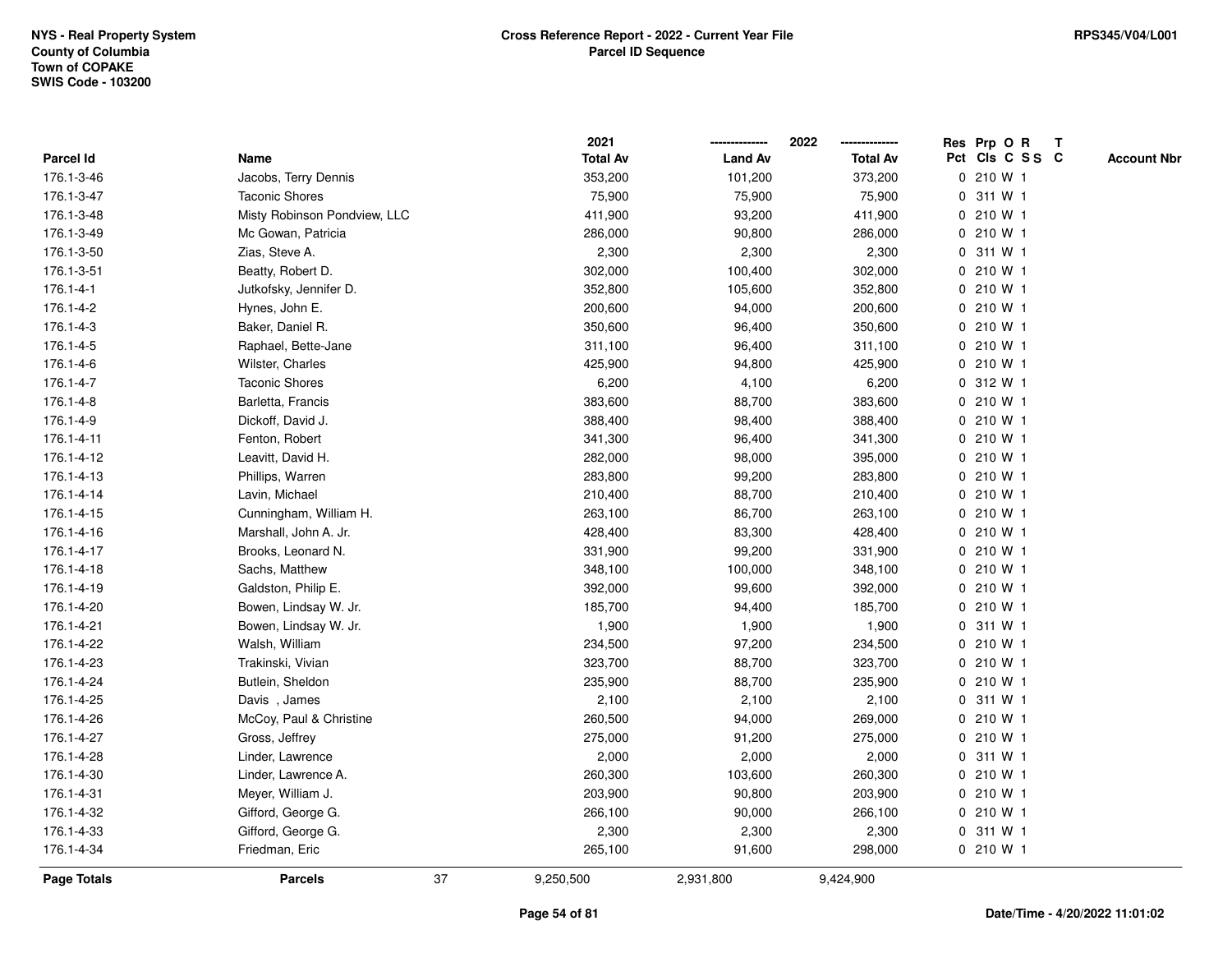|                  |                                            | 2021            |                | 2022            | Res Prp O R        |              | $\mathbf{T}$ |                    |
|------------------|--------------------------------------------|-----------------|----------------|-----------------|--------------------|--------------|--------------|--------------------|
| <b>Parcel Id</b> | Name                                       | <b>Total Av</b> | <b>Land Av</b> | <b>Total Av</b> | Pct Cls C S S C    |              |              | <b>Account Nbr</b> |
| 176.1-4-35       | Schneier, Edward                           | 254,600         | 90,800         | 254,600         | 0 210 W 1          |              |              |                    |
| 176.1-4-36       | Jamjoum, Tawfik                            | 268,200         | 91,600         | 268,200         | 0 210 W 1          |              |              |                    |
| 176.1-4-37       | Enferri, Lisandro                          | 246,000         | 90,000         | 246,000         | 0 210 W 1          |              |              |                    |
| 176.1-4-38       | Galdau, Alexandra                          | 280,800         | 89,300         | 280,800         | 0 210 W 1          |              |              |                    |
| 176.1-4-39       | Galdau, Andrew F.                          | 280,700         | 88,000         | 280,700         | 0 210 W 1          |              |              |                    |
| 176.1-4-40       | Novick, Jeffery                            | 3,600           | 3,600          | 3,600           | 0 311 W 1          |              |              |                    |
| 176.1-4-41       | Simon, Jennifer L.                         | 325,000         | 110,800        | 325,000         | 0 210 W 1          |              |              |                    |
| 176.1-4-43.100   | Fox, Paul J.                               | 4,200           | 4,200          | 4,200           | 0 311 W 1          |              |              |                    |
| 176.1-4-43.200   | Fox, Paul J.                               | 250,100         | 104,800        | 250,100         | 0 210 W 1          |              |              |                    |
| 176.1-5-1        | Savarese, Steve J.                         | 169,700         | 42,800         | 169,700         | 0210               | $\mathbf{1}$ |              |                    |
| 176.1-5-3        | Stumpf, Dora                               | 200,100         | 38,200         | 200,100         | 0210               | $\mathbf{1}$ |              |                    |
| 176.1-5-4        | Freedman, Michael                          | 131,300         | 65,000         | 131,300         | 0.260              | $\mathbf 1$  |              |                    |
| 176.1-5-6        | Dash, Jonathan                             | 275,000         | 57,400         | 284,000         | 0210               |              |              |                    |
| 176.1-5-8        | Greenberg, Debra                           | 2,500           | 2,500          | 2,500           | 0.311              |              |              |                    |
| 176.1-5-9        | Greenberg, Debra                           | 127,600         | 35,200         | 127,600         | 0210               |              |              |                    |
| 176.1-5-10       | Feiner, Seth S.                            | 141,100         | 35,000         | 141,100         | 0210               | -1           |              |                    |
| 176.1-5-11       | Winiker, Barry                             | 116,100         | 36,000         | 116,100         | 0210               | $\mathbf{1}$ |              |                    |
| 176.1-5-13       | Holden, Alison                             | 198,000         | 111,600        | 198,000         | 0210               | $\mathbf 1$  |              |                    |
| 176.1-5-14       | Holtz, Christopher                         | 195,500         | 103,800        | 195,500         | 0210               | -1           |              |                    |
| 176.1-5-15       | Stuart, Joan                               | 187,000         | 43,600         | 187,000         | 0210               |              |              |                    |
| 176.1-5-19       | Collins, Carol                             | 176,800         | 38,700         | 176,800         | 0210               |              |              |                    |
| 176.1-5-22       | Ferretti, Louis                            | 208,700         | 43,800         | 208,700         | 0210               |              |              |                    |
| 176.1-5-23       | Murphy, Jeremiah P.                        | 150,400         | 55,100         | 150,400         | 0210               |              |              |                    |
| 176.1-5-24       | Anunziato, George                          | 131,000         | 37,600         | 131,000         | 0210               | $\mathbf{1}$ |              |                    |
| 176.1-5-25       | Letourneau, Joseph G.                      | 144,100         | 37,600         | 144,100         | 0210               | $\mathbf{1}$ |              |                    |
| 176.1-5-26       | Letourneau, Joseph                         | 2,500           | 2,500          | 2,500           | 0.311              |              |              |                    |
| 176.1-5-27       | Taconic Shores Property Owners, Associatio | 44,000          | 44,000         | 44,000          | 0.311              |              |              |                    |
| 176.1-5-29       | Strauss, John J.                           | 148,000         | 37,600         | 148,000         | 0210               |              |              |                    |
| 176.1-5-30       | Ginsburg, Herbert P.                       | 178,200         | 35,800         | 178,200         | 0210               |              |              |                    |
| 176.1-5-31       | Birch Road Land, LLC                       | 4,300           | 4,300          | 4,300           | 311<br>$\mathbf 0$ | -1           |              |                    |
| 176.1-5-32       | <b>Birch Road Land LLC</b>                 | 3,200           | 3,200          | 3,200           | 311<br>0           | -1           |              |                    |
| 176.1-5-33       | Lakin, Roland J.                           | 2,800           | 2,800          | 2,800           | 0.311              | $\mathbf 1$  |              |                    |
| 176.1-5-34       | Martino, Glenn B.                          | 174,900         | 35,200         | 174,900         | 0210               |              |              |                    |
| 176.1-5-35       | Strompf, Gary S.                           | 185,300         | 37,900         | 185,300         | 0210               |              |              |                    |
| 176.1-5-36       | Lakin, Roland J.                           | 2,900           | 2,900          | 2,900           | 0.311              |              |              |                    |
| 176.1-5-37       | Lakin, Roland J.                           | 3,200           | 3,200          | 3,200           | 0.311              | $\mathbf{1}$ |              |                    |
| 176.1-5-39       | Garon, Robert                              | 225,000         | 43,600         | 225,000         | 0210               | $\mathbf{1}$ |              |                    |
| Page Totals      | 37<br><b>Parcels</b>                       | 5,442,400       | 1,710,000      | 5,451,400       |                    |              |              |                    |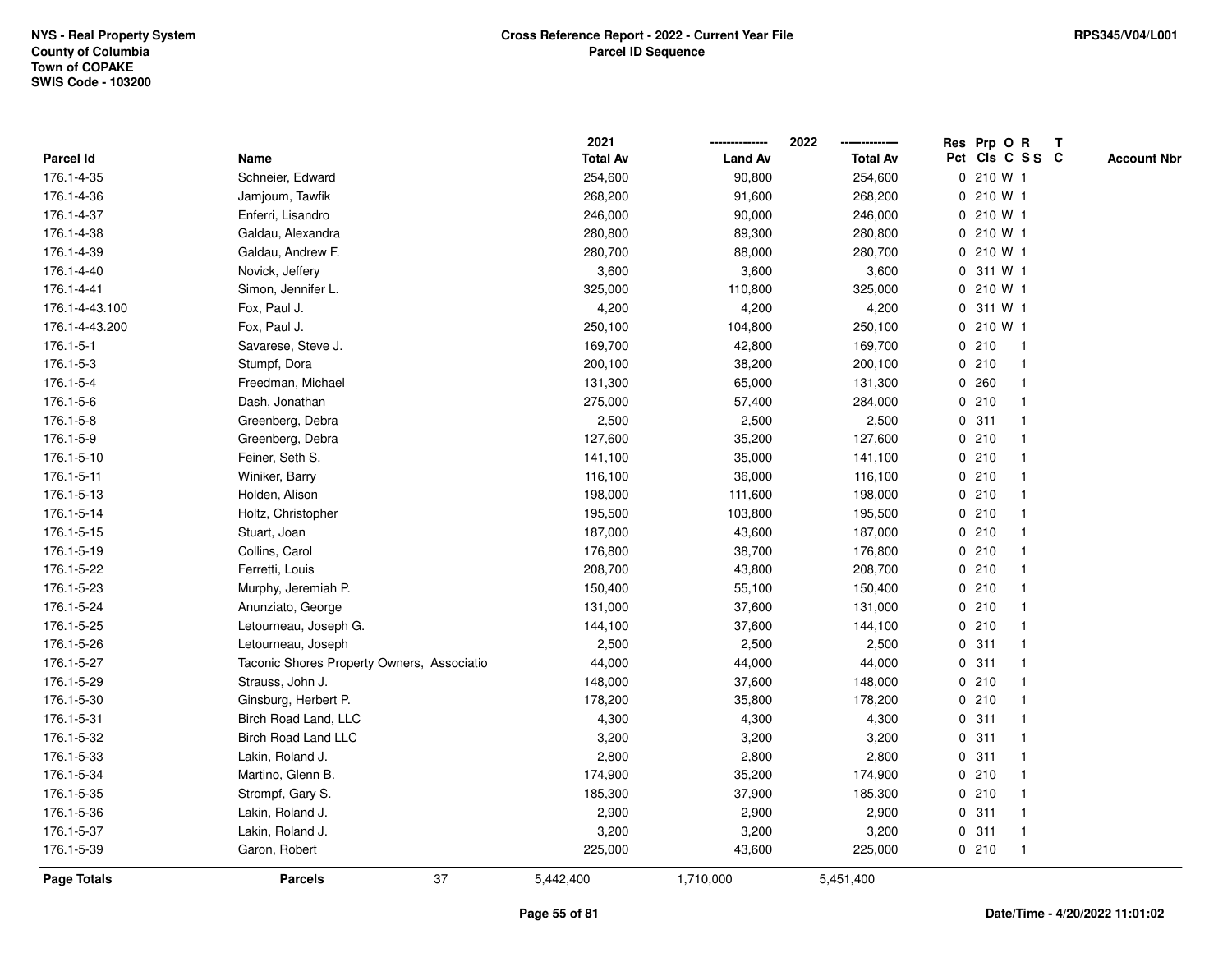|                  |                              |    | 2021            |                | 2022            |              |           | Res Prp O R     | $\mathbf{T}$ |                    |
|------------------|------------------------------|----|-----------------|----------------|-----------------|--------------|-----------|-----------------|--------------|--------------------|
| <b>Parcel Id</b> | Name                         |    | <b>Total Av</b> | <b>Land Av</b> | <b>Total Av</b> |              |           | Pct Cls C S S C |              | <b>Account Nbr</b> |
| 176.1-5-40       | Fisher, Andrew L.            |    | 222,200         | 37,900         | 222,200         |              | 0210      |                 |              |                    |
| 176.1-5-41       | Dowdell, Eva M.              |    | 142,000         | 40,000         | 142,000         |              | 0210      |                 |              |                    |
| 176.1-5-42       | Kohnke, Luane Nancy          |    | 164,600         | 34,800         | 164,600         |              | 0210      |                 |              |                    |
| 176.1-5-43       | Prospert, Tania J.           |    | 112,500         | 34,800         | 112,500         |              | 0210      | $\mathbf 1$     |              |                    |
| 176.1-5-44       | Lichtblau, Henry             |    | 180,000         | 38,700         | 180,000         |              | 0210      |                 |              |                    |
| 176.1-5-45       | Lichtblau, Henry & Saralinda |    | 20,800          | 20,800         | 20,800          |              | 0.311     |                 |              |                    |
| 176.1-5-46       | Ettenger, Norman A.          |    | 21,900          | 21,900         | 21,900          |              | 0.311     |                 |              |                    |
| 176.1-5-47       | Carrera, Ivan                |    | 2,000           | 2,000          | 2,000           |              | 0.311     |                 |              |                    |
| 176.1-5-48       | Bogucki, Frank               |    | 159,000         | 36,400         | 159,000         |              | 0210      |                 |              |                    |
| 176.1-5-50       | Horowitz-Bloom, Karen        |    | 48,000          | 33,400         | 48,000          |              | 0210      |                 |              |                    |
| 176.1-5-51       | Kaplan, Margaret             |    | 104,100         | 33,400         | 104,100         |              | 0210      | -1              |              |                    |
| 176.1-5-52       | Fisher, Leigh R.             |    | 178,700         | 33,400         | 178,700         |              | 0210      | $\mathbf 1$     |              |                    |
| 176.1-5-53       | Vassell, Melissa             |    | 190,100         | 34,800         | 190,100         |              | 0210      |                 |              |                    |
| 176.1-5-54       | Seham, Jenny                 |    | 170,000         | 42,700         | 170,000         |              | 0210      |                 |              |                    |
| 176.1-5-55       | Mc Clain, Shawn              |    | 202,800         | 36,400         | 202,800         |              | 0210      |                 |              |                    |
| 176.1-5-56       | Ettenger, Norman             |    | 208,500         | 35,000         | 208,500         |              | 0210      |                 |              |                    |
| 176.1-5-57       | Decker, Robert Z.            |    | 1,600           | 1,600          | 1,600           | 0            | 311       |                 |              |                    |
| 176.1-5-58       | Decker, Robert Z.            |    | 141,800         | 33,400         | 141,800         |              | 0210      |                 |              |                    |
| 176.1-5-59       | Stoeber, Kristen H.          |    | 3,100           | 3,100          | 3,100           |              | 0.311     |                 |              |                    |
| 176.1-5-60       | Stoeber, Kristen H.          |    | 1,500           | 1,500          | 1,500           |              | 0.311     |                 |              |                    |
| 176.1-5-61       | Stoeber, Kristen H.          |    | 110,500         | 33,400         | 110,500         |              | 0210      |                 |              |                    |
| 176.1-5-62.1     | Cleveland, Richard H.        |    | 126,400         | 39,000         | 126,400         |              | 0210      |                 |              |                    |
| 176.1-5-64       | Holt, Amon                   |    | 136,200         | 36,600         | 136,200         |              | 0210      | $\mathbf{1}$    |              |                    |
| 176.1-6-1        | 3 Island Drive LLC           |    | 182,000         | 90,400         | 182,000         | $\mathbf{0}$ | 210 W 1   |                 |              |                    |
| 176.1-6-2        | Island Drive LD LLC          |    | 1,700           | 1,700          | 1,700           | 0            | 311 W 1   |                 |              |                    |
| 176.1-6-3        | Fontana, Dionision           |    | 349,400         | 86,700         | 349,400         |              | 0 210 W 1 |                 |              |                    |
| 176.1-6-4.3      | 11 Island Drive Corp.        |    | 135,000         | 86,000         | 135,000         |              | 0 210 W 1 |                 |              |                    |
| 176.1-6-4.4      | 11 Island Drive Corp.        |    | 3,000           | 3,000          | 3,000           |              | 0 311 W 1 |                 |              |                    |
| 176.1-6-5        | Cronin, Laura                |    | 166,100         | 96,000         | 166,100         |              | 0 210 W 1 |                 |              |                    |
| 176.1-6-6        | Murray, Jon Edward           |    | 228,700         | 86,700         | 295,000         |              | 0 210 W 1 |                 |              |                    |
| 176.1-6-7        | 21 Island Drive, LLC         |    | 1,800           | 1,800          | 1,800           | $\mathbf 0$  | 311 W 1   |                 |              |                    |
| 176.1-6-8        | LD Island Drive, LLC         |    | 1,800           | 1,800          | 1,800           |              | 0 311 W 1 |                 |              |                    |
| 176.1-6-9        | Reiter, George P.            |    | 268,900         | 92,000         | 268,900         |              | 0210W1    |                 |              |                    |
| 176.1-6-10       | Michalek, Robert             |    | 369,100         | 95,600         | 409,000         |              | 0 210 W 1 |                 |              |                    |
| 176.1-6-11       | Clark, Sally                 |    | 350,000         | 102,000        | 350,000         |              | 0 210 W 1 |                 |              |                    |
| 176.1-6-12       | Guarascio, Steven A.         |    | 3,600           | 3,600          | 3,600           |              | 0 311 W 1 |                 |              |                    |
| 176.1-6-13       | Ryan, Patricia               |    | 322,100         | 92,800         | 322,100         |              | 0 210 W 1 |                 |              |                    |
| Page Totals      | <b>Parcels</b>               | 37 | 5,031,500       | 1,505,100      | 5,137,700       |              |           |                 |              |                    |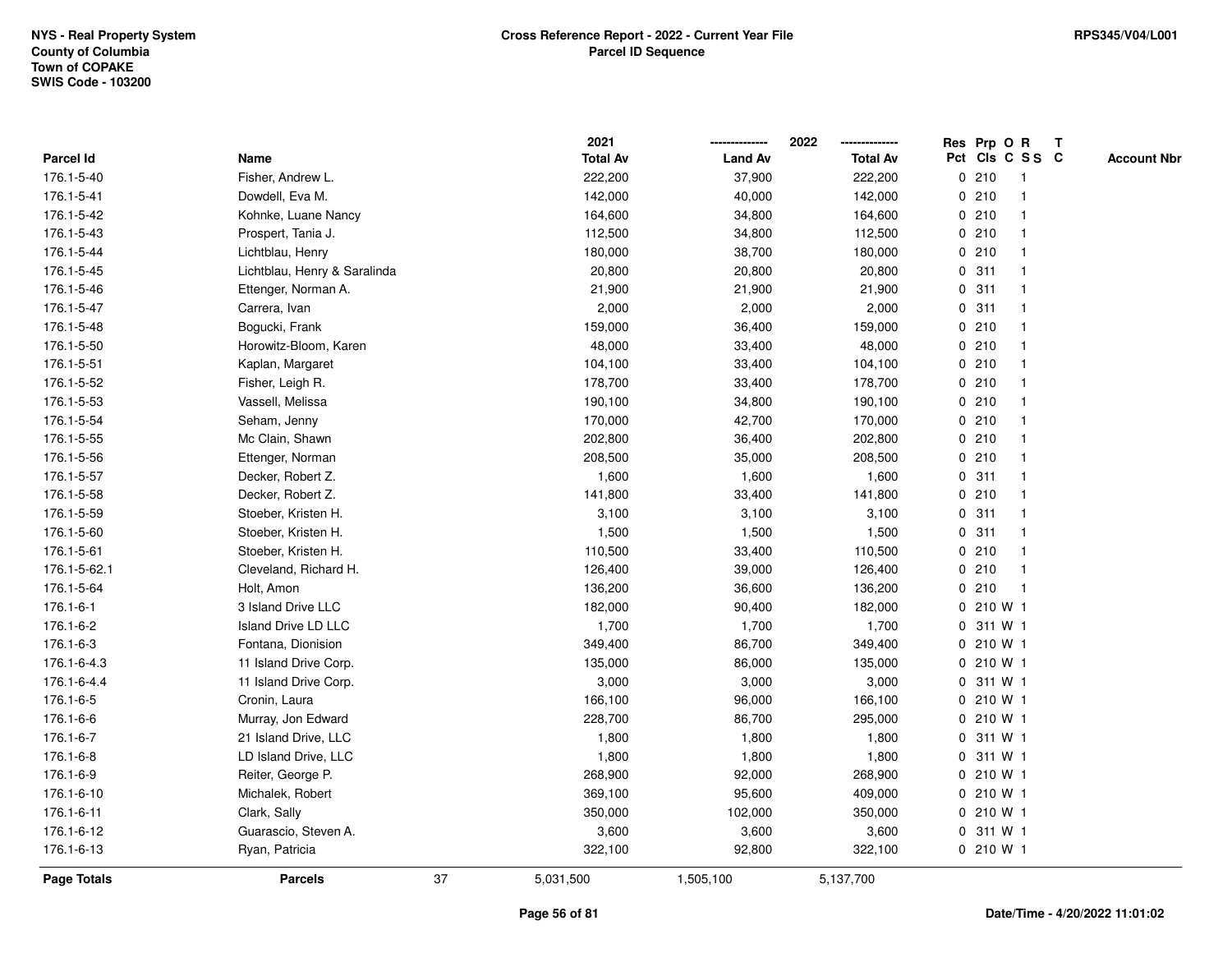|             |                         |    | 2021            |                | 2022            |             | Res Prp O R |                 | $\mathbf{T}$ |                    |
|-------------|-------------------------|----|-----------------|----------------|-----------------|-------------|-------------|-----------------|--------------|--------------------|
| Parcel Id   | Name                    |    | <b>Total Av</b> | <b>Land Av</b> | <b>Total Av</b> |             |             | Pct Cls C S S C |              | <b>Account Nbr</b> |
| 176.1-6-14  | O'Gorman, Sara          |    | 2,400           | 2,400          | 2,400           |             | 0 311 W 1   |                 |              |                    |
| 176.1-6-15  | Wagner Furman, Denise   |    | 385,000         | 110,800        | 385,000         |             | 0 210 W 1   |                 |              |                    |
| 176.1-6-16  | Wagner Furman, Denise   |    | 1,600           | 1,600          | 1,600           |             | 0 311 W 1   |                 |              |                    |
| 176.1-6-17  | Bhoumik, Arunabha       |    | 299,400         | 85,300         | 299,400         |             | 0.210 W1    |                 |              |                    |
| 176.1-6-18  | Waitt, Weymer Hinckley  |    | 285,100         | 87,300         | 285,100         | 0           | 210 W 1     |                 |              |                    |
| 176.1-6-19  | Waitt, Weymer Hinckley  |    | 2,400           | 2,400          | 2,400           |             | 0 311 W 1   |                 |              |                    |
| 176.1-6-20  | Schwartz, Robert        |    | 209,100         | 99,600         | 209,100         |             | 0 210 W 1   |                 |              |                    |
| 176.1-6-21  | Huo, Jerry              |    | 417,000         | 96,800         | 417,000         |             | 0 210 W 1   |                 |              |                    |
| 176.1-6-22  | Lauron, Julien          |    | 377,000         | 97,200         | 487,400         |             | 0 210 W 1   |                 |              |                    |
| 176.1-6-24  | Borum, Mark W.          |    | 309,800         | 98,000         | 309,800         |             | 0 210 W 1   |                 |              |                    |
| 176.1-6-25  | Baldasare, Paul         |    | 270,100         | 89,300         | 270,100         |             | 0 210 W 1   |                 |              |                    |
| 176.1-6-26  | Zelermyer, Eric         |    | 387,000         | 104,400        | 387,000         |             | 0 210 W 1   |                 |              |                    |
| 176.1-6-28  | Taddonio, Colin         |    | 173,500         | 91,600         | 173,500         |             | 0 210 W 1   |                 |              |                    |
| 176.1-6-29  | Triplett, Larry J.      |    | 225,200         | 91,600         | 225,200         |             | 0.210 W1    |                 |              |                    |
| 176.1-6-31  | Lovisolo, Lois A.       |    | 272,250         | 101,600        | 272,250         |             | 0 210 W 1   |                 |              |                    |
| 176.1-6-32  | Vaughn, Susan J.        |    | 257,700         | 104,000        | 257,700         |             | 0 210 W 1   |                 |              |                    |
| 176.1-6-33  | Odell, Judith L.        |    | 289,000         | 96,800         | 289,000         |             | 0 210 W 1   |                 |              |                    |
| 176.1-6-34  | Pick, Vladimir          |    | 246,400         | 96,000         | 246,400         |             | 0 210 W 1   |                 |              |                    |
| 176.1-6-35  | Carey, Bozena           |    | 263,100         | 89,300         | 263,100         |             | 0 210 W 1   |                 |              |                    |
| 176.1-6-36  | Carey, Bozena           |    | 2,200           | 2,200          | 2,200           |             | 0 311 W 1   |                 |              |                    |
| 176.1-6-37  | Valden, Michael D.      |    | 165,000         | 84,700         | 165,000         |             | 0 210 W 1   |                 |              |                    |
| 176.1-6-41  | Tartaro, Christopher T. |    | 173,200         | 110,000        | 173,200         |             | 0 210 W 1   |                 |              |                    |
| 176.1-6-42  | Mortefolio, Melanie     |    | 236,600         | 87,300         | 236,600         |             | 0 210 W 1   |                 |              |                    |
| 176.1-6-44  | Lorenzo, Thomas Jr.     |    | 245,000         | 107,600        | 245,000         |             | 0 210 W 1   |                 |              |                    |
| 176.1-6-45  | Hubbs, Raymond          |    | 226,000         | 95,200         | 226,000         |             | 0 210 W 1   |                 |              |                    |
| 176.1-6-46  | Sands, Linda M.         |    | 190,300         | 35,500         | 190,300         |             | 0210        | $\mathbf{1}$    |              |                    |
| 176.1-6-47  | Riddick, Rodney         |    | 147,000         | 38,400         | 147,000         |             | 0210        |                 |              |                    |
| 176.1-6-50  | Morrone, Frank V.       |    | 1,300           | 1,300          | 1,300           |             | 0.311       |                 |              |                    |
| 176.1-6-51  | Morrone, Frank V.       |    | 1,400           | 1,400          | 1,400           |             | 0.311       |                 |              |                    |
| 176.1-6-52  | Adams, Jennifer         |    | 124,100         | 36,600         | 124,100         |             | 0210        |                 |              |                    |
| 176.1-6-53  | Lovelace, Martha        |    | 1,800           | 1,800          | 1,800           | $\mathbf 0$ | 311         | -1              |              |                    |
| 176.1-6-54  | Laforge, Michael J.     |    | 196,200         | 37,700         | 196,200         |             | 0210        |                 |              |                    |
| 176.1-6-55  | Osterhoudt, David N.    |    | 147,600         | 36,800         | 147,600         |             | 0210        |                 |              |                    |
| 176.1-6-57  | McCormick, Julie        |    | 179,600         | 35,500         | 179,600         |             | 0210        |                 |              |                    |
| 176.1-6-59  | Zdrojkowski, Henry K.   |    | 1,200           | 1,200          | 1,200           |             | 0.311       |                 |              |                    |
| 176.1-6-60  | Bonci, Timothy          |    | 129,200         | 32,800         | 129,200         |             | 0210        | $\mathbf{1}$    |              |                    |
| 176.1-6-61  | Givens, Walter P. Jr.   |    | 164,100         | 32,800         | 164,100         |             | 0210        | $\mathbf{1}$    |              |                    |
| Page Totals | <b>Parcels</b>          | 37 | 7,004,850       | 2,324,800      | 7,115,250       |             |             |                 |              |                    |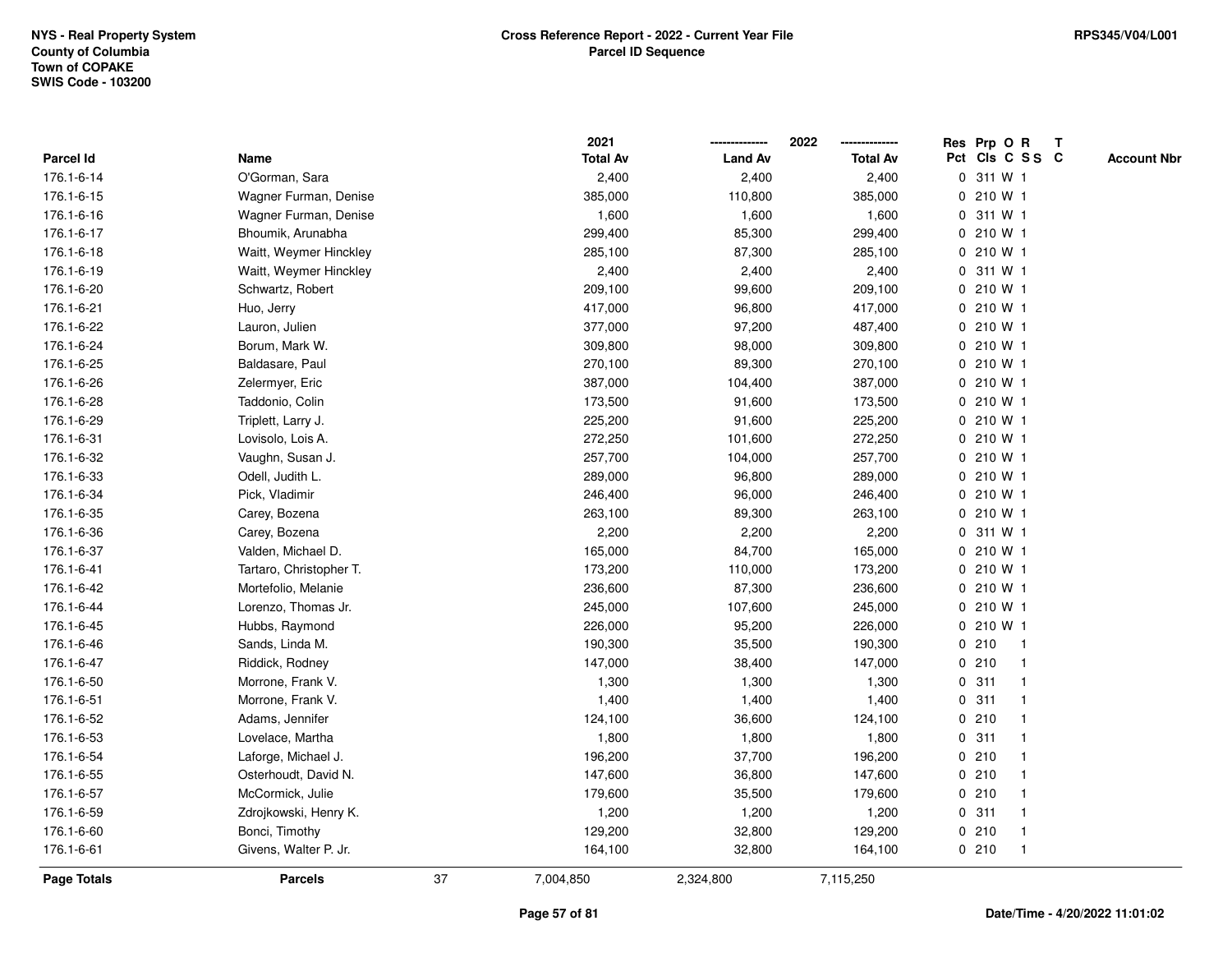|                   |                                            | 2021            |                | 2022            | Res Prp O R     |                | $\mathbf{T}$ |                    |
|-------------------|--------------------------------------------|-----------------|----------------|-----------------|-----------------|----------------|--------------|--------------------|
| Parcel Id         | Name                                       | <b>Total Av</b> | <b>Land Av</b> | <b>Total Av</b> | Pct Cls C S S C |                |              | <b>Account Nbr</b> |
| 176.1-6-63        | Lilley, Michael J.                         | 124,900         | 35,600         | 124,900         | 0210            | $\overline{1}$ |              |                    |
| 176.1-6-64        | Muresan, Florinela                         | 1,500           | 1,500          | 1,500           | 0.311           | $\mathbf{1}$   |              |                    |
| 176.1-6-65        | Muresan, Florinela                         | 168,900         | 33,400         | 168,900         | 0210            | $\mathbf{1}$   |              |                    |
| 176.1-6-66        | Dougherty, Daniel                          | 121,300         | 38,500         | 180,000         | 0210            | $\mathbf{1}$   |              |                    |
| 176.1-6-67        | Grey, Rachel B.                            | 193,000         | 34,400         | 193,000         | 0210            |                |              |                    |
| 176.1-6-68        | Jennings, Gerard M.                        | 121,000         | 33,400         | 121,000         | 0210            |                |              |                    |
| 176.1-6-69        | Wieslander, Claes Peter                    | 120,000         | 35,600         | 120,000         | 0210            | $\mathbf{1}$   |              |                    |
| 176.1-6-70        | Morrone, Frank V.                          | 99,800          | 32,800         | 99,800          | 0210            | $\mathbf{1}$   |              |                    |
| $176.2 - 1 - 1$   | McCann, Michael W.                         | 170,100         | 26,600         | 170,100         | 0210            | $\mathbf{1}$   |              |                    |
| $*$ 176.2-1-2.1   | Fournier, Michael                          | 271,000         | 36,000         | 271,000         | 0210            | $\mathbf{1}$   |              |                    |
| $176.2 - 1 - 2.2$ | Fournier, Michael                          | 39,400          | 39,400         | 39,400          | 0.311           | $\mathbf 1$    |              |                    |
| 176.2-1-2.3       | Fournier, Michael                          |                 | 55,400         | 290,400         | 0210            |                |              |                    |
| 176.2-1-3         | Miller, Patricia M.                        | 105,000         | 32,800         | 105,000         | 0210            |                |              |                    |
| 176.2-1-4         | Miller, Patricia                           | 3,500           | 3,500          | 3,500           | 0.311           | $\mathbf 1$    |              |                    |
| 176.2-1-5         | Peck, Edward C.                            | 146,000         | 24,200         | 146,000         | 0210            | $\mathbf{1}$   |              |                    |
| 176.2-1-6         | Crowley, Reginald                          | 64,400          | 29,200         | 64,400          | 0270            | $\mathbf{1}$   |              |                    |
| 176.2-1-7         | Clark, Marjorie V.                         | 244,000         | 136,000        | 244,000         | 0.281           | $\mathbf{1}$   |              |                    |
| 176.2-1-8         | Smolin, Ira                                | 37,000          | 37,000         | 37,000          | 0.311           | $\mathbf{1}$   |              |                    |
| 176.2-1-10.100    | Graells, Marlene                           | 253,200         | 69,700         | 253,200         | 0210            |                |              |                    |
| 176.2-1-10.200    | Traver Family Living Trust, Jane Elizabeth | 178,000         | 50,400         | 178,000         | 0210            |                |              |                    |
| 176.2-1-11        | Barrett, Deborah                           | 309,200         | 29,800         | 309,200         | 0 230           |                |              |                    |
| 176.2-1-12        | Silvernail, Kevin W.                       | 146,000         | 29,200         | 146,000         | 0210            | $\mathbf 1$    |              |                    |
| 176.2-1-13        | Smolin, Ira                                | 87,200          | 30,000         | 87,200          | 0210            | $\mathbf{1}$   |              |                    |
| 176.2-1-14        | Wetter, Robert                             | 242,900         | 32,000         | 318,900         | 0210            | $\mathbf{1}$   |              |                    |
| 176.2-1-15        | Ugenti, Vito                               | 307,700         | 57,600         | 307,700         | 0210            | $\mathbf{1}$   |              |                    |
| 176.2-1-16        | Mollo, Susan E.                            | 109,300         | 27,600         | 109,300         | 0210            |                |              |                    |
| 176.2-1-17        | Miller, Janet                              | 90,000          | 28,000         | 90,000          | 0210            |                |              |                    |
| 176.2-1-19        | Riorden, Rebbecca                          | 246,000         | 31,800         | 246,000         | 0210            | $\mathbf{1}$   |              |                    |
| 176.2-1-20        | New York State                             | 78,200          | 35,600         | 78,200          | 0210            | 8              |              |                    |
| 176.2-1-21        | Hoyt, Valerie                              | 320,300         | 47,700         | 320,300         | 0 283           | -1             |              |                    |
| 176.2-1-22        | Laragh, John                               | 72,500          | 27,000         | 72,500          | 0210            | $\mathbf{1}$   |              |                    |
| 176.2-1-23        | St. Bridget's Church Cemetery              | 80,000          | 76,200         | 80,000          | 0 695           | 8              |              |                    |
| 176.2-1-24        | Sachs, Iris                                | 109,000         | 24,200         | 109,000         | 0210            |                |              |                    |
| 176.2-1-25        | Gellert, Philip                            | 70,000          | 29,900         | 70,000          | 0210            |                |              |                    |
| 176.2-1-26        | Gutheil, Russell W.                        | 69,900          | 24,000         | 69,900          | 0210            | $\mathbf{1}$   |              |                    |
| 176.2-1-27        | Main Farm LLC                              | 336,300         | 36,900         | 336,300         | 0 230           | $\mathbf{1}$   |              |                    |
| 176.2-1-28        | Brusie, David                              | 131,800         | 28,100         | 131,800         | 0210            | $\mathbf{1}$   |              |                    |
| Page Totals       | 35<br><b>Parcels</b>                       | 4,957,900       | 1,305,600      | 5,383,000       |                 |                |              |                    |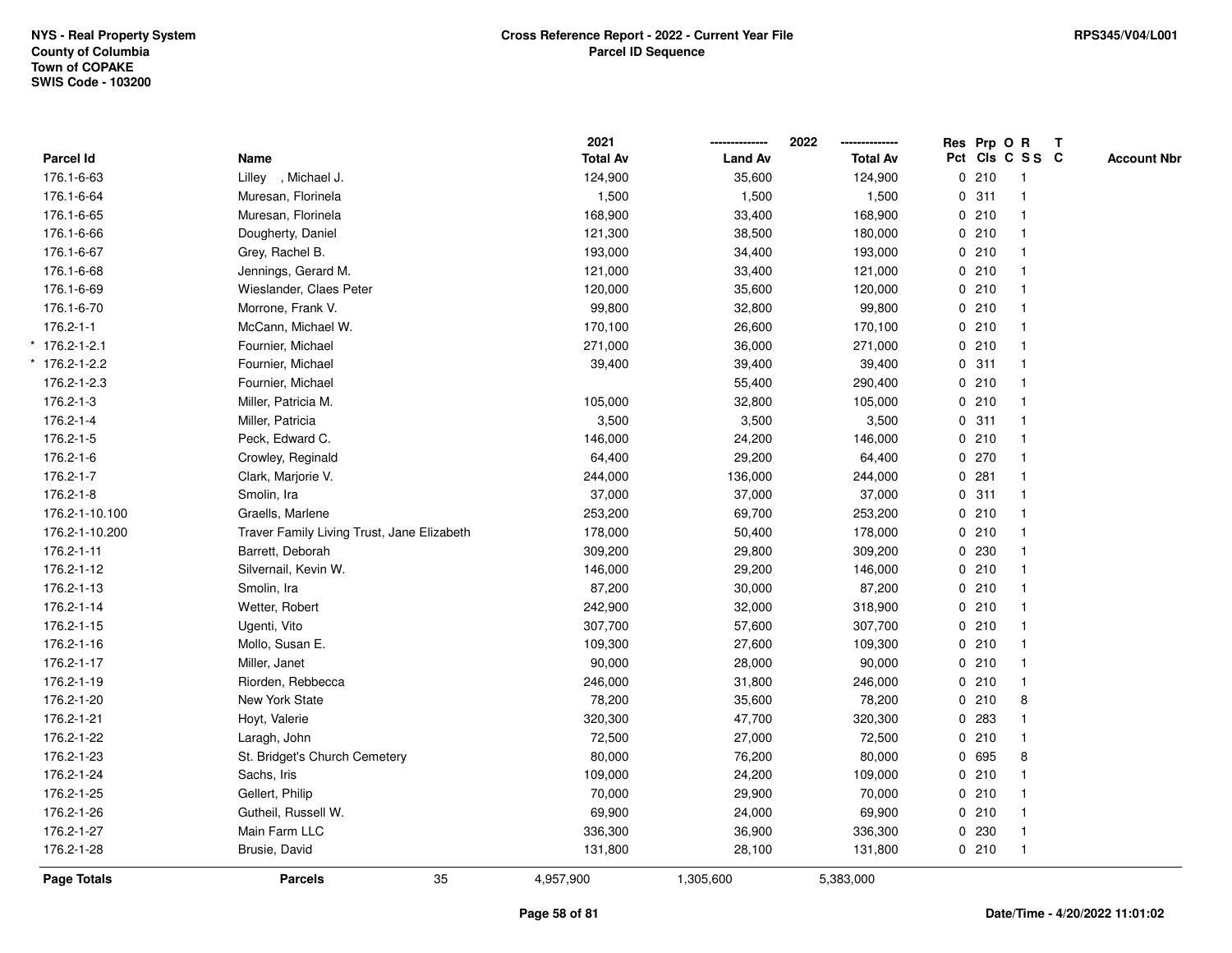|                    |                                 |    | 2021            |                | 2022            |              | Res Prp O R |                 | T |                    |
|--------------------|---------------------------------|----|-----------------|----------------|-----------------|--------------|-------------|-----------------|---|--------------------|
| Parcel Id          | Name                            |    | <b>Total Av</b> | <b>Land Av</b> | <b>Total Av</b> |              |             | Pct Cls C S S C |   | <b>Account Nbr</b> |
| 176.2-1-29         | Slate, Roxann A.                |    | 250,000         | 46,800         | 250,000         | 0            | 210         | $\mathbf{1}$    |   |                    |
| 176.2-1-30         | Barton, Robert                  |    | 202,600         | 41,300         | 202,600         |              | 55 483      |                 |   |                    |
| 176.2-1-31         | Benken, Cheryl M.               |    | 157,600         | 27,500         | 157,600         |              | 0210        | $\mathbf 1$     |   |                    |
| 176.2-1-32         | Pupa, Barbara                   |    | 205,600         | 27,700         | 205,600         |              | 0210        |                 |   |                    |
| 176.2-1-33         | Lee, Robert III.                |    | 191,000         | 29,200         | 191,000         |              | 0210        |                 |   |                    |
| 176.2-1-34         | Peterson, Dale                  |    | 129,000         | 27,100         | 129,000         |              | 0210        |                 |   |                    |
| 176.2-1-35         | Brusie, Richard H.              |    | 143,000         | 29,500         | 143,000         |              | 0210        |                 |   |                    |
| 176.2-1-36         | <b>Cupcake Falls Properties</b> |    | 105,900         | 29,600         | 105,900         | 0            | 210         |                 |   |                    |
| 176.2-1-37         | Stearns, Randy                  |    | 143,500         | 30,800         | 143,500         |              | 0210        |                 |   |                    |
| 176.2-1-38         | Silverman Family Trust, The     |    | 282,000         | 43,100         | 282,000         |              | 0210        |                 |   |                    |
| 176.2-1-40         | 49 East Houston St. Corp.       |    | 120,000         | 49,200         | 120,000         |              | 0 534       |                 |   |                    |
| 176.2-1-41         | Geminder, Eli Michael Shane     |    | 134,600         | 30,500         | 134,600         |              | 0.220       |                 |   |                    |
| 176.2-2-1          | McCabe, Brian J.                |    | 947,200         | 126,800        | 947,200         |              | 0411        |                 |   |                    |
| 176.2-2-3.100      | Cipkowski, Joseph A. Jr.        |    | 290,600         | 61,800         | 290,600         |              | 0424        |                 |   |                    |
| 176.2-2-3.200      | Moore, Liam                     |    | 108,800         | 26,200         | 299,000         | 0            | 220         |                 |   |                    |
| 176.2-2-4          | EB5 LLC                         |    | 175,000         | 30,000         | 175,000         | 0            | 281         | $\mathbf 1$     |   |                    |
| 176.2-2-6.1        | MacDonald, Keith                |    | 201,000         | 31,400         | 201,000         | 0            | 210         | $\mathbf{1}$    |   |                    |
| 176.2-2-6.2        | Town Of Copake                  |    | 145,000         | 40,300         | 145,000         |              | 0652        | 8               |   |                    |
| 176.2-2-7          | Ahern, Rosemary                 |    | 116,600         | 32,000         | 116,600         |              | 0210        |                 |   |                    |
| 176.2-2-8          | Langlois, Wendy                 |    | 69,000          | 29,800         | 69,000          |              | 0210        |                 |   |                    |
| 176.2-2-9          | Matutschovsky, Natalie          |    | 270,200         | 63,900         | 270,200         |              | 0.280       |                 |   |                    |
| 176.2-2-10         | Hedges, Scott Harold            |    | 89,100          | 30,800         | 89,100          |              | 0210        |                 |   |                    |
| 176.2-2-11         | Nellen, Christopher             |    | 85,900          | 35,900         | 85,900          | 0            | 260         |                 |   |                    |
| 176.2-2-12         | Nellen, Christopher             |    | 225,000         | 29,200         | 225,000         | $\mathbf{0}$ | 210         |                 |   |                    |
| 176.2-2-13         | Depot Deli                      |    | 125,000         | 44,000         | 125,000         |              | 50 485      |                 |   |                    |
| 176.2-2-14         | Mullamphy, Dennis V.            |    | 211,100         | 36,900         | 211,100         |              | 0210        |                 |   |                    |
| 176.2-2-15         | Gross, Joe M.                   |    | 318,300         | 47,700         | 318,300         |              | 0210        |                 |   |                    |
| 176.2-2-16         | Jennings, Sue Ellen             |    | 142,000         | 32,500         | 142,000         |              | 0210        |                 |   |                    |
| 176.2-2-17         | Langlois, John E.               |    | 121,000         | 29,900         | 121,000         |              | 0210        |                 |   |                    |
| 176.2-2-18         | Williford, Michael Douglas      |    | 163,400         | 33,200         | 185,000         |              | 0210        |                 |   |                    |
| 176.2-2-19         | Brown, Sean                     |    | 172,000         | 29,000         | 172,000         |              | 0210        |                 |   |                    |
| 176.2-2-20         | Brotz, Gavrila                  |    | 158,000         | 28,400         | 200,000         |              | 0210        |                 |   |                    |
| 176.2-2-21         | Jasmin, John                    |    | 158,000         | 27,200         | 158,000         |              | 0210        |                 |   |                    |
| 176.2-2-22         | Abreu, Carlos                   |    | 135,000         | 27,100         | 135,000         |              | $0$ 220     |                 |   |                    |
| 176.2-2-23         | Catucci Joseph M                |    | 163,600         | 31,700         | 163,600         |              | 0.312       |                 |   |                    |
| 176.2-2-24         | McCann, William B. Jr.          |    | 249,100         | 33,500         | 249,100         |              | 0210        | -1              |   |                    |
| 176.2-2-25         | Frank, Isabelle J.              |    | 90,000          | 38,700         | 90,000          |              | 0210        | $\overline{1}$  |   |                    |
| <b>Page Totals</b> | <b>Parcels</b>                  | 37 | 6,994,700       | 1,390,200      | 7,248,500       |              |             |                 |   |                    |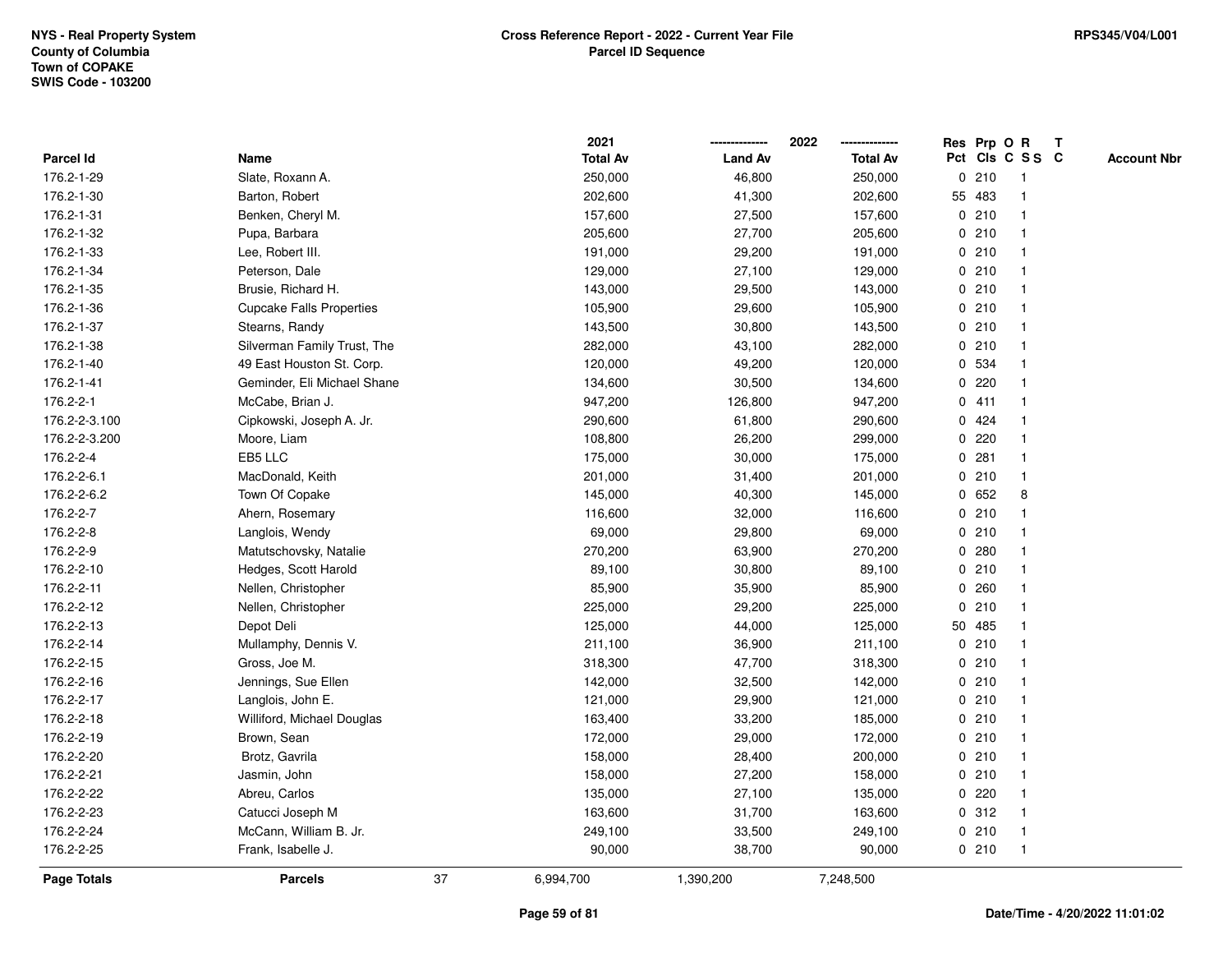|                  |                             |    | 2021            |                | 2022<br>-------------- | Res Prp O R     |                         | $\mathbf{T}$ |                    |
|------------------|-----------------------------|----|-----------------|----------------|------------------------|-----------------|-------------------------|--------------|--------------------|
| <b>Parcel Id</b> | Name                        |    | <b>Total Av</b> | <b>Land Av</b> | <b>Total Av</b>        | Pct Cls C S S C |                         |              | <b>Account Nbr</b> |
| 176.2-2-26       | Zelley, Walton              |    | 120,000         | 24,400         | 120,000                | 0210            | $\mathbf{1}$            |              |                    |
| 176.2-2-27       | Welford, Sally-Ann          |    | 131,400         | 29,600         | 131,400                | 0210            |                         |              |                    |
| 176.2-2-28.100   | Vertiz, Jesus               |    | 229,800         | 33,800         | 229,800                | 0210            | -1                      |              |                    |
| 176.2-2-28.200   | Tompkins, Daniel            |    | 239,200         | 32,500         | 239,200                | 0210            | $\mathbf{1}$            |              |                    |
| 176.2-2-29       | Barringer, Fred             |    | 172,000         | 55,000         | 172,000                | 0.281           | $\overline{1}$          |              |                    |
| 176.2-2-30       | Cerutti, Steven             |    | 133,800         | 29,000         | 133,800                | 0210            |                         |              |                    |
| 176.2-2-31       | Kellogg, Donald M.          |    | 112,000         | 35,400         | 112,000                | 0210            |                         |              |                    |
| 176.2-2-32       | Cerutti, Steven             |    | 2,300           | 2,300          | 2,300                  | 0.311           |                         |              |                    |
| 176.2-2-33       | Cerutti, Steven             |    | 137,600         | 29,300         | 137,600                | 0210            |                         |              |                    |
| 176.2-2-34       | Block, Adam                 |    | 355,000         | 32,400         | 355,000                | 0210            | $\overline{1}$          |              |                    |
| 176.2-2-35       | Sharp, Adam Peter           |    | 296,000         | 37,000         | 296,000                | 0210            | $\mathbf{1}$            |              |                    |
| 176.2-2-37       | Hart, Elizabeth A.          |    | 282,700         | 32,600         | 282,700                | 0210            | $\overline{1}$          |              |                    |
| 176.2-2-38       | Marx, Kathrin               |    | 170,000         | 55,500         | 170,000                | 0.281           |                         |              |                    |
| 176.2-2-39       | Virkus, Janet               |    | 2,200           | 2,200          | 2,200                  | 0.311           |                         |              |                    |
| * 176.2-2-40     | Hescheles, Nancy            |    | 88,000          | 40,500         | 88,000                 | 0.260           |                         |              |                    |
| 176.2-2-40.3     | Virkus, Janet               |    |                 | 47,100         | 100,000                | 0.260           |                         |              |                    |
| $*$ 176.2-2-41   | Hescheles, Nancy            |    | 283,600         | 41,600         | 283,600                | 90 281          | $\overline{\mathbf{1}}$ |              |                    |
| 176.2-2-41.3     | Heschele s, Nancy           |    |                 | 29,200         | 260,000                | 0210            | $\overline{\mathbf{1}}$ |              |                    |
| 176.2-2-41.4     | Hescheles, Nancy            |    |                 | 40,600         | 105,000                | 0210            | $\mathbf{1}$            |              |                    |
| $176.3 - 1 - 1$  | McMahon, William & Kathleen |    | 1,802,600       | 157,800        | 1,802,600              | 0 250 W 1       |                         |              |                    |
| 176.3-1-2        | Nelsen, Jamiee              |    | 215,000         | 91,600         | 215,000                | 0210W1          |                         |              |                    |
| 176.3-1-3        | 20 Mansion Ave. LLC         |    | 675,000         | 103,200        | 675,000                | 0 210 W 1       |                         |              |                    |
| 176.3-1-5        | Gloor, Ryan                 |    | 173,000         | 101,600        | 173,000                | 0 210 W 1       |                         |              |                    |
| 176.3-1-7        | Rosenberg, Neal             |    | 293,000         | 94,000         | 293,000                | 0 210 W 1       |                         |              |                    |
| 176.3-1-8        | Williams, Claudia L.        |    | 297,000         | 94,000         | 297,000                | 0 210 W 1       |                         |              |                    |
| 176.3-1-9        | Dennehy, Morgan             |    | 234,000         | 98,400         | 234,000                | 0 210 W 1       |                         |              |                    |
| 176.3-1-11       | Malave, Mario               |    | 319,200         | 92,400         | 319,200                | 0 210 W 1       |                         |              |                    |
| 176.3-1-12       | Vreeland Institute, Inc.    |    | 210,700         | 27,600         | 210,700                | 0210            | -1                      |              |                    |
| 176.3-1-14       | Pasach, Lloyd F.            |    | 381,200         | 105,600        | 381,200                | 0 210 W 1       |                         |              |                    |
| 176.3-1-15       | Wetter, Robert              |    | 426,700         | 91,600         | 426,700                | 0 210 W 1       |                         |              |                    |
| 176.3-1-16       | Sommer, John                |    | 202,700         | 88,000         | 202,700                | 0 210 W 1       |                         |              |                    |
| 176.3-1-17       | Nelson, Michael             |    | 261,800         | 94,000         | 261,800                | 0 210 W 1       |                         |              |                    |
| 176.3-1-19       | Nelson, Michael             |    | 255,000         | 85,300         | 255,000                | 0210W1          |                         |              |                    |
| 176.3-1-20       | Desai, Vishal               |    | 232,900         | 86,000         | 232,900                | 0 210 W 1       |                         |              |                    |
| 176.3-1-21       | Dix, Elayne                 |    | 269,600         | 87,300         | 269,600                | 0 210 W 1       |                         |              |                    |
| 176.3-1-22       | Rock, John                  |    | 326,600         | 88,700         | 326,600                | 0 210 W 1       |                         |              |                    |
| 176.3-1-23       | Adorante, Denise A.         |    | 378,200         | 91,600         | 378,200                | 0 210 W 1       |                         |              |                    |
| Page Totals      | <b>Parcels</b>              | 35 | 9,338,200       | 2,226,600      | 9,803,200              |                 |                         |              |                    |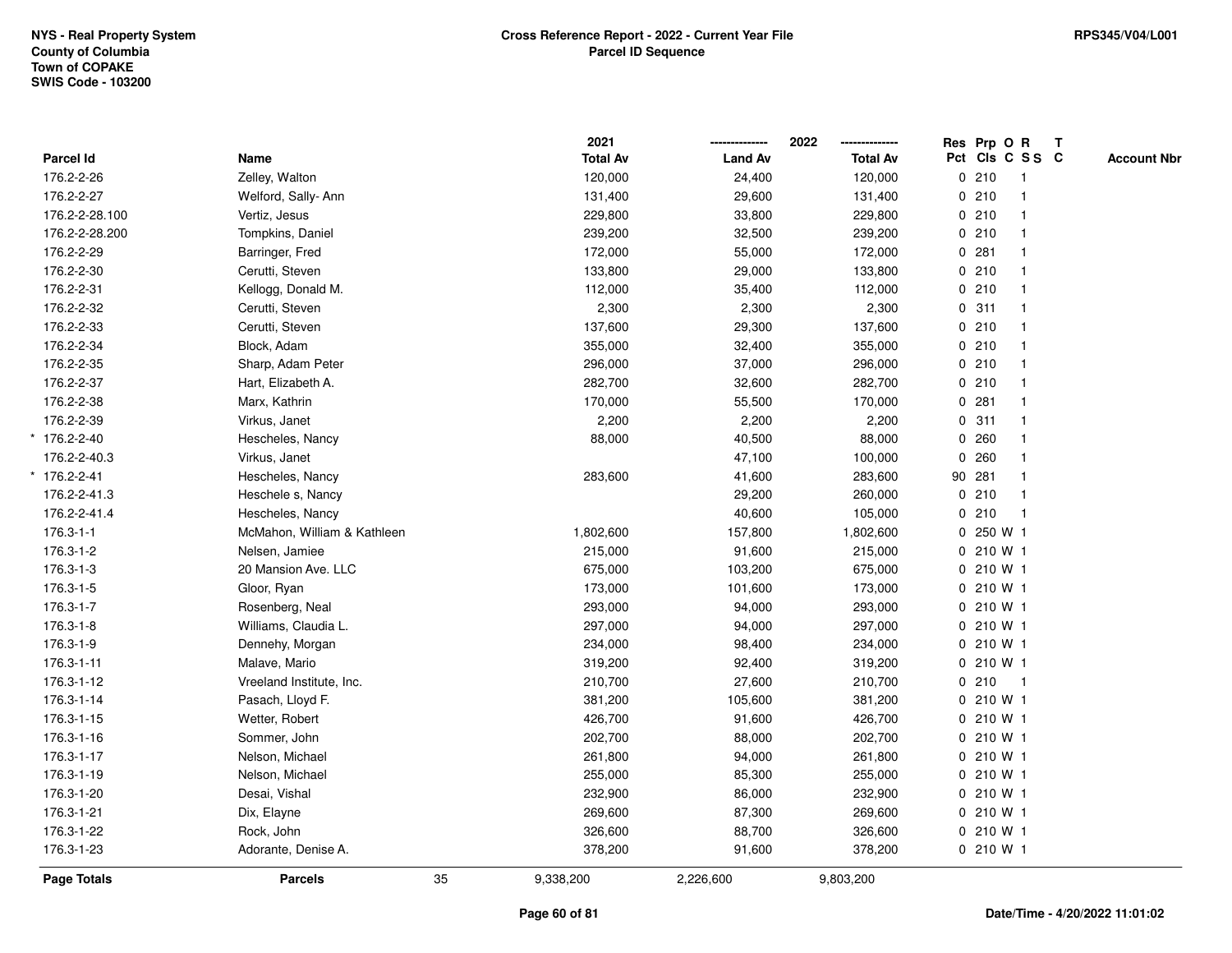|                    |                                             | 2021            |                | 2022            | Res Prp O R<br>Т                      |
|--------------------|---------------------------------------------|-----------------|----------------|-----------------|---------------------------------------|
| Parcel Id          | Name                                        | <b>Total Av</b> | <b>Land Av</b> | <b>Total Av</b> | Pct Cls C S S C<br><b>Account Nbr</b> |
| 176.3-1-24         | Uriel, Eli                                  | 335,000         | 96,000         | 335,000         | 0 210 W 1                             |
| 176.3-1-25         | Leifer, Andrew G.                           | 3,300           | 3,300          | 3,300           | 311 W 1<br>0                          |
| 176.3-1-26         | Leifer, Andrew G.                           | 479,900         | 94,000         | 492,000         | $0, 210$ W 1                          |
| 176.3-1-27         | Camenzuli, Kevin J.                         | 208,300         | 87,300         | 208,300         | 0 210 W 1                             |
| 176.3-1-28         | Meenagh, Eugene                             | 328,800         | 96,000         | 328,800         | 0 210 W 1                             |
| 176.3-1-29.1       | Cerezola, Theresa                           | 447,200         | 97,200         | 447,200         | 0 210 W 1                             |
| 176.3-1-31         | Plotch, Gary                                | 278,000         | 94,000         | 278,000         | 0 210 W 1                             |
| 176.3-1-32         | Dougherty, Vincent J.                       | 267,400         | 86,000         | 267,400         | 0 210 W 1                             |
| 176.3-1-33         | Mende, Craig S.                             | 277,700         | 86,700         | 277,700         | 0 210 W 1                             |
| 176.3-1-34         | Scorzello, Frank                            | 220,000         | 88,000         | 220,000         | 0 210 W 1                             |
| 176.3-1-35         | Labick Rev Living Trust 2021, Diane M.      | 325,100         | 90,400         | 325,100         | $0, 210$ W 1                          |
| 176.3-1-36         | Taconic Shores Property Owners, Associatio  | 78,800          | 78,800         | 78,800          | 0 311 W 1                             |
| 176.3-1-37         | Fahey, James                                | 1,800           | 1,800          | 1,800           | 0.311<br>-1                           |
| 176.3-1-38         | Fahey, James                                | 163,800         | 32,800         | 163,800         | 0210<br>-1                            |
| 176.3-1-39         | Skellan, Kathi                              | 129,000         | 32,800         | 129,000         | 0210<br>$\mathbf{1}$                  |
| 176.3-1-40         | Nabel Trust, Rudolph D.                     | 88,500          | 32,800         | 88,500          | 0210<br>$\mathbf{1}$                  |
| 176.3-1-41         | Mowder, Meredith                            | 1,300           | 1,300          | 1,300           | 0.311<br>$\mathbf{1}$                 |
| 176.3-1-42         | Mowder, Meredith                            | 104,100         | 32,800         | 104,100         | 0210<br>-1                            |
| 176.3-1-43         | Fallon, Michael E.                          | 140,400         | 32,800         | 140,400         | 0210                                  |
| 176.3-1-44         | Shadic, Dane R.                             | 147,400         | 35,000         | 147,400         | 0210                                  |
| 176.3-1-45         | <b>Taconic Shores</b>                       | 98,700          | 98,700         | 98,700          | 0.311<br>$\overline{\mathbf{1}}$      |
| 176.3-1-46         | Miller, Louise A.                           | 226,600         | 38,400         | 226,600         | 0210                                  |
| 176.3-1-48         | Lopez, Constance                            | 134,400         | 33,400         | 134,400         | 0210<br>$\mathbf{1}$                  |
| 176.3-1-49         | Barlow, Donald N.                           | 148,200         | 33,400         | 148,200         | 0210<br>$\mathbf{1}$                  |
| 176.3-1-50         | Taconic Shores Property Owners, Associatior | 222,400         | 95,600         | 222,400         | 0 534 W 1                             |
| 176.3-1-51.1       | Blue, Howard S.                             | 228,000         | 99,200         | 228,000         | 0 210 W 1                             |
| 176.3-1-53         | Mazzei, Gina M.                             | 1,600           | 1,600          | 1,600           | 0 311 W 1                             |
| 176.3-1-54         | Mazzei, Gina                                | 275,600         | 84,700         | 275,600         | 0 210 W 1                             |
| 176.3-1-55         | Dalton, Ann                                 | 165,300         | 38,400         | 165,300         | 0210<br>-1                            |
| 176.3-1-57         | Brenner, Henry C.                           | 145,000         | 35,200         | 145,000         | 0210<br>$\overline{1}$                |
| 176.3-1-58         | Pautot, Richard D. Jr.                      | 100,500         | 34,600         | 100,500         | 0210<br>$\mathbf 1$                   |
| 176.3-1-59         | Lindig, Georgette                           | 140,200         | 32,200         | 140,200         | 0210<br>$\mathbf 1$                   |
| 176.3-1-60         | Carpenter, Donald C.                        | 201,800         | 34,600         | 201,800         | 0210                                  |
| 176.3-1-61         | Howe, James P.                              | 1,000           | 1,000          | 1,000           | 0.311                                 |
| 176.3-1-62         | Carpenter, Donald C.                        | 1,000           | 1,000          | 1,000           | 0.311<br>$\mathbf 1$                  |
| 176.3-1-63         | Howe, James P.                              | 103,200         | 34,600         | 103,200         | 0210<br>$\mathbf{1}$                  |
| 176.3-1-64         | LeBlanc, Joanne                             | 108,000         | 34,400         | 108,000         | 0210<br>$\mathbf{1}$                  |
| <b>Page Totals</b> | 37<br><b>Parcels</b>                        | 6,327,300       | 1,930,800      | 6,339,400       |                                       |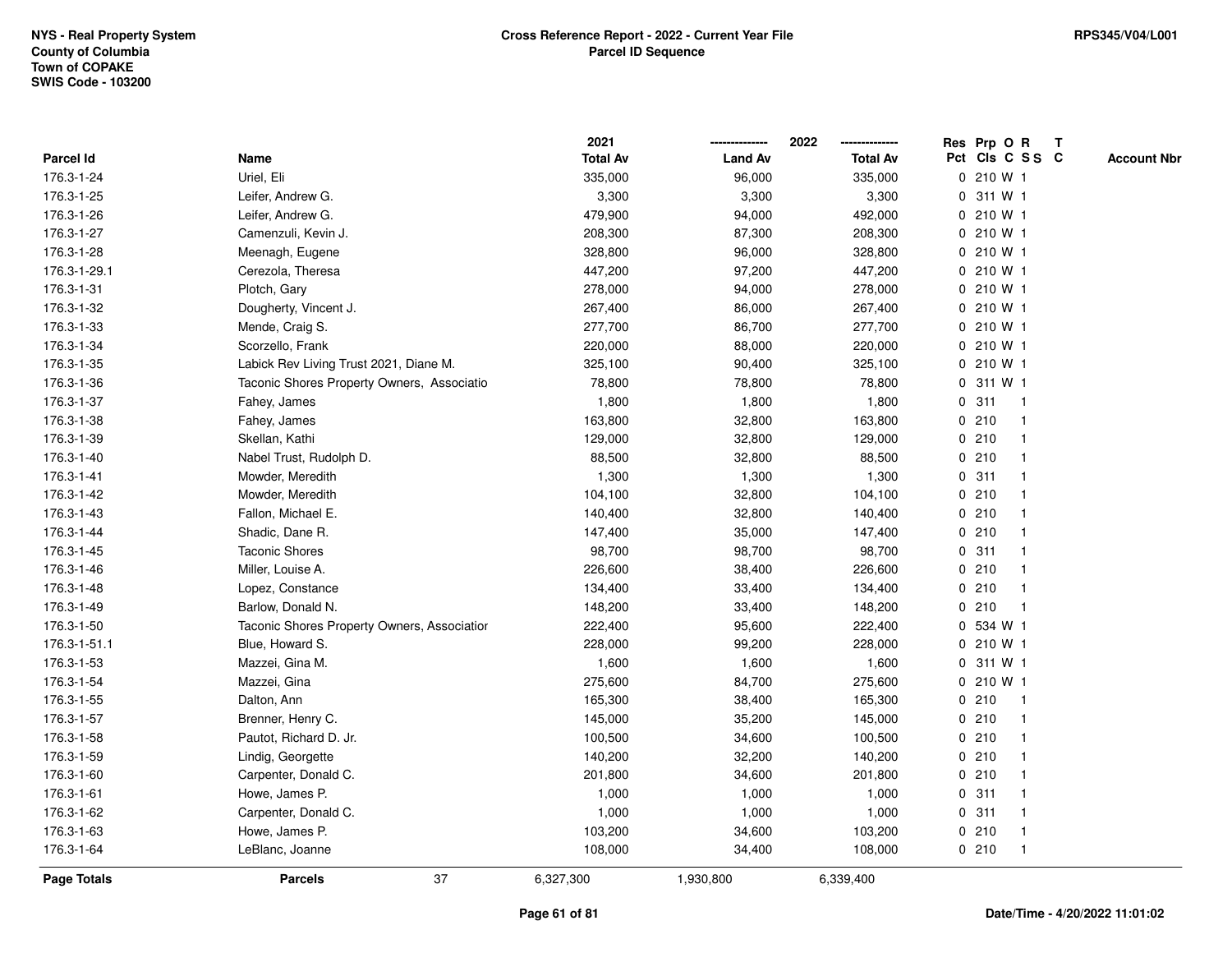|                  |                                             | 2021            |                | 2022            | Res Prp O R            |                         | $\mathbf{T}$       |
|------------------|---------------------------------------------|-----------------|----------------|-----------------|------------------------|-------------------------|--------------------|
| <b>Parcel Id</b> | Name                                        | <b>Total Av</b> | <b>Land Av</b> | <b>Total Av</b> | Pct Cls C S S C        |                         | <b>Account Nbr</b> |
| 176.3-1-67       | Hewlett-Boyd, Hope                          | 149,000         | 34,600         | 149,000         | 0210                   |                         |                    |
| 176.3-1-68       | Phesay, Kenneth S.                          | 176,100         | 34,400         | 176,100         | 0210                   |                         |                    |
| 176.3-1-70       | Spada, William                              | 137,300         | 32,200         | 137,300         | 0210                   |                         |                    |
| 176.3-1-71       | Beckel, Catherine                           | 98,000          | 32,200         | 98,000          | 0<br>210               | -1                      |                    |
| 176.3-1-72       | Vansise, George                             | 1,000           | 1,000          | 1,000           | 311<br>0               |                         |                    |
| 176.3-1-73       | Alnwick, Peter                              | 184,200         | 32,200         | 184,200         | 0210                   | -1                      |                    |
| 176.3-1-74       | Vansise, George                             | 143,000         | 32,200         | 143,000         | 0210                   |                         |                    |
| 176.3-1-75       | Taconic Shores Property Owners, Association | 60,000          | 60,000         | 60,000          | 0 311 W 1              |                         |                    |
| 176.3-2-1        | Lazar, Susan                                | 200,700         | 99,200         | 200,700         | 0 210 W 1              |                         |                    |
| 176.3-2-2        | Tremaroli, John                             | 1,800           | 1,800          | 1,800           | 311 W 1<br>0           |                         |                    |
| 176.3-2-3        | Tremaroli, Aurora                           | 208,200         | 89,300         | 208,200         | 210 W 1<br>$\mathbf 0$ |                         |                    |
| 176.3-2-4        | Fearon, George                              | 300,700         | 106,800        | 300,700         | 0 210 W 1              |                         |                    |
| 176.3-2-5        | Mooney, Vincent                             | 1,600           | 1,600          | 1,600           | 0.311                  | $\mathbf 1$             |                    |
| 176.3-2-6        | Bressack, Roger Edward                      | 97,300          | 32,200         | 97,300          | 0.260                  |                         |                    |
| 176.3-2-7        | Podrid, Philip                              | 1,000           | 1,000          | 1,000           | 0.311                  |                         |                    |
| 176.3-2-8        | Podrid Family Irrev Trust                   | 102,600         | 32,200         | 102,600         | 0.260                  |                         |                    |
| 176.3-2-9        | Harding, Michael                            | 108,000         | 33,400         | 108,000         | 210<br>0               |                         |                    |
| 176.3-2-10       | Brennan, Daniel                             | 139,000         | 33,400         | 139,000         | 0210                   |                         |                    |
| 176.3-2-13       | Gerke, Karl Ludwig                          | 140,600         | 36,300         | 140,600         | 0210                   |                         |                    |
| 176.3-2-14       | Kaplan, Tammy L.                            | 146,400         | 34,400         | 146,400         | 0210                   |                         |                    |
| 176.3-2-16       | Culbreth, Collin W.                         | 172,500         | 32,200         | 172,500         | 0210                   |                         |                    |
| 176.3-2-17       | Culbreth, Collin W.                         | 1,000           | 1,000          | 1,000           | 0.311                  |                         |                    |
| 176.3-2-18       | Millius, Robert                             | 103,300         | 34,600         | 103,300         | 0210                   |                         |                    |
| 176.3-2-19       | Simon, Helen J.                             | 146,000         | 34,600         | 146,000         | 210<br>0               | $\overline{\mathbf{1}}$ |                    |
| 176.3-2-20       | James, Ann                                  | 154,100         | 33,000         | 154,100         | 0210                   | $\mathbf 1$             |                    |
| 176.3-2-21       | Mooney, Vincent                             | 120,300         | 36,400         | 120,300         | 0210                   | -1                      |                    |
| 176.3-2-23       | Goldstein, Steven J.                        | 301,700         | 86,700         | 301,700         | 0 210 W 1              |                         |                    |
| 176.3-2-24       | Tarlow, Michael                             | 401,700         | 92,800         | 401,700         | 0 210 W 1              |                         |                    |
| 176.3-2-26       | Nolan, Terence J.                           | 231,400         | 92,000         | 231,400         | 0 210 W 1              |                         |                    |
| 176.3-2-27       | Rivera, Karin                               | 431,200         | 94,400         | 431,200         | 0 210 W 1              |                         |                    |
| 176.3-2-28       | Kaplan, Eric                                | 229,000         | 39,600         | 229,000         | 0210                   | $\overline{1}$          |                    |
| 176.3-2-29       | Dalton Irr. Trust, Trudeann                 | 155,300         | 32,200         | 155,300         | 0210                   | $\mathbf 1$             |                    |
| 176.3-2-30       | Petretti, Andrew                            | 131,900         | 32,200         | 131,900         | 0210                   |                         |                    |
| 176.3-2-31       | Petretti, Andrew                            | 1,000           | 1,000          | 1,000           | 0.311                  |                         |                    |
| 176.3-2-32       | Reed, Daniel T.                             | 98,100          | 32,200         | 98,100          | 0210                   |                         |                    |
| 176.3-2-33       | Taconic Shores Prop. Assn                   | 1,000           | 1,000          | 1,000           | 0.311                  | $\mathbf 1$             |                    |
| 176.3-2-34       | Taconic Shores Prop. Assn                   | 1,000           | 1,000          | 1,000           | 0.311                  | $\mathbf 1$             |                    |
| Page Totals      | 37<br><b>Parcels</b>                        | 5,077,000       | 1,437,300      | 5,077,000       |                        |                         |                    |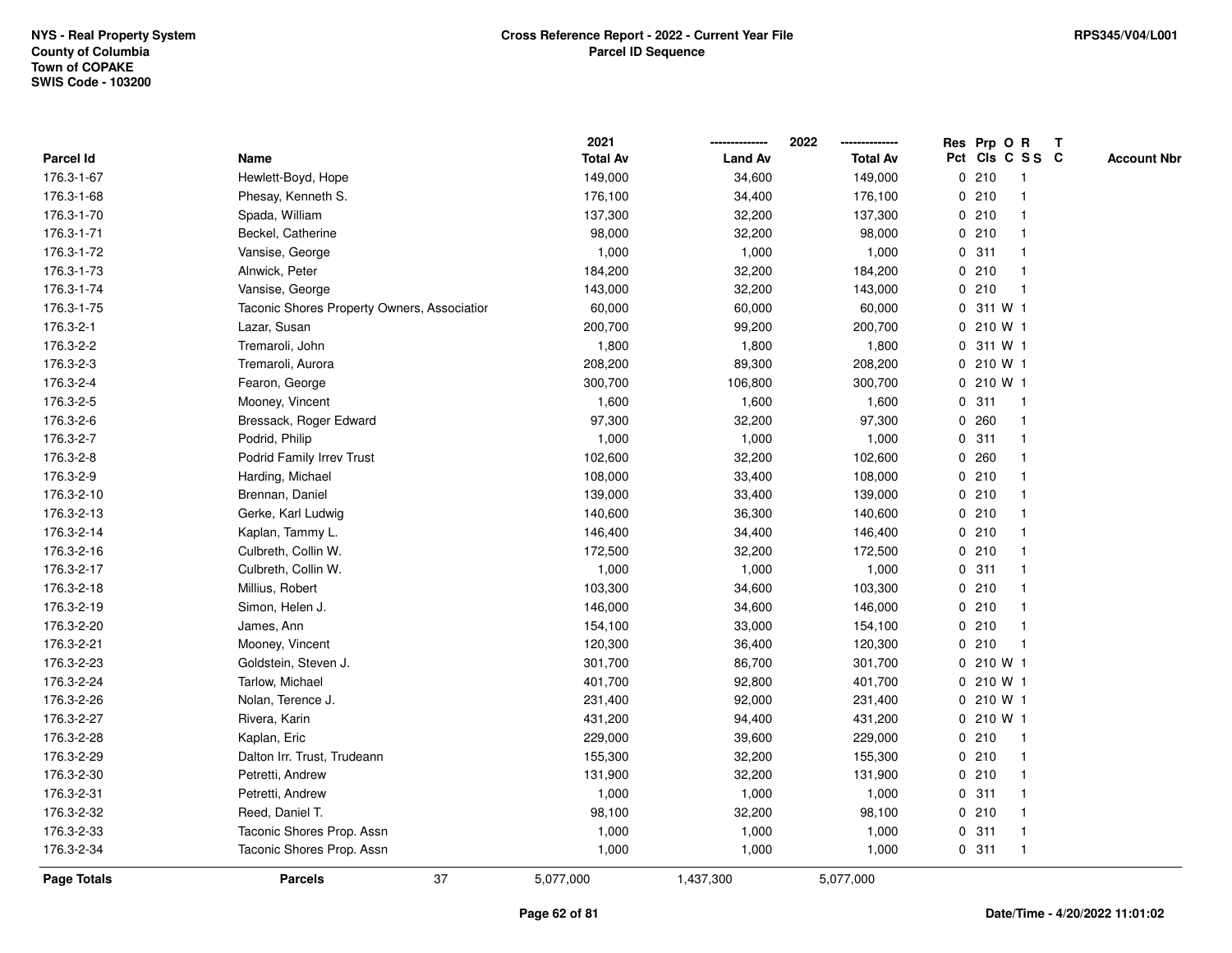|             |                           |    | 2021            |                | 2022            |             | Res Prp O R     |                         | Т |                    |
|-------------|---------------------------|----|-----------------|----------------|-----------------|-------------|-----------------|-------------------------|---|--------------------|
| Parcel Id   | Name                      |    | <b>Total Av</b> | <b>Land Av</b> | <b>Total Av</b> |             | Pct Cls C S S C |                         |   | <b>Account Nbr</b> |
| 176.3-2-35  | McAvoy, Susan N.          |    | 195,900         | 34,400         | 195,900         |             | 0210            | $\mathbf{1}$            |   |                    |
| 176.3-2-37  | Reed, Daniel T.           |    | 15,100          | 1,000          | 15,100          | 0           | 312             | $\mathbf 1$             |   |                    |
| 176.3-2-38  | Lindig, Darrell           |    | 1,000           | 1,000          | 1,000           |             | 0.311           | $\mathbf 1$             |   |                    |
| 176.3-2-39  | Lindig, Darrell           |    | 1,000           | 1,000          | 1,000           |             | 0.311           |                         |   |                    |
| 176.3-2-40  | Farrar, Tracey            |    | 66,400          | 35,200         | 66,400          |             | 0210            | -1                      |   |                    |
| 176.3-2-42  | Schoenfield, Harvey       |    | 375,000         | 86,700         | 375,000         |             | 0 210 W 1       |                         |   |                    |
| 176.3-2-43  | Spinelli, Joseph          |    | 204,800         | 95,200         | 204,800         |             | 0 210 W 1       |                         |   |                    |
| 176.3-2-44  | Face, Scott J. Jr         |    | 143,000         | 33,000         | 143,000         |             | 0210            | $\overline{\mathbf{1}}$ |   |                    |
| 176.3-2-45  | Face, Scott J. Jr         |    | 1,400           | 1,400          | 1,400           |             | 0.311           | $\mathbf{1}$            |   |                    |
| 176.3-2-46  | Lindig, Darrell           |    | 1,000           | 1,000          | 1,000           |             | 0.311           | $\mathbf 1$             |   |                    |
| 176.3-2-47  | Lindig, Darrell           |    | 143,400         | 34,600         | 143,400         |             | 0210            | -1                      |   |                    |
| 176.3-2-49  | Piper, Ronald W. Jr.      |    | 168,700         | 34,600         | 168,700         |             | 0210            |                         |   |                    |
| 176.3-2-50  | Shadic, Phyllis           |    | 178,500         | 36,400         | 178,500         |             | 0210            |                         |   |                    |
| 176.3-2-51  | Besze, Heather            |    | 161,600         | 32,200         | 161,600         |             | 0210            | -1                      |   |                    |
| 176.3-2-52  | Corell, Judith            |    | 147,900         | 32,200         | 147,900         |             | 0210            | -1                      |   |                    |
| 176.3-2-53  | Gellert, Philip           |    | 130,000         | 35,100         | 130,000         |             | 0210            | $\overline{1}$          |   |                    |
| 176.3-2-54  | Gellert, Philip           |    | 1,400           | 1,400          | 1,400           |             | 0.311           | -1                      |   |                    |
| 176.3-2-55  | Platt, Charles J.         |    | 84,200          | 35,200         | 84,200          |             | 0210            | -1                      |   |                    |
| 176.3-2-56  | Chiques, Ann M.           |    | 156,500         | 35,200         | 156,500         |             | 0210            |                         |   |                    |
| 176.3-2-57  | Alvarez, Tisha            |    | 1,500           | 1,500          | 1,500           |             | 0.311           |                         |   |                    |
| 176.3-2-58  | Alvarez, Tisha            |    | 140,000         | 33,400         | 140,000         |             | 0210            | $\overline{\mathbf{1}}$ |   |                    |
| 176.3-2-59  | Choma, Joseph             |    | 2,300           | 2,300          | 2,300           |             | 0.311           | -1                      |   |                    |
| 176.3-2-60  | De Bari, Thomas           |    | 176,500         | 36,000         | 176,500         |             | 0210            | -1                      |   |                    |
| 176.3-2-61  | Greenberg, Patricia       |    | 164,400         | 36,000         | 164,400         |             | 0210            | $\mathbf 1$             |   |                    |
| 176.3-2-62  | Dalton, Robert            |    | 138,500         | 34,600         | 138,500         |             | 0210            | -1                      |   |                    |
| 176.3-2-63  | Hotaling, Vana            |    | 167,100         | 34,600         | 167,100         |             | 0210            | -1                      |   |                    |
| 176.3-2-65  | Skipe's Place, LLC        |    | 235,600         | 42,000         | 235,600         |             | 0220            |                         |   |                    |
| 176.3-3-2   | Schade, Charles           |    | 278,000         | 112,000        | 278,000         |             | $0, 210$ W 1    |                         |   |                    |
| 176.3-3-4   | Lazarus, Robert           |    | 618,000         | 99,600         | 618,000         |             | 0 210 W 1       |                         |   |                    |
| 176.3-3-5   | Deifik, Leslie            |    | 190,000         | 98,400         | 190,000         | $\mathbf 0$ | 260 W 1         |                         |   |                    |
| 176.3-3-6   | Deifik, Leslie            |    | 1,700           | 1,700          | 1,700           | 0           | 311 W 1         |                         |   |                    |
| 176.3-3-7   | Sawchuk, Edward           |    | 173,700         | 85,300         | 173,700         |             | 0 210 W 1       |                         |   |                    |
| 176.3-3-8   | Dougherty, Vincent        |    | 336,300         | 85,300         | 336,300         |             | 0 210 W 1       |                         |   |                    |
| 176.3-3-9   | Schneier, Roger           |    | 196,800         | 85,300         | 196,800         |             | 0 260 W 1       |                         |   |                    |
| 176.3-3-10  | Montanile, Leslie Hausner |    | 223,400         | 86,000         | 223,400         |             | 0 210 W 1       |                         |   |                    |
| 176.3-3-11  | Feinstein, Michael S.     |    | 218,500         | 86,000         | 218,500         |             | 0 260 W 1       |                         |   |                    |
| 176.3-3-12  | Williams, Tina            |    | 150,000         | 86,000         | 150,000         |             | 0 210 W 1       |                         |   |                    |
| Page Totals | <b>Parcels</b>            | 37 | 5,589,100       | 1,612,800      | 5,589,100       |             |                 |                         |   |                    |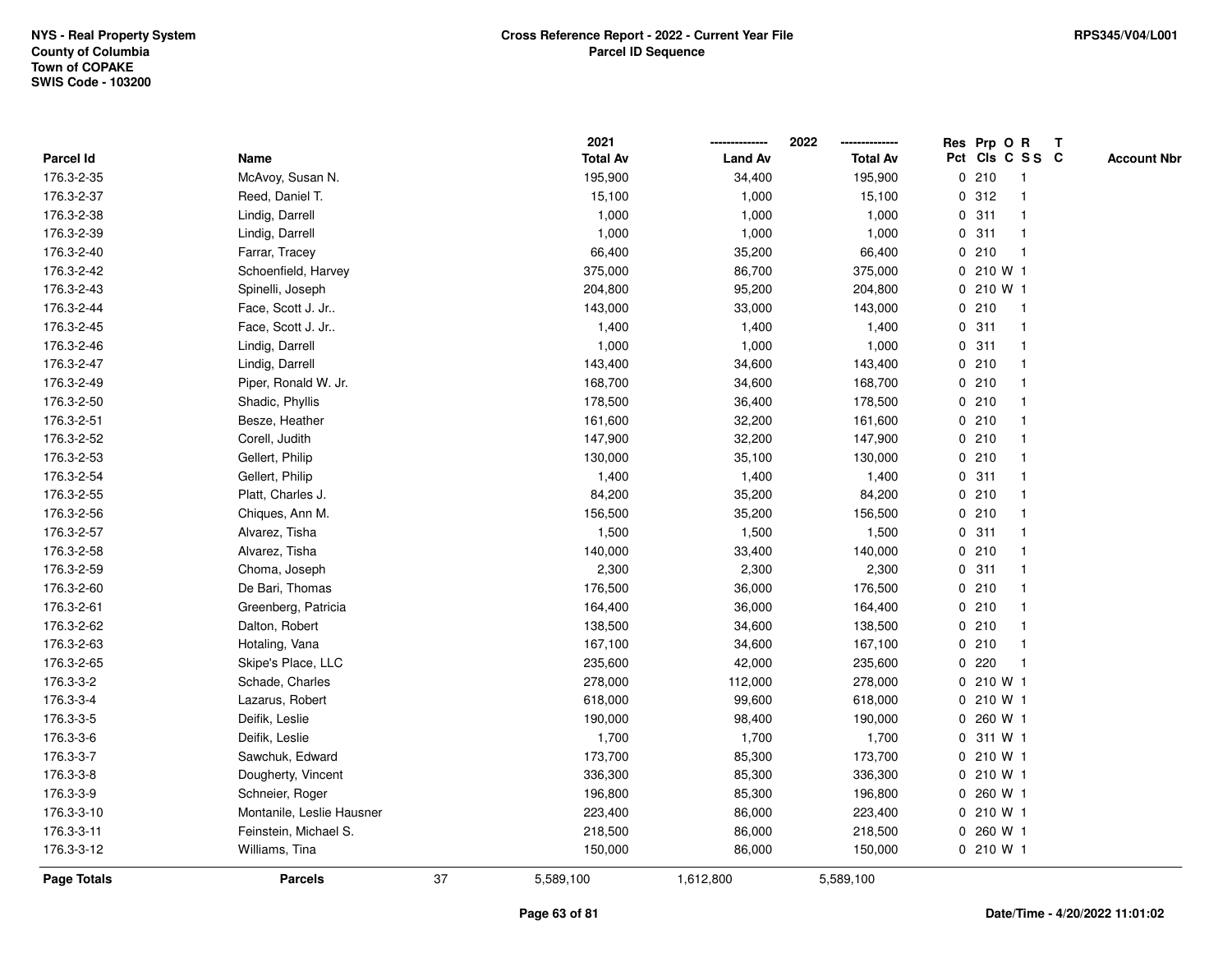|                    |                            |    | 2021            |                | 2022            |             | Res Prp O R     |              | Т |                    |
|--------------------|----------------------------|----|-----------------|----------------|-----------------|-------------|-----------------|--------------|---|--------------------|
| Parcel Id          | Name                       |    | <b>Total Av</b> | <b>Land Av</b> | <b>Total Av</b> |             | Pct Cls C S S C |              |   | <b>Account Nbr</b> |
| 176.3-3-13         | DiNicola, Thomas           |    | 320,100         | 86,000         | 320,100         |             | 0 210 W 1       |              |   |                    |
| 176.3-3-15         | Simeone, Joseph M.         |    | 625,000         | 102,000        | 625,000         | 0           | 210 W 1         |              |   |                    |
| 176.3-3-16         | Teiger, Irene              |    | 169,400         | 34,200         | 169,400         |             | 0210            | $\mathbf 1$  |   |                    |
| 176.3-3-17         | Vossler, Gerard F.         |    | 137,000         | 32,200         | 137,000         |             | 0210            |              |   |                    |
| 176.3-3-18         | Guntert, Mary              |    | 112,700         | 32,200         | 112,700         |             | 0210            |              |   |                    |
| 176.3-3-19         | Germond, Paul              |    | 157,900         | 35,200         | 157,900         |             | 0210            |              |   |                    |
| 176.3-3-21         | Abady, Jane Watson         |    | 211,500         | 93,200         | 211,500         |             | 0 210 W 1       |              |   |                    |
| 176.3-3-23         | Edge, Ellen                |    | 133,500         | 32,200         | 133,500         |             | 0210            | $\mathbf{1}$ |   |                    |
| 176.3-3-24         | Herro, Nicholas            |    | 225,700         | 34,600         | 225,700         |             | 0210            |              |   |                    |
| 176.3-3-25         | Herro, Nicholas            |    | 1,000           | 1,000          | 1,000           |             | 0.311           |              |   |                    |
| 176.3-3-26         | Brookshire, Bradley V.     |    | 153,800         | 32,200         | 153,800         |             | 0210            |              |   |                    |
| 176.3-3-27         | Brookshire, Bradley V.     |    | 1,000           | 1,000          | 1,000           |             | 0.311           |              |   |                    |
| 176.3-3-28         | Czmielewski, Wojciech      |    | 1,000           | 1,000          | 1,000           | $\mathbf 0$ | 311             |              |   |                    |
| 176.3-3-29         | Guzman, Allison            |    | 215,500         | 95,600         | 215,500         |             | 0 210 W 1       |              |   |                    |
| 176.3-3-30         | Geisler, Nancy A.          |    | 158,000         | 36,300         | 158,000         | $\mathbf 0$ | 210             | $\mathbf 1$  |   |                    |
| 176.3-3-31         | Conti, Alfred J.           |    | 409,700         | 106,000        | 409,700         |             | 0 210 W 1       |              |   |                    |
| 176.3-3-33         | O'Campo, Andrea            |    | 235,000         | 93,200         | 235,000         |             | 0 210 W 1       |              |   |                    |
| 176.3-3-34         | DeMichele, Suzanne P.      |    | 248,000         | 98,000         | 248,000         |             | 0 210 W 1       |              |   |                    |
| 176.3-3-36         | Choma, Joseph J.           |    | 169,500         | 86,700         | 169,500         |             | 0 210 W 1       |              |   |                    |
| 176.3-3-38         | Gordon, Deborah A.         |    | 146,900         | 32,200         | 146,900         |             | 0210            |              |   |                    |
| 176.3-3-39         | Green, John P.             |    | 900             | 900            | 900             |             | 0.311           |              |   |                    |
| 176.3-3-40         | Turgeon, Louise            |    | 194,200         | 34,600         | 194,200         |             | 0210            |              |   |                    |
| 176.3-3-41         | Ferraioli, Robert          |    | 2,100           | 2,100          | 2,100           | $\mathbf 0$ | 311             | $\mathbf 1$  |   |                    |
| 176.3-3-42         | Mazzuchelli, Robert        |    | 152,300         | 34,600         | 152,300         |             | 0210            |              |   |                    |
| 176.3-3-43         | O Connor, William A.       |    | 183,600         | 34,600         | 183,600         |             | 0210            |              |   |                    |
| 176.3-3-44         | Carfagno, John V.          |    | 183,000         | 38,400         | 183,000         |             | 0210            |              |   |                    |
| 176.3-3-45         | Leonardsson Trust, Lena K. |    | 171,000         | 34,600         | 171,000         |             | 0210            |              |   |                    |
| 176.3-3-46         | Weingaertner, Robert       |    | 1,000           | 1,000          | 1,000           |             | 0.311           |              |   |                    |
| 176.3-3-47         | Embree, Raymond            |    | 124,700         | 32,200         | 124,700         |             | 0210            |              |   |                    |
| 176.3-3-48         | Embree, Raymond            |    | 1,000           | 1,000          | 1,000           | 0           | 311             |              |   |                    |
| 176.3-3-49         | Weingaertner, Robert       |    | 147,500         | 32,200         | 147,500         | 0           | 210             |              |   |                    |
| 176.3-3-51         | Summers, Dean              |    | 286,100         | 34,600         | 286,100         |             | 0210            |              |   |                    |
| 176.3-3-53         | Hosier, Lester III.        |    | 124,800         | 34,400         | 124,800         |             | 0210            |              |   |                    |
| 176.3-3-54         | MacNeil, Joshua            |    | 123,800         | 34,600         | 155,000         |             | 0210            |              |   |                    |
| 176.3-3-56         | Frick, George Jr.          |    | 122,000         | 34,600         | 122,000         |             | 0210            |              |   |                    |
| 176.3-3-57         | Duksa, Rebecca A.          |    | 125,400         | 36,000         | 125,400         |             | 0210            |              |   |                    |
| 176.3-3-58         | Royal, Pauline E.          |    | 96,400          | 36,600         | 96,400          |             | 0210            | $\mathbf{1}$ |   |                    |
| <b>Page Totals</b> | <b>Parcels</b>             | 37 | 5,872,000       | 1,522,000      | 5,903,200       |             |                 |              |   |                    |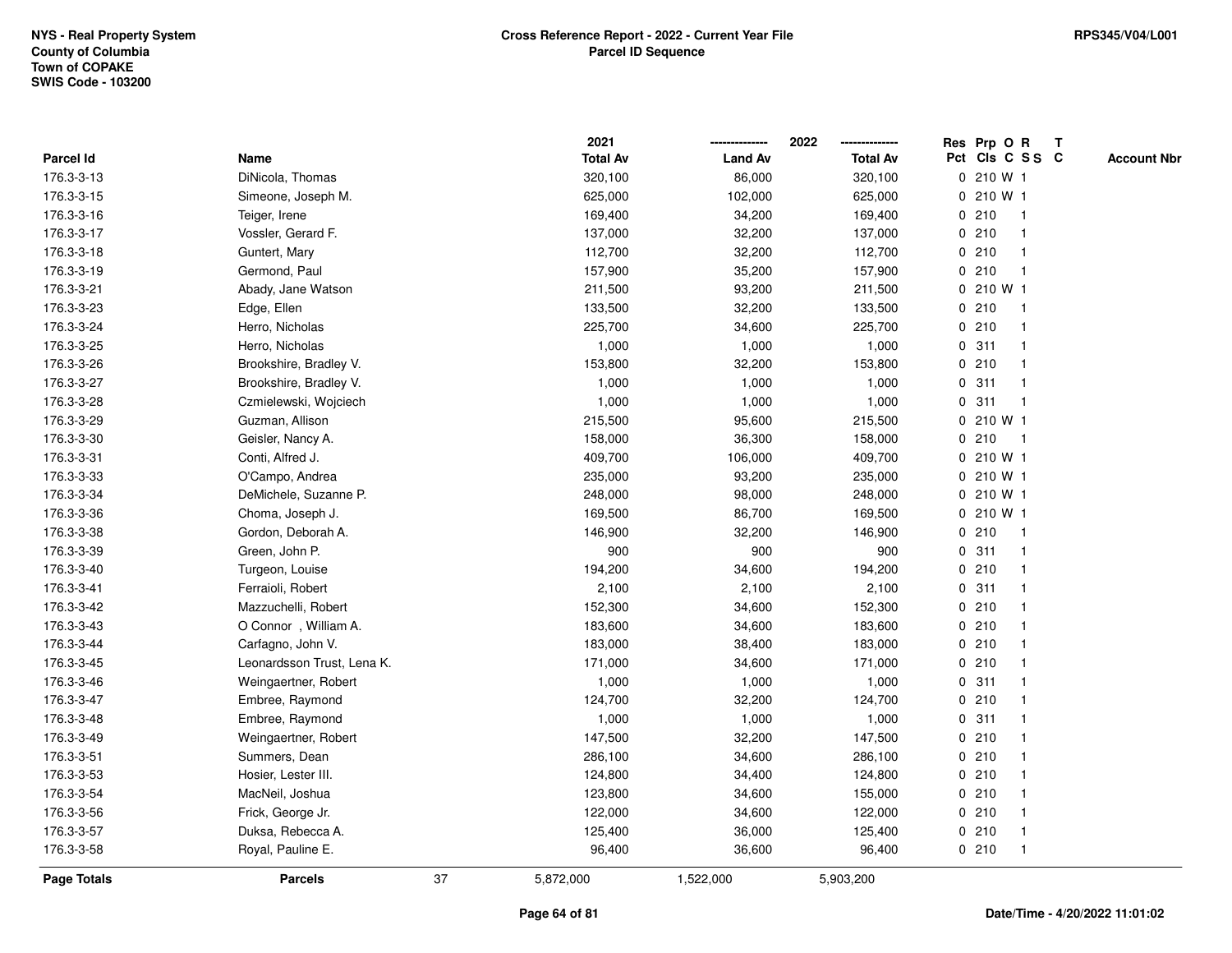|                |                                             | 2021            |                | 2022            |             |       | Res Prp O R             | $\mathbf{T}$ |                    |
|----------------|---------------------------------------------|-----------------|----------------|-----------------|-------------|-------|-------------------------|--------------|--------------------|
| Parcel Id      | Name                                        | <b>Total Av</b> | <b>Land Av</b> | <b>Total Av</b> |             |       | Pct Cls C S S C         |              | <b>Account Nbr</b> |
| 176.3-3-59     | Mc Dermott, Margaret H.                     | 148,400         | 34,400         | 148,400         |             | 0210  |                         |              |                    |
| 176.3-3-60     | Weber, Harvey                               | 191,900         | 38,400         | 191,900         |             | 0210  |                         |              |                    |
| 176.3-3-62     | Shaw, James E. Sr.                          | 105,200         | 32,200         | 105,200         |             | 0210  | -1                      |              |                    |
| 176.3-3-63     | Hosier, William M.                          | 148,700         | 32,200         | 148,700         | $\mathbf 0$ | 210   | $\overline{1}$          |              |                    |
| 176.3-3-65     | Dellea, Heather S.                          | 142,700         | 32,400         | 142,700         |             | 0210  | $\mathbf 1$             |              |                    |
| 176.3-3-66.100 | Sawchuk, Edward                             | 600             | 600            | 600             |             | 0.311 | -1                      |              |                    |
| 176.3-3-66.200 | Dellea, Heather S.                          | 500             | 500            | 500             |             | 0.311 |                         |              |                    |
| 176.3-3-67     | Coupe-Foster, Maureen Lynn                  | 90,400          | 34,400         | 90,400          |             | 0210  |                         |              |                    |
| 176.3-3-68     | Sawchuk, Edward                             | 147,000         | 36,300         | 147,000         |             | 0210  |                         |              |                    |
| 176.3-3-69     | Miller, Kyle Sean                           | 146,400         | 35,000         | 146,400         |             | 0210  |                         |              |                    |
| 176.3-3-70     | Stewart, Crystal                            | 2,100           | 2,100          | 2,100           | 0           | 311   | $\mathbf 1$             |              |                    |
| 176.3-3-71     | Stewart, Crystal                            | 193,900         | 33,800         | 193,900         |             | 0210  | $\mathbf 1$             |              |                    |
| 176.3-3-72     | Taconic Shores Property Owners, Associatior | 181,000         | 82,800         | 181,000         |             | 0822  |                         |              |                    |
| 176.3-4-1      | Busch, Stephen                              | 280,000         | 66,400         | 280,000         |             | 0.281 |                         |              |                    |
| 176.3-4-2      | Drumm, Richard                              | 134,500         | 36,000         | 134,500         |             | 0210  |                         |              |                    |
| 176.3-4-3      | Town Of Copake                              | 1,585,000       | 97,200         | 1,585,000       |             | 0652  | 8                       |              |                    |
| 176.3-4-4      | Jameson, Matthew                            | 176,100         | 34,700         | 176,100         | $\mathbf 0$ | 210   | $\overline{\mathbf{1}}$ |              |                    |
| 176.3-4-5      | Metz, Jessica                               | 256,500         | 30,200         | 256,500         |             | 0210  | -1                      |              |                    |
| 176.3-4-6      | Barber, George Jr.                          | 133,500         | 31,900         | 133,500         |             | 0210  | $\mathbf 1$             |              |                    |
| 176.3-4-7      | Proper, Lawrence O.                         | 280,000         | 32,200         | 280,000         |             | 0 283 |                         |              |                    |
| 176.3-4-8      | Germann, Richard Jr.                        | 168,000         | 32,600         | 168,000         |             | 0210  |                         |              |                    |
| 176.3-4-9      | Dalzell, Richard                            | 140,600         | 33,100         | 140,600         |             | 0210  |                         |              |                    |
| 176.3-4-10     | <b>Center Hill Partners</b>                 | 472,500         | 59,400         | 472,500         |             | 0210  | -1                      |              |                    |
| 176.3-4-11     | La-Porta, Charlene Grant                    | 296,300         | 46,600         | 296,300         | $\mathbf 0$ | 215   | $\mathbf{1}$            |              |                    |
| 176.3-4-12     | Copake Fire District                        | 1,750,000       | 81,100         | 1,750,000       | 0           | 662   | 8                       |              |                    |
| 176.3-4-13     | Maier, Otto R.                              | 300,000         | 64,000         | 150,000         |             | 0.281 | -1                      |              |                    |
| 176.3-4-14     | Delamater, Donald D. Sr                     | 221,000         | 32,200         | 221,000         |             | 0210  |                         |              |                    |
| 176.3-4-15     | Roberts, Howard C. Jr.                      | 150,300         | 33,400         | 150,300         |             | 0210  |                         |              |                    |
| 176.3-4-16     | Ettere, Roy                                 | 32,200          | 32,200         | 32,200          |             | 0.311 |                         |              |                    |
| 176.3-4-17     | Cantarero, Jose                             | 183,300         | 33,400         | 183,300         |             | 0210  |                         |              |                    |
| 176.3-4-18     | Bonito, Marie A.                            | 1,000           | 1,000          | 1,000           | $\mathbf 0$ | 311   | -1                      |              |                    |
| 176.3-4-19     | Smith, Ronald K.                            | 198,000         | 32,200         | 198,000         |             | 0210  | $\mathbf 1$             |              |                    |
| 176.3-4-20     | Murphy, Nicholas                            | 168,300         | 36,400         | 168,300         |             | 0210  |                         |              |                    |
| 176.3-4-21     | Smith, Ronald K.                            | 1,000           | 1,000          | 1,000           |             | 0.311 |                         |              |                    |
| 176.3-4-22     | Reilly, Michael E.                          | 1,000           | 1,000          | 1,000           |             | 0.311 |                         |              |                    |
| 176.3-4-24     | Albright, Robert L.                         | 122,900         | 32,200         | 122,900         |             | 0210  | $\mathbf 1$             |              |                    |
| 176.3-4-25     | Reilly, Michael E.                          | 132,700         | 32,200         | 132,700         |             | 0210  | $\mathbf 1$             |              |                    |
| Page Totals    | 37<br><b>Parcels</b>                        | 8,683,500       | 1,307,700      | 8,533,500       |             |       |                         |              |                    |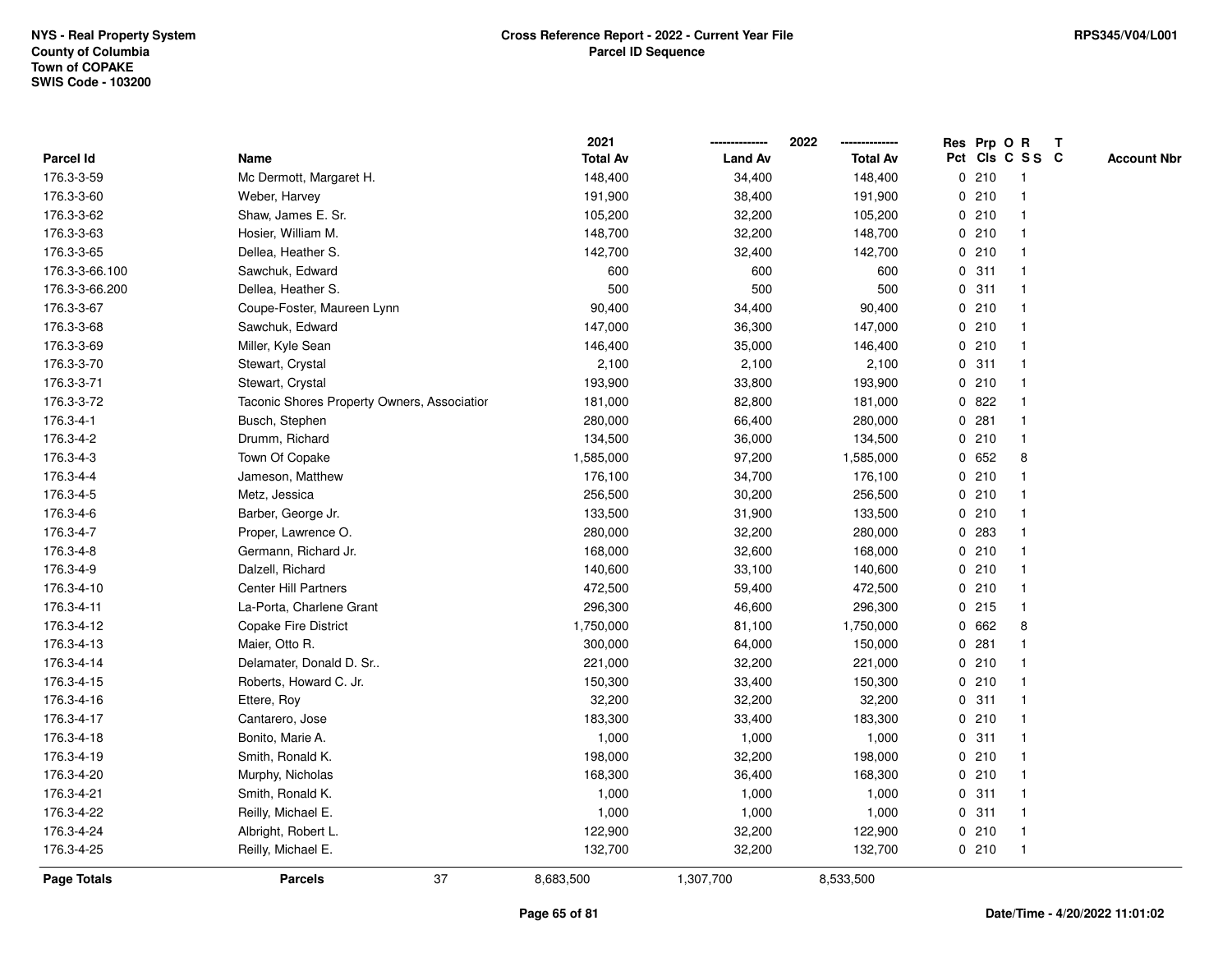|                |                             |    | 2021            |                | 2022            |              |        | Res Prp O R     | T |                    |
|----------------|-----------------------------|----|-----------------|----------------|-----------------|--------------|--------|-----------------|---|--------------------|
| Parcel Id      | Name                        |    | <b>Total Av</b> | <b>Land Av</b> | <b>Total Av</b> |              |        | Pct Cls C S S C |   | <b>Account Nbr</b> |
| 176.3-4-26     | Albright, Robert L.         |    | 1,000           | 1,000          | 1,000           | $\mathbf 0$  | 311    | -1              |   |                    |
| 176.3-4-27     | Green, John P.              |    | 149,500         | 32,200         | 149,500         | 0            | 210    | $\mathbf 1$     |   |                    |
| 176.3-4-28     | Evans, Dawn E.              |    | 148,000         | 32,200         | 148,000         |              | 0210   | $\mathbf 1$     |   |                    |
| 176.3-4-29     | Ferraioli, Robert           |    | 175,500         | 32,200         | 175,500         |              | 0210   |                 |   |                    |
| 176.3-4-30     | High Rock Six, LLC          |    | 128,900         | 32,600         | 128,900         |              | 0210   |                 |   |                    |
| 176.3-4-31     | DeRocha, Christine          |    | 154,800         | 32,600         | 154,800         |              | 0210   |                 |   |                    |
| 176.3-4-32     | Silvernail, James           |    | 197,000         | 34,600         | 197,000         |              | 0210   |                 |   |                    |
| 176.3-4-33     | Kline, Sara Mae             |    | 132,700         | 32,200         | 132,700         |              | 0210   | $\overline{1}$  |   |                    |
| 176.3-4-34     | Gutierrez, Thomas J.        |    | 148,000         | 34,600         | 148,000         |              | 0210   | -1              |   |                    |
| 176.3-4-35     | Sporin, Meribeth            |    | 178,000         | 32,200         | 178,000         |              | 0210   | $\mathbf 1$     |   |                    |
| 176.3-4-36     | Coupe, John H. Jr.          |    | 129,100         | 32,600         | 129,100         |              | 0210   |                 |   |                    |
| 176.3-4-37     | DeRocha, Bart F.            |    | 135,000         | 32,400         | 135,000         |              | 0210   |                 |   |                    |
| 176.3-4-38     | Skyrm, Terence C.           |    | 1,000           | 1,000          | 1,000           |              | 0.311  |                 |   |                    |
| 176.3-4-39     | Gutierrez, Thomas J. Jr.    |    | 1,000           | 1,000          | 1,000           |              | 0.311  | $\mathbf 1$     |   |                    |
| 176.3-4-40     | Mc Laughlin, Charles        |    | 1,000           | 1,000          | 1,000           | $\mathbf 0$  | 311    | $\overline{1}$  |   |                    |
| 176.3-4-42     | DeRocha, Bart F.            |    | 1,100           | 1,100          | 1,100           | $\mathbf 0$  | 311    | $\overline{1}$  |   |                    |
| 176.3-4-43     | Pluta, Witold               |    | 386,200         | 34,800         | 386,200         |              | 0210   | $\mathbf{1}$    |   |                    |
| 176.3-4-44     | Glover, John J. Jr.         |    | 208,900         | 36,300         | 208,900         |              | 0210   |                 |   |                    |
| 176.3-4-45     | Tiano, Shawn                |    | 197,200         | 34,600         | 197,200         |              | 0210   |                 |   |                    |
| 176.3-4-47     | Calsi, Karen                |    | 190,000         | 80,000         | 190,000         |              | 50 483 |                 |   |                    |
| 176.3-4-48.111 | Farmland Renewal, LLC       |    | 450,000         | 450,000        | 450,000         |              | 0 322  |                 |   |                    |
| 176.3-4-48.112 | Iturralde, Ernesto C.       |    | 102,500         | 36,000         | 102,500         | 0            | 210    |                 |   |                    |
| 176.3-4-48.120 | <b>Farmland Renewal LLC</b> |    | 200,000         | 196,000        | 200,000         |              | 0.312  | -1              |   |                    |
| 176.3-4-48.200 | Fox, Eve L.                 |    | 238,300         | 32,900         | 238,300         | $\mathbf{0}$ | 210    | $\overline{1}$  |   |                    |
| 176.3-4-49.100 | Fritsch, Peter N.           |    | 335,700         | 45,000         | 335,700         |              | 0 283  |                 |   |                    |
| 176.3-4-49.200 | Arias, Erasme Mercado R.    |    | 185,000         | 60,000         | 185,000         |              | 0210   |                 |   |                    |
| 176.3-4-50     | Hamm, Glenn D. Sr.          |    | 143,400         | 43,300         | 143,400         |              | 0210   |                 |   |                    |
| 176.3-4-52     | Wittlinger, Ruth C.         |    | 215,000         | 28,400         | 215,000         |              | 0210   |                 |   |                    |
| 176.3-4-53     | Corretti, Gesue A.          |    | 135,500         | 29,200         | 135,500         |              | 0210   |                 |   |                    |
| 176.3-4-54     | Yung-Kettler, Susan         |    | 147,600         | 29,400         | 147,600         | 0            | 210    | 1               |   |                    |
| 176.3-4-55     | Gilbride, Joan              |    | 120,900         | 28,800         | 120,900         |              | 0210   | -1              |   |                    |
| 176.3-4-56     | Hermans, Grant A.           |    | 136,200         | 32,000         | 136,200         |              | 0210   | $\mathbf 1$     |   |                    |
| 176.3-4-57     | Rose, Steven 237 LLC        |    | 140,000         | 30,700         | 140,000         |              | 0 283  |                 |   |                    |
| 176.3-4-58     | Waldorf, Killian Jr.        |    | 171,000         | 27,700         | 171,000         |              | 0210   |                 |   |                    |
| 176.3-4-59     | Gubler, Steven M.           |    | 122,400         | 31,700         | 122,400         |              | 0210   |                 |   |                    |
| 176.3-4-60     | Allen, Mary B.              |    | 152,300         | 31,100         | 152,300         |              | 0210   | -1              |   |                    |
| 176.3-4-61     | Oehl, Jason R.              |    | 295,000         | 32,800         | 295,000         |              | 0210   | $\overline{1}$  |   |                    |
| Page Totals    | <b>Parcels</b>              | 37 | 5,954,700       | 1,716,200      | 5,954,700       |              |        |                 |   |                    |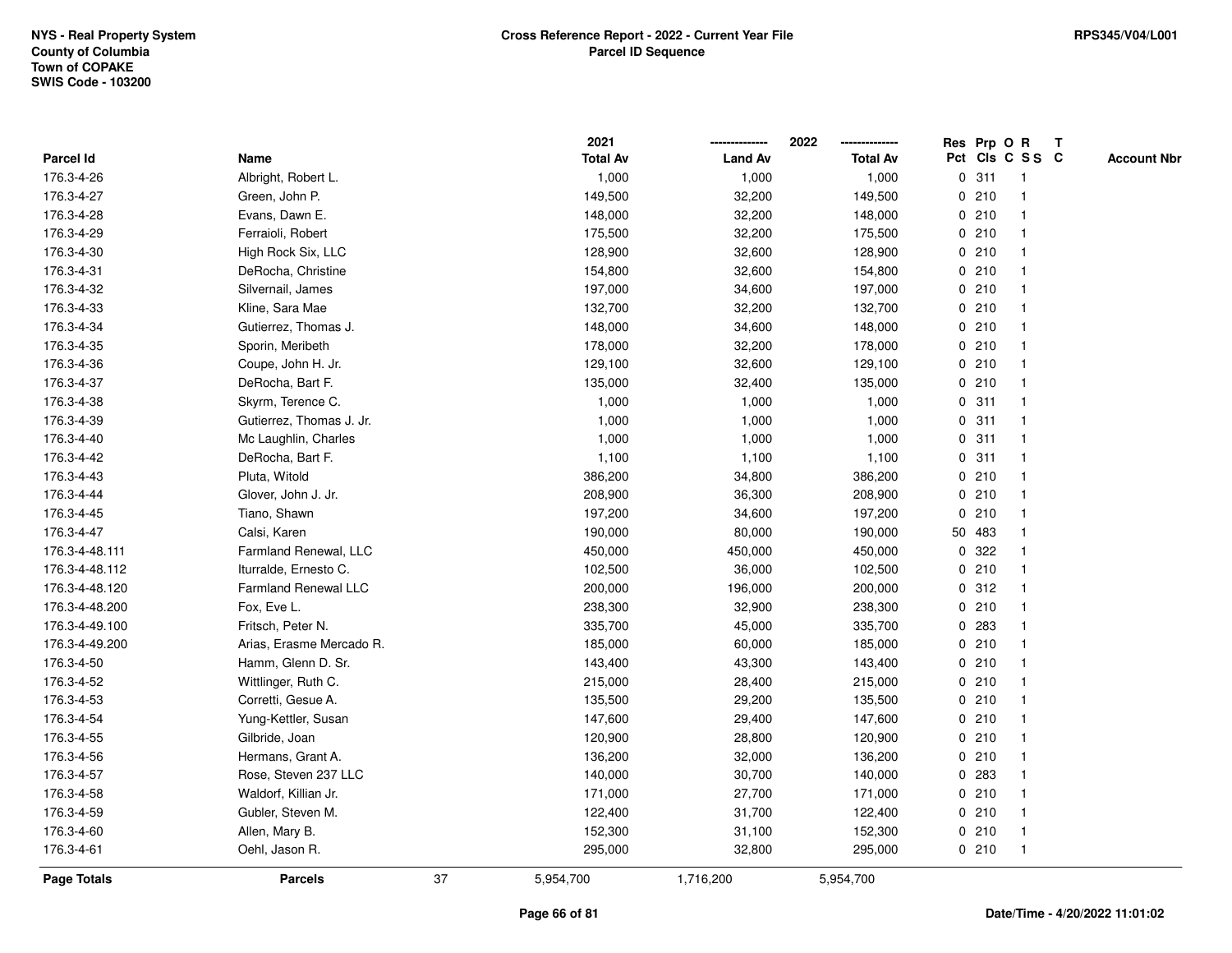|                |                            |    | 2021            |                | 2022            |             | Res Prp O R |                 | T |                    |
|----------------|----------------------------|----|-----------------|----------------|-----------------|-------------|-------------|-----------------|---|--------------------|
| Parcel Id      | Name                       |    | <b>Total Av</b> | <b>Land Av</b> | <b>Total Av</b> |             |             | Pct Cls C S S C |   | <b>Account Nbr</b> |
| 176.3-4-62     | Oulton, Wendy Letha        |    | 164,800         | 31,100         | 164,800         | 0           | 210         | $\mathbf{1}$    |   |                    |
| 176.3-4-63     | Colgan, Donald A. Jr.      |    | 172,000         | 28,900         | 172,000         | $\mathbf 0$ | 210         |                 |   |                    |
| 176.3-4-64     | Benansky, Nancy            |    | 165,000         | 28,400         | 165,000         |             | 0210        | -1              |   |                    |
| 176.3-4-65     | O'Connell, William         |    | 187,000         | 31,700         | 187,000         |             | 0210        |                 |   |                    |
| 176.3-4-66     | Murray, Alan               |    | 144,700         | 34,700         | 144,700         |             | 0210        |                 |   |                    |
| 176.3-4-67     | <b>Fallon Family Trust</b> |    | 183,600         | 37,800         | 183,600         |             | 0210        |                 |   |                    |
| 176.3-4-68     | Garcia, Daniel             |    | 250,000         | 56,800         | 250,000         |             | 0210        |                 |   |                    |
| 176.3-4-69     | Stickles, Patricia S.      |    | 155,200         | 30,000         | 155,200         | 0           | 210         |                 |   |                    |
| 176.3-4-70     | Klay, Melissa A.           |    | 180,000         | 35,200         | 180,000         | 0           | 210         |                 |   |                    |
| 176.3-4-71     | Gellert, Philip            |    | 52,000          | 33,000         | 52,000          |             | 0.220       |                 |   |                    |
| 177.-1-1.100   | Schnirman, David           |    | 338,000         | 67,200         | 338,000         |             | 0210        |                 |   |                    |
| 177.-1-1.200   | Swass, Douglas N.          |    | 60,100          | 60,100         | 60,100          |             | 0.311       |                 |   |                    |
| $177.-1-2$     | Wilson, Charles III.       |    | 102,200         | 30,700         | 102,200         |             | 0210        |                 |   |                    |
| $177.-1-3$     | Calandruccio, Robert       |    | 115,600         | 55,800         | 115,600         |             | 0210        |                 |   |                    |
| $177.-1-5$     | Carlock, Robert C.         |    | 208,600         | 44,900         | 208,600         | 0           | 210         |                 |   |                    |
| $177.-1-6$     | Silvernail, David W.       |    | 166,000         | 44,900         | 166,000         | $\mathbf 0$ | 210         | $\mathbf{1}$    |   |                    |
| $177.-1-7$     | DeLisa, Louis T.           |    | 156,000         | 29,900         | 156,000         |             | 0210        |                 |   |                    |
| 177.-1-8       | Carlock, Robert C.         |    | 38,800          | 38,800         | 38,800          |             | 0.311       |                 |   |                    |
| $177.-1-9$     | Moore-Bridger, Robert M.   |    | 40,700          | 28,600         | 40,700          |             | 0.312       |                 |   |                    |
| $177.-1-10$    | Moore-Bridger, Robert M.   |    | 177,200         | 30,100         | 177,200         |             | 0210        |                 |   |                    |
| $177.-1-11$    | Silvernail, David W.       |    | 201,400         | 35,200         | 201,400         |             | 0210        |                 |   |                    |
| $177.-1-13$    | Roach, Margaret            |    | 138,000         | 30,600         | 138,000         |             | 0210        |                 |   |                    |
| $177 - 1 - 15$ | Orlick, Gregory            |    | 124,500         | 30,800         | 124,500         | 0           | 260         |                 |   |                    |
| $177 - 1 - 17$ | Bruce, Robin               |    | 29,000          | 29,000         | 29,000          | $\mathbf 0$ | 311         |                 |   |                    |
| $177.-1-18$    | Bergquist, Flora           |    | 285,000         | 48,600         | 285,000         |             | 0210        |                 |   |                    |
| $177.-1-19$    | Boom, Brian M.             |    | 235,000         | 50,000         | 235,000         |             | 0210        |                 |   |                    |
| 177.-1-20      | Steinberger, Barbara       |    | 136,000         | 27,800         | 136,000         |             | 0.260       |                 |   |                    |
| 177.-1-21.111  | Bruce, Robin               |    | 145,800         | 145,800        | 145,800         |             | 0.322       |                 |   |                    |
| 177.-1-21.112  | Lebrun, Alexander          |    | 285,000         | 69,400         | 285,000         |             | 0210        |                 |   |                    |
| 177.-1-21.120  | Bruce, Robin A.            |    | 327,700         | 71,700         | 327,700         | $\mathbf 0$ | 210         |                 |   |                    |
| 177.-1-21.200  | Carey Adair, Catherine     |    | 166,500         | 91,100         | 166,500         |             | 0210        |                 |   |                    |
| 177.-1-22      | Race, Phillip H.           |    | 148,000         | 54,000         | 148,000         |             | 0210        |                 |   |                    |
| 177.-1-23      | Roach, Margaret            |    | 248,700         | 47,700         | 248,700         |             | 0210        |                 |   |                    |
| 177.-1-31      | Strom, Jonathon            |    | 886,900         | 437,000        | 1,157,000       |             | 0210        |                 |   |                    |
| 177.-1-32      | 223 Valley View Road LLC   |    | 35,200          | 35,200         | 35,200          |             | 0.311       | $\mathbf{1}$    |   |                    |
| 177.-1-33      | 223 Valley View Road LLC   |    | 116,000         | 36,000         | 116,000         | 0           | 260         | $\mathbf{1}$    |   |                    |
| 177.-1-35      | St. John in the Wilderness |    | 436,000         | 85,200         | 436,000         |             | 0620        | 8               |   |                    |
| Page Totals    | <b>Parcels</b>             | 37 | 7,002,200       | 2,103,700      | 7,272,300       |             |             |                 |   |                    |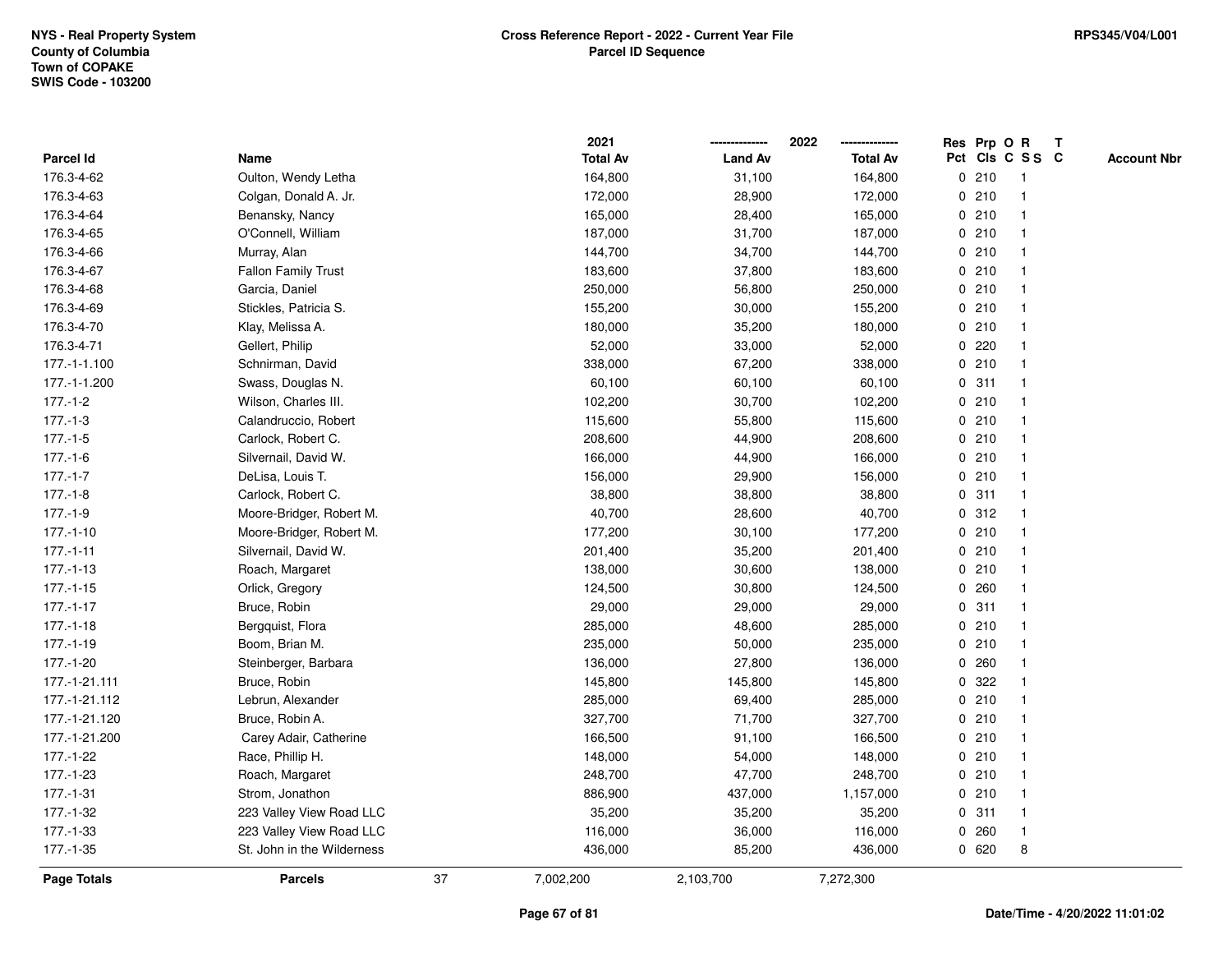|               |                         |    | 2021            |                | 2022            |              |         | Res Prp O R     | T |                    |
|---------------|-------------------------|----|-----------------|----------------|-----------------|--------------|---------|-----------------|---|--------------------|
| Parcel Id     | Name                    |    | <b>Total Av</b> | <b>Land Av</b> | <b>Total Av</b> |              |         | Pct Cls C S S C |   | <b>Account Nbr</b> |
| 177.-1-36     | Stollman, Stephen       |    | 55,700          | 27,800         | 55,700          | $\mathbf 0$  | 260     | -1              |   |                    |
| 177.-1-37     | Bruce, Robin            |    | 75,000          | 75,000         | 75,000          | 0            | 322     | -1              |   |                    |
| $185.-1-1$    | Alberg, Michael         |    | 198,600         | 45,000         | 198,600         |              | 0210    | $\mathbf 1$     |   |                    |
| 185.-1-2.110  | Harrison, Rachel        |    | 975,000         | 438,900        | 975,000         |              | 0.240   |                 |   |                    |
| 185.-1-2.200  | Davis, Emily Susan      |    | 275,800         | 63,900         | 275,800         |              | 0210    |                 |   |                    |
| $185.-1-3$    | Erogul, Mert            |    | 81,500          | 58,500         | 81,500          |              | 0.312   |                 |   |                    |
| $185.-1-4$    | Moss, Timothy B.        |    | 372,500         | 81,000         | 372,500         |              | 0210    |                 |   |                    |
| $185.-1-5$    | Carfagno, John W.       |    | 1,000           | 1,000          | 1,000           | 0            | 311     | $\mathbf{1}$    |   |                    |
| 185.-1-6.110  | Coward, Shirley         |    | 9,900           | 9,900          | 9,900           |              | 0 314   | -1              |   |                    |
| 185.-1-6.120  | Carfagno, John J.       |    | 1,000           | 1,000          | 1,000           |              | 0.311   | -1              |   |                    |
| 185.-1-6.200  | Coward, Shirley L.      |    | 4,800           | 4,800          | 4,800           |              | 0.311   |                 |   |                    |
| $185.-1-7$    | DaFoe, George           |    | 463,400         | 181,800        | 463,400         |              | 0.240   |                 |   |                    |
| $185.-1-8$    | Carrick, Mary Ann       |    | 530,000         | 73,800         | 530,000         |              | 0210    |                 |   |                    |
| $185.-1-9$    | Blaine, Marge           |    | 1,600           | 1,600          | 1,600           |              | 0.311   | 1               |   |                    |
| $185.-1-10$   | Fass, Stephen           |    | 30,600          | 30,600         | 30,600          | 0            | 311     | $\mathbf{1}$    |   |                    |
| $185.-1-11$   | 1175 Venture LLC        |    | 533,500         | 533,500        | 533,500         | $\mathbf{0}$ | 322     | $\overline{1}$  |   |                    |
| $185.-1-12$   | Martin, James Vohryzek  |    | 37,100          | 37,100         | 37,100          | $\mathbf 0$  | 311     | $\overline{1}$  |   |                    |
| 185.-1-13     | Newton, William Iain C. |    |                 | 86,600         | 86,600          |              | 0.311   | 1               |   |                    |
| 185.-1-14.100 | Dawning Farm, LLC       |    | 2,583,900       | 1,310,200      | 2,583,900       |              | $0$ 112 |                 |   |                    |
| 185.-1-14.200 | Van Wagner, Ruth        |    | 60,500          | 38,700         | 60,500          |              | 0210    |                 |   |                    |
| $185.-1-15$   | Ng, Helen L.            |    | 36,200          | 36,200         | 36,200          |              | 0.314   |                 |   |                    |
| $185.-1-16$   | Lasky, Arthur E.        |    | 283,800         | 33,400         | 283,800         |              | 0210    | -1              |   |                    |
| $186.-1-1$    | Costa, Gino             |    | 212,800         | 60,800         | 270,000         |              | 0210    | -1              |   |                    |
| $186.-1-2$    | Miller, Darren R.       |    | 201,400         | 63,100         | 201,400         |              | 0210    | $\overline{1}$  |   |                    |
| $186.-1-3$    | Geroux, Robert          |    | 248,600         | 85,100         | 248,600         |              | 0210    | -1              |   |                    |
| $186.-1-5$    | Horstmann, Patrik       |    | 175,900         | 50,900         | 175,900         |              | 0210    |                 |   |                    |
| $186.-1-6$    | Ramanauskas, Victoria   |    | 207,100         | 78,800         | 207,100         |              | 0210    |                 |   |                    |
| $186.-1-7$    | Siegel, Gary W.         |    | 199,200         | 69,500         | 199,200         |              | 0210    |                 |   |                    |
| $186.-1-8$    | Van Hoesen, Jeanne M.   |    | 131,700         | 42,500         | 131,700         |              | 0210    | $\mathbf{1}$    |   |                    |
| $186.-1-9$    | Solomon, Robert A.      |    | 270,800         | 90,200         | 270,800         | 0            | 210     | 1               |   |                    |
| 186.-1-10     | Valentino, Angelo       |    | 495,000         | 68,400         | 495,000         | 0            | 210     | -1              |   |                    |
| $186.-1-11$   | Pilkington, Todd W.     |    | 275,000         | 72,000         | 275,000         |              | 0210    | -1              |   |                    |
| 186.-1-12     | Pilkington, Todd W.     |    | 99,200          | 99,200         | 99,200          |              | 0.311   |                 |   |                    |
| 186.-1-13     | Hoik, Julia B.          |    | 365,500         | 116,100        | 365,500         |              | 0210    |                 |   |                    |
| 186.-1-14.111 | Adams, Frank            |    | 277,900         | 54,800         | 277,900         |              | 0210    | 1               |   |                    |
| 186.-1-14.112 | Frank, Yanai A.         |    | 270,300         | 54,000         | 270,300         |              | 0210    | -1              |   |                    |
| 186.-1-14.120 | Messing, Michael        |    | 343,900         | 76,600         | 343,900         |              | 0210    | $\overline{1}$  |   |                    |
| Page Totals   | <b>Parcels</b>          | 37 | 10,385,700      | 4,252,300      | 10,529,500      |              |         |                 |   |                    |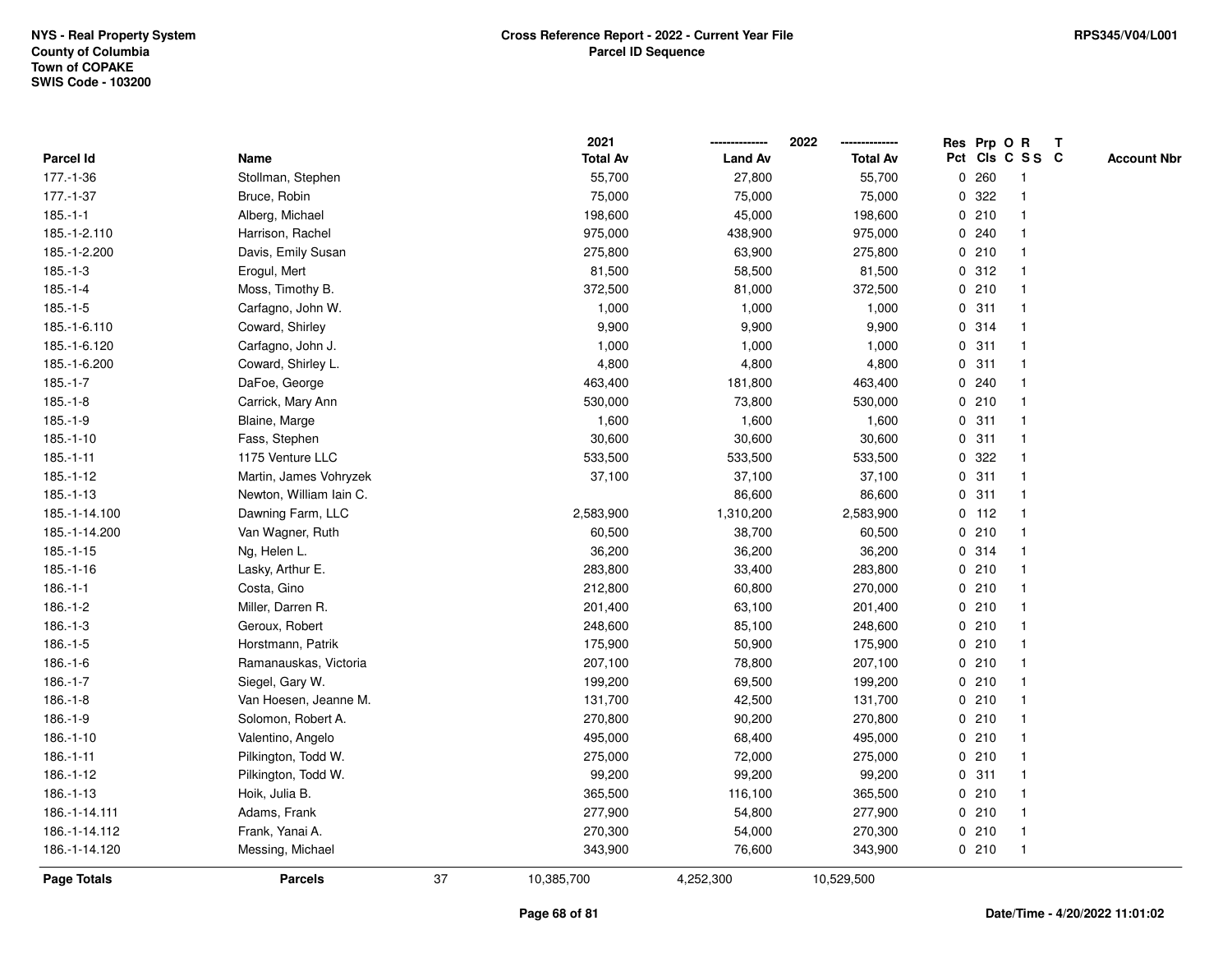|               |                               |    | 2021            |                | 2022            |             |           | Res Prp O R     | $\mathsf{T}$ |                    |
|---------------|-------------------------------|----|-----------------|----------------|-----------------|-------------|-----------|-----------------|--------------|--------------------|
| Parcel Id     | Name                          |    | <b>Total Av</b> | <b>Land Av</b> | <b>Total Av</b> |             |           | Pct Cls C S S C |              | <b>Account Nbr</b> |
| 186.-1-14.200 | Church, Judith                |    | 450,000         | 60,900         | 510,000         |             | 0210      |                 |              |                    |
| 186.-1-15     | Proper, David                 |    | 257,500         | 45,500         | 257,500         |             | 0210      |                 |              |                    |
| 186.-1-16     | Scheller, Michael W.          |    | 265,000         | 45,900         | 265,000         |             | 0210      | -1              |              |                    |
| 186.-1-17     | Sinico, Aries J.              |    | 120,100         | 45,000         | 120,100         | $\mathbf 0$ | 210       | $\mathbf{1}$    |              |                    |
| $186.-1-18$   | Brainard, Lisa Marie          |    | 219,000         | 42,300         | 219,000         |             | 0210      | -1              |              |                    |
| 186.-1-19     | Coons, Donald JR.             |    | 155,000         | 46,800         | 155,000         |             | 0210      | -1              |              |                    |
| 186.-1-20     | Yawanawa-Bergin, Robert Allen |    | 368,400         | 63,000         | 368,400         |             | 0210      |                 |              |                    |
| 186.-1-21     | Martin, Eric C.               |    | 421,400         | 50,400         | 421,400         |             | 0210      |                 |              |                    |
| 186.-1-22     | Giordano, James               |    | 235,000         | 54,900         | 235,000         |             | 0210      | -1              |              |                    |
| 186.-1-23     | Oszust, Joseph                |    | 172,200         | 45,000         | 172,200         |             | 0210      |                 |              |                    |
| 186.-1-24     | Boyle, Joseph                 |    | 236,000         | 59,400         | 236,000         |             | 0210      | $\mathbf{1}$    |              |                    |
| 186.-1-25     | Tilton, Michael R.            |    | 187,000         | 39,700         | 187,000         |             | 0210      | $\mathbf{1}$    |              |                    |
| 186.-1-26     | Hartka, Christopher M.        |    | 174,100         | 41,400         | 174,100         |             | 0210      | -1              |              |                    |
| 186.-1-27     | Leener, Lance                 |    | 1,395,000       | 162,000        | 1,395,000       |             | 0.240     |                 |              |                    |
| 186.-1-28     | Harrington, Winette D.        |    | 197,400         | 45,000         | 197,400         |             | 0210      |                 |              |                    |
| 186.-1-29     | Bakala, Neil R.               |    | 547,100         | 123,300        | 547,100         |             | 0.240     |                 |              |                    |
| 186.-1-30     | Salberg, Melvin               |    | 1,000,000       | 227,200        | 1,000,000       | 0           | 280       |                 |              |                    |
| 186.-1-31     | Burger, Maryjo                |    | 186,000         | 58,500         | 186,000         |             | 0210      | -1              |              |                    |
| 186.-1-32     | Gellert, Phil                 |    | 85,000          | 63,000         | 85,000          |             | 0210      | -1              |              |                    |
| 186.-1-33     | Dellea, Neil                  |    | 370,300         | 67,000         | 370,300         |             | 0210      |                 |              |                    |
| 186.-1-34     | Harrison, Marie               |    | 59,600          | 59,600         | 59,600          |             | 0.311     |                 |              |                    |
| 186.-1-35     | Harrison, Marie               |    | 59,600          | 59,600         | 59,600          |             | 0.311     |                 |              |                    |
| 186.-1-36     | Luth, Torsten K.              |    | 415,600         | 83,800         | 415,600         |             | 0210      |                 |              |                    |
| 186.-1-37     | Dellea, Neil E.               |    | 38,900          | 38,900         | 38,900          | 0           | 311       | $\mathbf{1}$    |              |                    |
| 186.-1-38     | VanAlphen, Michael            |    | 253,000         | 45,900         | 253,000         | 0           | 210       | $\mathbf 1$     |              |                    |
| 186.-1-39     | Fusco, Noa L.                 |    | 245,000         | 93,500         | 245,000         |             | 0210      | $\mathbf{1}$    |              |                    |
| 186.-1-40     | Camphill Village USA          |    | 117,500         | 117,500        | 117,500         |             | 0 311 W 1 |                 |              |                    |
| 186.-1-41     | Fox, Charles J.               |    | 299,100         | 89,000         | 299,100         |             | 0210      |                 |              |                    |
| 186.-1-42     | Stutman, Dana                 |    | 288,600         | 89,000         | 288,600         |             | 0210      | -1              |              |                    |
| 186.-1-43     | Wopat, Christine              |    | 291,800         | 91,700         | 291,800         |             | 0210      | -1              |              |                    |
| 186.-1-44.110 | Traiger, Warren               |    | 584,900         | 116,300        | 584,900         |             | 0210      | $\mathbf{1}$    |              |                    |
| 186.-1-44.120 | Adams, Sherilyn               |    | 276,700         | 98,000         | 276,700         |             | 0210      | $\mathbf 1$     |              |                    |
| 186.-1-44.200 | Singh, Gurprit                |    | 241,300         | 128,000        | 241,300         |             | 0 210 W 1 |                 |              |                    |
| 186.-1-45.100 | Fagin, Charles A.             |    | 321,700         | 98,000         | 321,700         |             | 0210      | -1              |              |                    |
| 186.-1-45.200 | Fagin, Charles A.             |    | 78,000          | 78,000         | 78,000          |             | 0.311     | -1              |              |                    |
| 186.-1-46     | Henry, Stephen P.             |    | 306,300         | 87,200         | 306,300         |             | 0210      | $\mathbf{1}$    |              |                    |
| 186.-1-47     | Sananman, Amy                 |    | 250,000         | 87,500         | 250,000         |             | 0210      | -1              |              |                    |
| Page Totals   | <b>Parcels</b>                | 37 | 11,169,100      | 2,847,700      | 11,229,100      |             |           |                 |              |                    |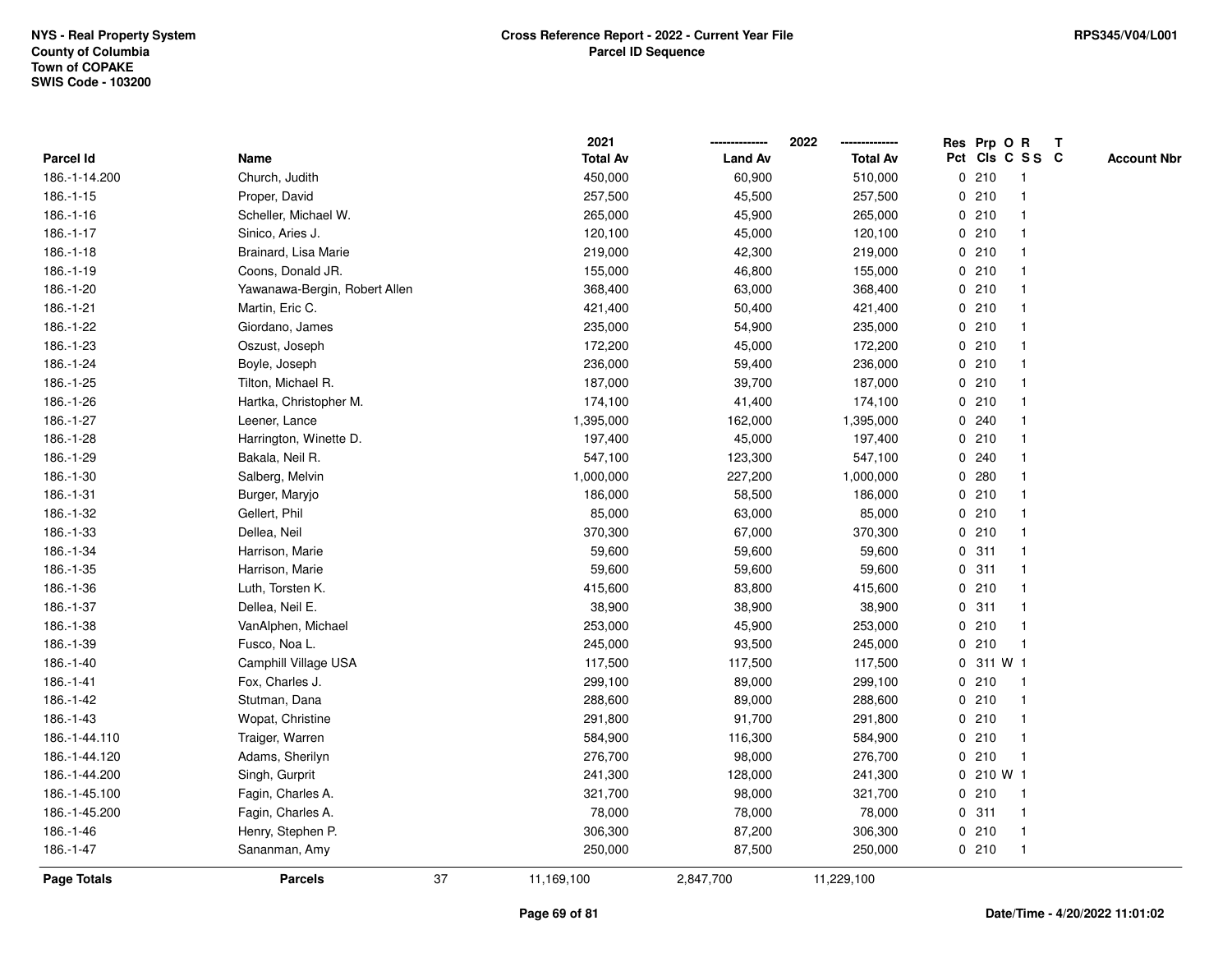|               |                           |    | 2021            |                | 2022            | Res Prp O R<br>Т                      |
|---------------|---------------------------|----|-----------------|----------------|-----------------|---------------------------------------|
| Parcel Id     | Name                      |    | <b>Total Av</b> | <b>Land Av</b> | <b>Total Av</b> | Pct Cls C S S C<br><b>Account Nbr</b> |
| 186.-1-48     | Mintzer, Carol N.         |    | 119,000         | 95,300         | 265,000         | 0210<br>$\overline{\phantom{0}}$ 1    |
| 186.-1-49     | Hammervik, Kenneth        |    | 434,000         | 119,900        | 434,000         | 0 210 W 1                             |
| 186.-1-51     | Miller, Marc              |    | 175,000         | 115,900        | 175,000         | $0, 210$ W 1                          |
| 186.-1-53     | Trimarchi, Anthony        |    | 79,000          | 79,000         | 79,000          | 0 311 W 1                             |
| 186.-1-54     | Klement, Joan Carol Mundy |    | 337,700         | 107,600        | 337,700         | 0 210 W 1                             |
| 186.-1-55     | Trimarchi, Anthony        |    | 44,800          | 44,800         | 44,800          | 0 311 W 1                             |
| 186.-1-56     | Trimarchi, Anthony        |    | 42,700          | 42,700         | 42,700          | 0 311 W 1                             |
| 186.-1-57     | Pukk, Nils                |    | 71,800          | 71,800         | 71,800          | 311 W 1<br>0                          |
| 186.-1-58     | Shilling, David S.        |    | 189,900         | 73,400         | 189,900         | 210<br>0<br>$\overline{1}$            |
| 186.-1-59     | 28 Stony Properties LLC   |    | 159,900         | 113,400        | 159,900         | 0 210 W 1                             |
| 186.-1-60     | Bassuk, Karen             |    | 336,000         | 98,000         | 336,000         | 0 210 W 1                             |
| 186.-1-61     | Jarvis, Lisa              |    | 247,500         | 104,000        | 247,500         | 0 210 W 1                             |
| 186.-1-62     | Moskowitz, Marvin         |    | 174,900         | 45,000         | 174,900         | 0210                                  |
| 186.-1-63     | Harrison, Marie           |    | 71,700          | 71,700         | 71,700          | 0.311<br>-1                           |
| 186.-1-64     | Keness, Nancy Sue         |    | 159,400         | 91,700         | 159,400         | 0210<br>-1                            |
| 186.-1-65     | Bonanno, Paulette         |    | 481,200         | 103,700        | 481,200         | 0210<br>-1                            |
| 186.-1-67     | Thomas, Peter             |    | 532,500         | 115,200        | 532,500         | 0210<br>$\mathbf{1}$                  |
| 186.-1-68.100 | Stalonas, Michael         |    | 513,700         | 130,100        | 513,700         | 0210<br>-1                            |
| 186.-1-68.210 | Alpern, Spenser           |    | 1,838,300       | 623,000        | 700,000         | 0 241 W 1                             |
| 186.-1-68.220 | Golden, Robert            |    | 3,300,000       | 695,100        | 3,300,000       | 0.241<br>-1                           |
| 186.-1-69     | Tartanella, Michael T.    |    | 236,800         | 117,200        | 236,800         | 0 210 W 1                             |
| 186.-1-70.100 | Benizri-Krinsky, Esther   |    | 200,200         | 115,500        | 200,200         | 0 210 W 1                             |
| 186.-1-70.200 | Haddad, Phillip           |    | 62,900          | 50,400         | 62,900          | 0 312 W 1                             |
| 186.-1-71     | Farrell, John             |    | 168,200         | 105,600        | 168,200         | 0 210 W 1                             |
| 186.-1-72     | Farrell, John             |    | 40,000          | 38,000         | 40,000          | 0 312 W 1                             |
| 186.-1-73     | Bliss, Lucas Jon          |    | 53,900          | 53,900         | 53,900          | 0 311 W 1                             |
| 186.-1-74     | Lensu, Wayne R.           |    | 71,000          | 55,000         | 71,000          | 0 260 W 1                             |
| 186.-1-75     | McComish, Robert          |    | 51,100          | 51,100         | 51,100          | 0 311 W 1                             |
| 186.-1-76     | McComish, Robert          |    | 107,800         | 99,200         | 107,800         | $0, 210$ W 1                          |
| 186.-1-77     | Palfreyman, Kevin         |    | 54,000          | 51,100         | 54,000          | 0 312 W 1                             |
| 186.-1-78     | Kunoff, Judith            |    | 45,400          | 65,000         | 410,000         | 0 210 W 1                             |
| 186.-1-79     | Marra, Marguerite L.      |    | 165,000         | 98,800         | 165,000         | 0 210 W 1                             |
| 186.-1-80     | DuPilka, Richard L.       |    | 172,000         | 114,200        | 172,000         | $0, 210$ W 1                          |
| 186.-1-81     | Baum, Leslie              |    | 186,000         | 98,000         | 186,000         | 0 210 W 1                             |
| 186.-1-82     | Evans, Brian              |    | 193,800         | 193,800        | 193,800         | 0.322<br>$\mathbf{1}$                 |
| 186.-1-85     | Golden, Robert            |    | 10,000          | 10,000         | 10,000          | 0 311 W 1                             |
| 186.-1-86     | Zucker, Brian             |    | 335,000         | 54,000         | 335,000         | 0210<br>$\overline{1}$                |
| Page Totals   | <b>Parcels</b>            | 37 | 11,462,100      | 4,312,100      | 10,834,400      |                                       |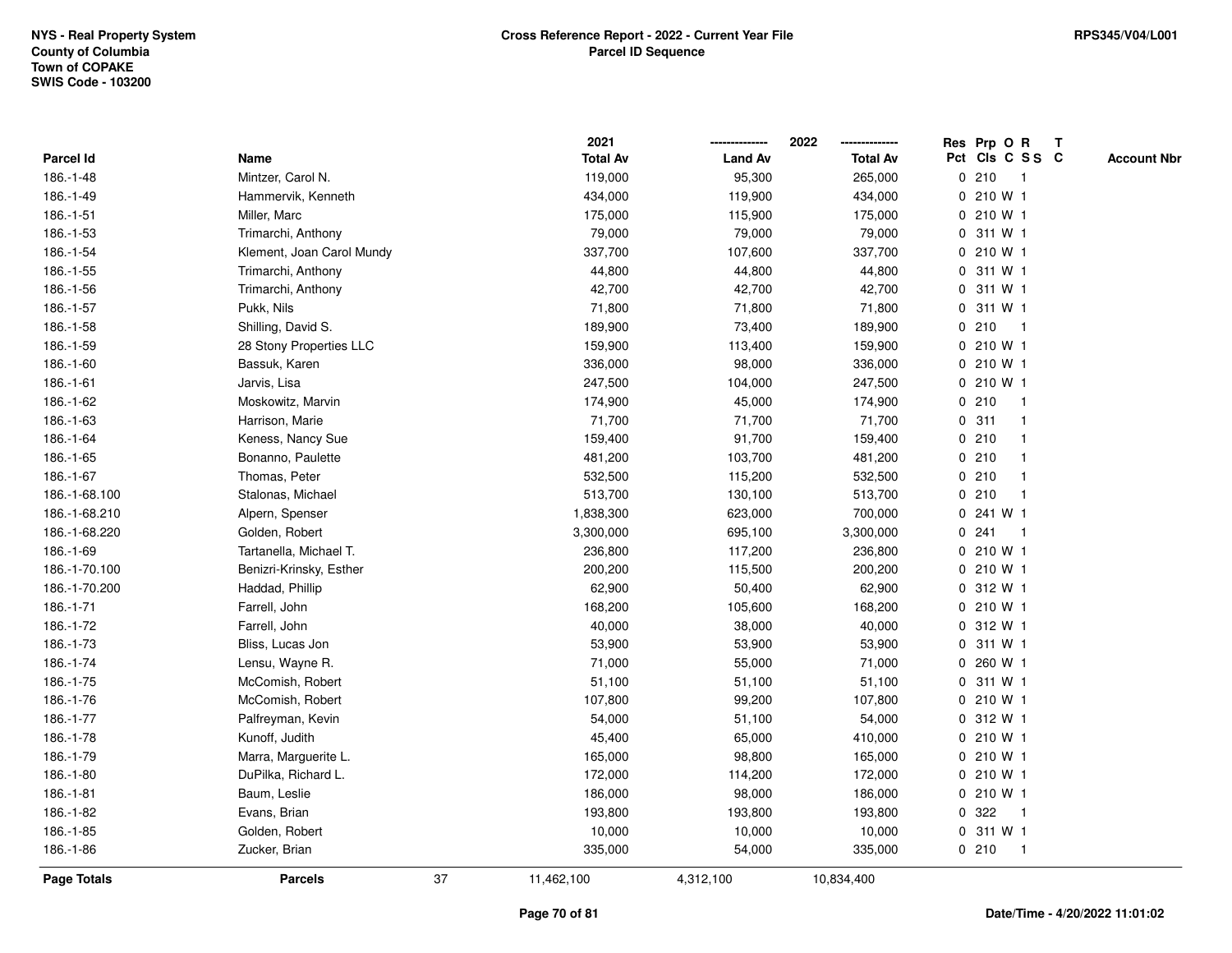|                    |                             |    | 2021            |                | 2022            |   | Res Prp O R     |              | Т |                    |
|--------------------|-----------------------------|----|-----------------|----------------|-----------------|---|-----------------|--------------|---|--------------------|
| Parcel Id          | Name                        |    | <b>Total Av</b> | <b>Land Av</b> | <b>Total Av</b> |   | Pct Cls C S S C |              |   | <b>Account Nbr</b> |
| 186.-1-87          | Lichtenberg et al, Richard  |    | 71,800          | 71,800         | 71,800          |   | 0 311 W 1       |              |   |                    |
| 186.-2-1.100       | Davis, Hugh W.              |    | 403,900         | 141,300        | 403,900         | 0 | 240             | $\mathbf{1}$ |   |                    |
| 186.-2-1.200       | Merker, Brett B.            |    | 225,300         | 72,000         | 225,300         |   | 0210            | $\mathbf{1}$ |   |                    |
| 186.-2-2           | Hawver, Chad                |    | 125,000         | 30,000         | 125,000         |   | 0210            | -1           |   |                    |
| 186.-2-3           | Charter, Justin M.          |    | 326,200         | 132,300        | 326,200         |   | 0.240           |              |   |                    |
| 186.-2-4.110       | Nayer, Jeffrey              |    | 365,000         | 108,500        | 365,000         |   | 0 283           |              |   |                    |
| 186.-2-4.200       | Dion, Mark R.               |    | 343,000         | 47,700         | 343,000         |   | 0210            | $\mathbf 1$  |   |                    |
| 186.-2-5           | Supcoff, Marc               |    | 164,600         | 36,600         | 164,600         |   | 0210            | $\mathbf{1}$ |   |                    |
| 186.-2-6           | Yesner, Stephen             |    | 860,000         | 235,600        | 860,000         |   | 0.240           | $\mathbf{1}$ |   |                    |
| 186.-2-7.200       | Preti, Richard S.           |    | 213,400         | 54,000         | 213,400         |   | 0210            | $\mathbf{1}$ |   |                    |
| 186.-2-8           | Lindig, Lucia               |    | 130,000         | 53,900         | 130,000         |   | 0210            | $\mathbf{1}$ |   |                    |
| 186.-2-9.111       | Scharf, Barbara G.          |    | 777,900         | 121,400        | 777,900         |   | 0 210 W 1       |              |   |                    |
| 186.-2-9.112       | Cannisi, Joseph             |    | 325,000         | 131,800        | 325,000         |   | 0210            | $\mathbf{1}$ |   |                    |
| 186.-2-9.120       | Klein, Cyla                 |    | 489,600         | 124,000        | 489,600         |   | 0 210 W 1       |              |   |                    |
| 186.-2-9.200       | Stauffer, Matthew           |    | 670,000         | 122,700        | 670,000         |   | 0 210 W 1       |              |   |                    |
| 186.-2-10          | Fournier, Donald            |    | 174,000         | 32,600         | 174,000         |   | 0210            | $\mathbf{1}$ |   |                    |
| 186.-2-11          | Massarone, Michael          |    | 167,500         | 38,700         | 167,500         |   | 0210            | $\mathbf{1}$ |   |                    |
| 186.-2-12          | Bussett, Bernice            |    | 193,500         | 38,700         | 193,500         |   | 0210            | $\mathbf{1}$ |   |                    |
| 186.-2-13          | Cranna, Brendan             |    | 192,300         | 40,500         | 192,300         |   | 0210            | $\mathbf 1$  |   |                    |
| 186.-2-14          | Thomas, Daniel              |    | 295,000         | 70,200         | 295,000         |   | 0210            | $\mathbf 1$  |   |                    |
| 186.-2-15          | Phillips, Timothy S.        |    | 130,400         | 36,000         | 130,400         |   | 0210            | $\mathbf{1}$ |   |                    |
| 186.-2-16.1        | Schiff, Jay                 |    | 150,400         | 146,500        | 150,400         |   | 0 312 W 1       |              |   |                    |
| 186.-2-16.2        | Orlowski, Barbara           |    | 191,500         | 132,100        | 191,500         |   | 0 210 W 1       |              |   |                    |
| 186.-2-17          | Siegenthaler, John C.       |    | 163,800         | 37,800         | 163,800         |   | 0210            | $\mathbf{1}$ |   |                    |
| 186.-2-18          | Pernal, Roman L.            |    | 135,000         | 34,200         | 135,000         |   | 0210            | $\mathbf{1}$ |   |                    |
| 186.-2-19          | Raabe, Cynthia              |    | 587,000         | 135,000        | 587,000         |   | 0.240           | -1           |   |                    |
| 186.-2-20          | Smith, Keith                |    | 325,100         | 29,500         | 325,100         |   | 0210            | 1            |   |                    |
| 186.-2-21          | Rollins, Perry              |    | 285,000         | 56,600         | 285,000         | 0 | 281             | $\mathbf{1}$ |   |                    |
| 186.-2-22          | Colley, Jaime B & Leilani B |    | 166,700         | 135,700        | 166,700         |   | 0 210 W 1       |              |   |                    |
| 186.-2-23          | Blum, David                 |    | 383,400         | 129,600        | 383,400         | 0 | 281 W 1         |              |   |                    |
| 186.-2-24          | Blum, Paul                  |    | 604,900         | 98,800         | 604,900         |   | 0210W1          |              |   |                    |
| 186.-2-25.100      | Columbia Cnty Mental        |    | 904,000         | 138,500        | 904,000         |   | 0 614 W 8       |              |   |                    |
| 186.-2-25.200      | Cantele, James B.           |    | 517,900         | 110,000        | 517,900         |   | 0 210 W 1       |              |   |                    |
| 186.-2-26          | Siebert, William T.         |    | 334,700         | 113,600        | 334,700         |   | 0 210 W 1       |              |   |                    |
| 186.-2-27          | Kerbin, Evans S J.          |    | 179,000         | 89,600         | 179,000         |   | 0 260 W 1       |              |   |                    |
| 186.-2-28          | Gross, Marc                 |    | 268,600         | 71,300         | 268,600         |   | 0 260 W 1       |              |   |                    |
| 186.-2-29.112      | Rose, Steven 2117 LLC       |    | 722,600         | 119,000        | 722,600         |   | 0 210 W 1       |              |   |                    |
| <b>Page Totals</b> | <b>Parcels</b>              | 37 | 12,563,000      | 3,318,100      | 12,563,000      |   |                 |              |   |                    |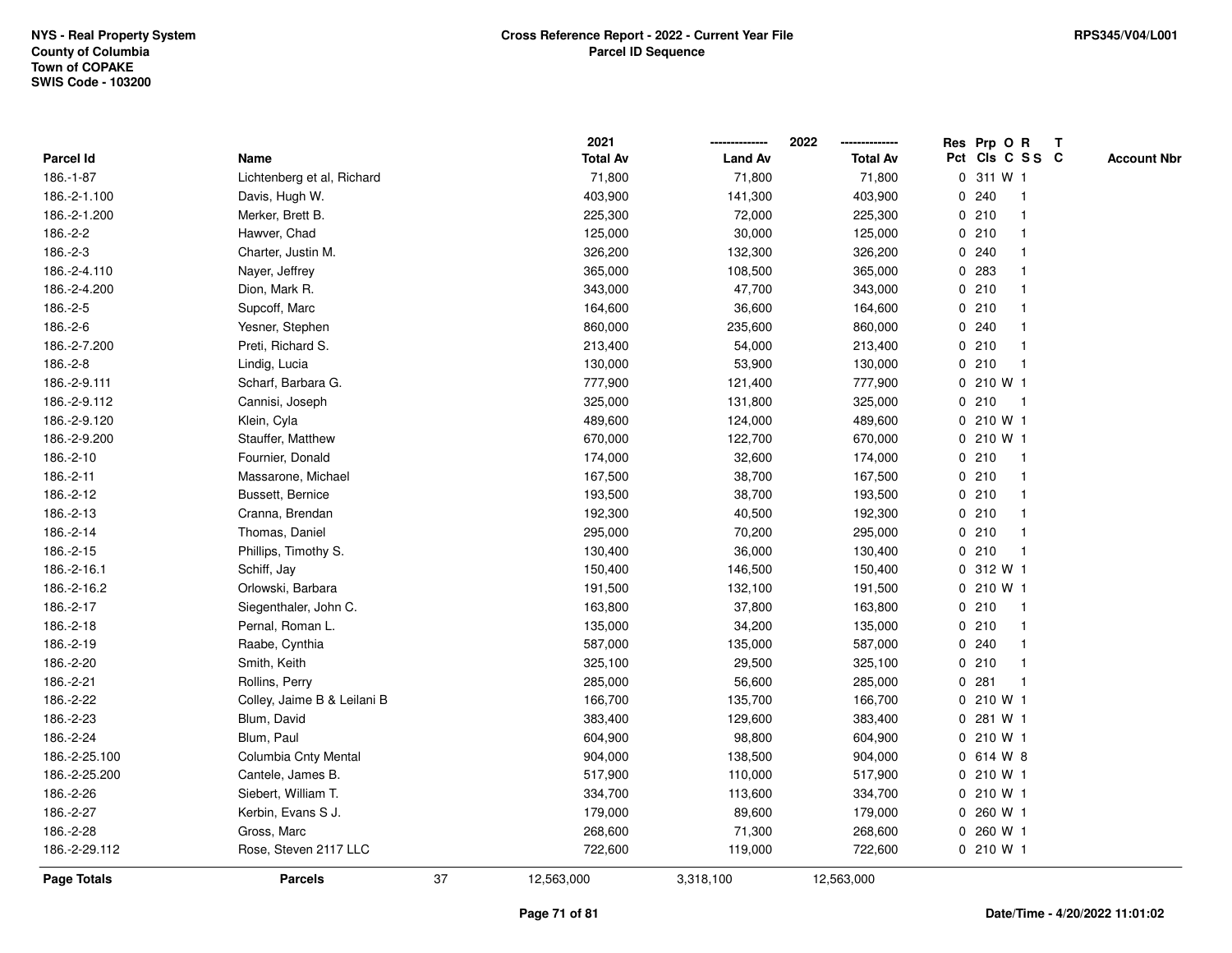|                  |                                       | 2021            |                | 2022            | Res Prp O R<br>T                      |
|------------------|---------------------------------------|-----------------|----------------|-----------------|---------------------------------------|
| <b>Parcel Id</b> | Name                                  | <b>Total Av</b> | <b>Land Av</b> | <b>Total Av</b> | Pct Cls C S S C<br><b>Account Nbr</b> |
| 186.-2-29.120    | Adam, Signe                           | 472,000         | 119,000        | 472,000         | 0 210 W 1                             |
| 186.-2-29.200    | Ben-Meir, Alon                        | 1,062,100       | 138,800        | 1,062,100       | 210 W 1<br>$\mathbf 0$                |
| 186.-2-30.111    | Reck, Erin                            | 76,700          | 76,700         | 76,700          | 0.311<br>$\mathbf{1}$                 |
| 186.-2-30.112    | Brantley, Benjamin D.                 | 479,800         | 61,200         | 479,800         | 0210<br>$\mathbf{1}$                  |
| 186.-2-30.120    | Lusman Rev Trust, Paul A. & Barbara   | 1,125,000       | 315,000        | 1,125,000       | 0.241                                 |
| 186.-2-30.200    | Reck, Erin                            | 379,900         | 72,000         | 379,900         | 0210<br>$\mathbf{1}$                  |
| 186.-2-31        | Daines, John Nigel                    | 135,000         | 39,600         | 135,000         | 0210<br>$\mathbf{1}$                  |
| 186.-2-32        | Barton, Michael & Jeffrey A.          | 286,000         | 39,600         | 286,000         | 0210<br>$\mathbf{1}$                  |
| 186.-2-33        | <b>Camp Pontiac Associates</b>        | 60,000          | 60,000         | 60,000          | 311<br>0<br>$\mathbf{1}$              |
| 186.-2-34.111    | Meritage Farms LLC                    | 508,700         | 508,700        | 508,700         | 0.322<br>$\mathbf{1}$                 |
| 186.-2-34.112    | lacovelli, Joseph                     | 142,800         | 142,800        | 142,800         | 0.311<br>$\mathbf 1$                  |
| 186.-2-34.120    | Glasser, Marilynn R.                  | 98,300          | 98,300         | 98,300          | 0.311                                 |
| 186.-2-34.200    | Hinz, Ronald                          | 268,000         | 54,200         | 268,000         | 0210<br>$\mathbf{1}$                  |
| 186.-2-35        | Columbia County                       | 350,000         | 81,600         | 350,000         | 0 651<br>8                            |
| 186.-2-36        | Singer, Lawrence                      | 326,300         | 81,000         | 326,300         | 210<br>0<br>$\mathbf{1}$              |
| 186.-2-37        | Clapp Trust No. 1 of 2019, Richard E. | 156,600         | 54,900         | 156,600         | 210<br>0<br>$\mathbf{1}$              |
| 186.-2-38.3      | Horowitz, Edward                      | 160,500         | 103,500        | 160,500         | 0210<br>$\mathbf{1}$                  |
| 186.-2-38.4      | Camp Pontiac Associates LLC           | 7,500,000       | 1,264,300      | 7,415,000       | 0 581 W 1                             |
| 186.-2-38.5      | Scofield, Howard                      | 215,000         | 136,100        | 215,000         | 0.312<br>1                            |
| 186.-2-38.6      | Almond, Alexander                     | 30,400          | 30,400         | 30,400          | 0 330                                 |
| 186.-2-39.120    | Satkalmi, Ashok                       | 54,000          | 54,000         | 54,000          | 0.311<br>$\mathbf{1}$                 |
| 186.-2-39.200    | Satkalmi, Arundhati                   | 183,600         | 45,900         | 183,600         | 210<br>$\mathbf{0}$<br>$\mathbf{1}$   |
| 186.-2-40.1      | Halloran, Jean                        | 545,700         | 258,300        | 545,700         | 240 W 1<br>$\Omega$                   |
| 186.-2-40.2      | Parsons, John                         | 79,500          | 79,500         | 79,500          | 311 W 1<br>0                          |
| 186.-2-41        | Copake Camping Resort, LLC            | 1,900,000       | 648,300        | 1,900,000       | 0210<br>$\mathbf{1}$                  |
| 186.-2-42        | Gross, Marc I.                        | 95,400          | 95,400         | 95,400          | 0.311                                 |
| 186.-2-43        | Gubler, Lynn                          | 84,400          | 29,800         | 84,400          | 0210                                  |
| 186.-2-44        | Harrington, Jonathan M.               | 205,700         | 36,000         | 205,700         | 0210<br>$\mathbf{1}$                  |
| 186.-2-45        | Passage, Stephen Scott                | 200,000         | 31,300         | 200,000         | 0210<br>$\mathbf{1}$                  |
| 186.-2-46        | Town Of Copake                        | 250,000         | 60,000         | 250,000         | $\mathbf{0}$<br>662<br>8              |
| 186.-2-47.100    | Lee-Miller, Rose Jane                 | 321,900         | 32,300         | 321,900         | 0210<br>$\mathbf{1}$                  |
| 186.-2-47.200    | Raabe, Cynthia                        | 44,300          | 44,300         | 44,300          | 0.311<br>$\mathbf 1$                  |
| 186.-2-48        | Curtis, John                          | 150,000         | 89,700         | 150,000         | 0.484                                 |
| 186.-2-49        | Lopez, Constance R.                   | 420,000         | 46,800         | 420,000         | 0210                                  |
| 186.-2-50        | Jensen, Mary Lou                      | 185,000         | 35,000         | 185,000         | 0210<br>$\overline{1}$                |
| 186.-2-51        | Capeci Trust, Anne                    | 285,000         | 70,300         | 285,000         | 281<br>0<br>$\mathbf{1}$              |
| 186.-2-52.111    | West Copake C&C LLC                   | 988,800         | 371,000        | 988,800         | 0 240 W 1                             |
| Page Totals      | 37<br><b>Parcels</b>                  | 19,826,400      | 5,505,600      | 19,741,400      |                                       |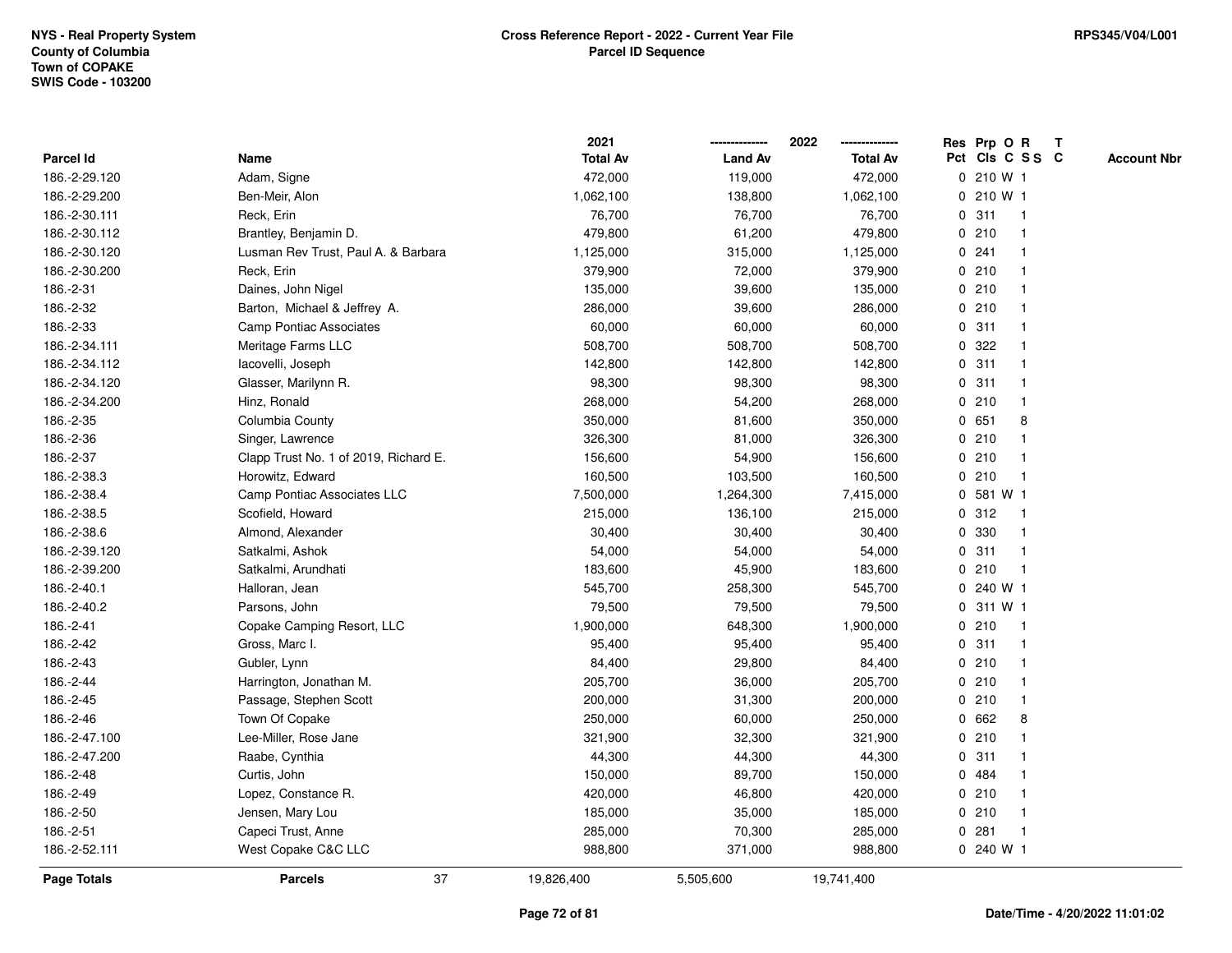|               |                                           | 2021            |                | 2022            | Res Prp O R<br>Т                      |
|---------------|-------------------------------------------|-----------------|----------------|-----------------|---------------------------------------|
| Parcel Id     | Name                                      | <b>Total Av</b> | <b>Land Av</b> | <b>Total Av</b> | Pct Cls C S S C<br><b>Account Nbr</b> |
| 186.-2-52.112 | Wallace Trust, The Mary                   | 625,000         | 330,800        | 625,000         | 0 240 W 1                             |
| 186.-2-52.200 | Curtis, John                              | 39,000          | 32,200         | 39,000          | 312<br>0<br>$\mathbf{1}$              |
| 186.-2-53.111 | Roeliff Meadows Homeowners, Association C | 1,000           | 1,000          | 1,000           | 0 692<br>1                            |
| 186.-2-53.112 | Tessler, Gabrielle                        | 268,000         | 56,500         | 268,000         | 0210<br>-1                            |
| 186.-2-53.120 | Hagin, Gregory                            | 160,800         | 56,900         | 178,000         | 0210                                  |
| 186.-2-53.200 | Mazzone, Grace                            | 168,000         | 54,700         | 168,000         | 0210                                  |
| 186.-2-54.111 | Kramer, Hedy Samuels                      | 252,000         | 68,400         | 252,000         | 0210<br>$\mathbf{1}$                  |
| 186.-2-54.112 | West Copake C&C, LLC                      | 146,500         | 146,500        | 146,500         | 322<br>0<br>$\mathbf{1}$              |
| 186.-2-54.120 | Frank-Tedesco, Samantha                   | 256,500         | 75,600         | 256,500         | 0210<br>1                             |
| 186.-2-54.200 | Clogston, Martin                          | 218,700         | 63,000         | 218,700         | 0210<br>$\mathbf{1}$                  |
| 186.-2-55     | Malheiro, Kerri M.                        | 371,500         | 54,900         | 371,500         | 0210<br>$\mathbf 1$                   |
| 186.-2-56     | Whitehead, George A.                      | 225,000         | 63,000         | 225,000         | 0210                                  |
| 186.-2-57     | Rider, Sean                               | 195,500         | 38,700         | 195,500         | 0210                                  |
| 186.-2-58     | Kulesa Irrev. Trust, Marjorie G.          | 76,700          | 76,700         | 76,700          | 0.311<br>$\mathbf 1$                  |
| 186.-2-59     | Walton, James P.                          | 173,000         | 45,000         | 173,000         | 0210<br>$\mathbf{1}$                  |
| 186.-2-60     | Walton, James                             | 185,000         | 84,600         | 185,000         | 0.283<br>$\mathbf{1}$                 |
| 186.-2-61.111 | Kurtis, Glen A.                           | 168,200         | 168,200        | 168,200         | 322<br>0<br>$\mathbf{1}$              |
| 186.-2-61.112 | Barlow, Thomas C.                         | 248,400         | 58,100         | 248,400         | 0210<br>-1                            |
| 186.-2-61.120 | McCagg, Sherwood                          | 389,300         | 62,100         | 389,300         | 0210<br>1                             |
| 186.-2-61.200 | Brattesani, Janet                         | 235,000         | 59,000         | 235,000         | 0210<br>$\mathbf 1$                   |
| 186.-2-62     | Bronx House-Emanuel Camp Inc              | 1,100,000       | 999,500        | 1,100,000       | 331<br>8<br>0                         |
| 186.-2-63     | Vosburgh, Evan                            | 490,000         | 78,500         | 490,000         | 0 240 W 1                             |
| 186.-2-64     | Manan-Singh, Devan                        | 200,000         | 68,900         | 200,000         | 0210<br>$\overline{1}$                |
| 186.-2-65     | Rodegerdts, Arnold W.                     | 231,800         | 79,200         | 231,800         | 0210<br>$\mathbf{1}$                  |
| 186.-2-66     | Kaufman, Joanne Langdon                   | 47,300          | 47,300         | 47,300          | 0.311<br>1                            |
| 186.-2-67     | Ben-Meir, Alon                            | 493,700         | 119,000        | 493,700         | 0 210 W 1                             |
| 186.-2-68     | Kulesa Irrev. Trust, Marjorie G.          | 172,400         | 60,500         | 172,400         | 0210                                  |
| 186.-2-69     | Levin Irrev Trust, Charles                | 238,000         | 62,200         | 238,000         | 0210<br>1                             |
| 186.-2-71     | Charter, Justin                           | 38,000          | 38,000         | 38,000          | 311<br>0<br>$\mathbf{1}$              |
| 186.-2-72     | Charter, Justin                           | 38,000          | 38,000         | 38,000          | 311<br>0<br>$\mathbf{1}$              |
| 186.-2-73     | Goode, Victor M.                          | 363,800         | 128,000        | 363,800         | $0, 210$ W 1                          |
| 186.-2-74     | Proper, Paul Jr.                          | 195,200         | 45,700         | 195,200         | 0210<br>$\mathbf{1}$                  |
| 186.-2-75     | Hyne, Edward                              | 290,800         | 45,600         | 290,800         | 0210<br>$\mathbf 1$                   |
| 186.-2-76     | Ben-Meir, Alon                            | 472,000         | 142,900        | 472,000         | 0 210 W 1                             |
| 186.-2-77     | Alpern, Spenser                           | 284,600         | 45,000         | 284,600         | 0210<br>1                             |
| 186.-2-78     | Hawver, Theresa L.                        | 154,200         | 55,800         | 154,200         | 0210<br>$\mathbf{1}$                  |
| 186.-2-79     | Kieran, Kevin                             | 267,200         | 72,900         | 267,200         | 0210<br>$\mathbf{1}$                  |
| Page Totals   | 37<br><b>Parcels</b>                      | 9,480,100       | 3,722,900      | 9,497,300       |                                       |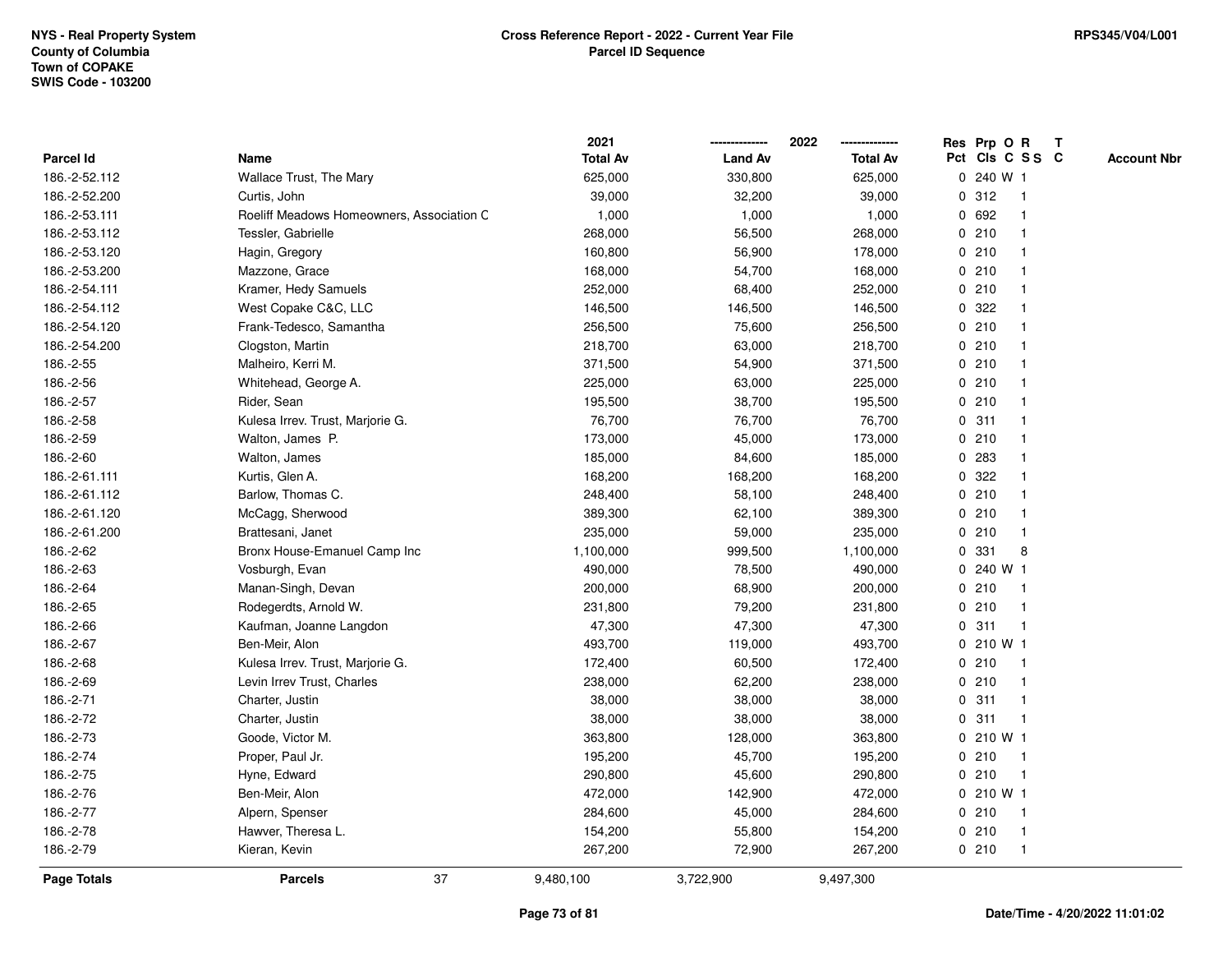|                    |                                           | 2021            |                | 2022            | Res Prp O R<br>Т                    |                    |
|--------------------|-------------------------------------------|-----------------|----------------|-----------------|-------------------------------------|--------------------|
| Parcel Id          | Name                                      | <b>Total Av</b> | <b>Land Av</b> | <b>Total Av</b> | Pct Cls C S S C                     | <b>Account Nbr</b> |
| 186.-2-80          | Chamberlain, Robert B.                    | 248,000         | 56,700         | 248,000         | 0210<br>$\mathbf{1}$                |                    |
| 186.-2-81          | Alexander, David                          | 215,500         | 61,700         | 215,500         | 0210<br>-1                          |                    |
| 186.-2-82          | Alpern, Spenser                           | 350,000         | 49,500         | 440,500         | 0210<br>$\mathbf 1$                 |                    |
| 186.-2-83          | Albright, Arnold L.                       | 212,200         | 45,000         | 212,200         | 0210<br>-1                          |                    |
| 186.-2-84          | Ben-Meir, Alon                            | 208,100         | 91,800         | 208,100         | 0.312                               |                    |
| 186.-2-85          | Perkell, Joan                             | 805,000         | 155,900        | 805,000         | 0 210 W 1                           |                    |
| 186.-2-86          | Plotkin, Paul H.                          | 425,000         | 68,100         | 425,000         | 0210<br>-1                          |                    |
| 186.-2-87          | Plotkin, Paul                             | 100,000         | 100,000        | 100,000         | 322<br>$\mathbf 0$                  |                    |
| 186.-2-88          | Plotkin, Paul                             | 63,100          | 63,100         | 63,100          | 0.311<br>-1                         |                    |
| 186.-2-89          | Edelson, Rochelle                         | 274,600         | 77,500         | 274,600         | 0210<br>$\mathbf 1$                 |                    |
| 186.-2-90          | Perkell, Joan                             | 73,400          | 73,400         | 73,400          | 0.311<br>-1                         |                    |
| 186.-2-91          | Vriens Johanna T. Irr Trust               | 190,500         | 99,500         | 190,500         | 0210                                |                    |
| 186.-2-92          | Ben-Meir, Alon                            | 313,200         | 63,500         | 313,200         | 0210                                |                    |
| 186.-2-93          | Lyon, Fred M.                             | 476,100         | 94,400         | 476,100         | 0210                                |                    |
| 186.-2-94          | Waltzer, Stewart                          | 359,400         | 104,400        | 359,400         | 0210                                |                    |
| 186.-2-95          | Rhoads, Robert                            | 274,000         | 69,300         | 274,000         | 0210<br>$\mathbf{1}$                |                    |
| 186.-2-96          | Dawning Farm, LLC                         | 554,000         | 554,000        | 554,000         | 0 105<br>$\mathbf{1}$               |                    |
| 186.-2-97          | Staskel Family Irrev Trust                | 394,000         | 54,000         | 394,000         | 0210                                |                    |
| 186.-2-98          | Dreiblatt, Jeffrey                        | 300,000         | 54,000         | 300,000         | 0210                                |                    |
| 186.-2-99          | Langdon LLC, John A.                      | 165,000         | 54,000         | 165,000         | 0210                                |                    |
| $186.-3-1$         | Foster, Stephen E. Jr.                    | 355,000         | 70,800         | 355,000         | 0210                                |                    |
| 186.-3-2           | Jacobs, Ryan P.                           | 190,000         | 190,000        | 190,000         | 0.311                               |                    |
| 186.-3-3           | Jacobs, Ryan P.                           | 110,000         | 110,000        | 110,000         | 0.311<br>$\mathbf{1}$               |                    |
| 186.-3-4           | Redman, Mark C.                           | 69,500          | 69,500         | 69,500          | 0.311<br>-1                         |                    |
| 186.-3-5           | Redman, Mark C.                           | 490,000         | 99,500         | 490,000         | 0210<br>-1                          |                    |
| 186.-3-6           | Giessler, Jo                              | 878,300         | 76,500         | 878,300         | 0210                                |                    |
| 186.-3-7           | Ross, Russell P. Sr.                      | 285,000         | 77,000         | 285,000         | 0210                                |                    |
| 186.-3-8           | Roeliff Meadows Homeowners, Association ( | 105,000         | 105,000        | 105,000         | 0.322                               |                    |
| 186.-3-9           | Hutchison, Fiona                          | 56,900          | 56,900         | 56,900          | 311<br>0<br>$\overline{\mathbf{1}}$ |                    |
| 186.-3-10          | Hutchison, Fiona                          | 62,300          | 62,300         | 62,300          | 311<br>$\mathbf 0$<br>-1            |                    |
| 186.-3-11          | Ecker, Jon                                | 61,700          | 61,700         | 61,700          | 0.311<br>-1                         |                    |
| 186.-3-12          | Ecker, Alison                             | 612,400         | 68,700         | 612,400         | 0210<br>-1                          |                    |
| 186.-3-13          | Skyrm, Terence C.                         | 615,000         | 66,100         | 615,000         | 0210                                |                    |
| 186.-3-14          | Poska, Barbara                            | 221,500         | 64,700         | 221,500         | 0210                                |                    |
| 186.-3-15          | Nielsen, James                            | 56,600          | 56,600         | 56,600          | 0.311<br>$\mathbf 1$                |                    |
| 186.-3-16          | Miller, Fred R.                           | 235,000         | 40,600         | 235,000         | 0210<br>$\mathbf 1$                 |                    |
| 186.-3-17          | Mato, Jason                               | 62,000          | 63,500         | 405,000         | 0210<br>$\mathbf{1}$                |                    |
| <b>Page Totals</b> | 37<br><b>Parcels</b>                      | 10,467,300      | 3,329,200      | 10,900,800      |                                     |                    |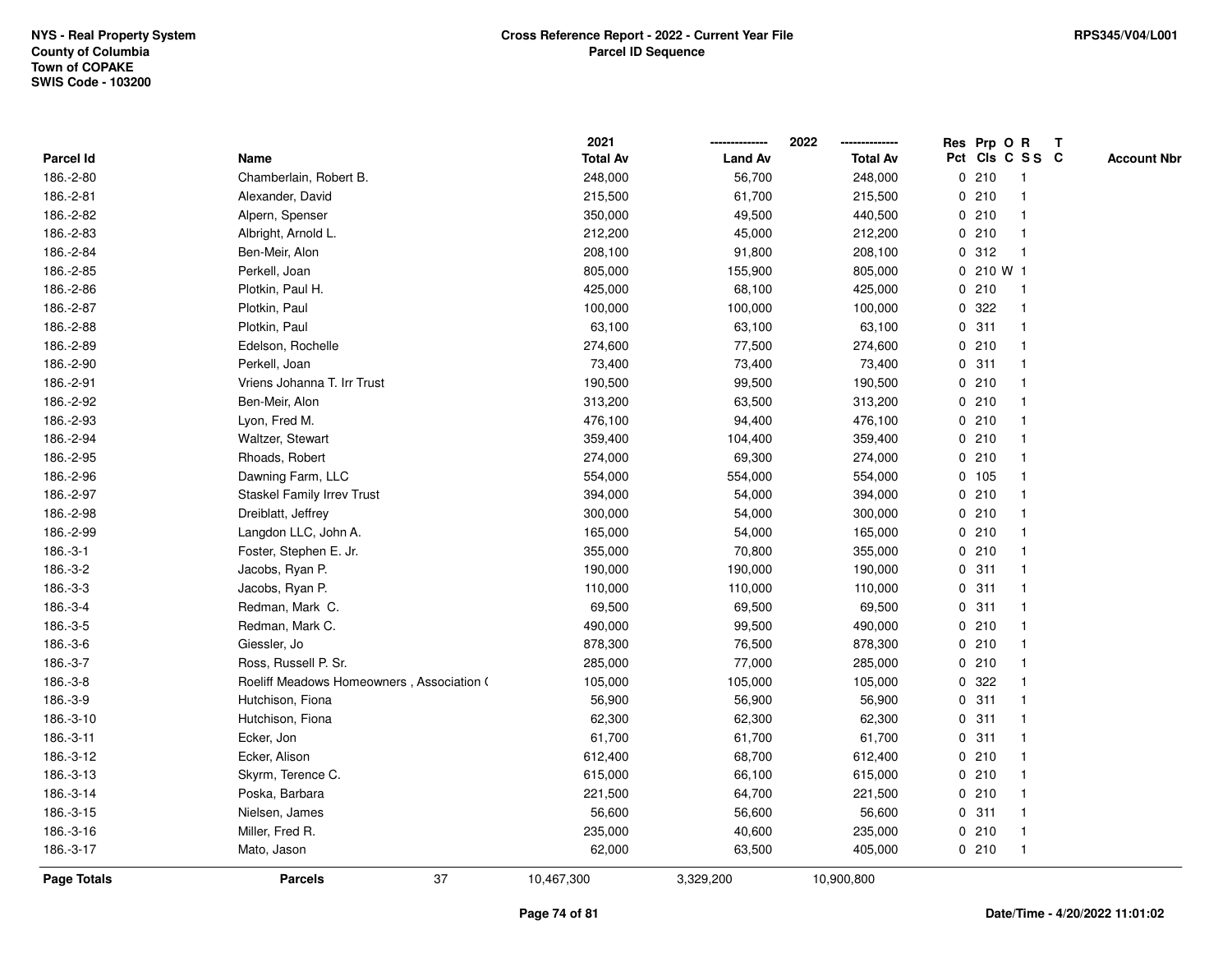|             |                                           | 2021            |                | 2022            | Res Prp O R     |                | T |                    |
|-------------|-------------------------------------------|-----------------|----------------|-----------------|-----------------|----------------|---|--------------------|
| Parcel Id   | Name                                      | <b>Total Av</b> | <b>Land Av</b> | <b>Total Av</b> | Pct Cls C S S C |                |   | <b>Account Nbr</b> |
| 186.-3-18   | <b>ABCING LLC</b>                         | 60,500          | 60,500         | 60,500          | 0.311           | $\mathbf{1}$   |   |                    |
| 186.-3-19   | <b>ABCING LLC</b>                         | 56,900          | 56,900         | 56,900          | 0.311           |                |   |                    |
| 186.-3-20   | <b>ABCING LLC</b>                         | 60,500          | 60,500         | 60,500          | 0.311           |                |   |                    |
| 186.-3-21   | Mentzer, Hannelore                        | 387,200         | 65,200         | 387,200         | 0210            |                |   |                    |
| 186.-3-22   | Moore, Jefferey D.                        | 375,000         | 64,400         | 375,000         | 0210            |                |   |                    |
| 186.-3-23   | Gedaminski, Benedict                      | 335,000         | 60,300         | 335,000         | 0210            |                |   |                    |
| 186.-3-24   | Roeliff Meadows Homeowners, Association ( | 2,500           | 2,500          | 2,500           | 0 692           |                |   |                    |
| 186.-3-25   | Langdon LLC, John A.                      | 207,500         | 207,500        | 207,500         | 0 120           |                |   |                    |
| 186.-4-1    | Garber, Russell & Rachel D.               | 611,500         | 56,000         | 611,500         | 0210            | $\overline{1}$ |   |                    |
| 186.-4-2    | Cooper, Ira G.                            | 600,700         | 124,400        | 600,700         | 0 210 W 1       |                |   |                    |
| 186.-4-3    | Pollack, Conrad E.                        | 674,500         | 92,500         | 674,500         | 0210W1          |                |   |                    |
| 186.-4-3.3  | Pollack, Conrad E.                        |                 | 102,900        | 705,000         | 0 210 W 1       |                |   |                    |
| $*186.-4-4$ | Pollack, Conrad E.                        | 91,600          | 91,600         | 91,600          | 0 311 W 1       |                |   |                    |
| 186.-4-5    | Etra, Richard                             | 1,595,900       | 271,000        | 1,595,900       | 0 210 W 1       |                |   |                    |
| 186.-4-6    | Roberts, Debra B.                         | 273,000         | 273,000        | 273,000         | 0 311 W 1       |                |   |                    |
| 186.-4-7    | Rhoda Lake, LLC                           | 406,000         | 406,000        | 406,000         | 0 311 W 1       |                |   |                    |
| 186.-4-8    | Powers, William                           | 537,500         | 118,700        | 537,500         | 0210            | $\mathbf{1}$   |   |                    |
| 186.-4-9    | Gillers, William H.                       | 98,700          | 98,700         | 905,000         | 0210            |                |   |                    |
| 186.-4-10   | Family Estates Dev. Co.                   | 103,200         | 103,200        | 103,200         | 0.311           |                |   |                    |
| 186.-4-11   | Bakalar, Neil                             | 161,400         | 161,400        | 161,400         | 0.311           |                |   |                    |
| 186.-4-12   | Bloomfield, Peter                         | 135,600         | 135,600        | 135,600         | 0.311           |                |   |                    |
| 186.-4-13   | Pollack, Conrad                           | 98,700          | 98,700         | 98,700          | 0.311           |                |   |                    |
| 186.-4-14   | McHugh, James                             | 88,800          | 88,800         | 88,800          | 0.311           | $\overline{1}$ |   |                    |
| 186.-4-15   | Owen, Elee F.                             | 125,400         | 125,400        | 125,400         | 0.311           | $\overline{1}$ |   |                    |
| 186.-4-16   | Rhoda Lake Homeowners Assoc.              | 90,000          | 90,000         | 90,000          | 0 311 W 1       |                |   |                    |
| 186.-5-1    | Monty, Keith                              | 38,900          | 38,900         | 38,900          | 0.311           |                |   |                    |
| 186.-5-2    | Monty, Keith A.                           | 269,300         | 45,900         | 269,300         | 0210            |                |   |                    |
| $*186.-5-3$ | Alpern-Illig, Meredith                    | 38,900          | 38,900         | 38,900          | 0.311           |                |   |                    |
| 186.-5-3.3  | Alpern-Illig, Meredith                    |                 | 56,700         | 56,700          | 0.311           |                |   |                    |
| $*186.-5-4$ | Alpern-Illig, Meredith                    | 38,000          | 38,000         | 38,000          | 0.311           |                |   |                    |
| 186.-5-5    | Desesa, Brian                             | 38,000          | 38,000         | 38,000          | 0.311           |                |   |                    |
| 186.-5-6    | Persico, Peter                            | 38,900          | 38,900         | 38,900          | 0.311           |                |   |                    |
| 186.-5-8.3  | DuBois, Joshua                            | 77,000          | 83,700         | 685,000         | 0210            |                |   |                    |
| 186.-5-10   | Capeci Trust, Anne                        | 39,800          | 39,800         | 39,800          | 0.311           |                |   |                    |
| 186.-5-11   | Whitehouse, Stephen                       | 48,800          | 48,800         | 48,800          | 0.311           |                |   |                    |
| 186.-5-12   | Bravo 5 LLC                               | 40,700          | 40,700         | 40,700          | 0.311           | $\mathbf 1$    |   |                    |
| 186.-5-13   | Cove Six LLC                              | 39,800          | 39,800         | 39,800          | 0.311           | $\mathbf{1}$   |   |                    |
| Page Totals | 33<br><b>Parcels</b>                      | 7,042,700       | 3,302,800      | 9,218,700       |                 |                |   |                    |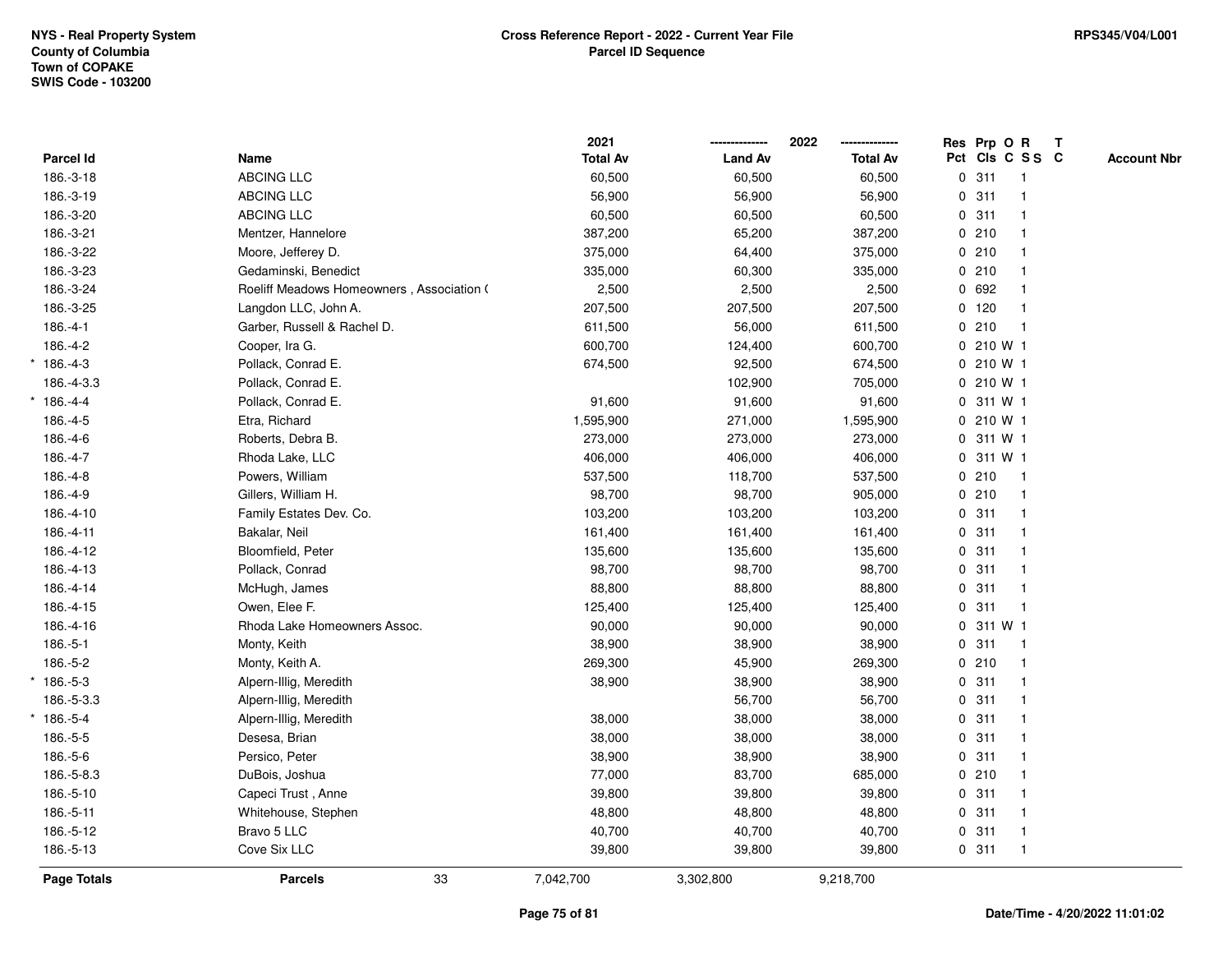|                 |                               |    | 2021            |                | 2022            |   |         | Res Prp O R     | T |                    |
|-----------------|-------------------------------|----|-----------------|----------------|-----------------|---|---------|-----------------|---|--------------------|
| Parcel Id       | Name                          |    | <b>Total Av</b> | <b>Land Av</b> | <b>Total Av</b> |   |         | Pct Cls C S S C |   | <b>Account Nbr</b> |
| 187.-1-1.110    | Double D Ranch & Land Comp.   |    | 300,000         | 175,000        | 300,000         |   | 11 322  | $\mathbf{1}$    |   |                    |
| 187.-1-1.120    | Langdon LLC, John A.          |    | 1,644,300       | 1,644,300      | 1,644,300       |   | $0$ 120 | $\mathbf{1}$    |   |                    |
| 187.-1-1.200    | Langdon LLC, John A.          |    | 97,500          | 54,000         | 97,500          |   | 0210    | $\mathbf{1}$    |   |                    |
| 187.-1-2.111    | Farm Preservation New York    |    | 800,000         | 480,000        | 800,000         |   | $0$ 120 | -1              |   |                    |
| 187.-1-2.112    | Anderson, Margaret G.         |    | 158,000         | 33,000         | 158,000         |   | 0210    |                 |   |                    |
| 187.-1-2.120    | Smith, Nicholas J.            |    | 143,100         | 54,900         | 143,100         |   | 0210    |                 |   |                    |
| 187.-1-2.200    | Scecina, Andrew               |    | 344,900         | 57,600         | 344,900         |   | 0210    | $\mathbf{1}$    |   |                    |
| $187 - 1 - 3$   | Farm On! Foundation, Inc.     |    | 238,300         | 238,300        | 238,300         | 0 | 322     | 8               |   |                    |
| 187.-1-4.110    | Kiernan, Walter               |    | 989,000         | 989,000        | 989,000         |   | 0 105   | 1               |   |                    |
| 187.-1-4.120    | Kiernan, Walter               |    | 662,000         | 662,000        | 662,000         |   | 0 105   | $\mathbf{1}$    |   |                    |
| 187.-1-4.200    | Kiernan, Walter               |    | 411,500         | 360,000        | 411,500         |   | $0$ 112 | $\mathbf 1$     |   |                    |
| $187.-1-5.3$    | Pierson, Dean H.              |    | 2,025,200       | 1,511,000      | 2,025,200       |   | 0.241   |                 |   |                    |
| $187.-1-5.4$    | <b>Stewart Family Trust</b>   |    | 223,900         | 223,900        | 223,900         |   | 0.322   |                 |   |                    |
| 187.-1-9.100    | Pierson, Dean H.              |    | 1,467,400       | 1,193,000      | 1,467,400       |   | 0.241   | $\mathbf 1$     |   |                    |
| 187.-1-9.211    | Duksa, Barbara S.             |    | 349,700         | 150,300        | 349,700         |   | 0.241   | $\mathbf 1$     |   |                    |
| 187.-1-9.212    | Preusser, Scott               |    | 349,400         | 54,900         | 349,400         |   | 0210    | $\mathbf{1}$    |   |                    |
| 187.-1-9.221    | Lanni, Luigi                  |    | 422,300         | 422,300        | 422,300         |   | 0.322   | $\mathbf{1}$    |   |                    |
| 187.-1-9.222    | Lanni, Luigi                  |    | 201,500         | 201,500        | 201,500         |   | 0.322   | 1               |   |                    |
| $187. - 1 - 10$ | Heck, John A. Sr.             |    | 171,200         | 55,800         | 171,200         |   | 0210    | 1               |   |                    |
| 187.-1-11.111   | Heck, John A. Sr.             |    | 128,900         | 128,900        | 128,900         |   | 0.322   |                 |   |                    |
| 187.-1-11.112   | 13 Lackawanna Properties, LLC |    | 3,600           | 3,600          | 3,600           |   | 0.314   | $\mathbf{1}$    |   |                    |
| 187.-1-11.120   | Heck, John A. Sr.             |    | 58,700          | 58,700         | 58,700          |   | 0.322   | $\mathbf{1}$    |   |                    |
| 187.-1-11.200   | Keough, Scott                 |    | 168,900         | 55,400         | 168,900         |   | 0210    | $\mathbf{1}$    |   |                    |
| $187. - 1 - 12$ | Pieraccini, George A.         |    | 580,300         | 292,500        | 580,300         |   | 0.240   | $\mathbf{1}$    |   |                    |
| 187.-1-13.110   | Farm On! Foundation, Inc.     |    | 1,511,500       | 843,000        | 1,511,500       |   | 0.241   | 8               |   |                    |
| 187.-1-13.120   | Neumann, Jeffrey L.           |    | 545,300         | 149,000        | 545,300         |   | 0.240   |                 |   |                    |
| 187.-1-13.200   | White, Carole                 |    | 835,000         | 115,300        | 835,000         |   | 0.281   |                 |   |                    |
| 187.-1-14.2     | Rosen, Adam E.                |    | 658,200         | 106,400        | 705,000         |   | 0.240   | $\mathbf 1$     |   |                    |
| 187.-1-14.12    | <b>CJL Realty LLC</b>         |    | 63,600          | 63,600         | 63,600          |   | 0.311   | $\mathbf{1}$    |   |                    |
| 187.-1-14.111   | <b>CJL Realty LLC</b>         |    | 72,200          | 72,200         | 72,200          | 0 | 311     | $\mathbf{1}$    |   |                    |
| 187.-1-14.112   | <b>CJL Realty LLC</b>         |    | 87,400          | 87,400         | 87,400          |   | 0.311   | $\mathbf 1$     |   |                    |
| $187. - 1 - 15$ | Bosco, Anthony                |    | 190,400         | 34,000         | 190,400         |   | 0210    | $\mathbf 1$     |   |                    |
| $187. - 1 - 16$ | Miller, Joan M.               |    | 145,900         | 41,400         | 145,900         |   | 0210    | 1               |   |                    |
| 187.-1-17.3     | Miller, Paul                  |    | 2,260,000       | 2,260,000      | 2,260,000       |   | 0, 105  |                 |   |                    |
| 187.-1-17.4     | Miller, Paul                  |    | 813,700         | 494,400        | 813,700         |   | 0.241   | $\mathbf 1$     |   |                    |
| $187.-1-18$     | Edelman Trust, Roger F.       |    | 371,000         | 371,000        | 371,000         |   | 0 105   | $\mathbf{1}$    |   |                    |
| $187.-1-19$     | Bessette, Dale                |    | 186,300         | 47,700         | 186,300         |   | 0210    | $\mathbf{1}$    |   |                    |
| Page Totals     | <b>Parcels</b>                | 37 | 19,680,100      | 13,785,300     | 19,726,900      |   |         |                 |   |                    |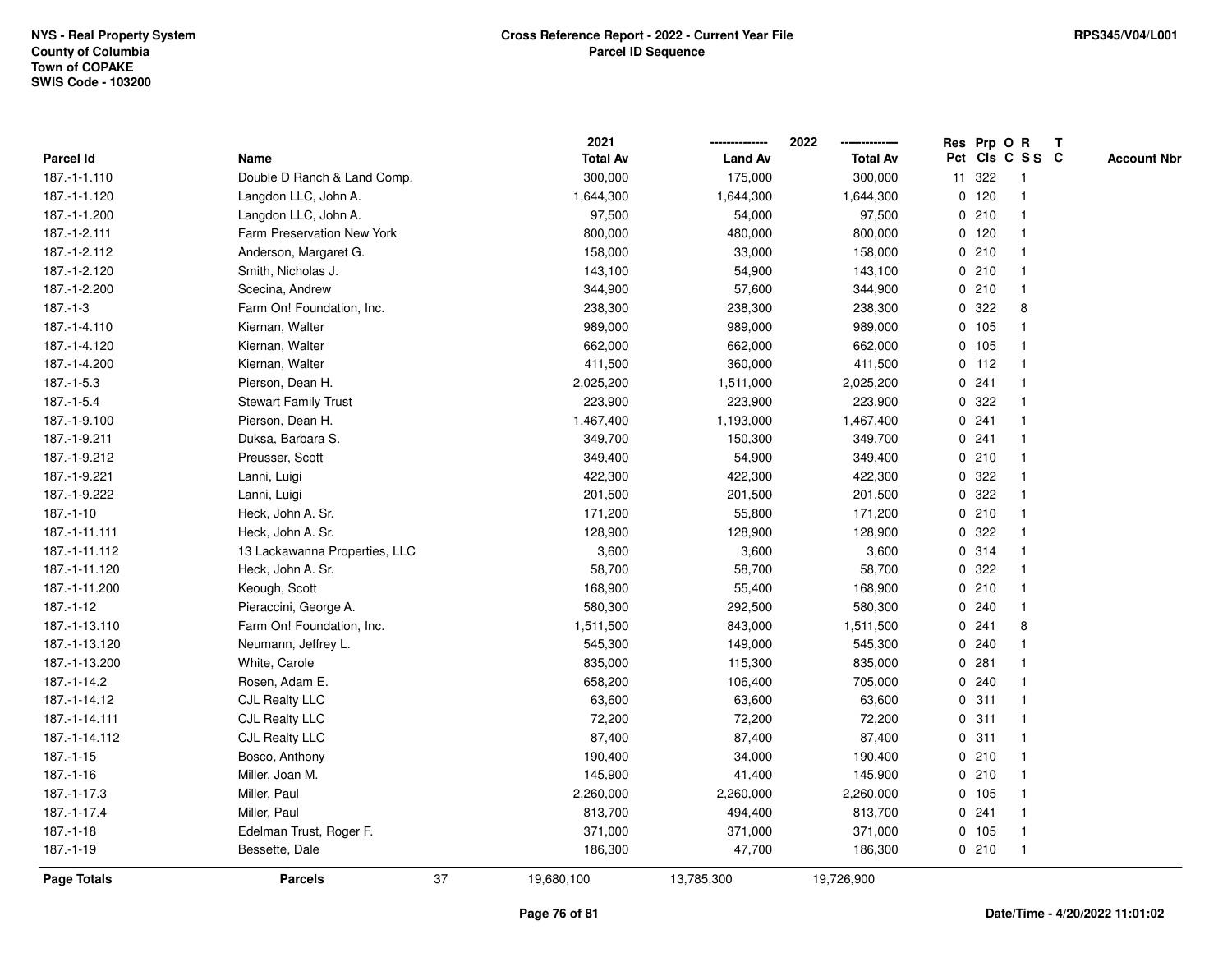|                 |                               |    | 2021            |                | 2022            |             | Res Prp O R |                 | Т |                    |
|-----------------|-------------------------------|----|-----------------|----------------|-----------------|-------------|-------------|-----------------|---|--------------------|
| Parcel Id       | Name                          |    | <b>Total Av</b> | <b>Land Av</b> | <b>Total Av</b> |             |             | Pct Cls C S S C |   | <b>Account Nbr</b> |
| 187.-1-21.100   | 13 Lackawanna Properties, LLC |    | 3,361,000       | 2,696,500      | 3,371,000       |             | $0$ 120     | $\mathbf{1}$    |   |                    |
| 187.-1-21.200   | Haines, Alan                  |    | 556,500         | 83,700         | 556,500         |             | 0210        | $\overline{1}$  |   |                    |
| 187.-1-22       | Hotaling, Addie               |    | 83,000          | 28,700         | 83,000          |             | 0210        | $\mathbf{1}$    |   |                    |
| 187.-1-23       | Hotaling, Addie               |    | 97,100          | 32,800         | 97,100          |             | 0210        | 1               |   |                    |
| 187.-1-24.3     | Crawley, Clayton              |    | 1,295,000       | 190,000        | 1,455,000       |             | 0.241       |                 |   |                    |
| 187.-1-24.4     | Duksa, Marian                 |    | 165,200         | 101,000        | 165,200         |             | 0.312       | $\mathbf{1}$    |   |                    |
| 187.-1-24.5     | Duksa, Marian                 |    | 300,000         | 128,100        | 300,000         |             | 0.312       | -1              |   |                    |
| 187.-1-24.12    | Lanni, Luigi                  |    | 745,500         | 429,300        | 745,500         | 0           | 241         | $\overline{1}$  |   |                    |
| 187.-1-25       | Maybeck, Lupe A.              |    | 365,000         | 102,500        | 365,000         |             | 0210        | $\overline{1}$  |   |                    |
| 187.-1-26.111   | Ginsberg, Nancy               |    | 268,000         | 268,000        | 268,000         |             | 0.322       | 1               |   |                    |
| 187.-1-26.120   | Mackin, James                 |    | 325,000         | 76,200         | 325,000         |             | 0210        |                 |   |                    |
| 187.-1-26.200   | Gansowski Family Irr. Trust   |    | 255,000         | 72,000         | 255,000         |             | 0210        |                 |   |                    |
| 187.-1-27       | Ginsberg, Nancy               |    | 1,316,200       | 1,316,200      | 1,316,200       |             | 0 105       | 1               |   |                    |
| 187.-1-28       | New York State                |    | 44,800          | 44,800         | 44,800          |             | 0 930       | 8               |   |                    |
| 187.-1-30       | Flynn, Robert                 |    | 119,000         | 36,000         | 119,000         | 0           | 210         | $\mathbf{1}$    |   |                    |
| 187.-1-31       | Ferraioli, Marie              |    | 337,000         | 180,600        | 337,000         |             | 0.240       | $\mathbf{1}$    |   |                    |
| 187.-1-32       | Hutchison, Fiona              |    | 502,400         | 173,500        | 502,400         |             | 0.241       |                 |   |                    |
| 187.-1-33       | Larkin, Laurie                |    | 677,600         | 146,300        | 677,600         |             | 0.240       |                 |   |                    |
| 187.-1-34       | Garafalo, Edward              |    | 245,000         | 33,500         | 245,000         |             | 0210        |                 |   |                    |
| 187.-1-35       | Brodsky, Veronica J.          |    | 441,700         | 91,900         | 441,700         |             | 0210        |                 |   |                    |
| 187.-1-36       | Hunter, Robert S.             |    | 450,000         | 60,100         | 450,000         |             | 0210        | $\overline{1}$  |   |                    |
| 187.-1-38       | Keyser, Robert                |    | 410,500         | 68,400         | 410,500         | $\mathbf 0$ | 210         | $\overline{1}$  |   |                    |
| 187.-1-39       | <b>CJL Realty LLC</b>         |    | 97,500          | 97,500         | 97,500          | 0           | 311         | -1              |   |                    |
| 187.-1-40       | <b>CJL Realty LLC</b>         |    | 101,100         | 101,100        | 101,100         |             | 0.311       | $\mathbf 1$     |   |                    |
| $187 - 1 - 41$  | <b>CJL Realty LLC</b>         |    | 87,700          | 87,700         | 87,700          |             | 0.311       |                 |   |                    |
| 187.-1-42       | <b>CJL Realty LLC</b>         |    | 101,200         | 101,200        | 101,200         |             | 0.311       |                 |   |                    |
| 187.-1-43       | <b>CJL Realty LLC</b>         |    | 174,400         | 174,400        | 174,400         |             | 0.311       | 1               |   |                    |
| 187.-1-44       | <b>CJL Realty LLC</b>         |    | 146,800         | 146,800        | 146,800         | 0           | 322         | $\mathbf{1}$    |   |                    |
| 187.-1-45       | <b>CJL Realty LLC</b>         |    | 113,000         | 113,000        | 113,000         | 0           | 310         | $\overline{1}$  |   |                    |
| 187.-1-46       | <b>CJL Rrealty LLC</b>        |    | 140,700         | 140,700        | 140,700         | 0           | 311         | $\mathbf{1}$    |   |                    |
| 187.-1-47       | CJL Realty LLC                |    | 80,700          | 80,700         | 80,700          |             | 0.311       | $\mathbf 1$     |   |                    |
| 187.-1-48       | <b>CJL Realty LLC</b>         |    | 76,600          | 76,600         | 76,600          |             | 0.311       |                 |   |                    |
| 187.-1-49       | <b>CJL Realty LLC</b>         |    | 68,100          | 68,100         | 68,100          |             | 0.311       | 1               |   |                    |
| 187.-1-50       | CJL Realty LLC                |    | 85,800          | 85,800         | 85,800          |             | 0.311       | $\mathbf{1}$    |   |                    |
| 187.-1-51       | Farm Preservation New York    |    | 47,000          | 47,000         | 47,000          |             | 0.311       | $\overline{1}$  |   |                    |
| $187.1 - 1 - 1$ | Schmearer, John Mark          |    | 135,300         | 36,000         | 135,300         | 0           | 210         | $\overline{1}$  |   |                    |
| 187.1-1-2       | Harnish, Amelia Faith         |    | 252,400         | 62,000         | 252,400         |             | 0210        | $\overline{1}$  |   |                    |
| Page Totals     | <b>Parcels</b>                | 37 | 14,068,800      | 7,778,700      | 14,238,800      |             |             |                 |   |                    |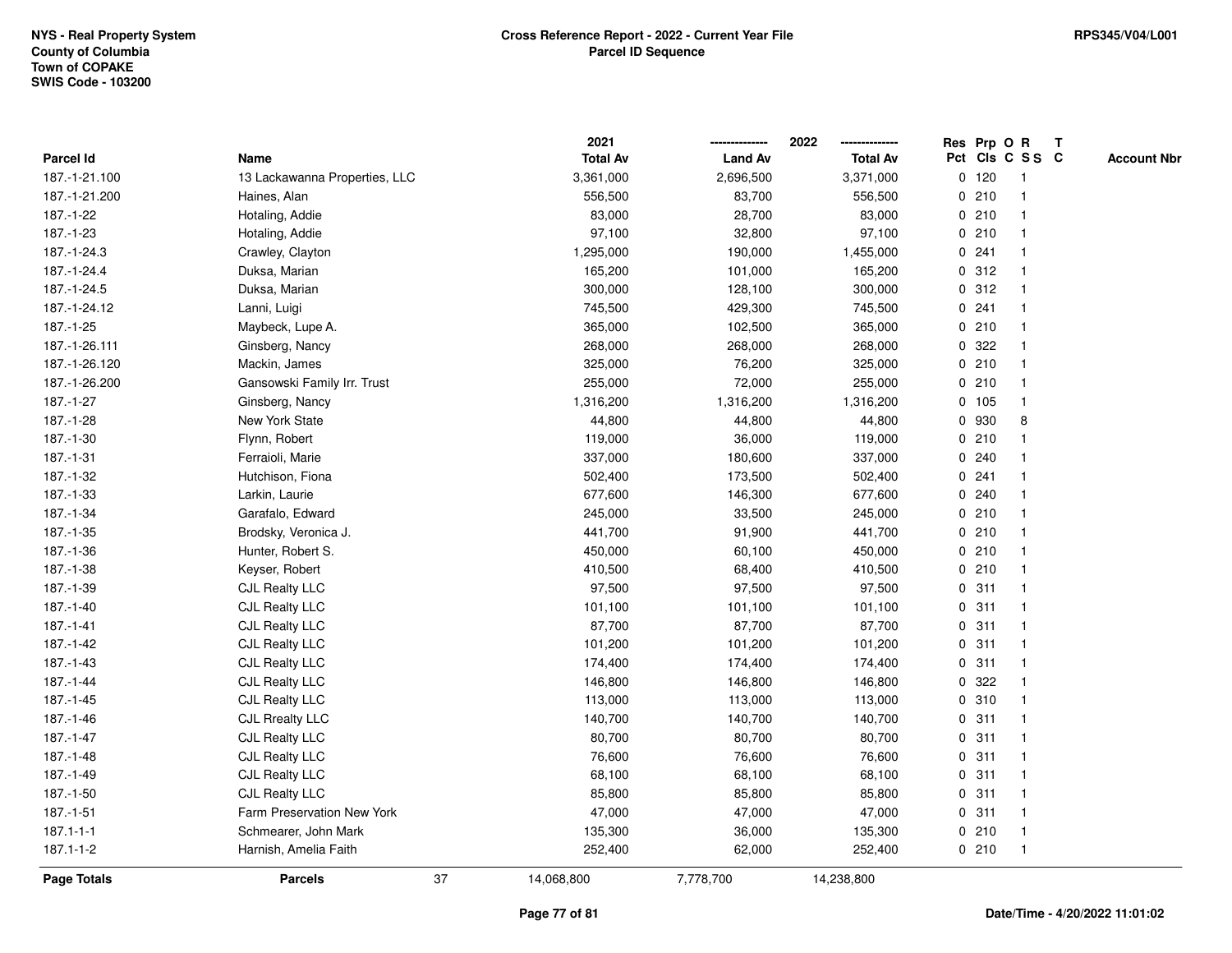|                 |                                   |    | 2021            |                | 2022            |             | Res Prp O R |                         | T |                    |
|-----------------|-----------------------------------|----|-----------------|----------------|-----------------|-------------|-------------|-------------------------|---|--------------------|
| Parcel Id       | Name                              |    | <b>Total Av</b> | <b>Land Av</b> | <b>Total Av</b> |             |             | Pct Cls C S S C         |   | <b>Account Nbr</b> |
| 187.1-1-3       | Ary, Joseph W.                    |    | 142,400         | 28,200         | 142,400         | 0           | 210         | $\mathbf{1}$            |   |                    |
| $187.1 - 1 - 4$ | Methodist Parsonage               |    | 102,900         | 26,000         | 102,900         | 0           | 210         | 8                       |   |                    |
| $187.1 - 1 - 5$ | <b>Farmland Renewal LLC</b>       |    | 162,000         | 33,500         | 162,000         |             | 0210        | -1                      |   |                    |
| $187.1 - 1 - 7$ | Bocchino, James                   |    | 133,000         | 31,200         | 60,000          |             | 0210        |                         |   |                    |
| $187.1 - 1 - 8$ | Schorr, Daniel W.                 |    | 149,100         | 32,600         | 331,000         |             | 0210        |                         |   |                    |
| 187.1-1-11      | Farmland Renewal LLC              |    | 233,400         | 31,600         | 233,400         |             | 0210        |                         |   |                    |
| 187.1-1-12      | Bradway, Robert                   |    | 202,000         | 57,800         | 202,000         |             | 0.280       |                         |   |                    |
| 187.1-1-13      | Haas, Margaret P.                 |    | 157,600         | 33,700         | 157,600         | 0           | 210         | $\overline{\mathbf{1}}$ |   |                    |
| 187.1-1-14      | Methodist Church House            |    | 260,000         | 28,000         | 260,000         | 0           | 620         | 8                       |   |                    |
| 187.1-1-14.-1   | Methodist Church                  |    | 260,000         | 28,000         | 260,000         |             | 0620        | 8                       |   |                    |
| 187.1-1-15      | Copake Cemetery Association       |    | 138,500         | 136,500        | 138,500         |             | 0 695       | 8                       |   |                    |
| 187.1-1-17      | <b>Church Street Deli</b>         |    | 225,000         | 42,000         | 225,000         |             | 0.482       |                         |   |                    |
| 187.1-1-18      | Geisler, George                   |    | 83,000          | 20,000         | 83,000          |             | 0.482       |                         |   |                    |
| 187.1-1-19      | Copake Country General Store      |    | 275,000         | 45,600         | 275,000         |             | 0 454       |                         |   |                    |
| 187.1-1-20      | DH Valden Holdings LLC            |    | 50,100          | 7,200          | 50,100          | 0           | 331         |                         |   |                    |
| 187.1-1-21      | Hudson Phoenix Mgmt. Corp         |    | 129,800         | 49,800         | 129,800         | $\mathbf 0$ | 482         |                         |   |                    |
| 187.1-1-22      | Linda's                           |    | 41,500          | 16,000         | 41,500          |             | 0 484       | $\mathbf{1}$            |   |                    |
| 187.1-1-23      | <b>Black Point Associates LLC</b> |    | 450,000         | 59,200         | 453,000         |             | 0461        |                         |   |                    |
| 187.1-1-24      | Cain, Matthew M.                  |    | 195,800         | 36,000         | 195,800         |             | 0210        |                         |   |                    |
| 187.1-1-25      | Hoinoski, Deidre Carey            |    | 175,000         | 32,300         | 175,000         |             | 0210        |                         |   |                    |
| 187.1-1-26      | Ross, Barbara A.                  |    | 70,000          | 31,300         | 525,000         |             | 0210        |                         |   |                    |
| 187.1-1-27      | Miller, Lindy G. SR.              |    | 36,200          | 36,200         | 36,200          |             | 0.311       |                         |   |                    |
| 187.1-1-28      | Austin, Patrick                   |    | 146,700         | 29,500         | 146,700         | 0           | 210         | -1                      |   |                    |
| 187.1-1-29      | AMH Enterprise, LLC               |    | 249,800         | 28,900         | 300,000         | $\mathbf 0$ | 220         |                         |   |                    |
| 187.1-1-30      | Mastropolo, Gary                  |    | 159,600         | 27,000         | 159,600         |             | 0210        |                         |   |                    |
| 187.1-1-31      | Roberts, Kenneth                  |    | 135,400         | 27,500         | 135,400         |             | 0210        |                         |   |                    |
| 187.1-1-32      | Williams, Richard P.              |    | 175,300         | 29,400         | 175,300         |             | 0210        |                         |   |                    |
| 187.1-1-33      | Smith, Keith / Smith Arnol        |    | 108,300         | 31,300         | 108,300         |             | 0210        |                         |   |                    |
| 187.1-1-34      | Miller, Joshua D.                 |    | 177,900         | 28,000         | 177,900         |             | 0210        |                         |   |                    |
| 187.1-1-35      | Pickering, Amanda                 |    | 173,500         | 28,700         | 173,500         | $\mathbf 0$ | 210         | -1                      |   |                    |
| 187.1-1-36      | Kelly, Peter T.                   |    | 26,800          | 26,800         | 26,800          | 0           | 311         | -1                      |   |                    |
| 187.1-1-37      | Germanni, Carl                    |    | 231,700         | 31,700         | 231,700         |             | 0210        | $\mathbf 1$             |   |                    |
| 187.1-1-38      | Dellea, Paul                      |    | 85,800          | 27,700         | 85,800          |             | 0210        |                         |   |                    |
| 187.1-1-39      | Wisell, Howard J.                 |    | 133,400         | 28,000         | 133,400         |             | 0.280       |                         |   |                    |
| 187.1-1-40.100  | Peacock, Brian                    |    | 340,000         | 58,400         | 340,000         |             | 0422        |                         |   |                    |
| 187.1-1-40.200  | Copake Creek Apartments           |    | 455,000         | 68,000         | 455,000         | 0           | 411         | -1                      |   |                    |
| 187.1-1-41      | Copake Inn                        |    | 220,000         | 55,000         | 220,000         |             | 50 418      | $\mathbf{1}$            |   |                    |
| Page Totals     | <b>Parcels</b>                    | 37 | 6,491,500       | 1,368,600      | 7,108,600       |             |             |                         |   |                    |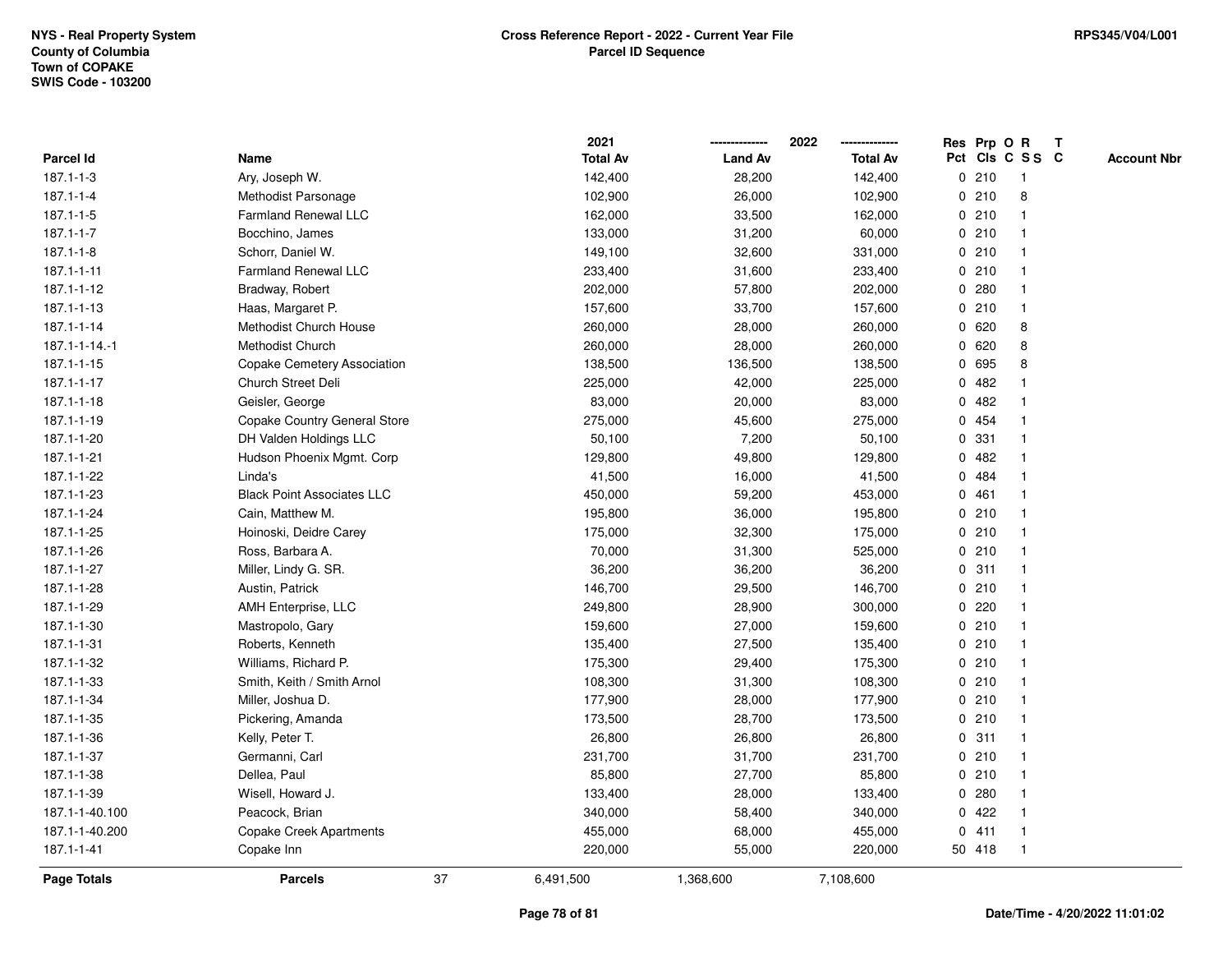|                  |                                          | 2021            |                | 2022<br>-------------- |   |        | Res Prp O R             | T |                    |
|------------------|------------------------------------------|-----------------|----------------|------------------------|---|--------|-------------------------|---|--------------------|
| <b>Parcel Id</b> | Name                                     | <b>Total Av</b> | <b>Land Av</b> | <b>Total Av</b>        |   |        | Pct Cls C S S C         |   | <b>Account Nbr</b> |
| 187.1-1-42       | EB5 LLC                                  | 53,400          | 28,400         | 53,400                 | 0 | 220    | -1                      |   |                    |
| 187.1-1-43       | <b>Wonderdale Construction &amp; Dev</b> | 100,700         | 25,000         | 100,700                | 0 | 220    | $\overline{1}$          |   |                    |
| 187.1-1-44       | Picarello, Albert                        | 272,300         | 60,900         | 272,300                |   | 45 433 | $\mathbf{1}$            |   |                    |
| 187.1-1-45       | Palinkas, Michael                        | 131,000         | 31,400         | 131,000                |   | 0210   | -1                      |   |                    |
| 187.1-1-46       | K & S Assoc.                             | 2,800           | 2,800          | 2,800                  |   | 0, 105 |                         |   |                    |
| 187.1-1-47       | Wold, lan D.                             | 226,500         | 36,000         | 226,500                |   | 0210   |                         |   |                    |
| 187.1-1-48       | Grange Hall                              | 366,100         | 40,300         | 366,100                |   | 0 534  | 8                       |   |                    |
| 187.1-1-49       | Lazcano, Fidel                           | 59,000          | 25,800         | 59,000                 | 0 | 210    | $\mathbf{1}$            |   |                    |
| 187.1-1-50       | CHAP Managemarket, Inc.                  | 249,900         | 42,000         | 249,900                |   | 0.482  | -1                      |   |                    |
| 187.1-1-51       | Rubin Quick Stops Inc.                   | 535,000         | 61,300         | 535,000                |   | 0425   | -1                      |   |                    |
| 187.1-1-52       | Dev Quick Stops Inc                      | 350,700         | 45,600         | 350,700                |   | 0, 100 | -1                      |   |                    |
| 187.1-1-53       | Fat Nell, LLC                            | 295,600         | 45,200         | 295,600                |   | 0.482  |                         |   |                    |
| 187.1-1-55       | Town of Copake                           | 45,500          | 45,500         | 45,500                 |   | 0 963  | 8                       |   |                    |
| 187.1-1-56       | CoreLogic Commercial Tax Serv            | 490,600         | 56,200         | 490,600                | 0 | 462    |                         |   |                    |
| 187.1-1-57       | Peck, Donna                              | 235,000         | 51,000         | 235,000                | 0 | 483    | -1                      |   |                    |
| 187.1-1-59       | Saccoccio, Margaret                      | 285,800         | 50,200         | 285,800                |   | 0411   | $\overline{1}$          |   |                    |
| 187.1-1-60       | Hill, Harry<br>Est. H. Jr.               | 146,100         | 50,200         | 146,100                |   | 0 464  | 1                       |   |                    |
| 187.1-1-61       | Crayton, Paul D.                         | 265,000         | 33,600         | 265,000                |   | 0210   |                         |   |                    |
| 187.1-1-62       | Agnifilo, Marc                           | 773,800         | 89,600         | 773,800                |   | 0210   |                         |   |                    |
| 187.1-1-63       | Lazcano, Rosa                            | 62,000          | 25,400         | 87,000                 |   | 0210   |                         |   |                    |
| 187.1-1-64       | Gallagher, Carl                          | 101,000         | 27,700         | 101,000                |   | 0210   | 1                       |   |                    |
| 187.1-1-65       | Weaver, Michael                          | 134,200         | 26,600         | 134,200                |   | 0210   | -1                      |   |                    |
| 187.1-1-66       | Miller Irrev. Family Trust               | 127,400         | 27,600         | 127,400                |   | 0210   | $\overline{1}$          |   |                    |
| 187.1-1-68       | Sharp, Adam P.                           | 302,000         | 69,700         | 315,000                |   | 0411   | $\overline{1}$          |   |                    |
| 187.1-1-69       | Copake VFW Post 7955                     | 28,500          | 28,500         | 28,500                 |   | 0.311  | 8                       |   |                    |
| 187.1-1-70       | Copake VFW Post 7955                     | 29,000          | 29,000         | 29,000                 |   | 0.311  | 8                       |   |                    |
| 187.1-1-71       | Walton, Jamie Lee                        | 61,200          | 51,200         | 61,200                 |   | 0421   |                         |   |                    |
| 187.1-2-1        | The Copake Laundromat, LLC               | 180,000         | 77,300         | 180,000                |   | 0 484  |                         |   |                    |
| 187.1-2-2        | Funk, Linda                              | 183,000         | 28,600         | 183,000                |   | 0210   | $\overline{\mathbf{1}}$ |   |                    |
| 187.1-2-3        | Consolidated Communications, of New York | 423,400         | 52,000         | 423,400                |   | 0 831  | 6                       |   |                    |
| 187.1-2-4        | Cupcake Falls, LLC                       | 100,000         | 28,300         | 100,000                |   | 0210   | 1                       |   |                    |
| 187.1-2-5        | Larson, Gregory                          | 156,300         | 32,200         | 156,300                |   | 0210   |                         |   |                    |
| 187.1-2-6        | Walton, James                            | 7,500           | 7,500          | 7,500                  |   | 0 330  |                         |   |                    |
| 187.1-2-7.100    | Walton, James P.                         | 7,200           | 7,200          | 7,200                  |   | 0.311  |                         |   |                    |
| 187.1-2-7.200    | Walton, James                            | 270,000         | 73,900         | 270,000                |   | 0 433  | -1                      |   |                    |
| 187.1-2-8        | Walton, James P.                         | 153,200         | 35,300         | 153,200                | 0 | 220    | -1                      |   |                    |
| 187.1-2-9        | Terwilliger, Scott                       | 230,000         | 45,000         | 230,000                |   | 0210   | $\overline{1}$          |   |                    |
| Page Totals      | 37<br><b>Parcels</b>                     | 7,440,700       | 1,494,000      | 7,478,700              |   |        |                         |   |                    |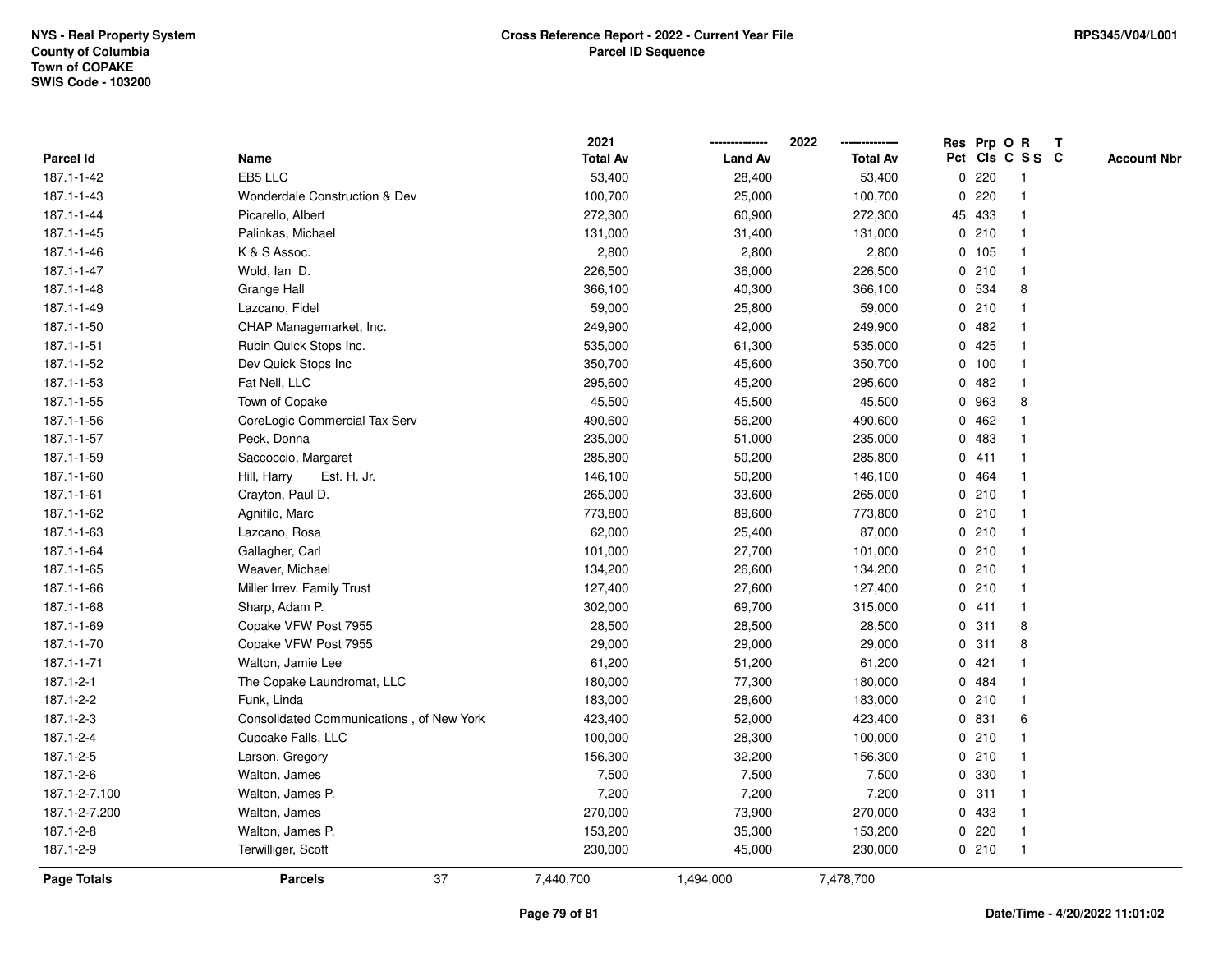|                    |                                          | 2021            |                | 2022            |              |        | Res Prp O R     | $\mathbf{T}$       |
|--------------------|------------------------------------------|-----------------|----------------|-----------------|--------------|--------|-----------------|--------------------|
| Parcel Id          | Name                                     | <b>Total Av</b> | <b>Land Av</b> | <b>Total Av</b> |              |        | Pct Cls C S S C | <b>Account Nbr</b> |
| 187.1-2-10.100     | Sharp, Stephanie                         | 109,900         | 92,000         | 109,900         |              | 0.312  | -1              |                    |
| 187.1-2-10.210     | High Voltage Inc                         | 950,000         | 104,500        | 950,000         |              | 0455   |                 |                    |
| 187.1-2-10.220     | Stallman, Carrie A.                      | 103,200         | 33,500         | 103,200         |              | 0210   | $\mathbf 1$     |                    |
| 187.1-2-11         | Limoges, Jenna                           | 215,000         | 55,800         | 215,000         |              | 0210   | $\mathbf{1}$    |                    |
| 187.1-2-12         | Walton, James                            | 124,700         | 34,100         | 124,700         |              | 0210   | $\mathbf{1}$    |                    |
| 187.1-2-13         | Eckler, Lawrence                         | 225,000         | 52,800         | 225,000         |              | 0431   | $\mathbf{1}$    |                    |
| 187.1-2-14         | Eckler, Lawrence                         | 175,000         | 55,400         | 175,000         |              | 0 433  | $\mathbf 1$     |                    |
| 187.1-2-15         | Lindig, Michael                          | 225,000         | 71,000         | 225,000         |              | 0 433  |                 |                    |
| 187.1-2-16         | Walton, James                            | 102,100         | 33,500         | 102,100         |              | 0210   | $\mathbf 1$     |                    |
| 187.1-2-17         | Walton, James                            | 455,000         | 108,000        | 455,000         |              | 0 433  | $\mathbf 1$     |                    |
| 187.1-2-19         | Friedman, Alan                           | 247,400         | 39,800         | 247,400         |              | 0210   | $\mathbf{1}$    |                    |
| 187.1-2-20         | Benudis, Meir                            | 165,800         | 31,400         | 165,800         |              | 0210   | $\mathbf{1}$    |                    |
| 187.1-2-21         | Blanchard, Darren                        | 163,300         | 31,300         | 163,300         |              | 0210   | $\mathbf 1$     |                    |
| 187.1-2-22         | Gray, Lorraine C.                        | 162,800         | 39,600         | 162,800         |              | 0210   | -1              |                    |
| 187.1-2-23         | Oliver, Peter                            | 74,800          | 30,800         | 74,800          |              | 0210   | $\mathbf 1$     |                    |
| $188.-1-1$         | Masters, Edgar M.                        | 3,200,000       | 2,392,600      | 3,200,000       |              | 0.280  | $\mathbf{1}$    |                    |
| $197.-1-1$         | Bronx House-Emanuel Camps Inc.           | 3,484,100       | 135,300        | 3,484,100       |              | 0 632  | 8               |                    |
| 198.-1-1.100       | Somerville, Theodore E.                  | 57,500          | 57,500         | 57,500          | 0            | 311    | $\mathbf{1}$    |                    |
| 198.-1-1.200       | Bradley, Fred                            | 289,700         | 145,000        | 289,700         | $\mathbf{0}$ | 472    | $\mathbf 1$     |                    |
| $198.-1-2$         | Edelman Trust, Roger F.                  | 1,553,600       | 1,244,500      | 1,553,600       |              | 25 112 | $\mathbf{1}$    |                    |
| $198.-1-3$         | Ginsberg, Nancy                          | 65,100          | 65,100         | 65,100          |              | 0 105  | $\mathbf 1$     |                    |
| $198.-1-4$         | Blume, Michael A.                        | 45,000          | 45,000         | 45,000          |              | 0.311  |                 |                    |
| $198.-1-5$         | Garcia, Jorge                            | 214,500         | 91,800         | 214,500         |              | 0210   | $\mathbf 1$     |                    |
| $198.-1-6$         | Conklin, Natalie I.                      | 86,600          | 29,500         | 86,600          |              | 0210   | $\mathbf{1}$    |                    |
| $198.-1-7$         | <b>JSRK Ventures, LLC</b>                | 350,000         | 105,000        | 350,000         |              | 35 415 | $\mathbf{1}$    |                    |
| 198.-1-8.100       | Ginsberg, Nancy                          | 1,888,100       | 1,084,800      | 1,888,100       |              | 0.280  | $\mathbf{1}$    |                    |
| $198.-1-9$         | Westpoint Construction Inc.              | 5,600           | 5,600          | 5,600           |              | 0.311  | $\mathbf 1$     |                    |
| $198.-1-10$        | Westfall, Martin                         | 229,000         | 48,600         | 229,000         |              | 0210   | -1              |                    |
| 198.-1-12          | Roll, Roberta                            | 261,300         | 59,400         | 261,300         |              | 0210   |                 |                    |
| 198.-1-13.100      | 13 Lackawanna Properties, LLC            | 1,002,375       | 112,000        | 1,002,375       |              | 0210   | $\mathbf{1}$    |                    |
| 198.-1-13.200      | Westfall, Martin G.                      | 165,000         | 54,000         | 165,000         | 0            | 210    | $\mathbf{1}$    |                    |
| $199.-1-2$         | New York State                           | 1,962,300       | 1,962,300      | 1,962,300       |              | 0 961  | 8               |                    |
| $199.-1-3$         | MountView LLC                            | 65,000          | 65,000         | 65,000          |              | 0 105  | $\mathbf{1}$    |                    |
| $555.-1-1$         | Consolidated Communications of, New York | 1,249,176       | 0              | 1,063,790       |              | 0 866  | 5               |                    |
| $555.-1-2$         | <b>NYSEG</b>                             | 1,573,050       | $\mathbf 0$    | 1,466,040       |              | 0861   | 5               |                    |
| $555.-1-3$         | <b>Charter Communication</b>             | 0               | $\pmb{0}$      | 0               | 0            | 867    | 5               |                    |
| $555.-1-4$         | Time Warner of Albany                    | 101,982         | 0              | 158,190         |              | 0 860  | 5               |                    |
| <b>Page Totals</b> | 37<br><b>Parcels</b>                     | 21,347,983      | 8,516,500      | 21,111,795      |              |        |                 |                    |